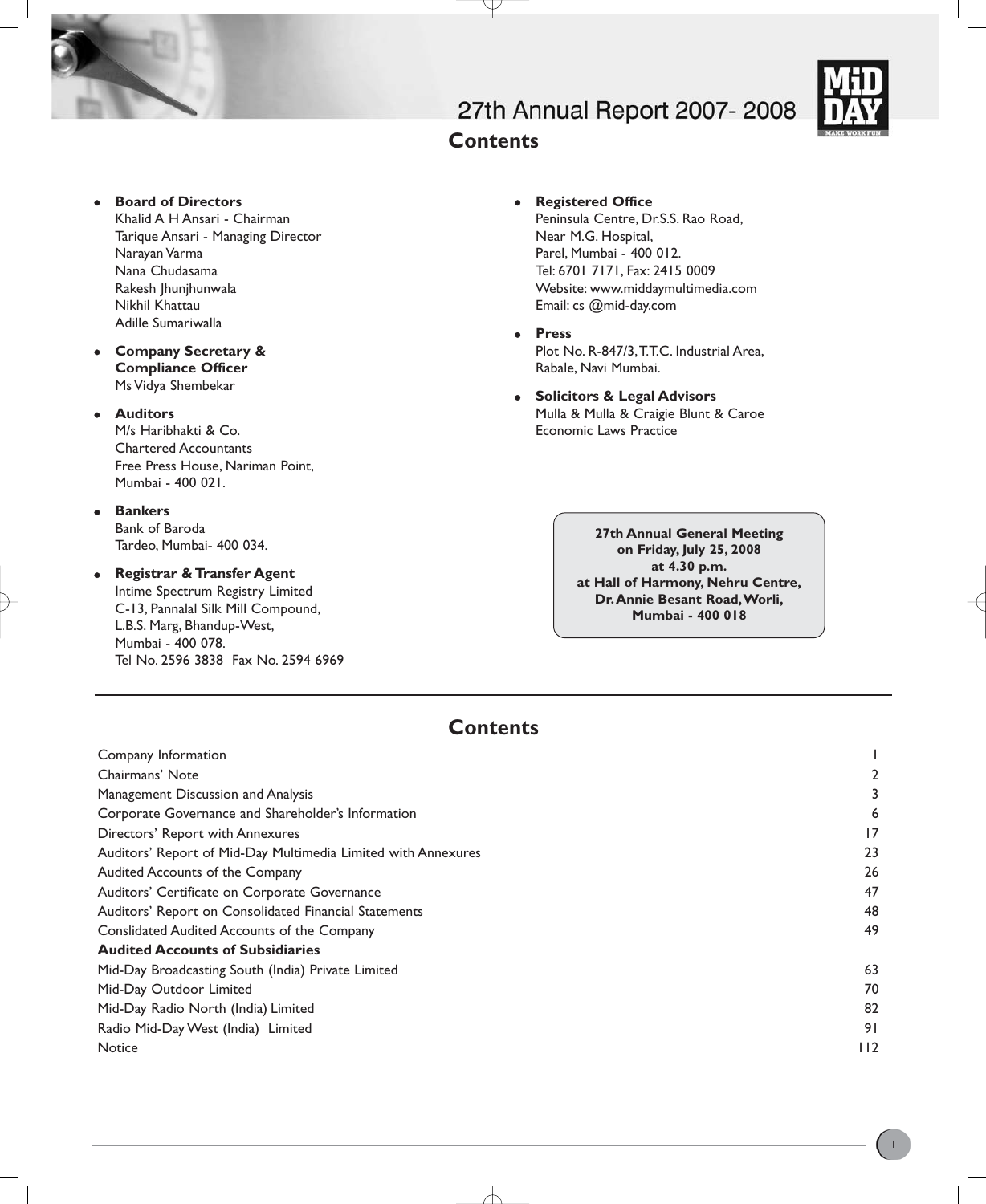

#### **Dear Shareholders,**

We are pleased to announce that we have progressed well on achieving our journey to make our flagship brands 'MiD DAY' and 'Radio One' national brands.With the launch of MiD DAY in Delhi and a radio station in Ahmedabad during the year under report, we now have a print footprint in 3 major metros and our radio stations now broadcast in 5 metro cities. Our management team has not left any leaf unturned in taking forward our initiatives in line with our key strategy.

#### **Media Industry Scenario**

The Media and Entertainment Industry has seen a phenomenal growth of 17% during 2007 despite the weak global economic trend. Once again, Print media has recorded a phenomenal growth of 16% on account of increased advertising spend.The Radio industry has registered lower growth at 24%, as against the projection for the year 2007.

The outlook for both print and radio segments remain very attractive over the next 5 years as per a report published by FICCI - PWC for 2008.

#### **Business Update**

As mentioned, our Company is marching forward on the growth agenda. This growth is both multicity and multimedia. During the year, we have achieved higher readership of MiD DAY in the existing markets especially Bangalore and increased circulation of our Delhi edition within a short span of time. In case of radio, our strategy of differentiated mass play has helped us in achieving No. 2 position in Delhi & No. 1 Bollywood station positioning in Bangalore according to a RAM survey.

#### **Financial Performance**

We are focusing on multicity and multimedia expansion. Since we are launching new print editions and radio stations, this is a phase of investment. Due to persistent focus on improving readership & listeners' graphs, as expected, profitability has suffered in comparison to earlier year. Radio One has registered a 22% growth in topline with the help of new launches. Profitability is also impacted by increase in the manpower cost and finance cost for the group.

#### **Newsmedia division**

I am glad that members of the company have supported our plan by approving transfer of printing and publishing business to its new wholly owned Subsidiary Midday Infomedia Ltd. I am sure we will be able to raise necessary financial resources to support our expansion plans.The management of the company is in the process of completing this transfer and expected to complete necessary processes by the end of this year.

#### **Financial review**

The revenue from this division has grown from Rs 10,300 lakh to Rs 10,557 lakh in FY 08. The increase in revenue is on account of higher advertising revenue whereas circulation revenue has registered a marginal drop as against the earlier year due to a drop in the cover price of the Mumbai edition.

The PBIT for this segment has however declined to Rs 77 lakh from Rs 599 lakh as a result of the expansion plan mainly on account of the launch of the Delhi edition.

#### **Radio**

As mentioned earlier, the company has launched a Radio station in Ahmedabad and has received an impressive initial response from the listeners. Also, new stations launched during the earlier year have shown a positive response mainly in Delhi and Bangalore cities.The sector remains highly competitive due to the launch of many new radio stations across the country.

#### **Financial review**

The revenue has grown by 22% from Rs 1,551 lakh to Rs 1,896 lakh in FY 08 under this segment.

The expenses excluding Interest and tax have gone up 16%, as a result the loss before Interest and Tax is at Rs 1,903 lakh against loss of Rs 1721 lakh in FY 07.

#### **Conclusion**

MiD DAY, a Mumbai centric brand, has now been transformed into a national brand with an unique positioning. Our radio stations continue to do well in the popularity charts in a competitive market. Our dream to become a vibrant and respected media house looks close to reality.

#### **Acknowledgement**

I would like to acknowledge the efforts, support and valuable guidance of my colleagues on the Board. I also take this opportunity to express my thanks to various officials of Government agencies, banks and financial institutions for their on-going support and assistance. Our dealers, customers, ancillaries and vendors have also contributed to our growth efforts and on this occasion it would be very pertinent to thank them for their continued co-operation as well.

I am greatly thankful to all our employees for their consistent level of performance, commitment and their commitment towards achieving the company's goals.

#### **Khalid A.H.Ansari**

Chairman

Place: Mumbai Date: May 7, 2008

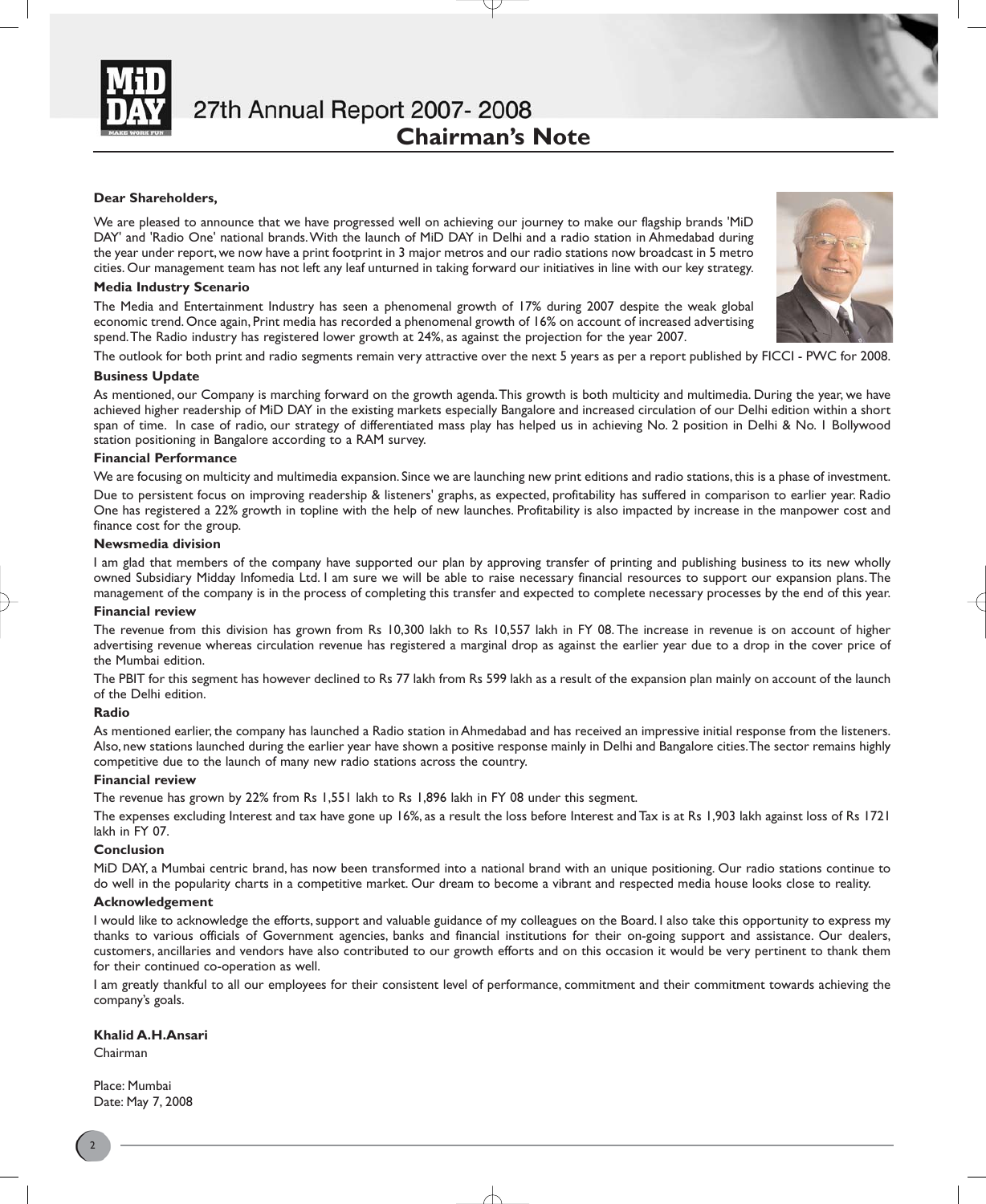# 27th Annual Report 2007-2008 **Management Discussion & Analysis**



#### **Environment**

The Indian Economy has witnessed one more year of buoyancy, where the stock market touched a new high with each passing day till the news of US subprime crisis broke out. It was a year which started with exponential growth and ended with a not-so-positive outlook. Though the world over there was a slowdown in world economy, Asian economies like China and India maintained their projected Economic growth for the year. Indian economy grew by 9.4% in terms of GDP in 2007.

It was one of the better years for the Indian Entertainment and Media Industry (E&M Industry).The E&M industry grew by 17% during the year and a outlook for the short to medium term remains extremely positive.The growth was driven by Foreign Investment, higher GDP growth and better performance recorded by both Manufacturing and Service sectors. The competition intensified with the geographical expansion initiated by existing players and investment into new mediums.

The Print industry has registered 16% growth and touched Rs. 149 billion during 2007. The growth was mainly supported by higher advertising spend in both English and regional language publications.The future outlook remains fairly attractive over the next 5 years, as projected by FICCI-PWC report 2008.

In radio, more than 150 new stations have been operationalised during the current year.The industry maintained an exceptional growth rate of 24%. Radio regulator TRAI has recommended to Government for allowing news on radio and increasing the FDI limit, amongst other provisions, and these steps augur well for the radio industry.

#### **Highlights of Events:**

- Launch of Delhi edition of MiD DAY
- Ahmedabad radio station launched
- Shut down loss making Metro publication
- MiD DAY and Radio One brands have achieved acceptance in the new markets
- Axis Bank invested Rs 5 cr for a 2.75% stake through preferential allotment in Radio Mid-Day West (I) Ltd.

#### **PERFORMANCE OF THE COMPANY DURING THE YEAR**

During the year, the Company recorded operating revenues of Rs. 10,558 lakh against Rs. 10,594 lakh of previous year.The drop in revenue is on account of nil revenue from Black Friday as against Rs. 294 lakh of earlier year.The Newsmedia division has grown by 3% despite of drop in Circulation revenue due to reduction in the cover price of MiD DAY Mumbai edition and discontinuation of Metro publication from mid year.

The Company recorded Operating loss before Interest, Exceptional Items and Taxes of Rs. 142 lakh against profit of Rs. 421 crore during the previous year ended March 2007.This is on account of higher circulation of new launches at Delhi and Bangalore locations. Net Profit after tax is at Rs. 39 lakh against Rs. 110 lakh in the previous year due to higher non-operating income i.e treasury and foreign exchange gain.

On a consolidated basis the operating revenues for the year ended March 2008 increased to Rs. 12,429 lakh as against Rs. 12,078 lakh in the previous year. The Group recorded Net Loss after Tax & minority interest of Rs. 976 lakh against a loss of Rs. 1,100 lakh in the previous year.

#### **Cost Analysis**

The cost structure as a proportion to Net Sales of Rs. 10,558 lakh (Previous year Rs. 10,594 lakh) is analysed in the table below:

| <b>Particulars</b>         | <b>Current Year</b><br>(Rs. In lakh) | (% to<br><b>Net Sales)</b> | <b>Previous Year</b><br>(Rs. In lakh) | $%$ to<br><b>Net Sales)</b> |
|----------------------------|--------------------------------------|----------------------------|---------------------------------------|-----------------------------|
| Cost of printing           | 4,648                                | 44                         | 4,457                                 | 42                          |
| News expenses              | 201                                  |                            | 229                                   |                             |
| Employees cost             | 3,067                                | 29                         | 2,566                                 | 24                          |
| Selling & distribution     | 1.105                                | $\overline{0}$             | 992                                   |                             |
| Other Operational expenses | 1.246                                | 12                         | 1.272                                 | 12                          |
| Finance charges            | 238                                  |                            | 6                                     |                             |
| Depreciation               | 432                                  |                            | 657                                   | ь                           |

### **Cost of Printing**

Cost of printing has gone up by 4% against the previous year. During the year the material cost including newsprint has remained stable. The increase is mainly on account of significantly higher circulation achieved at Bangalore and the new edition of MiD DAY in Delhi.

#### **Employee Cost**

After cost of printing which is 44% of sales, employee cost comes next with 29%. It has increased by 20% over the previous year and it

3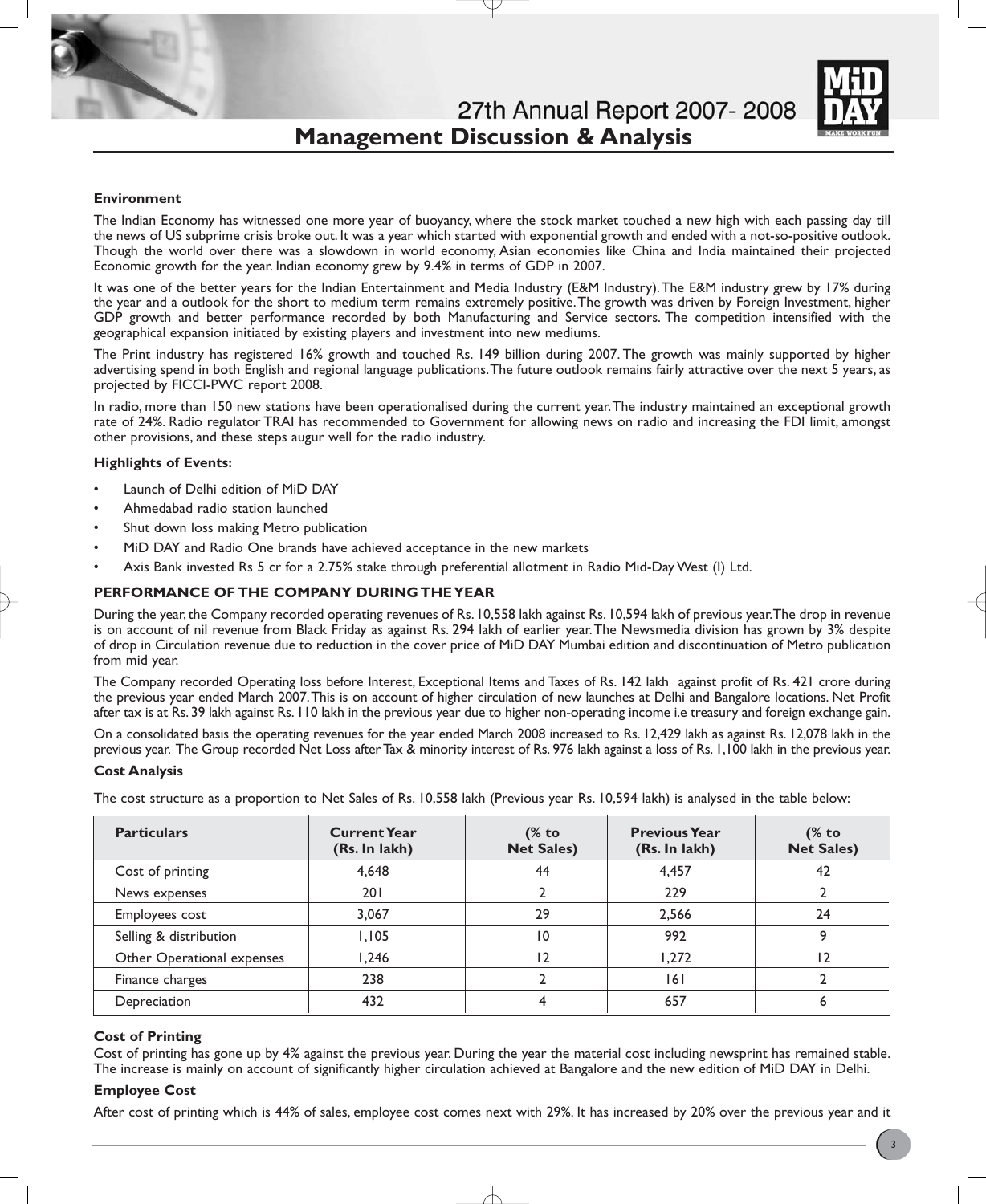

27th Annual Report 2007-2008 **Management Discussion & Analysis**

has gone up from 24% of Sales to 29% of Sales.The increase is due to increase in head counts on account of launch of the Delhi edition in the beginning of the year over and above normal increments given to existing employees.

### **Selling & Distribution**

The selling and distribution charges have increased by 11% over the last year.The increase is mainly under Freight & Distribution expenses on account of higher circulation numbers in Bangalore and Delhi locations. However, the expenses on advertising and promotional activities have been less than the earlier year.

## **Other Operational Expenses**

Other Operational Expenses include fixed cost like rent, repairs & maintenance, electricity, communication, travelling and legal expenses. In spite of increase in operations geographically, the expenses remained marginally low as compared to the previous year due to an efficient infrastructure setup.

### **Finance Charges**

The Finance cost has gone up by 48% over the previous year to Rs 238 lakh mainly due to higher utilisation of working capital facilities and a considerable increase in the interest rate during the year. However, it remains at 2% of the Net Sales in line with the previous year.

### **Depreciation**

The depreciation cost has shown a decline from Rs. 657 lakh to Rs. 432 lakh in the FY 2007-08.The decline is mainly due to the absence of amortisation cost of the Black Friday movie, which was Rs. 294 lakh during previous year.

### **CAPITAL EMPLOYED**

### **Own funds**

The Equity Share Capital of the Company increased by Rs 7 lakh due to allotment of 73,000 shares under the ESOP scheme. In all, there is an increase of Rs 157 lakh as on March 31, 2008 as against the previous year on account of ESOP outstanding balance and higher Reserves & Surplus.

#### **Loan funds**

Loan funds for the company comprised secured loans of Rs 1,702 lakh as against secured loans of Rs. 1,713 lakh and unsecured loans of Rs 350 lakh in the previous year.

The Debt-equity ratio for the current year is 0.10: 1 against 0.12: 1 in the previous year.

#### **Gross Block**

The Gross Block increased from Rs. 8,157 lakh to Rs. 8,450 lakh. The increase is mainly on account of improvement in the present structure at Rabale Press and investment in Technical know-how.

#### **Investments**

Investments of the Company have increased from Rs. 2,683 lakh to Rs. 7,434 lakh in 2007-08.There has been an increase of Rs. 4,925 lakh on account of the transfer of investment in Radio Mid-Day West (India) Limited from 100% subsidiary, Mid-Day Radio North (India) Limited, to give effect to the capital restructuring of the company and hence Loans & Advances stand reduced to that extent.

There is an increase in investment in Radio by Rs. 2,000 lakh and reduction in Treasury investments by Rs. 2,179 lakh during the year.

#### **Net Current Assets**

The Net Current Assets of the Company have reduced to Rs. 5,875 lakh from Rs. 10,784 lakh as compared to the previous year.

There has been a decrease in Inventories & Receivables and increase in Cash & Bank balances during the year. Loans & Advances have reduced on account of the reason explained above under the 'Investments' Paragraph. However, there is also an increase in loans extended to the Radio subsidiary.

The current liabilities of the Company reduced from Rs. 1,838 lakh to Rs 1,433 lakh as on balance sheet date.The reduction is on account of liabilities to suppliers and repayment of liabilities pertaining to the Black Friday movie.

## **SEGMENTWISE PERFORMANCE**

#### **Newsmedia:**

The topline for the Newsmedia crossed the Rs.10,000 lakh mark and ended at Rs. 10,499 lakh against Rs. 10,229 lakh in the previous year, an increase of 2.65%.

The PBIT of the segment declined from Rs.599 lakh to Rs 77 lakh, down by 65%.This decline is due to investments in operations in the Bangalore and Delhi editions.

#### **Radio:**

The topline for the Radio segment grew by 22% and touched Rs 1,896. During the year we have launched a radio station in Ahmedabad. The Loss Before Interest and Tax for the year under review was at Rs. 1,903 lakh against a loss of Rs. 1,721 lakh in the previous year.

The increase in loss is on account of the higher scale of operations.

#### **Opportunities & Challenges**

The E & M industry is now in a phase of steady growth ably supported by the stable economic growth in the country.The Economic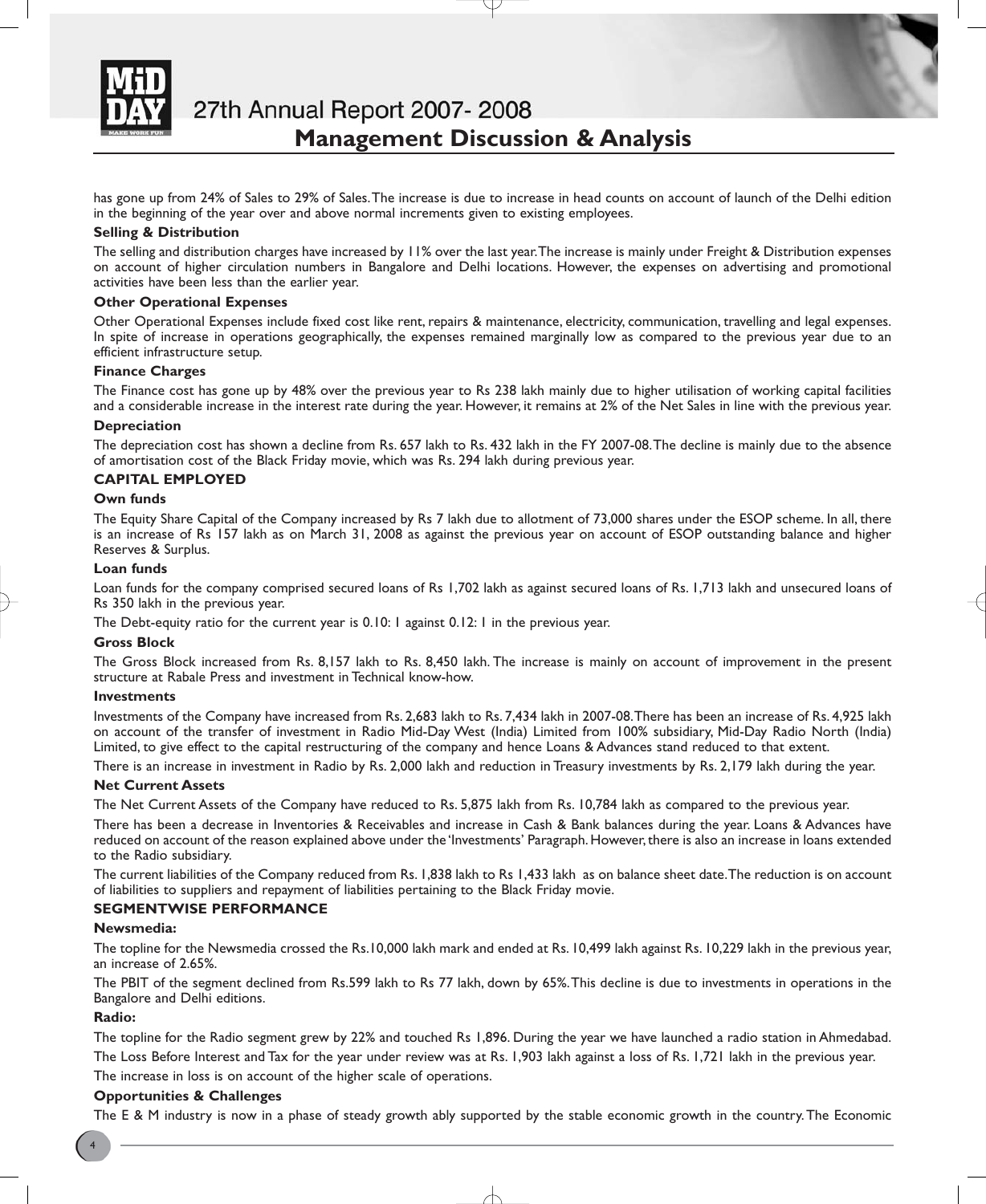27th Annual Report 2007-2008 **Management Discussion & Analysis**



environment remains conducive to support growth of the industry in the short to medium term.

As a growth strategy, your company has launched editions in Delhi and Bangalore to achieve the goal of becoming a national tabloid. During the year 2007-08, the Company has strengthened its operations by establishing a well defined distribution network and improved relations with the distributors and improved printing facilities.There is fairly good response to these efforts, which we will be able to monetize in the years to come.

The Newsprint prices are expected to increase in the near future, which remains a concern for the Industry.The Government has also shown concern towards the same and slashed custom duty by 2% on the import of Newsprint from 5% to 3% as an effort to reduce the impact of increase in newsprint cost.

In radio, we have focussed on the regional content, which has helped us become popular at key locations like Bangalore and Delhi.We have launched the Ahmedabad station during the year and will be launching Pune and Kolkata during the next financial year.

#### **Human Resource Development:**

The Employee Relations in the company continued to be positive.

The Company has set up an operating team, which has successfully launched the Delhi edition for print and the Ahmedabad radio station during the year. The Corporate team has developed necessary competencies for effective execution of our geographical expansion strategy.The employees in all functionalities and levels have responded well to the challenges and have achieved success in their areas.

The Company has taken all the deliberate measures to develop employees in line with the product strategy without which reaching essential readership and listenership could not have been possible.The Company has also imparted necessary functional training to select employees to help them develop necessary competencies and enhance their performance.

Towards the close of the financial year, the Management conceptualized and laid the foundation of Performance Based Pay.The bonusing system that has been put in place will ensure alignment of remuneration to individual performance in a particular year. Initially, the scheme is being extended to Functional Heads and gradually to the rest of the employees.

Effective Industrial Relations practices continued to ensure a healthy environment in the Press.

The Company proactively stepped up initiatives to attract and retain talent by way of campus relations and internships, classifying employees on basis of performance standards and having a differentiated approach to each category, ranging from meaningful assignments, attractive compensation, international seminars and conferences for the best and consciously administering a process of natural churn across departments wherever performance has been below expectations.

#### **Employee Stock Option Plan**

To enable employees to participate in the future growth and success of the company, the company has instituted an Employee Stock Option Scheme 2005.The Company has obtained Shareholders' approval at the EGM held on January 8, 2007 to grant 10,00,000 Options to the TRUST 'Mid Day Exports Private Limited' formed for grant of ESOPs to employees.

The Employee Stock Option Scheme 2005 is in accordance with the Securities and Exchange Board of India (Employee Stock Option and Employee Stock Purchase Scheme) Guidelines, 1999.The eligibility and number of options to be granted to an employee is determined on the basis of the employee's work performance and approval of the Compensation Committee.

As of 31st March, 2008, 1,58,500 options have been exercised by the employees.

Other statutory disclosures as required by the revised SEBI guidelines on ESOPs are given in the Annexure to this report.

None of the management employees or Whole time directors have received options exceeding 5% of the value of the options issued for the year ended March 2008.

Likewise, no employee has been issued share options, during the year, equal or exceeding 1% of the issued capital (excluding outstanding warrants and conversions) of the company at the time of grant.

#### **Adequacy of Internal Controls**

Mid-Day Multimedia Limited has an internal audit and control system.The Company has appointed a firm of Chartered Accountants, ASP & CO., as Internal Auditors.The Internal Audits are conducted at regular intervals and a report is submitted to the Audit Committee at its meeting held every quarter. Besides this, special audits are also carried out from time to time.

An extensive programme of internal audit supplements the internal control systems. Internal Audit at Mid-Day Multimedia Limited includes evaluation of all operations and use of information technology.The audit committee of the company reviews the findings and directs the senior management to take effective steps to upgrade these systems for better control.

#### **Cautionary Statement**

Statements in this Report, particularly those which relate to Managment Discussion and Analysis, describing the Company's objectives, projections, estimates and expectations may constitute 'Forward looking statements' within the meaning of applicable laws and regulations.Your Company undertakes no obligation or liability to publicly update or revise any forward-looking statements, whether as a result of new information, future events, or otherwise.Actual results, performances or achievements could differ materially from those either expressed or implied in such forward-looking statements. Readers are cautioned not to place undue reliance on these forwardlooking statements and read this report in conjunction with financial statements included herein.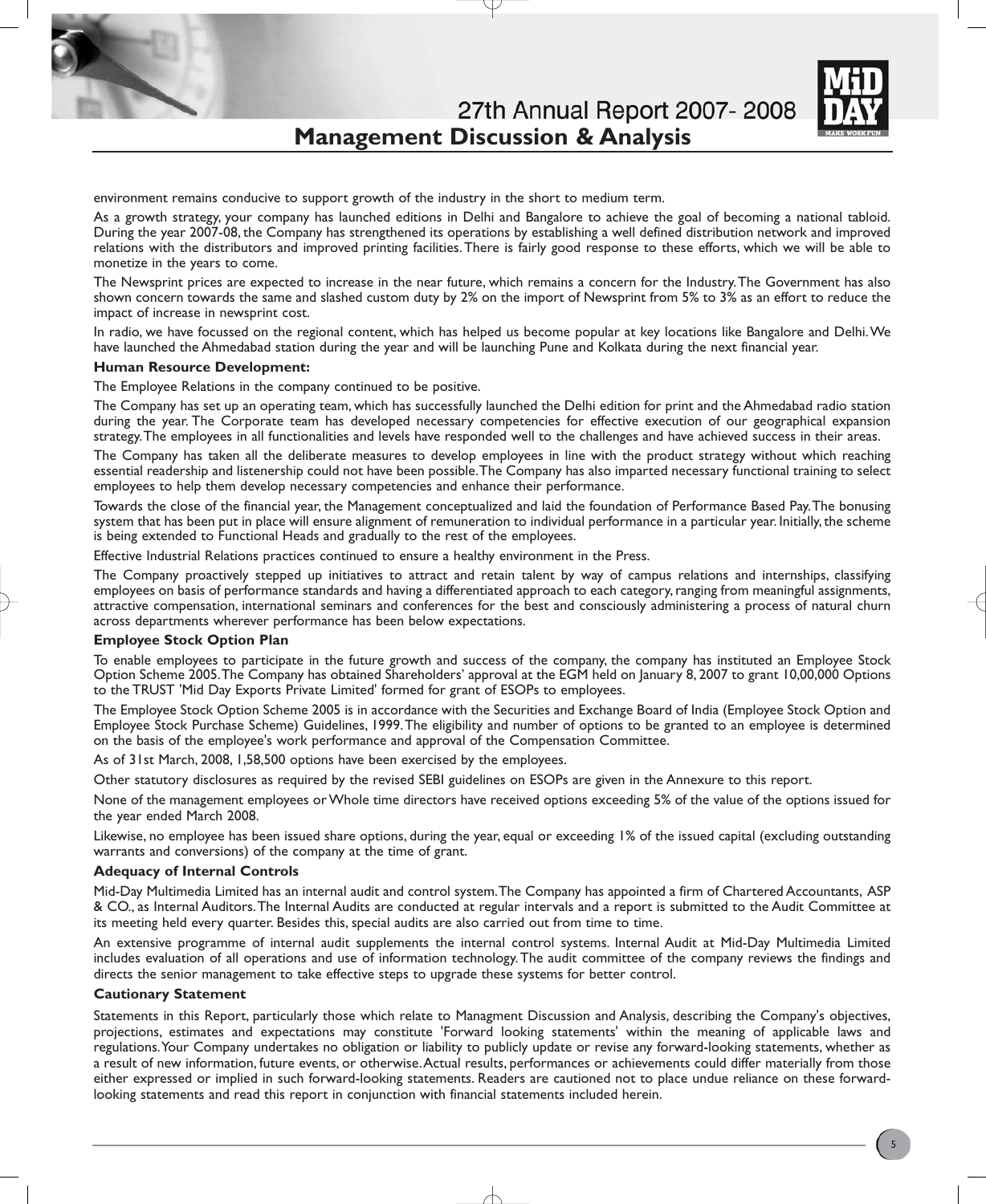

The Directors present the Company's report on Corporate Governance for the year ended March 31, 2008.

### **Company's Philosophy on Corporate Governance**

We at Mid Day believe that every action should satisfy spirit of law and not just letter of law. Mid-day assure that Corporate Governance standards maintained should go beyond the Law as excellent governance standards not only strengthen culture & mindset of the organization but also provide reliance to the shareholders.

Corporate Governance is based on principal of integrity, transparency, accountability, equity, fairness & above all commitment to good values.

Corporate Governance has emerged on the Center stage as it is a link not only between shareholders, management and Board of Directors but also includes employees, suppliers, customers, banks & other lenders, regulators and the community at large within its league.

Thus in order to achieve goals & to retain investor trust, Mid-Day commits to pursue highest standards of Corporate Governance practices.

Corporate Governance is multi facet subject including set of processes, custom, policies, and laws affecting the way organization is directed, administered & controlled. It spells out rules & regulations in making decisions on corporate affairs.

An important branch of Corporate Governance deals with accountability & fiduciary duty, essentially providing guidelines to ensure fair behavior & protection of shareholders. In addition to complying with statutory requirements, Mid-Day has achieved promoting effective governance systems through transparency, disclosures, internal controls & ethics at workplace.

Corporate governance is used to monitor the relationship between outcomes & the planned strategies and to motivate organization to be fully informed in order to maintain or alter organizational activities as and when required. Over the years Mid-Day has been successful in strengthening governance process prudently.

The Board of Directors are fiduciary responsible to endorse organizational strategy, adopt & develop directional policies, appoint, supervise & remunerate senior executives. Board of Directors plays a key role to ensure accountability of the organization to its owners & authorities thereby taking maximum advantage of business opportunities available in the practical economic environment.

Principals of integrity, honesty, trust, accountability, performance orientation, mutual respect, commitment & responsibility towards organization together blend formulae of good corporate governance.

Highest standards of Corporate Governance can be achieved depending upon importance given by the Directors & Management to develop a model that align & perceive values of corporate participants & evaluate it periodically as per changing business environment. It is essential for senior executives to conduct themselves honestly & ethically, especially concerning actual or apparent conflict of interest, and disclosure of financial reports.

#### **Board of Directors**

## **Composition of the Board**

The Company has a Non-Executive Chairman.The Board consists of seven members, four of whom are independent directors. All Board members are professionals from diverse fields.The day-to-day management of the company is conducted by the Managing Director subject to supervision and control of the Board of Directors. During the year, Mr. Ravi Raheja has resigned as a Director of the Company.

No Director of the Company is a Chairman of more than five Board Committees or a Member of more than ten Board Committees as stipulated under the Corporate Governance Clause of the Listing Agreement.

The Company has adopted a Code of Conduct for Board members and Senior Management Personnel of the Company.The Company has received confirmations from all Board members regarding compliance of the Code for the year ended March 31, 2008.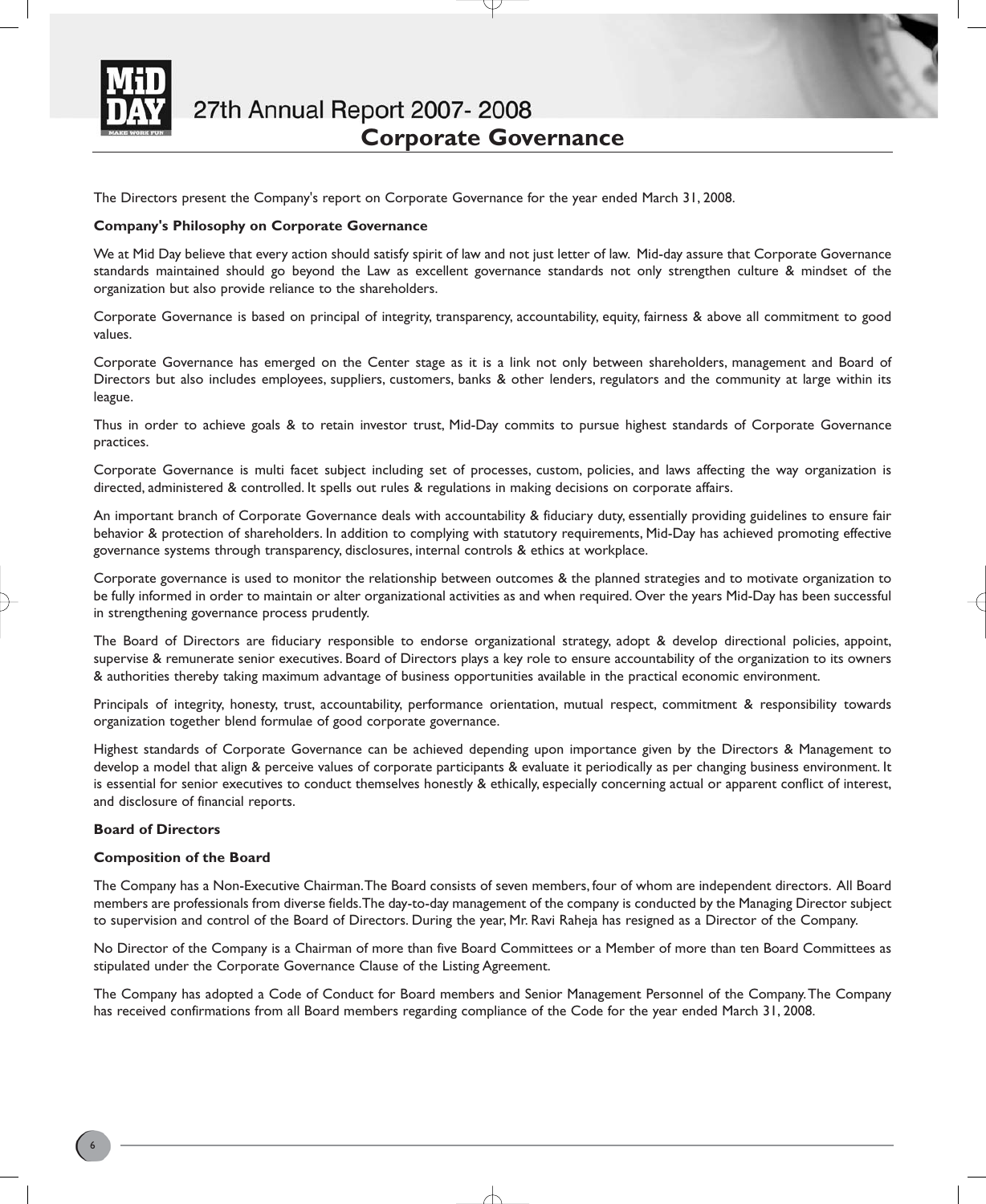

| <b>Director</b>           | <b>Executive/</b><br>Non-Executive/<br>Independent | <b>Other</b><br><b>Directorships</b><br>(Public Ltd. Co.)* |              | Chairman/<br><b>Membership Of Board</b><br><b>Committees in other</b><br>Public limited companies <sup>®</sup> |
|---------------------------|----------------------------------------------------|------------------------------------------------------------|--------------|----------------------------------------------------------------------------------------------------------------|
|                           |                                                    |                                                            | Chairmanship | <b>Membership</b>                                                                                              |
| Mr. Khalid Ansari         | Non-Executive                                      | 3                                                          |              |                                                                                                                |
| Mr. Tarique Ansari        | Executive                                          | 3                                                          | ۰            |                                                                                                                |
| Mr. Narayan Varma         | Independent                                        |                                                            |              |                                                                                                                |
| Mr. Nana Chudasama        | Independent                                        | $\overline{4}$                                             |              | $\mathfrak{p}$                                                                                                 |
| Mr. Nikhil Khattau        | Independent                                        | $\overline{2}$                                             |              | 3                                                                                                              |
| Mr. Rakesh Jhunjhunwala   | Non-Executive                                      | 12                                                         | ۰            |                                                                                                                |
| Mr. Adille J. Sumariwalla | Non-Executive                                      |                                                            |              |                                                                                                                |

₽

\* Excluding directorships in Mid-Day Multimedia Limited.

• Committees considered are Remuneration Committee, Audit Committee and Shareholders /Investors' Grievance Committee excluding Mid-Day Multimedia Limited.

╅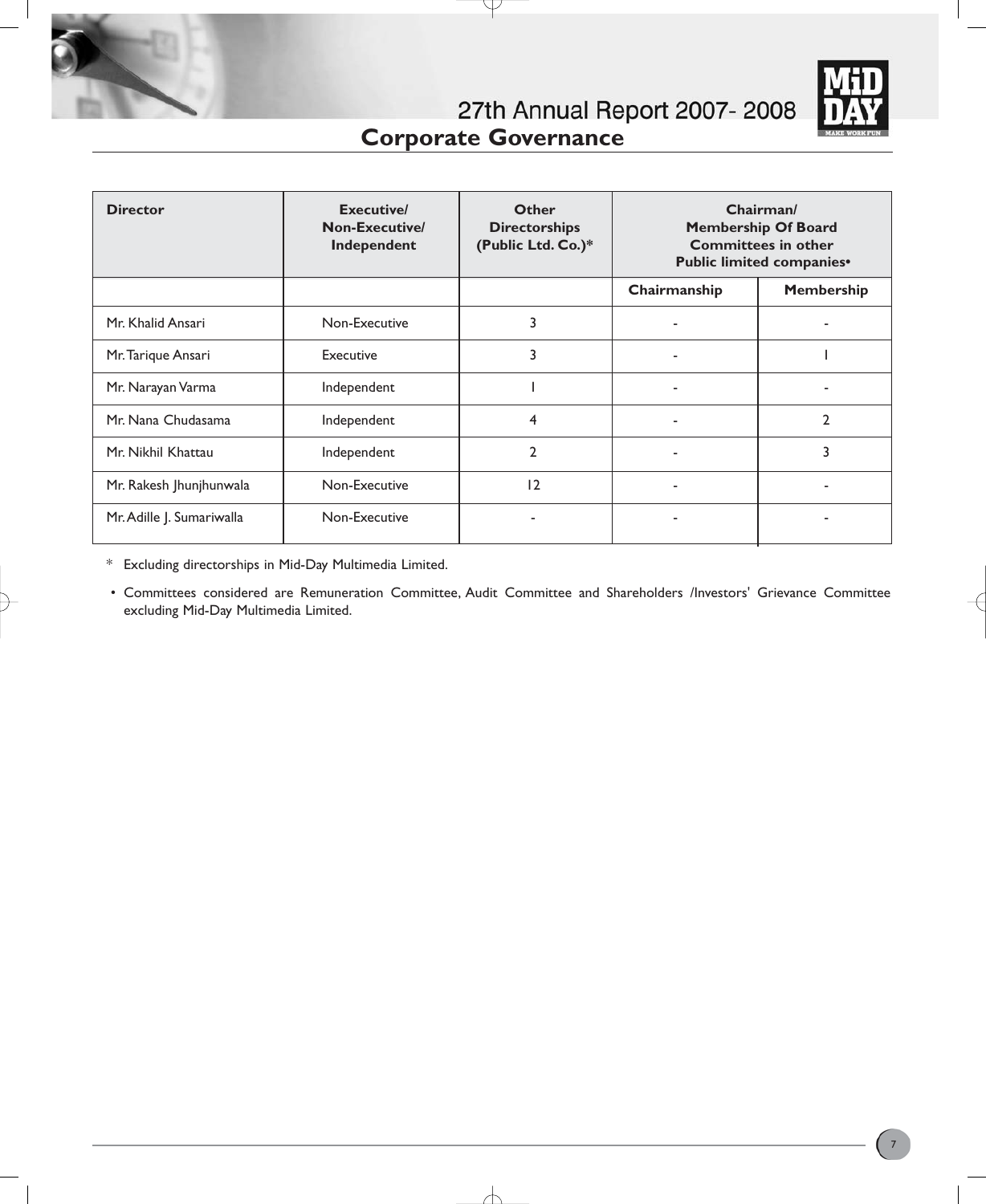

# **Information about Directors appointed / re-appointed**

| <b>Name of the Director</b>                                          | Mr. Khalid A.H. Ansari                                                                                                                                                                                                                                                                                                                                                                                                                                                                                                                                                                                                                                                                                                                                                                                                 | Mr. Adille J. Sumariwalla                                                                                                                                                                                                                                                                                                                                                                                                                                                                                                                                                                                |
|----------------------------------------------------------------------|------------------------------------------------------------------------------------------------------------------------------------------------------------------------------------------------------------------------------------------------------------------------------------------------------------------------------------------------------------------------------------------------------------------------------------------------------------------------------------------------------------------------------------------------------------------------------------------------------------------------------------------------------------------------------------------------------------------------------------------------------------------------------------------------------------------------|----------------------------------------------------------------------------------------------------------------------------------------------------------------------------------------------------------------------------------------------------------------------------------------------------------------------------------------------------------------------------------------------------------------------------------------------------------------------------------------------------------------------------------------------------------------------------------------------------------|
| Date of Birth                                                        | 03.09.1937                                                                                                                                                                                                                                                                                                                                                                                                                                                                                                                                                                                                                                                                                                                                                                                                             | 01.01.1958                                                                                                                                                                                                                                                                                                                                                                                                                                                                                                                                                                                               |
| Date of Initial appointment                                          | 12.03.1981                                                                                                                                                                                                                                                                                                                                                                                                                                                                                                                                                                                                                                                                                                                                                                                                             | 31.01.2005                                                                                                                                                                                                                                                                                                                                                                                                                                                                                                                                                                                               |
| Expertise in specific functional areas<br>and qualifications         | The son of freedom fighter Abdul Hamid<br>Ansari, he is the recipient of several honours<br>and awards, including India's coveted civilian<br>award, the Padma Shri. He holds a Bachelor's<br>degree in Law and a Master's in Political<br>Science from Mumbai University and Master's<br>in Journalism and Mass Communication from<br>Stanford, USA. He started the Earth Summit<br>Times for the United Nations in New York and<br>has also been the Managing Director and<br>Executive Editor of the Khaleej Times, Dubai.<br>He has covered six Olympic Games and other<br>international sports events as a journalist, as<br>well as various political, economic and cultural<br>events across five continents. As Chairman, he<br>provides the vision and guidance that keeps<br>Mid-Day Multimedia Ltd humming. | This world-class athlete and recipient of<br>India's highest honour for sportspersons<br>- the Arjuna Award - has worked with<br>Tata Engineering for 15 years in various<br>capacities. He was also CEO with the<br>Asian Age and Vice President with Sai<br>Service Group of Companies. He is the<br>Chairman and Managing Director of<br>Clear Channel Communications (I) Pvt.<br>Ltd.<br>He holds a Master's degree<br>in<br>Commerce<br>(Management)<br>from<br>University of Mumbai, and an Executive<br>MBA from the Asian Institute of<br>Management, Manila, with distinction<br>(Dean's List). |
| Directorships held in other<br><b>Public Companies</b>               | I) Mid Day Outdoor Limited<br>2) Mid Day Exports Private Limited<br>3) Mid Day Infomedia Limited<br>4) Inquilab Offset Printers Private Limited<br>5) Radio Mid Day West (India) Limited<br>6) Ferari Investments and Trading Co. Pvt. Ltd.<br>7) Meridian Holding and Leasing Co. Pvt. Ltd.<br>8) M.C. Media Limited                                                                                                                                                                                                                                                                                                                                                                                                                                                                                                  | I) Clear Channel Communications (I)<br>Pvt.Ltd.<br>2) Bombay Marathon Private Limited<br>3) S.S.I. Media India Private Limited<br>4) AIM Associates Private Limited                                                                                                                                                                                                                                                                                                                                                                                                                                      |
| Membership of Committees in other<br><b>Public Limited Companies</b> | Not Applicable                                                                                                                                                                                                                                                                                                                                                                                                                                                                                                                                                                                                                                                                                                                                                                                                         | Not Applicable                                                                                                                                                                                                                                                                                                                                                                                                                                                                                                                                                                                           |

Y

# **Details of Directors Shareholding as on 31.03.2008**

| Sr. No. | Name of the Director      | No. of shares held |
|---------|---------------------------|--------------------|
|         | Mr. Khalid A.H. Ansari    | 43,38,055          |
| 2       | Mr. Tarique Ansari        | 43, 37, 298        |
| 3       | Mr. Rakesh Jhunjhunwala   | 22,50,000          |
| 4       | Mr. Adille J. Sumariwalla | 5,875              |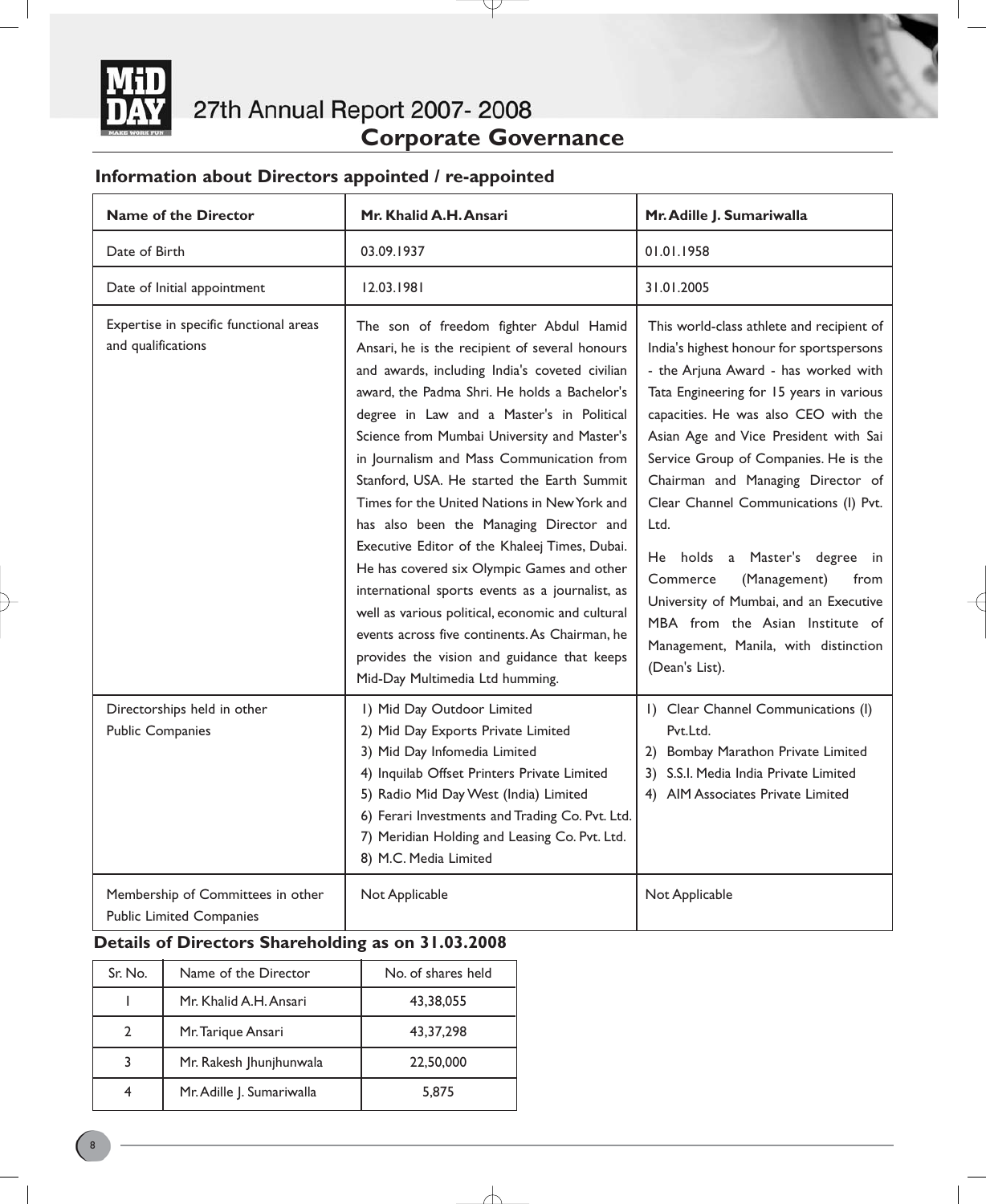

# **Board Meetings**

Board meetings are held at the Registered Office of the Company. The Board is responsible for the management of the business and meets regularly for discharging its role and functions.The members of the board have complete freedom to express their views and all the decisions are taken on the basis of a consensus arrived at after detailed discussion on each item of the agenda.The functions, role, accountability and responsibilities of the Board are clearly defined in advance.

The items placed at the meetings of the Board include the following:

- Quarterly results for the Company and its operating divisions
- Capital Budgets and any updates
- Annual operating plans and budgets
- Financial statements such as cash flow, inventories, sundry debtors and any other claims/liabilities of substantial nature
- Opportunities for expansion, modernization, new projects etc.,
- Financial plans, budgets and review of the same
- Performance of each segment
- The information on recruitment and remuneration of senior officers just below the board level
- Review compliance of all laws applicable to the company including all requirements of the Listing Agreement with both the Stock **Exchanges**
- Investment proposals, if any
- Proposals for Joint venture/ collaborations;

A detailed agenda is sent in advance along with comprehensive note on each item to enable the Board to take immediate decision during the board meeting.The minutes of the Board meeting are circulated along with agenda papers and are confirmed at the subsequent Board Meeting.

# **Details of Board meetings held during the financial year 2007-08 and the number of Directors present**

| Sr. No. | Date of the Board meeting | <b>Total strength</b><br>of the board | No of<br><b>Directors present</b> |
|---------|---------------------------|---------------------------------------|-----------------------------------|
|         | May 7, 2007               | 8                                     |                                   |
|         | June 26, 2007             | 8                                     |                                   |
|         | July 31, 2007             | 8                                     |                                   |
|         | October 29, 2007          |                                       |                                   |
|         | January 23, 2008          |                                       |                                   |
|         | February 6, 2008          |                                       |                                   |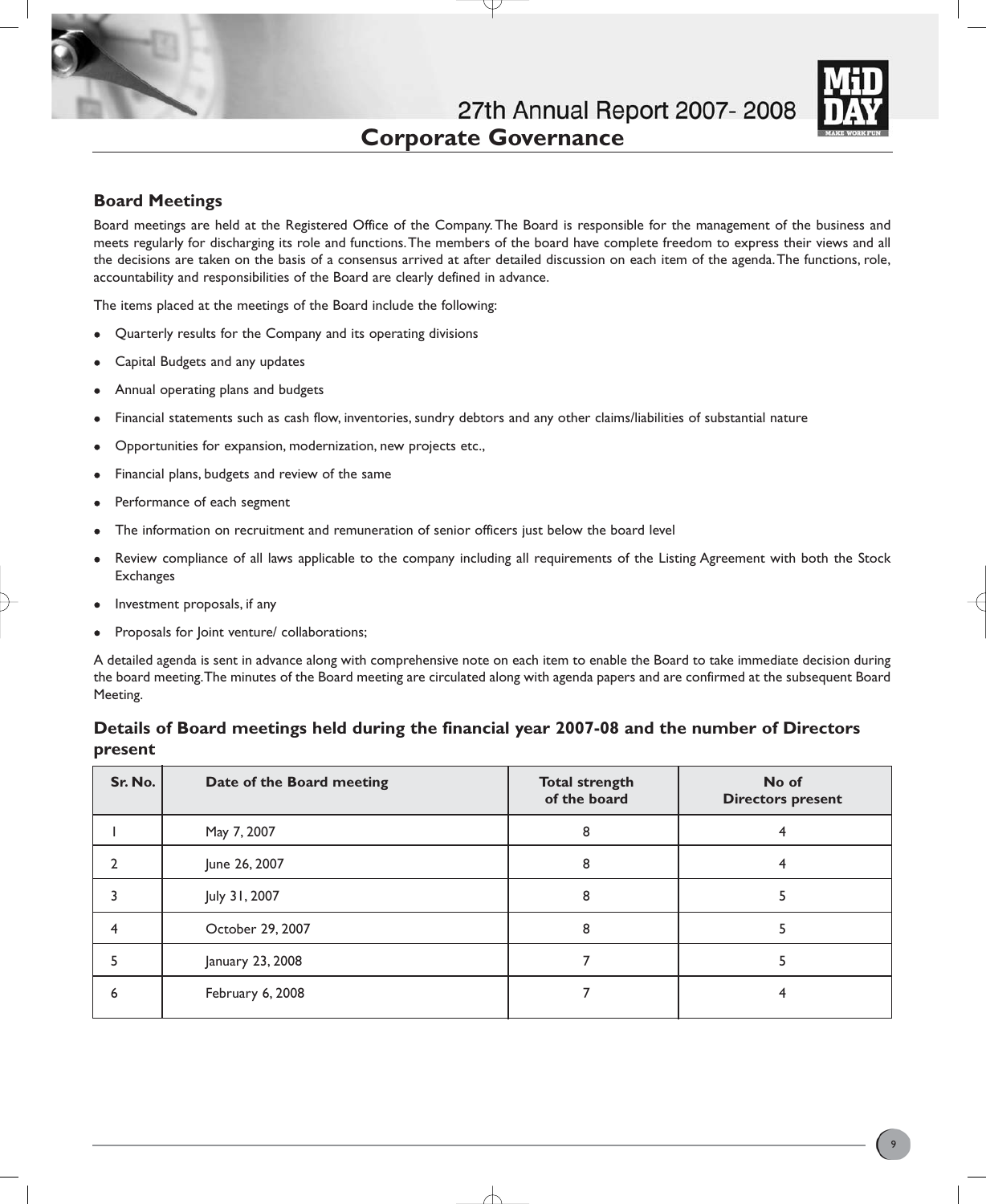

# **Attendance of Directors**

| <b>Directors</b>          | Relationship<br><b>With other</b><br><b>Directors</b> | <b>Sitting Fees</b><br>Paid for the<br>year<br>2007-2008<br>(ln Rs) | No. of Board<br><b>Meetings</b><br><b>Attended out</b><br>of 6 meetings<br>held during<br>the year | No. of<br><b>Committee</b><br><b>Meetings</b><br><b>Attended</b> | <b>Attended</b><br><b>Last AGM</b><br>held on<br>July 31,<br>2007 |
|---------------------------|-------------------------------------------------------|---------------------------------------------------------------------|----------------------------------------------------------------------------------------------------|------------------------------------------------------------------|-------------------------------------------------------------------|
| Mr. Khalid Ansari         | Father of<br>Mr. Tarique Ansari                       | 20,000                                                              | $\overline{2}$                                                                                     |                                                                  | Yes                                                               |
| Mr. Tarique Ansari        | Son of<br>Mr. Khalid Ansari                           | <b>NIL</b>                                                          | 6                                                                                                  | ٠                                                                | Yes                                                               |
| Mr. Narayan Varma         | --                                                    | 1,00,000                                                            | 6                                                                                                  | 4                                                                | Yes                                                               |
| Mr. Nana Chudasama        | $\sim$                                                | 1,00,000                                                            | 6                                                                                                  | 4                                                                | Yes                                                               |
| Mr. Ravi Raheja           | $\sim$                                                |                                                                     |                                                                                                    | ٠                                                                | No                                                                |
| Mr. Adille J. Sumariwalla | $\sim$ $\sim$                                         | 50,000                                                              | 5                                                                                                  | N.A.                                                             | Yes                                                               |
| Mr. Rakesh Jhunjhunwala   | --                                                    | 10,000                                                              |                                                                                                    | No                                                               | <b>No</b>                                                         |
| Mr. Nikhil Khattau        | $- -$                                                 | 10,000                                                              |                                                                                                    | ۰                                                                | No                                                                |
|                           | <b>TOTAL</b>                                          | 2,90,000                                                            |                                                                                                    |                                                                  |                                                                   |

# **Committees of the Board**

## **1. Audit Committee**

The company has an Audit Committee, comprising of three Directors as mentioned hereunder. . The composition, procedure, role/function of the committee complies with the requirements of the Companies Act, 1956 as well as those of Clause 49 of the Listing Agreement with Stock Exchanges.

The Managing Director, the Chief Financial Officer, the representatives of Internal Auditors are permanent invitees to the Audit Committee Meetings.The Company Secretary acts as the Secretary of the Audit Committee.

Mr. Narayan Varma, Chairman of the Audit Committee was present at the Annual General Meeting held on July 31, 2007.

**Role**

The Audit Committee of the Company, inter alia, provides reassurance to the Board on the existence of an effective internal control environment that ensure:

- Safeguarding of assets and adequacy of provisions for all liabilities.
- Efficiency and effectiveness of operations,
- Reliability of financial and other management information and adequacy of disclosures
- Compliance with all relevant statutes.

The role of the Committee includes the following:

a) Overseeing the Company's financial reporting process and the disclosure of its financial information to ensure that the financial statements are correct, sufficient and credible;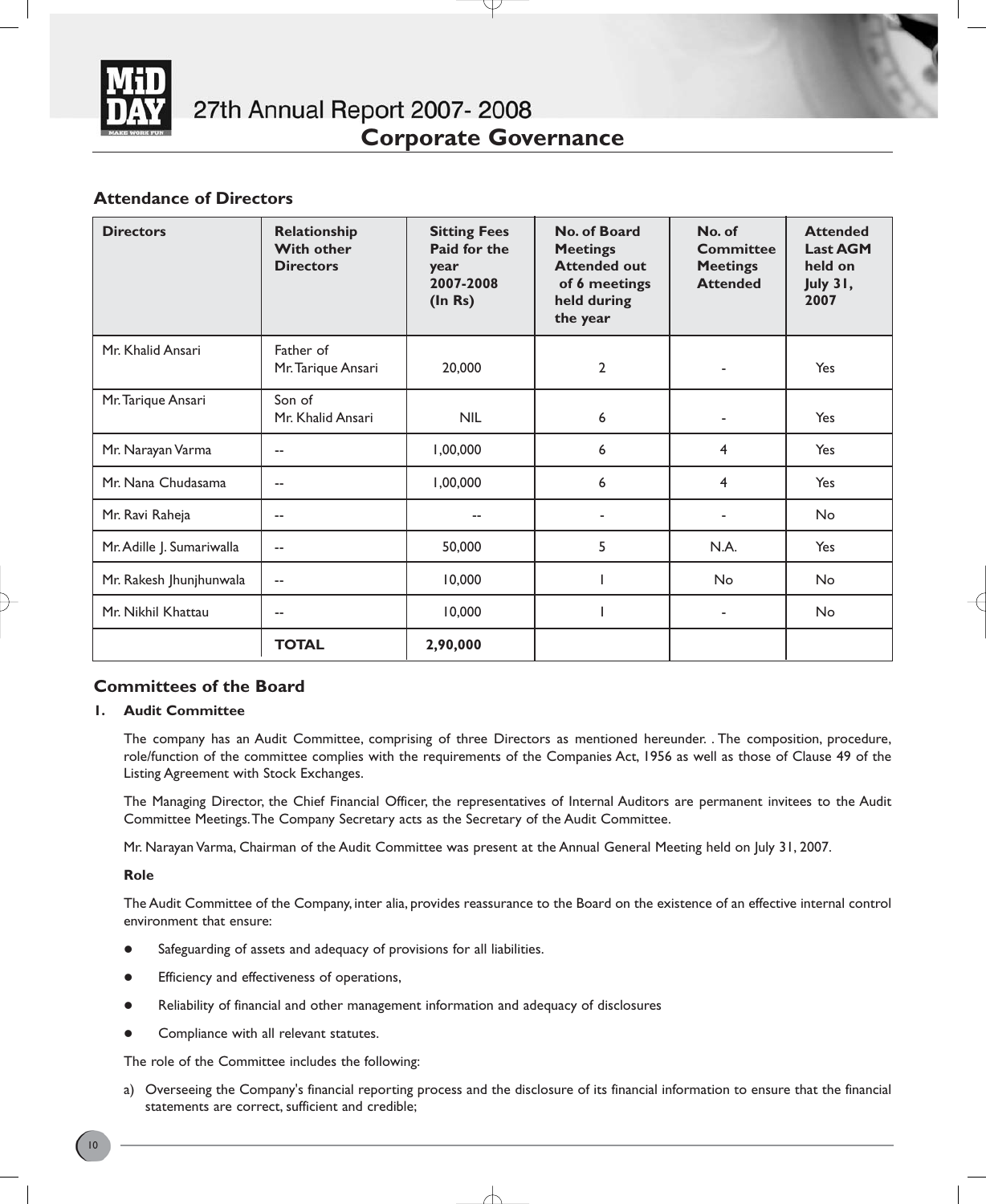

- b) Recommending the appointment and removal of external auditors, fixation of audit fee and approval of payment of fees for any other services rendered by the auditors;
- c) Reviewing with the management the financial statements before submission to the Board.
- d) Reviewing with the management, external and internal auditors, the adequacy of internal control system;
- e) Reviewing the findings of any internal investigations by the internal auditors and the executive management's response on matters where there is suspected fraud or irregularity.
- f) Discussion with the external auditors, before the audit commences, on nature and scope of audit, as well as after conclusion of the audit, to ascertain any areas of concern and review the comments contained in their management letter;
- g) Reviewing the Company's financial and risk management policies;

The Audit Committee met four times during the year to deliberate on the aforesaid matters. Details of the meetings are given below.

| <b>Members</b>              | Category    | <b>Meetings held</b> | <b>Meetings attended</b> |
|-----------------------------|-------------|----------------------|--------------------------|
| Mr. Narayan Varma- Chairman | Independent |                      |                          |
| Mr. Nana Chudasama          | Independent |                      |                          |
| Mr. Ravi Raheja             | Independent |                      | $-$                      |

During the year Mr. Ravi Raheja has resigned from the Committee as a Director.

### **2. Shareholders/Investors' Grievance Committee**

The company has constituted Shareholders/Investors' Grievance Committee of the Board of Directors to look into the specific complaints received from the shareholders of the company.

| <b>Members</b>                     | Category      |
|------------------------------------|---------------|
| Mr. Rakesh Jhunjhunwala - Chairman | Non-Executive |
| Mr. Tarique Ansari                 | Executive     |

The Committee looks into the redressal of shareholders and investor's complaints with respect to transfer of shares, non-receipt of annual report, non-receipt of declared dividend etc.

Investor Services - Complaints Received during the Year ended 31st March 2008

There were no investor complaints pending at the beginning or end of the financial year 2007-2008.Twelve investor complaints were received during the financial year 2007-2008 and resolved.There are no complaints pending at the end of the year 2007-2008.

## **3. Remuneration Committee**

The Remuneration Committee comprises the following:

| <b>Members</b>                | Category      |
|-------------------------------|---------------|
| Mr. Nikhil Khattau - Chairman | Independent   |
| Mr. Khalid Ansari             | Non-executive |
| Mr. Nana Chudasama            | Independent   |

The Committee meeting was held on April 27, 2007.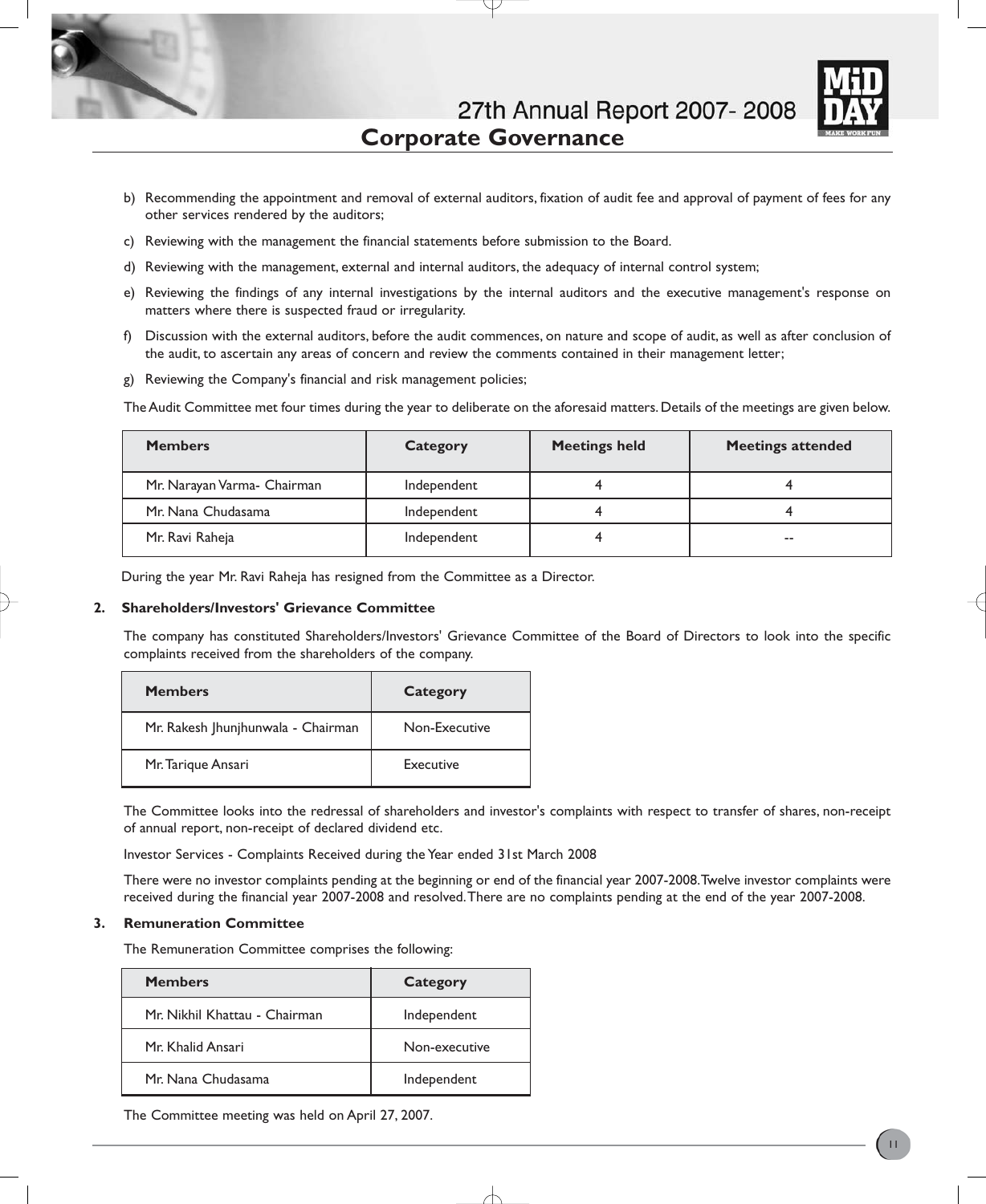

## **Remuneration Policy**

The remuneration of the Managing Director is decided by the Remuneration Committee based on criteria such as Industry Benchmarks, the Company's performance vis-à-vis industry, performance /track record of the Managing Director and is reported to the Board of Directors. Remuneration comprises a fixed component viz. Salary and Perquisites.

Remuneration of employees largely consists of base remuneration, perquisites and performance linked employee stock option plan.

The components of the total remuneration vary for different cadres and are governed by industry pattern, qualifications and experience of the employee, responsibilities handled, individual performance etc.The objectives of the remuneration policy are to motivate employees to excel in their performance, recognise their contribution, and retain talent in the organisation and reward merit.

### **Remuneration to Directors**

Mr.Tarique Ansari, Managing Director was paid a remuneration of Rs. 41,19,996 by way of Salary & Bonus, Perquisites Rs.1,76,559 and PF/FPF contribution to the extent of Rs. 4,93,248 for the year ended March 31, 2008, which are within the limits prescribed by Schedule XIII of the Companies Act, 1956.Apart from this, none of the directors were entitled to any remuneration except sitting fees for attending board meetings and committee meetings.

### **Subsidiary Companies**

Radio Mid Day West (India) Limited is a material non-listed Indian subsidiary whose turnover or net worth exceeds 20% of the consolidated turnover or net worth respectively, of the listed holding company and its subsidiaries in the immediately preceding accounting year. Copies of the Minutes of the Board Meetings of the Subsidiary Companies are individually given to all the Directors and tabled at the subsequent Board Meetings.

### **General Body Meetings**

Annual General Meetings for the last 3 years and Extra-Ordinary General Meeting were held as under:

| <b>Financial Year</b> | Date of AGM | <b>Venue &amp; Time of AGM</b>                                                                                                  | <b>Special Resolutions</b><br>passed at AGM/EGM for                                                                                                                                                                                                                                                      |
|-----------------------|-------------|---------------------------------------------------------------------------------------------------------------------------------|----------------------------------------------------------------------------------------------------------------------------------------------------------------------------------------------------------------------------------------------------------------------------------------------------------|
| 2004-05               | 18.07.2005  | Kamalnayan Bajaj Hall Auditorium,<br>Bajaj Bhavan, Jamnalal Bajaj Marg, 226,<br>Nariman Point, Mumbai - 400 021<br>At 4.30 p.m. | Issue of 7,00,000 Stock Options<br>$\Box$<br>under Employee Stock Option Scheme<br>2005 to Mid Day ESOP Trust                                                                                                                                                                                            |
| <b>EGM</b>            | 17.09.2005  | M.C. Ghia Hall, Bhogilal Hargovindas<br>Building, 18/20, K. Dubhash Marg,<br>Mumbai, 400,001 At 11.00 a.m.                      | Investments by FlIs / NRIs /PIOs upto a<br>$\Box$<br>ceiling of 26%<br>Preferential issue of equity shares to FII<br>2)<br>3) Alterations in the Articles of Association                                                                                                                                 |
| 2005-06               | 17.07.2006  | Kohinoor Hall, Kohinoor Corner,<br>Opp. Siddhivinayak Mandir, Prabhadevi,<br>Mumbai - 400 025 at 4.30 p.m.                      | No Special Resolution was passed                                                                                                                                                                                                                                                                         |
| <b>EGM</b>            | 08.01.2007  | M.C. Ghia Hall, Bhogilal Hargovindas<br>Building, 18/20, K. Dubhash Marg,<br>Mumbai, 400 001 At 11.00 a.m.                      | Increase in Authorised Share Capital<br>$\Box$<br>Alteration of Articles of Association<br>2)<br>Issue of equity shares and share warrants<br>3)<br>to Promoters and issue of equity shares and<br>convertible preference shares to others<br>Modification of Employee Stock Option<br>4)<br>Scheme 2005 |
| 2006-07               | 31.07.2007  | Kamalnayan Bajaj Hall Auditorium,<br>Bajaj Bhavan, Jamnalal Bajaj Marg, 226,<br>Nariman Point, Mumbai - 400 021<br>at 4.30 p.m. | No Special Resolution was passed                                                                                                                                                                                                                                                                         |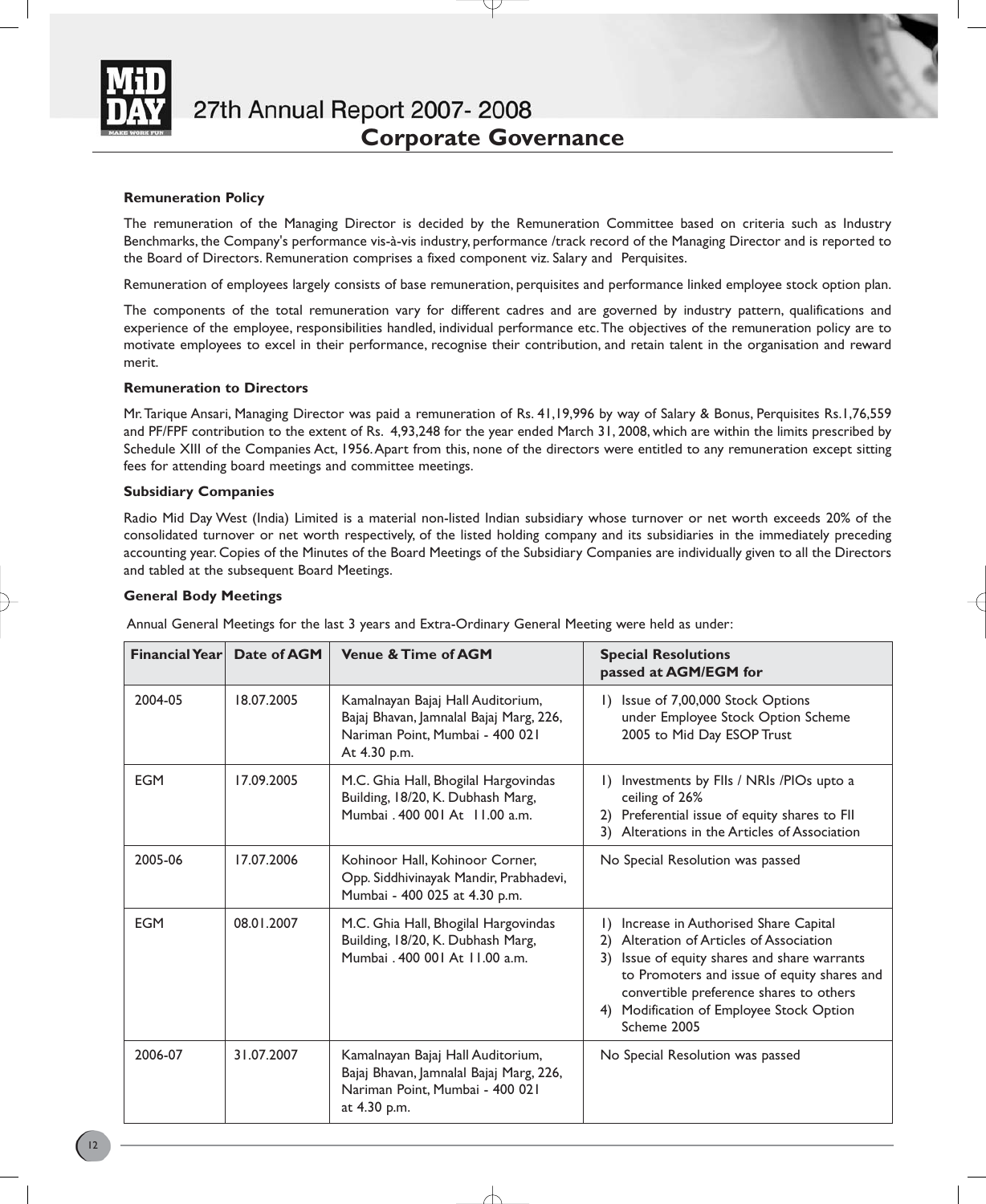

# **Postal Ballot**

The Company has conducted a Postal Ballot process to seek members consent for transfer, sell and/or dispose off the Print and Publishing business of the Company together with all its properties, assets, rights, liabilities/obligations of whatsoever nature and kind and its employees on a going concern basis to a New Wholly Owned Subsidiary of the Company, through Business Transfer Agreement (Slump Sale).

The result of the Postal Ballot was declared by the Chairman on March 25, 2008.

An Ordinary Resolution under Section 293 (1) (a) of the Companies Act, 1956 was passed by the shareholders with requisite majority.

## **Disclosures**

The particulars of transactions between the Company and its related parties as per the Accounting Standards is set out under Schedule Q of Main company accounts and Schedule Q of Consolidated accounts There are no materially significant related party transactions, which have potential conflict with the interest of the company at large.

The Company has complied with the requirements of the Stock Exchanges/ SEBI/ Statutory Authorities on all matters relating to capital markets, since listed.

## **Code of Conduct**

The Board of Directors has adopted the Code of Conduct for Directors and Senior Management. The said Code has been communicated to the Directors and the members of the Senior Management .The Code of Conduct has also been posted on the Company's website www.middaymultimedia .com

## **Means of Communication**

Quarterly, half-yearly and annual results of the Company were published in the leading English and vernacular news papers. The results and other important information is also periodically updated on the Company's website viz. www.middaymultimedia .com. The Company also gives important press releases from time to time.

## **Compliances**

The Company's Secretarial Department, headed by the Company Secretary, is responsible for compliance in respect of Company and other allied laws, SEBI, Stock Exchange rules and regulations and NSDL/CDSL requirements.

## **Compliance of Accounting Standards:**

Company has complied with the Accounting standard 17- Segment Reporting & Accounting Standard 18- Related Party Disclosures. The details of which are given under Schedule Q of the main Balance Sheet and under Schedule Q of the Consolidated Balance Sheet.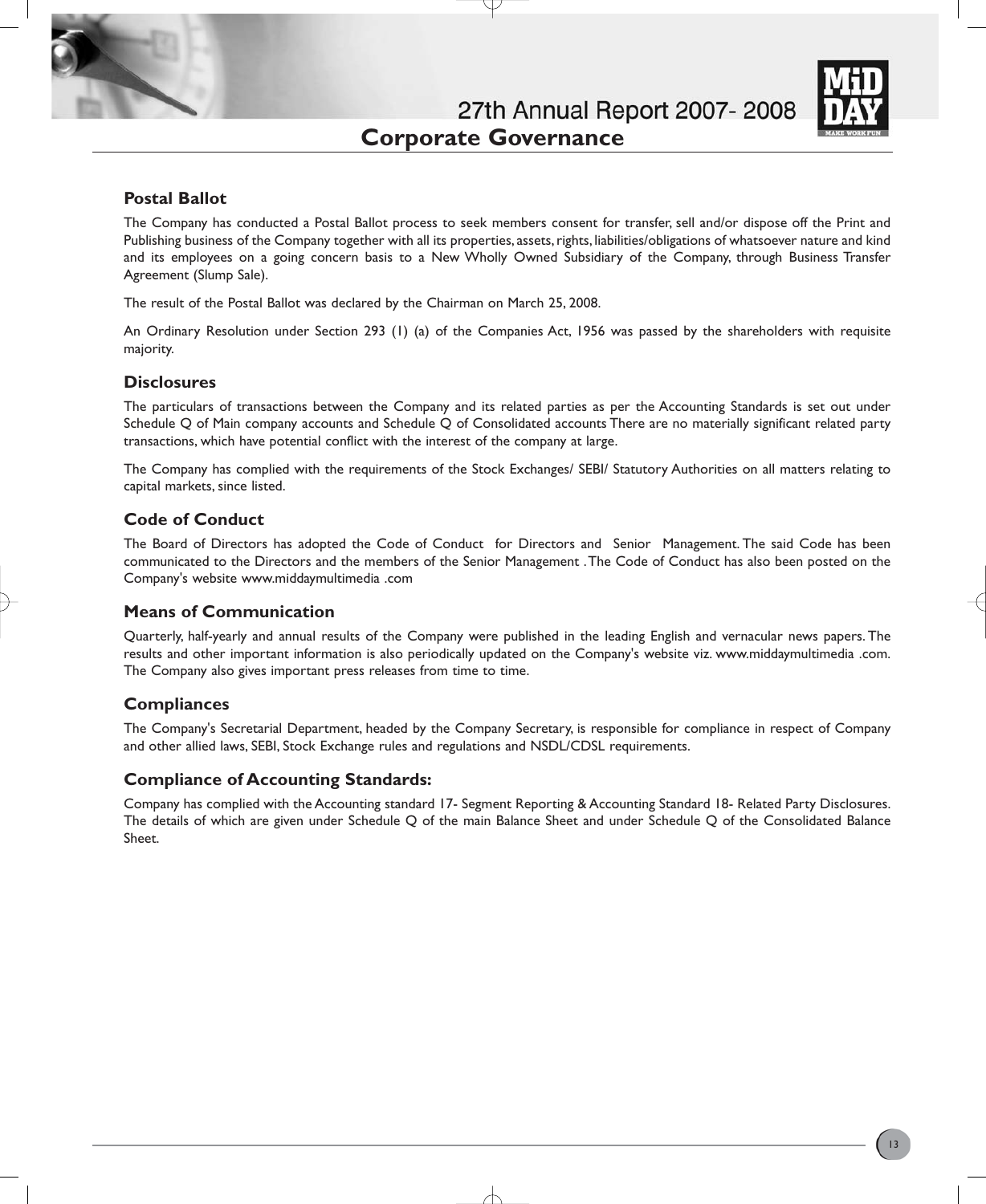

# **General Information for Shareholders**

| <b>Date of Book Closure</b>                                | Friday, July 18, 2008 to Friday, July 25, 2008                                                                                                                                         |
|------------------------------------------------------------|----------------------------------------------------------------------------------------------------------------------------------------------------------------------------------------|
| Date, Time & Venue of the AGM                              | Friday, July 25, 2008 at 4.30 p.m.at Hall of Harmony,<br>Nehru Centre, Dr. Annie Besant Road, Worli, Mumbai - 400 018.                                                                 |
| <b>Dividend Payment</b>                                    | No Dividend                                                                                                                                                                            |
| <b>Listing on Stock Exchanges</b>                          | 1) Bombay Stock Exchange Limited,<br>Phiroze Jeejebhoy Towers, Dalal Street, Mumbai 400 001.<br>Tel: 2272 1233, 2272 1234                                                              |
|                                                            | 2) The National Stock Exchange of India Ltd., "Exchange Plaza",<br>Bandra - Kurla Complex, Bandra- East, Mumbai - 400 051<br>Tel: 2659 8100                                            |
| <b>Listing fees</b>                                        | Annual Listing fees paid for the year 2008-2009 to Bombay Stock<br>Exchange Limited and National Stock Exchange of India Limited.                                                      |
| Listing on Stock Exchange outside India                    | Not Applicable                                                                                                                                                                         |
| <b>Registered office of Company</b>                        | Peninsula Centre, Dr. S. S. Rao Road, Parel, Mumbai - 400 012.<br>Tel: 6701 7171 Fax: 24150009<br>E-mail - investors@mid-day.com, cs@mid-day.com<br>Web site: www.middaymultimedia.com |
| Correspondence related to dividends may be<br>addressed to | M/s Intime Spectrum Registry Limited, C-13, Pannalal Silk Mills<br>Compound, L.B.S. Marg, Bhandup-West, Mumbai - 400 078.<br>Tel: 2596 3838, Fax: 2594 6969                            |
| <b>Share Transfer System</b>                               | The shares of the Company are traded in dematerialised<br>form only.                                                                                                                   |
| <b>Stock Code</b>                                          | Bombay Stock Exchange Limited,<br>Scrip Code - 532416<br>National Stock Exchange - MID-DAY EQ<br>NSDL/CDSL - ISIN - INE747B01016                                                       |

Y

# **Market Price Data**

| <b>MONTH</b>    | <b>BSE</b> (High) | <b>BSE (Low)</b> | NSE (High) | NSE (Low) |
|-----------------|-------------------|------------------|------------|-----------|
| April, 2007     | 48.45             | 37.40            | 48.35      | 37.00     |
| May, 2007       | 55.65             | 44.25            | 55.50      | 44.30     |
| June, 2007      | 53.45             | 45.25            | 53.40      | 44.60     |
| July, 2007      | 52.15             | 45.10            | 57.35      | 45.00     |
| August, 2007    | 47.70             | 37.60            | 47.80      | 37.20     |
| September, 2007 | 51.40             | 44.35            | 51.50      | 44.50     |
| October, 2007   | 49.50             | 38.50            | 49.45      | 38.05     |
| November, 2007  | 59.25             | 38.05            | 59.25      | 39.00     |
| December, 2007  | 68.25             | 51.05            | 71.80      | 51.00     |
| January, 2008   | 64.90             | 36.40            | 65.10      | 36.55     |
| February, 2008  | 41.45             | 33.70            | 41.70      | 33.30     |
| March, 2008     | 36.90             | 23.00            | 37.05      | 23.00     |

∕├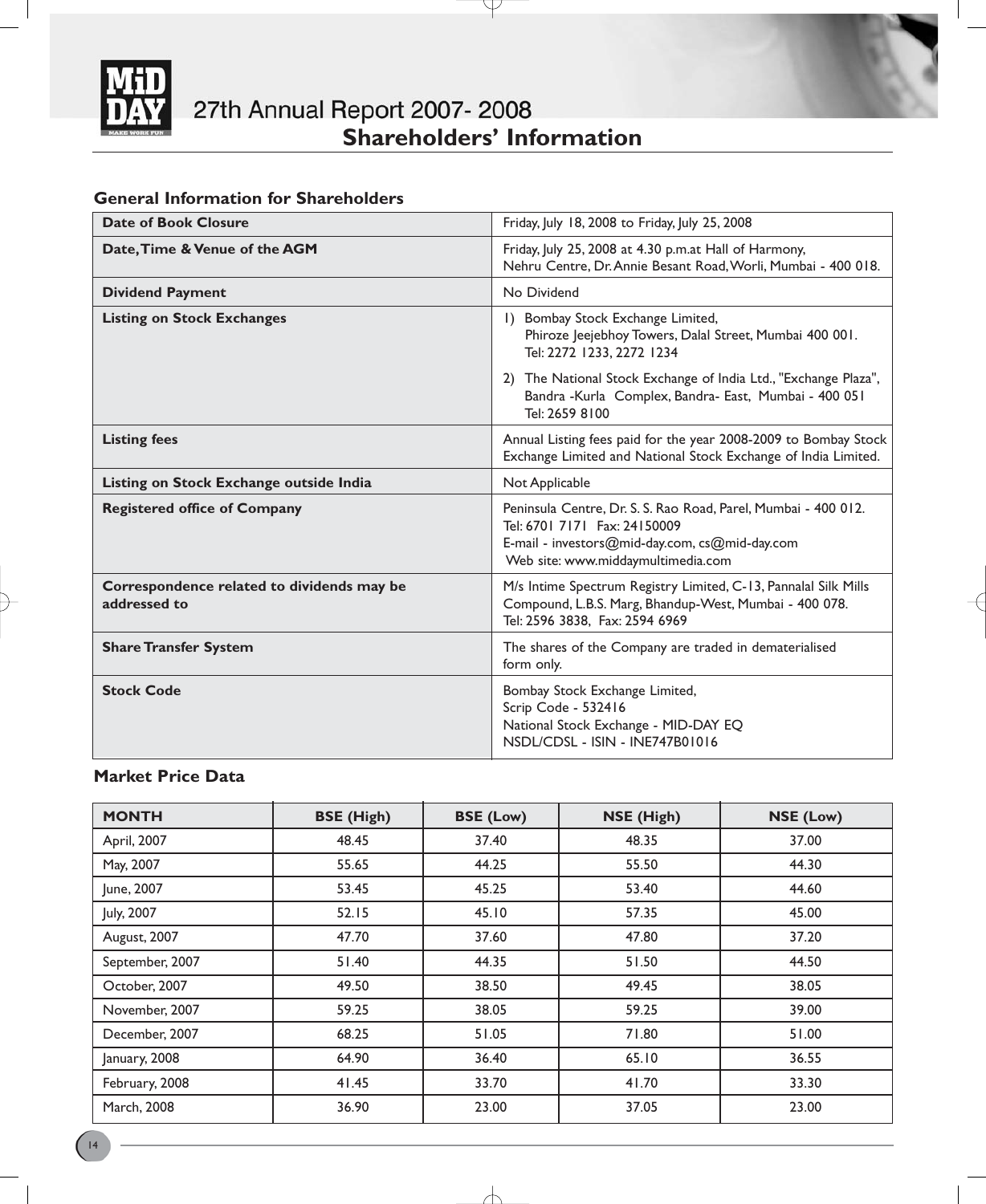

27th Annual Report 2007-2008 **Shareholders' Information** 

# **Share Price Performance**

| <b>Company's Share Price</b> | <b>BSE</b> | <b>NSE</b> |
|------------------------------|------------|------------|
| 01.04.2007                   | 37.50      | 37.00      |
| 31.03.2008                   | 27.30      | 27.35      |
| Increase in %                | $-27.20%$  | $-26.08%$  |

# **The Distribution of Shareholding as on 31st March 2008**

| <b>No. of Equity</b><br><b>Shares held</b> | No. of<br><b>Shareholders</b> | % of Total<br><b>Shareholders</b> | <b>No. of Shares</b> | % to total<br><b>Shares</b> |
|--------------------------------------------|-------------------------------|-----------------------------------|----------------------|-----------------------------|
| $1 - 500$                                  | 24,748                        | 85.20                             | 42,05,787            | 8.22                        |
| 501-1000                                   | 2.328                         | 8.02                              | 19,75,171            | 3.87                        |
| 1001-2000                                  | 991                           | 3.41                              | 15,64,858            | 3.06                        |
| 2001-3000                                  | 311                           | 1.07                              | 8,06,096             | 1.57                        |
| 3001-4000                                  | 133                           | 0.46                              | 4,80,269             | 0.94                        |
| 4001-5000                                  | 149                           | 0.51                              | 7,13,077             | 1.39                        |
| 5001-10000                                 | 224                           | 0.77                              | 16,66,972            | 3.25                        |
| 10001 and above                            | 163                           | 0.56                              | 3,97,56,380          | 77.70                       |
| <b>TOTAL</b>                               | 29,047                        | 100.00                            | 5,11,68,610          | 100.00                      |

# **Category of Shareholders as on 31st March, 2008**

| <b>Category</b>                             | <b>No. of Shareholders</b> | <b>Voting Strength (%)</b> | No of Shares Held |
|---------------------------------------------|----------------------------|----------------------------|-------------------|
| <b>Individuals</b>                          | 27,964                     | 28.66                      | 1,46,62,027       |
| <b>Companies/Clearing Members/Trusts</b>    | 1.020                      | 16.34                      | 83,62,740         |
| FIIs/NRI's                                  | 53                         | 3.80                       | 19,45,001         |
| Promoters Group                             | 8                          | 51.13                      | 2,61,63,342       |
| Mutual Funds, Banks, Financial Institutions |                            | 0.07                       | 35,500            |
| <b>TOTAL</b>                                | 29,047                     | 100.00                     | 5,11,68,610       |

# **Financial Calendar (tentative and subject to change)**

| <b>Particulars</b>                                       | Date          |
|----------------------------------------------------------|---------------|
| <b>Annual General Meeting</b>                            | July 25,2008  |
| Financial reporting for 1st Qtr ended June 30, 2008      | July 25, 2008 |
| Financial reporting for 2nd Qtr ended September 30, 2008 | October 2008  |
| Financial reporting for 3rd Qtr ended December 31, 2008  | January 2009  |
| Financial reporting for 4th Qtr ended March 31, 2009     | April 2009    |
| Annual General Meeting for the year ended March 31, 2009 | July 2009     |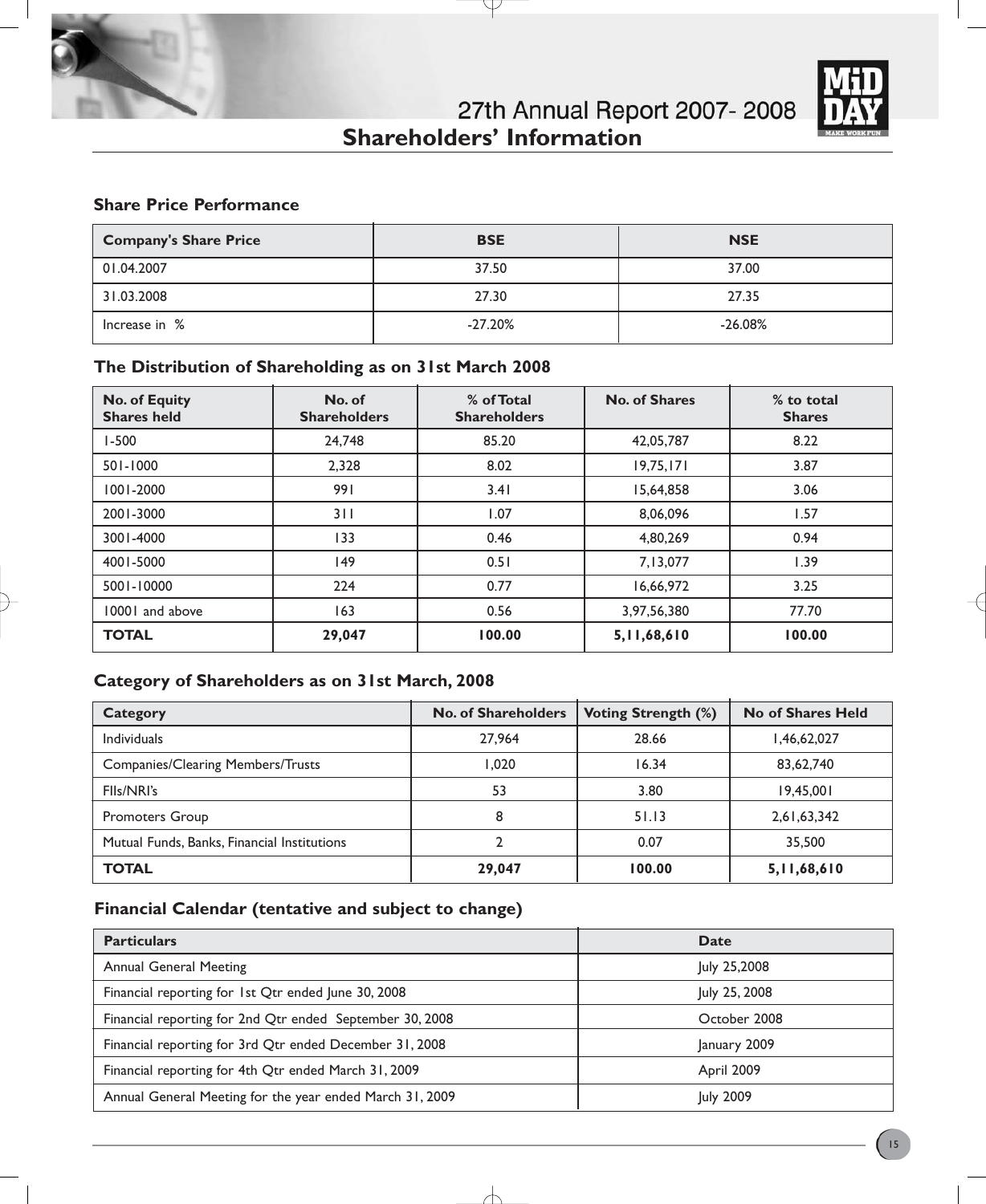

## **Investors Correspondence:**

### **Investors' correspondence may be addressed to:**

M/s Intime Spectrum Registry Limited C-13, Pannalal Silk Mills Compound, L.B.S. Marg, Bhandup-West, Mumbai - 400 078. Tel: 2596 3838, Fax: 2594 6969

## **Nomination Facility:**

The members holding shares in dematerialised form can contact their respective Depository participant (DP) for availing of the nomination facility.

## **• CLOSING PRICE**

**BSE SENSEX** 

| <b>MONTH</b>  | <b>BSE SENSEX</b> | <b>Price</b> |
|---------------|-------------------|--------------|
| Apr-07        | 13872.37          | 44.00        |
| May-07        | 14544.46          | 51.65        |
| Jun-07        | 14650.51          | 49.20        |
| Jul-07        | 15550.99          | 46.70        |
| Aug-07        | 15318.60          | 45.40        |
| Sep-07        | 17291.10          | 46.10        |
| $Oct-07$      | 19837.99          | 40.25        |
| <b>Nov-07</b> | 19363.19          | 59.25        |
| $Dec-07$      | 20286.99          | 61.85        |
| $ an-08$      | 17648.71          | 38.45        |
| Feb-08        | 17578.72          | 37.10        |
| $Mar-08$      | 15644.44          | 27.30        |



# **DECLARATION**

As provided under Clause 49 of the Listing Agreement with the Stock Exchanges, the Board Members and the Senior Management Personnel have confirmed compliance with the Code of Conduct and Ethics for the year ended March 31, 2008

For **Mid Day Multimedia Limited**

**Tarique Ansari** Managing Director

Mumbai: May 7, 2008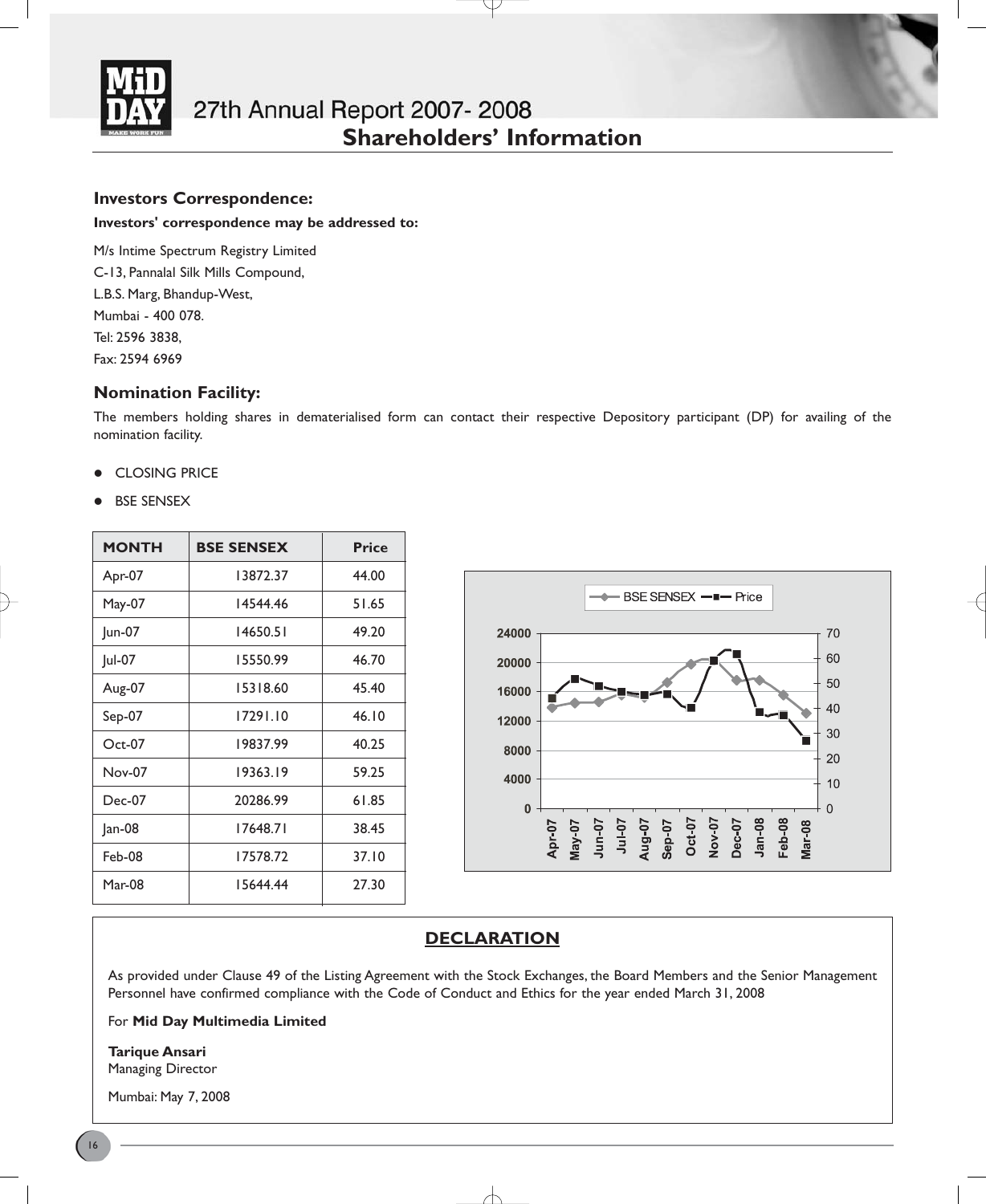

# **Directors' Report**

# **TO THE MEMBERS,**

Your Directors hereby present their 27th Annual Report on the business and operations of the Company together with the Audited Financial Accounts for the year ended 31st March 2008.

# **Financial Performance**

|                                                                |         | (Rs. In Lacs) |
|----------------------------------------------------------------|---------|---------------|
|                                                                | 2007-08 | 2006-07       |
| Profit before Inerest, Depreciation, Taxes & Exceptional Items | 823     | 1,459         |
| Less: Interest                                                 | 238     | 6             |
| Depreciation                                                   | 432     | 657           |
| Exceptional Item                                               | ٠       | 266           |
| <b>Profit before taxes</b>                                     | 153     | 375           |
| Less: Provision for Taxation                                   | 114     | 264           |
| <b>Net Profit after Tax</b>                                    | 39      | $\mathbf{H}$  |
| Add: Balance brought from the previous year *                  | 3,730   | 3,640         |
| <b>Total</b>                                                   | 3,776   | 3,751         |
| Profit available for appropriation                             | 3,776   | 3,751         |

\* Net of transitional liability of Rs.21 lacs as per AS 15

As required under the Accounting Standards, Segment-wise financial statements, related party transactions, calculation of earnings per share, provision of deferred tax liability and Consolidated Accounts of the Company and its four subsidiaries are made a part of the Annual Report.The consolidated statements of the company have been prepared in accordance with Accounting Standard 21 on Consolidated Financial Statements.

# **Company Performance**

During the year ended March 2008, the Company recorded operating revenues of Rs.105.58 crores as against operating revenues of Rs.105.94 crores in the previous year ended March 2007. Surplus from operations is Rs.2.90 crores in current year against Rs.10.77 crores in previous year.The Company made a Net Profit of Rs. 0.39 crores against Rs.1.11 crores in the previous year.

# **Dividend**

In order to preserve cash for the operating businesses, your Directors do not recommend any dividend for the financial year 2007-2008.

# **Fixed Deposits**

Your company has not accepted any fixed deposits and, as such, no amount of principal or interest was outstanding as of the balance sheet date.

# **Share Capital**

During the year, the paid up capital of the company had increased from Rs. 50,36,86,100/- (5,03,68,610 equity shares of Rs. 10 each) to Rs. 50,44,16,100/-(5,04,41,610 equity shares of Rs. 10 each) on account of allotment of 73,000 equity shares of Rs. 10/- each at a price of Rs. 10/- per share to employees under ESOP Scheme.

# **Directors**

In accordance with the provisions of the Companies Act, 1956 and Articles of Association, Mr. Khalid A.H. Ansari and Mr. Adille J. Sumariwalla retire by rotation and are eligible for re-appointment.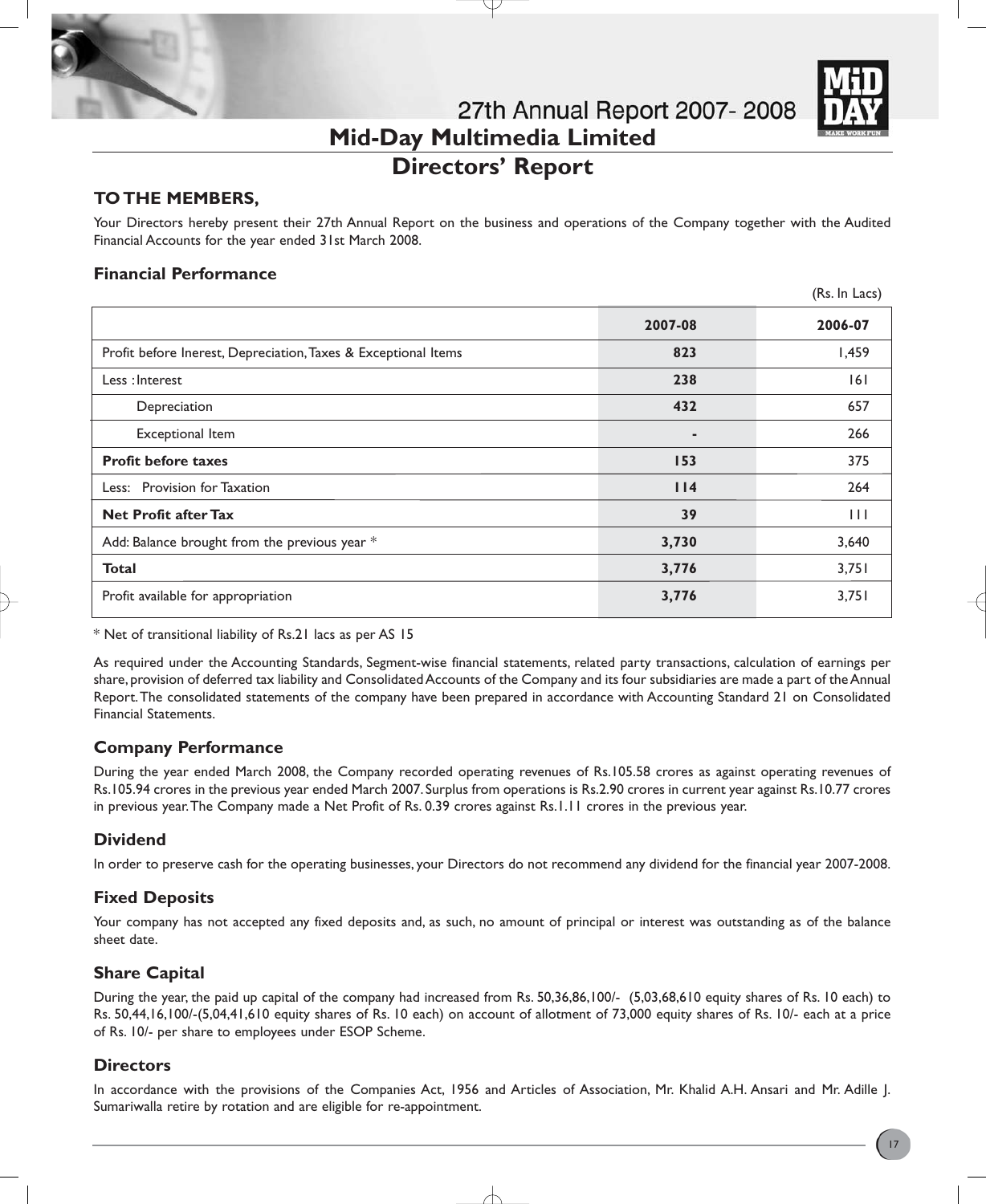

# **Directors' Report**

# **Corporate Governance**

As per Clause 49 of the Listing Agreement with the Stock Exchanges, a separate section on Corporate Governance Practices followed by the Company together with a certificate from the Company's Auditors confirming compliance is set out in the Annexure forming part of this Report.

# **Directors' Responsibility Statement**

Pursuant to Section 217 (2AA) of the Companies Act, 1956, the Directors based on the representations received from the Operating Management, confirm that-

- 1. In the preparation of the annual accounts, the applicable accounting standards have been followed and that there are no material departures.
- 2. They have, in selection of the accounting policies, consulted the Statutory Auditors and have applied them consistently and made judgments and estimates that are reasonable and prudent so as to give a true and fair view of the state of affairs of the Company at the end of the financial year and of the profit of the Company for that year;
- 3. They have taken proper and sufficient care to the best of their knowledge and ability, for the maintenance of adequate accounting records in accordance with the provisions of the Companies Act, 1956, for safeguarding the assets of the Company and for preventing and detecting fraud and other irregularities;
- 4. They have prepared the annual accounts on a going concern basis.

## **Auditors**

The auditors, M/s Haribhakti & Co., Chartered Accountants, retire as auditors of the Company at the ensuing Annual General Meeting and have confirmed their eligibility and willingness to accept office, if re-appointed.

# **Subsidiary Companies**

As required under section 212 (1) (e) of the Companies Act, 1956, the audited statements of accounts, along with the report of the Board of Directors relating to the Company's subsidiaries, Radio Mid Day West (India) Limited, Mid Day Broadcasting South (India) Private Limited, Mid Day Radio North (India) Limited, Mid Day Outdoor Limited and respective Auditors' Reports thereon for the year ended March 31, 2008 are annexed.

# **Legal Compliances**

Particulars of Employees as required under Section 217(2A) of the Companies Act, 1956, read with Companies (Particulars of Employees) Rules, 1975 as amended, forms part of the Directors' Report. However, as per provisions of Section 219 (1)(b)(iv) of the Companies Act, 1956 the Annual Report is being sent to all shareholders of the Company excluding the aforesaid information.Any member interested in obtaining such particulars may write to the Company Secretary at the Registered Office of the Company.

Information pursuant to Section 217 (1) (e) of the Companies Act, 1956, read with the Companies (Disclosure of particulars in the report of the Board of Directors) Rules, 1988, particulars relating to the Conservation of Energy,Technology Absorption and Foreign Exchange Earnings and Outgo are also annexed.

# **Acknowledgement**

Your Directors take this opportunity to express their grateful appreciation for the excellent assistance and co-operation received from the banks, customers, advertisers, advertising agencies, bankers, Government Authorities and all the local authorities.Your Directors also thank all the shareholders for their continued support and all the employees of the Company for their valuable services during the year.

> **For and on behalf of the Board of Directors Of Midday Multimedia Limited**

Managing Director **Director** Director

**Mr. Tarique Ansari China China di Mr. Narayan Varma** 

Place : Mumbai Date : May 7, 2008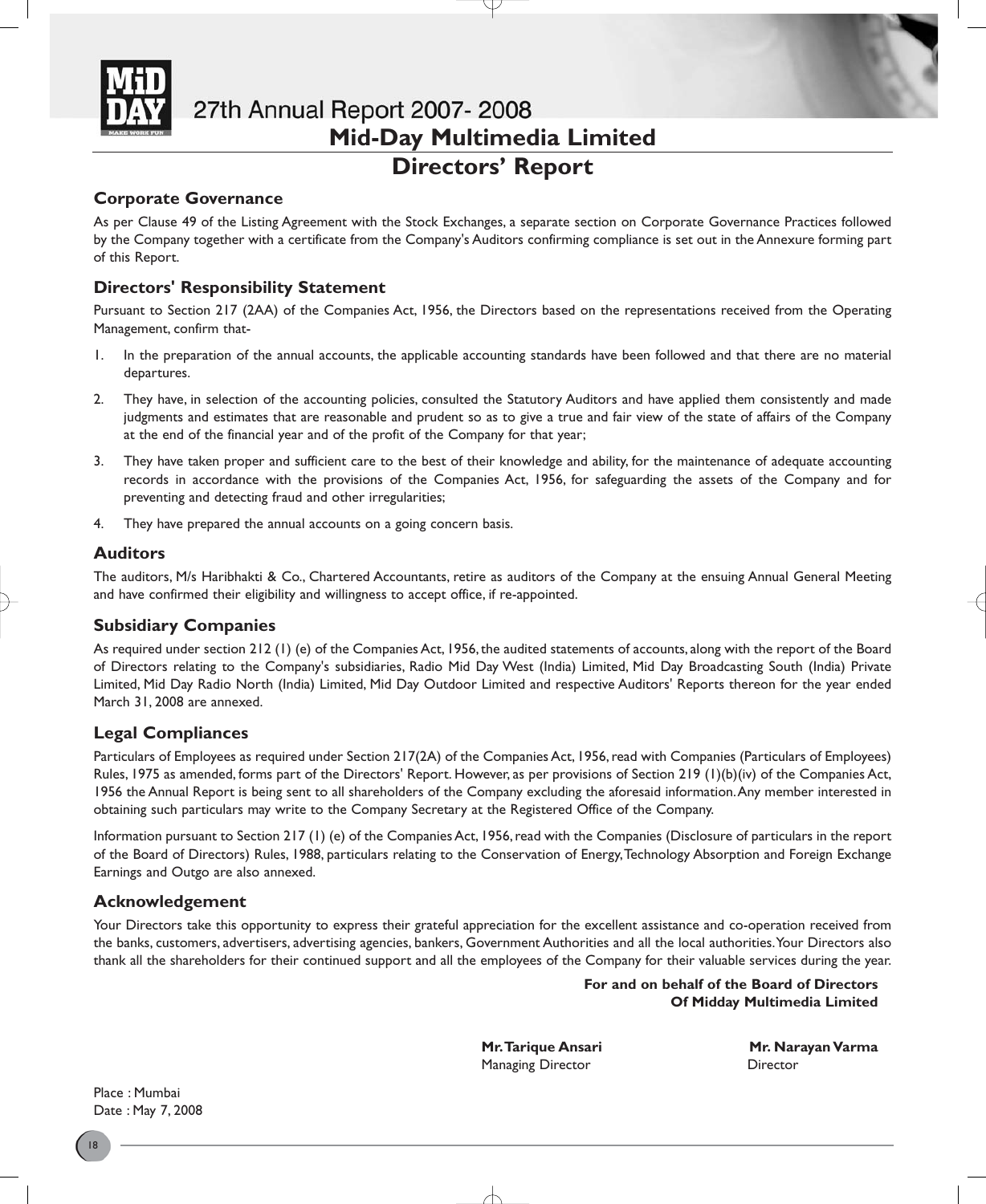

# **Directors' Report**

# **ANNEXURE 'A'**

Statement pursuant to section 217(1) (e) of the Companies Act, 1956 read with the Companies (Disclosure of particulars in the report of the Board of Directors) Rules, 1988.

# **(A) Conservation of Energy:**

The Company does not belong to category of power intensive industry and hence consumption of power is not significant. However, the management gives due importance for conservation of energy and also reviews from time to time the measure taken/to be taken for reduction of consumption of energy.

# **(B) Technology absorption, Research and Development: Not applicable**

(A) Foreign Exchange Earnings and Outgo:

|                                                   | 2007-08       | 2006-2007       |
|---------------------------------------------------|---------------|-----------------|
| I) Foreign Exchange Earnings                      |               |                 |
| <b>Advertising Revenue</b>                        | <b>NIL</b>    | <b>NIL</b>      |
| II) Foreign Exchange Outgo:                       |               |                 |
| A) Expenditure in Foreign Currency on account of: |               |                 |
| <b>Particulars</b>                                | 2007-08 (Rs.) | 2006-07 (Rs.)   |
| News/Subscription                                 | 23,63,882     | 39,58,507       |
| <b>Traveling</b>                                  | 19, 19, 741   | 41,33,493       |
| Legal & Professional                              | $\mathbf 0$   | 8,24,000        |
| Conference & training                             | 1,84,751      | 4,07,216        |
| <b>Technical Services</b>                         | 17,52,000     | $\Omega$        |
| Total:                                            | 62,20,374     | 93,23,216       |
| B) C.I.F. Value of Newsprint Imports              |               |                 |
| <b>Particulars</b>                                | 2007-08 (Rs.) | 2006-07 (Rs.)   |
| C.I.F. Value of Newsprint Imports                 | 30,42,56,508  | 32, 18, 57, 287 |
|                                                   |               |                 |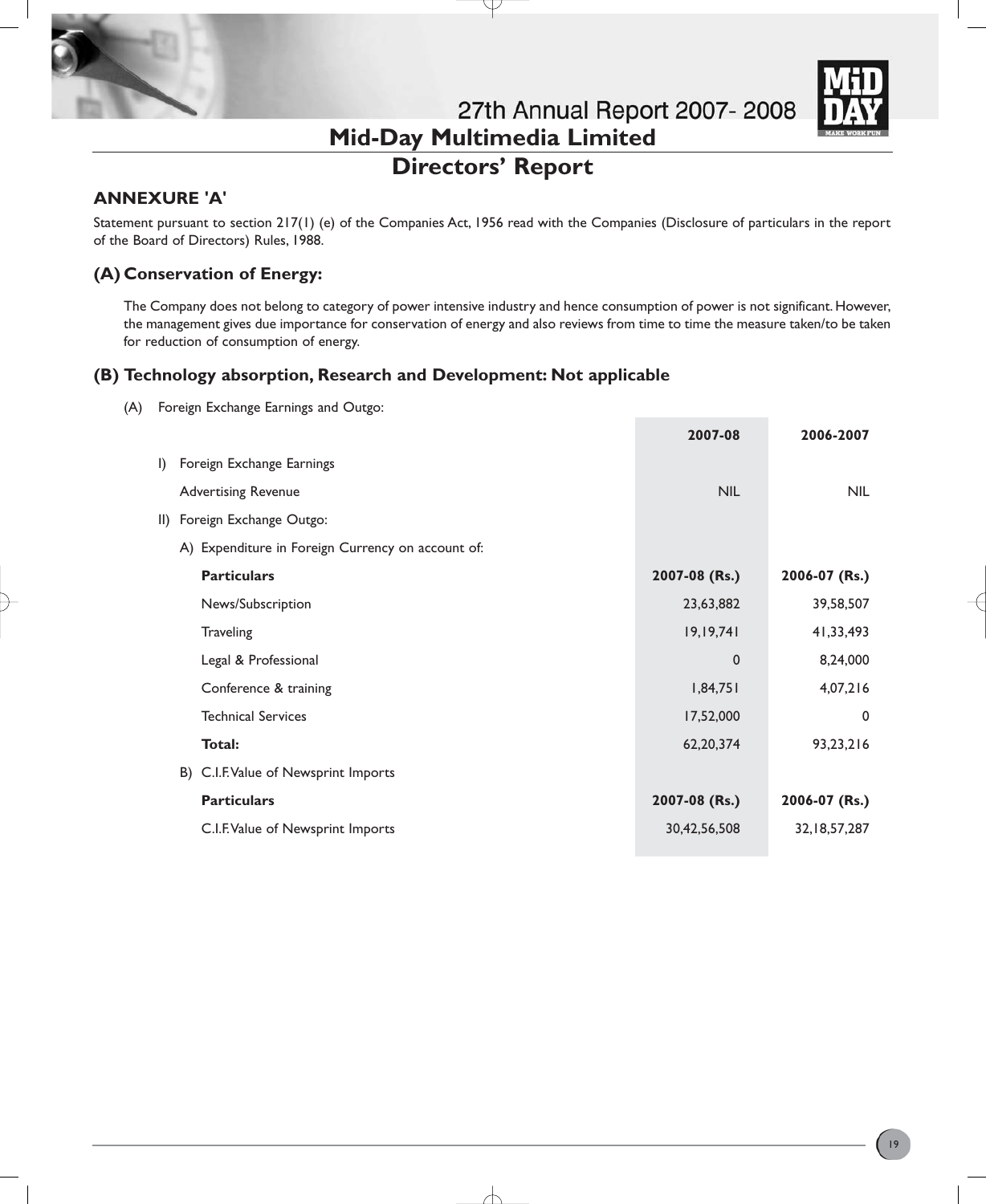

# **Annexures To The Directors' Report**

# **ANNEXURE - 'B'**

Statement pursuant to Section 212 (1) (e) of the Companies Act, 1956 relating to Subsidiary Companies

| Name of the<br><b>Subsidiary</b>                                                                             | <b>Mid-Day Broadcasting</b><br>South (India) Pvt. Ltd.                                                                                                                         | <b>Mid-Day Outdoor</b><br><b>Limited</b>                                                                                                                                                   | Mid-Day<br><b>Radio North</b><br>(India) Limited                                                                                                                                     | <b>Radio Mid-Day</b><br><b>West (India)</b><br><b>Limited</b>                                                                                                                                                                                                                                   |
|--------------------------------------------------------------------------------------------------------------|--------------------------------------------------------------------------------------------------------------------------------------------------------------------------------|--------------------------------------------------------------------------------------------------------------------------------------------------------------------------------------------|--------------------------------------------------------------------------------------------------------------------------------------------------------------------------------------|-------------------------------------------------------------------------------------------------------------------------------------------------------------------------------------------------------------------------------------------------------------------------------------------------|
| Holding Company's<br>Interest                                                                                | Holder of 10,000 Equity<br>Shares of Rs. 10 each out<br>of the total issued and<br>subscribed 10,000 Equity<br>Shares of Rs. 10 each of<br>the aforesaid Subsidiary<br>Company | Holder of 34,94,200<br>Equity Shares of Rs. 10<br>each out of the total<br>issued and subscribed<br>34,95,000 Equity Shares<br>of Rs. 10 each of the<br>aforesaid<br>Subsidiary<br>Company | Holder of 50,000<br>Equity Shares of Rs.<br>10 each out of the<br>total issued and<br>subscribed 50,000<br>Equity Shares of Rs.<br>10 each of the<br>aforesaid Subsidiary<br>Company | 59.91% Subsidiary of Mid<br>Day Multimedia Limited,<br>Mid Day Radio North<br>(India) Limited is holder<br>of 6,03,60,261 Equity<br>Shares of Rs. 10 each out<br>of the total issued and<br>subscribed 10,07,49,761<br>Equity<br><b>Shares</b><br>of<br>Rs. 10 each of the<br>aforesaid Company |
| Net aggregate amount<br>of Subsidiaries profits<br>less losses and dealt<br>within the Company's<br>Accounts |                                                                                                                                                                                |                                                                                                                                                                                            |                                                                                                                                                                                      |                                                                                                                                                                                                                                                                                                 |
| For the Subsidiaries<br>Financial Year ended<br>31st March, 2008                                             | $-0.08$                                                                                                                                                                        | $-0.60$                                                                                                                                                                                    | $-0.29$                                                                                                                                                                              | $-1820.98$                                                                                                                                                                                                                                                                                      |
| For the previous<br>Financial years since it<br>became subsidiary                                            | 0.08                                                                                                                                                                           | $-342.35$                                                                                                                                                                                  | $-229.63$                                                                                                                                                                            | $-2482.66$                                                                                                                                                                                                                                                                                      |
| Net aggregate amount<br>of Subsidiaries profits<br>less losses and dealt<br>within the Company's<br>Accounts |                                                                                                                                                                                |                                                                                                                                                                                            |                                                                                                                                                                                      |                                                                                                                                                                                                                                                                                                 |
| For the Subsidiaries<br>Financial Year ended<br>31st March, 2008                                             | <b>NIL</b>                                                                                                                                                                     | <b>NIL</b>                                                                                                                                                                                 | <b>NIL</b>                                                                                                                                                                           | <b>NIL</b>                                                                                                                                                                                                                                                                                      |
| For the previous<br>Financial years since it<br>became subsidiary                                            | <b>NIL</b>                                                                                                                                                                     | <b>NIL</b>                                                                                                                                                                                 | <b>NIL</b>                                                                                                                                                                           | <b>NIL</b>                                                                                                                                                                                                                                                                                      |

5. No material changes have been occurred between the end of the preceding financial year of the subsidiary and the end of the holding company's financial year in respect of the Subsidiaries: -

a. Fixed Assets

b. Investments

- c. The money lent by it
- d. The money borrowed by it for any purpose other than that of meeting current liabilities.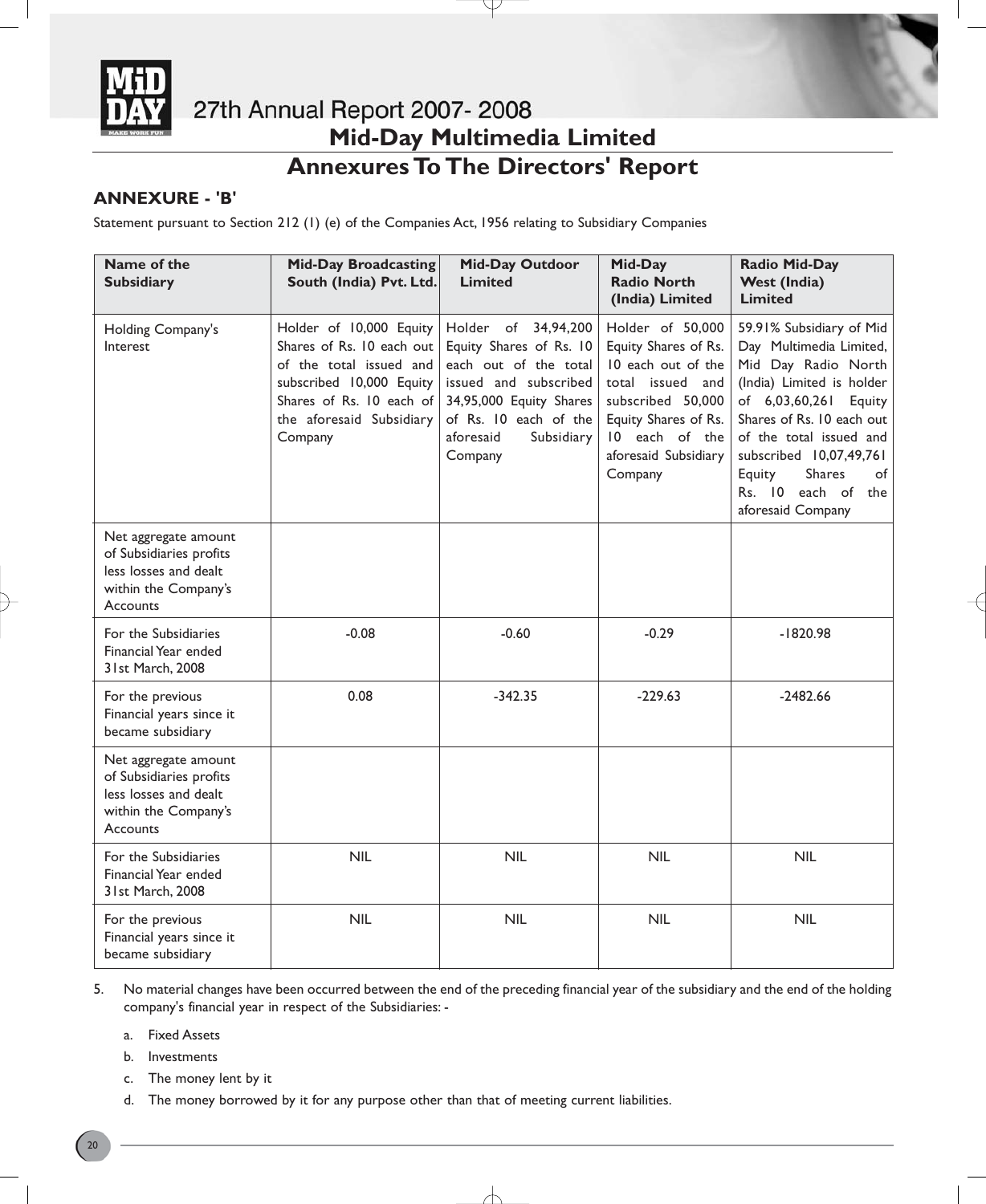



# **Annexures To The Directors' Report**

# **ANNXURE 'C' TO DIRECTORS 'REPORT**

Disclosure pursuant to the provisions of Securities and Exchange Board of India (Employee Stock Option Scheme and Employee Stock Purchase Scheme) Guidelines, 1999

## **Employee Stock Option Scheme -2005**

| a) | Options outstanding at the beginning of the year                                                                                                                                                                       | 7,65,000                                                                                                                          |
|----|------------------------------------------------------------------------------------------------------------------------------------------------------------------------------------------------------------------------|-----------------------------------------------------------------------------------------------------------------------------------|
|    | Options granted during the year                                                                                                                                                                                        | 1,35,000                                                                                                                          |
| b) | The Pricing Formula                                                                                                                                                                                                    | At Par Value                                                                                                                      |
| c) | <b>Options Vested</b>                                                                                                                                                                                                  | 1,58,500                                                                                                                          |
| d) | Options Exercised (till 31.03.2008)                                                                                                                                                                                    | 1,58,500                                                                                                                          |
| e) | Total number of shares arising as a result of exercise of options                                                                                                                                                      | 1,58,500                                                                                                                          |
| f) | Options Lapsed (will be re-issued to other employees as per the scheme)                                                                                                                                                | <b>NIL</b>                                                                                                                        |
| g) | Variation of terms of Options                                                                                                                                                                                          | Total number of stock options<br>granted to Individual employee<br>is increased to maximum 60,000<br>options from 30,000 options. |
| h) | Money realized by Exercise of Options                                                                                                                                                                                  | Rs. 15,85,000                                                                                                                     |
| i) | Total number of options in force                                                                                                                                                                                       | 9,00,000                                                                                                                          |
| j) | Employee wise details of options granted to;                                                                                                                                                                           |                                                                                                                                   |
|    | Senior managerial personnel;<br>(i)                                                                                                                                                                                    | As per Annexure "I"                                                                                                               |
|    | Any other employee who receives a grant in any one year of option amounting to<br>(ii)<br>5% or more of option granted during that year.                                                                               | <b>NIL</b>                                                                                                                        |
|    | Identified employees who were granted option, during any one year, equal to or<br>(iii)<br>exceeding 1% of the issued capital (excluding outstanding warrants and conversions)<br>of the company at the time of grant; | <b>NIL</b>                                                                                                                        |

# **ANNEXURE "1"**

| Sr.No | <b>Name</b>         | No. of Options granted |
|-------|---------------------|------------------------|
|       | Mr. Manajit Ghoshal | 60,000                 |
| C     | Mr. Cyriac Mathew   | 60,000                 |
| 3     | Mr. Abhijit Pradhan | 24,000                 |
| 4     | Mr. Shishir Joshi   | 24000                  |
|       | <b>TOTAL</b>        | 1,68,000               |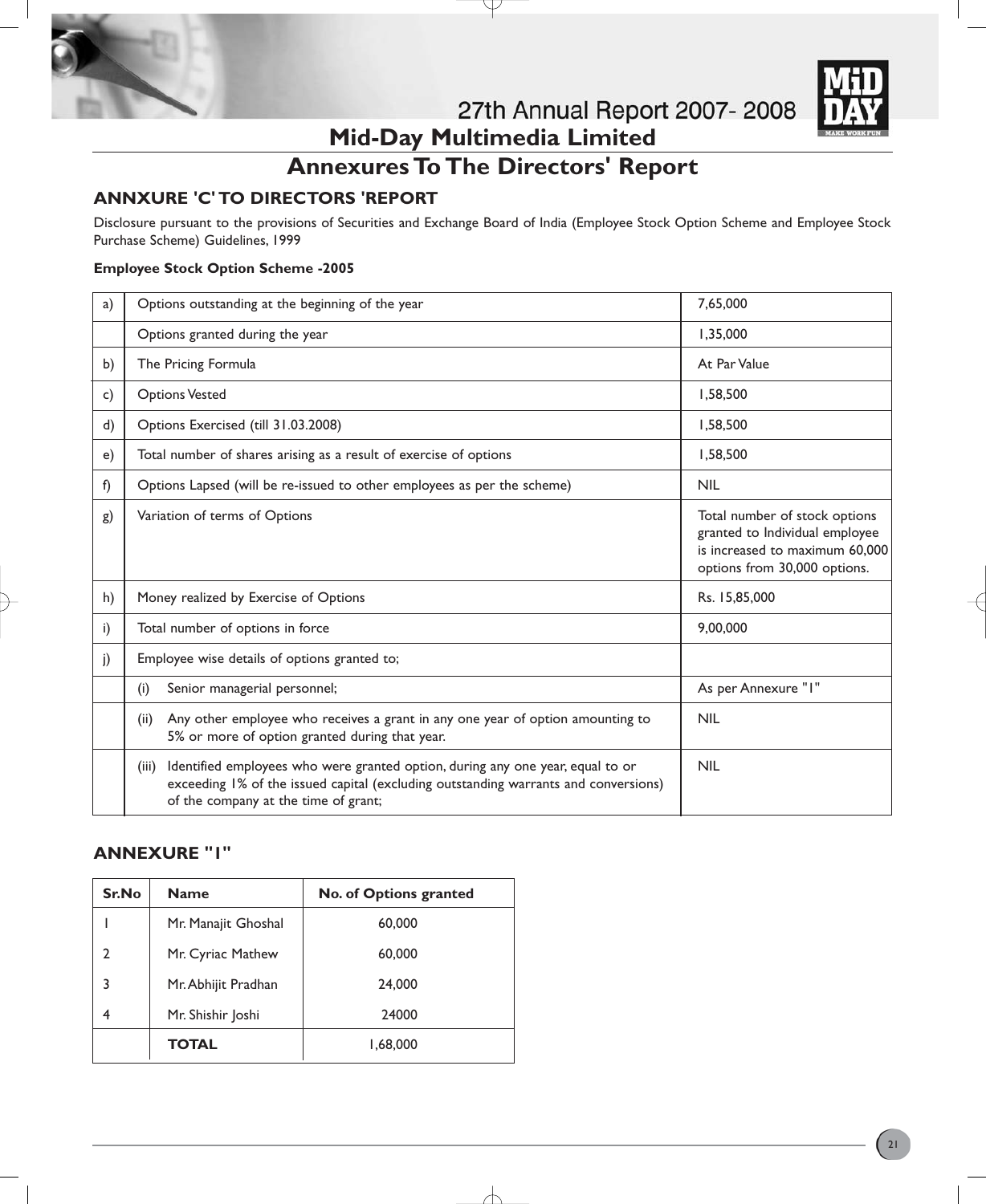

# 27th Annual Report 2007-2008 **Mid-Day Multimedia Limited Annexures To The Directors' Report**

# **Fair Value:**

The fair value of the options used to compute pro forma net income and earnings per share have been estimated on the dates of each grant using the Black Scholes model.

## **The various assumptions considered in the pricing model are:**

|                                | March 31,2008 |
|--------------------------------|---------------|
| Dividend Yield                 | <b>NIL</b>    |
| <b>Expected Volatility</b>     | 25%           |
| <b>Risk Free Interest Rate</b> | 8%            |
| Expected life of the options   | 852 days      |

## **Impact of fair value method on net profit and EPS**

|                                                             | March 31, 2008 |
|-------------------------------------------------------------|----------------|
| Net Profit (As per $P < L$ a/c)                             | 39,07,473      |
| Add: ESOP expenses included in net Income                   | 1,09,28,435    |
|                                                             | 1,48,35,908    |
| Less: ESOP expenses determined under fair value (Pro-Forma) | 99,14,889      |
| Net Profit (Pro-forma)                                      | 49,21,019      |
|                                                             |                |
| Basic EPS (as reported)                                     | 0.10           |
| Basic EPS (pro-forma)                                       | 0.08           |
| Diluted EPS (as reported)                                   | 0.09           |
| Diluted EPS (pro-forma)                                     | 0.07           |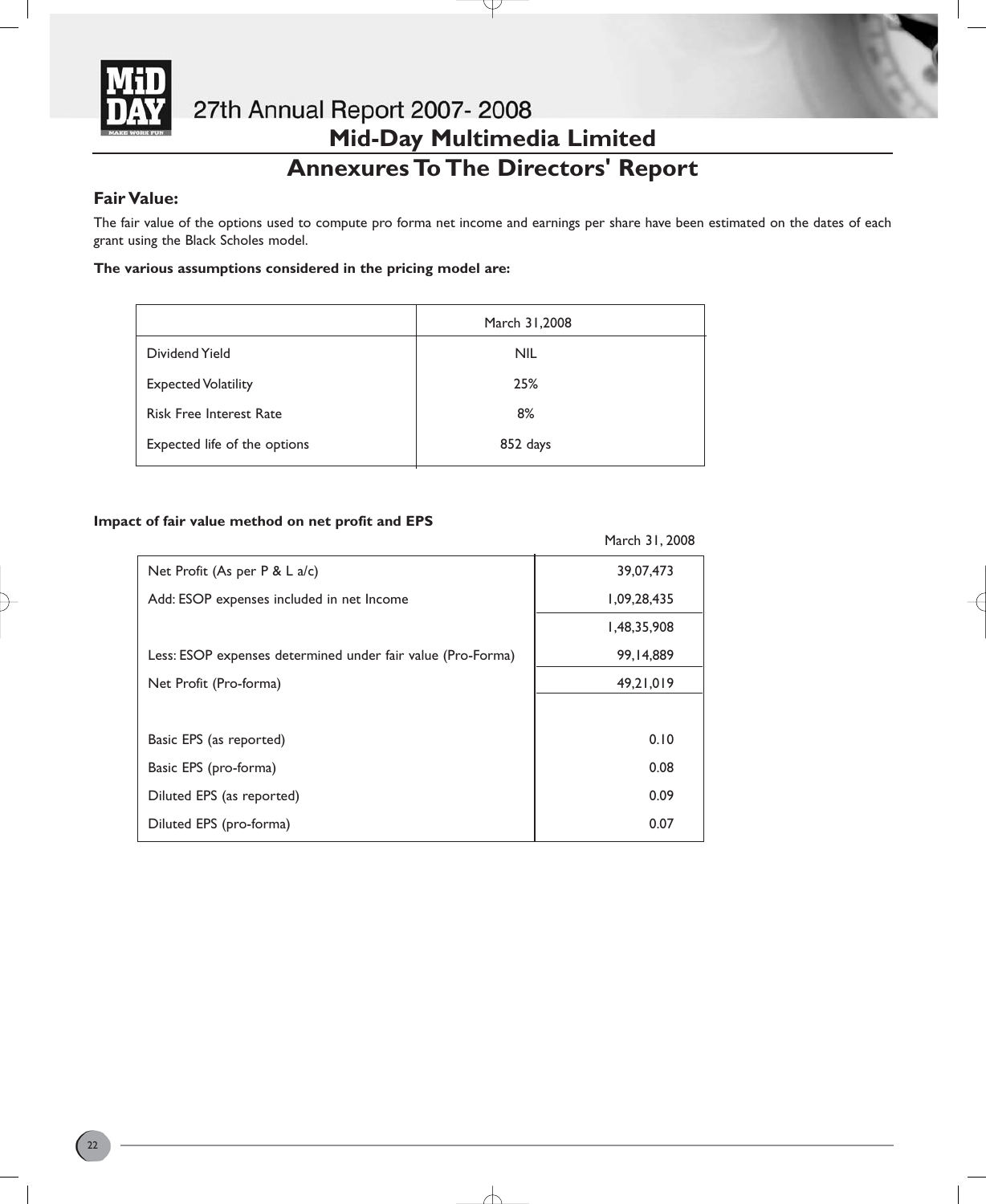

27th Annual Report 2007-2008 **Mid-Day Multimedia Limited Auditors' Report**

#### **To the Members of Mid-Day Multimedia Limited**

- 1. We have audited the attached Balance Sheet of Mid-Day Multimedia Limited, as at 31st March 2008, the Profit and Loss Account and also the Cash Flow Statement for the year ended on that date annexed thereto.These financial statements are the responsibility of the company's management. Our responsibility is to express an opinion on these financial statements based on our audit.
- 2. We conduct our audit in accordance with the auditing standards generally accepted in India.Those Standards require that we plan and perform the audit to obtain reasonable assurance about whether the financial statements are free of material misstatement.An audit includes examining, on a test basis, evidence supporting the amounts and disclosures in the financial statements.An audit also includes assessing the accounting principles used and significant estimates made by management, as well as evaluating the overall financial statement presentation.We believe that our audit provides a reasonable basis for our opinion.
- 3. As required by the Companies (Auditor's Report) Order, 2003 issued by the Central Government of India in terms of sub-section (4A) of section 227 of the Companies Act. 1956 we enclose in the Annexure a statement on the matters specified in paragraphs 4 and 5 of the said Order.
- 4. Further to our comments in the Annexure referred to above, we report that:
	- (i) We have obtained all the information and explanations, which to the best of our knowledge and belief were necessary for the purposes of our audit;
	- (ii) In our opinion, proper books of account as required by law have been kept by the company so far as appears from our examination of those books;
	- (iii) The Balance Sheet, Profit and Loss Account and Cash Flow Statement dealt with by this report are in agreement with the books of account;
	- (iv) In our opinion, the Balance Sheet, Profit and Loss Account and Cash Flow Statement dealt with by this report comply with the Accounting Standards referred to in sub-section (3C) of section 211 of the Companies Act, 1956.
	- (v) Based on the written representations received from the directors and taken on record by the Board of Directors, we report that none of them are disqualified as on 31st March 2008 from being appointed as a director in terms of clause (g) of subsection (1) of section 274 of the Companies Act, 1956;
	- (vi) In our opinion, and to the best of our information and according to the explanations given to us, the said accounts give the information required by the Companies Act, 1956 in the manner so required and give a true and fair view in conformity with the accounting principles generally accepted in India:
		- (a) in the case of the Balance Sheet, of the state of affairs of the company as at 31st March 2008;
		- (b) in the case of the Profit & Loss account, of the profit for the year ended on that date; and
		- (c) in the case of the Cash Flow statement, of the cash flows for the year ended on that date

For **Haribhakti & Co.** Chartered Accountants

Place : Mumbai **Chetan Desai** Date : May 7, 2008 **Partner** Partner **Partner** Partner **Partner** 

Membership No. 17000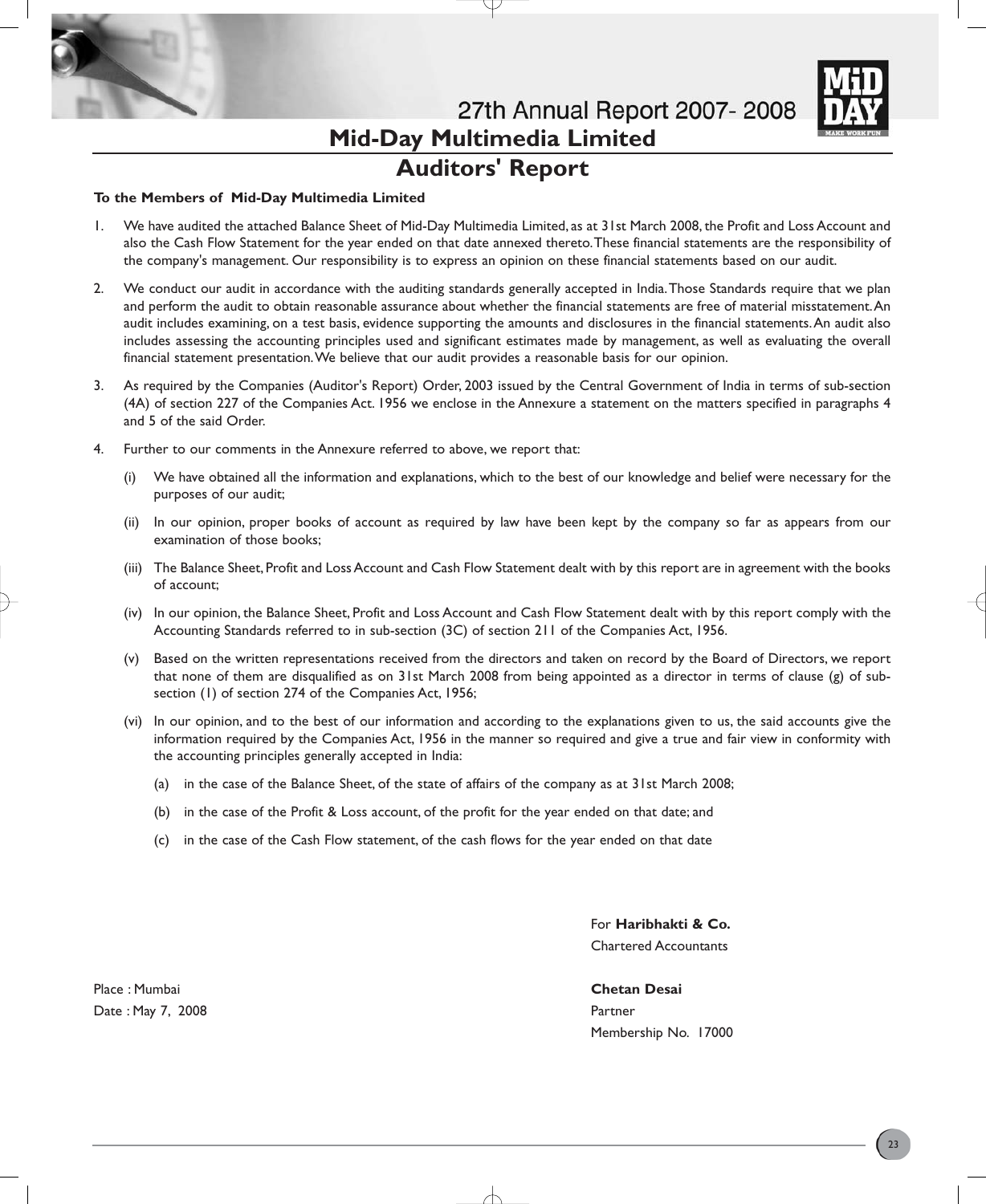

# **Mid-Day Multimedia Limited**

# **Annexure to Auditors' Report**

## **ANNEXTURE REFERRED TO IN PARAGRAPH 3 OF OUR REPORT OF EVEN DATE TO THE MEMBERS OF MID-DAY MULTIMEDIA LIMITED.**

## **I. Fixed Assets:**

- 1. The company has maintained proper records showing full particulars, including quantitative details and situation of fixed assets. We are informed that management at reasonable intervals has physically verified all the fixed assets of the company. The discrepancies found during the year were not material and the same have been properly dealt with in the books of account.
- 2. During the year the company has not disposed off substantial part of its fixed assets

### **II. Inventories:**

- 3. The management has physically verified stock of stores, spares, and raw material. In our opinion the frequency of verification is reasonable.
- 4. The procedures and method of physical verification of stock followed by the management are reasonable and adequate in relation to size of the company and the nature of its business.
- 5. The company has maintained proper records of inventory and the discrepancies between the physical stock and the book stock noticed on physical verification, as mentioned in paragraph 3 above, are not material.

### **III. Internal Controls:**

6. There are adequate internal control systems commensurate with the size of the company and the nature of its business, for the purchase of inventory, fixed assets and for the sale of goods and services. During the course of our audit, we have not observed major weaknesses in internal controls.

### **IV. Transaction with parties under section 301 of the Companies Act 1956:**

- 7. On the basis of our examination of relevant records and on the basis of representation received from the management, transaction that need to be entered in the register pursuant of the section 301 of the Act have been so far entered.
- 8. On the basis of our examination of books of account, the company has not entered into any transaction exceeding Rs.5 lacs in respect of any party during the financial year that needs to be entered in the register pursuant to section 301 of the Act.

## **V. Loans and Advances:**

- 9. The Company has not granted any loan to companies, firms or other parties covered in the register maintained under section 301 of the Act except for loans granted to subsidiary companies and Rs. 5 lakhs to Inquilab Offset Printers Pvt. Ltd., the other terms and conditions of which are prima facie not prejudicial to the interest of the company.
- 10. According to the information and explanation given to us, the Company has not taken any loans, secured or unsecured, from companies, firms or other parties listed in the Register maintained under section 301 of the Companies Act 1956.
- 11. In respect of loans and advances in nature of loans given by the company, to its employees and other parties, repayment of principal and interest, wherever applicable, is being made as stipulated.
- 12. The Company has not granted any loans and advances on the basis of securities by way of pledge of shares, debentures and other securities.

#### **VI. Deposits:**

13. During the year the company has not accepted any deposits within the meaning of Section 58A or Section 58AA of the Companies Act or any other relevant provisions of the Act and the rules framed threreunder.

### **VII. Internal Audit:**

14. In our opinion, the Company's Internal Audit system is commensurate with its size and nature of the business.

#### **VIII.Statutory Payments:**

15. According to the books and records as produced and examined by us in accordance with generally accepted auditing practices in India and also based on the management representations, undisputed Statutory Dues in respect of Provident Fund, Investor Education and Protection Fund, Employees' State Insurance, Income Tax, Sales Tax,Wealth Tax, Service Tax, Custom Duty, Excise Duty, and other Statutory dues have generally been regularly deposited by Company during the year with appropriate authorities in India.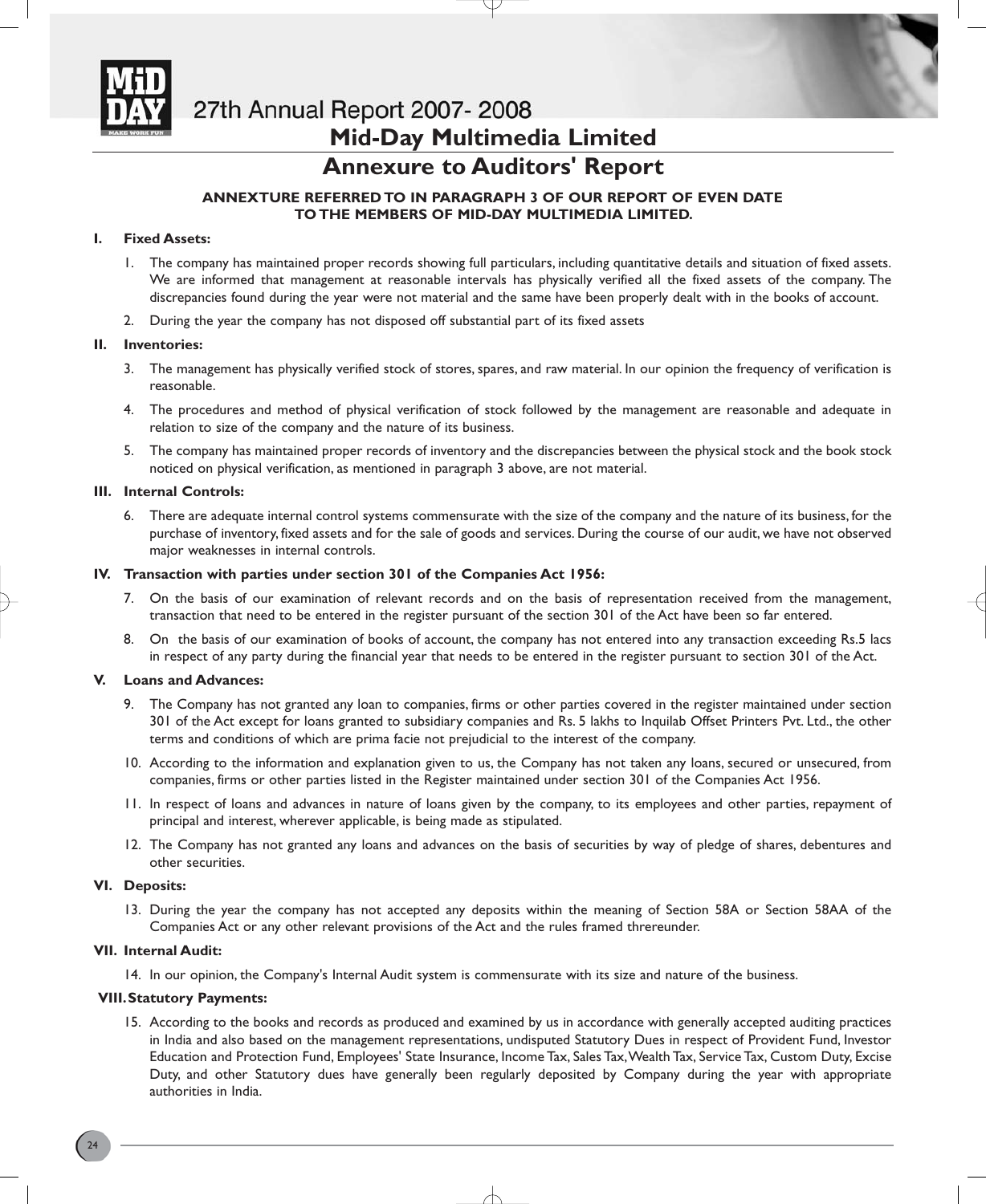

# **Mid-Day Multimedia Limited Annexure to Auditors' Report**

- 16. As at March 31, 2008 there has been no disputed dues that have not been deposited with respective authorities in respect of Income Tax,Wealth Tax, Excise Duty, Service Tax.
- 17. According to the records of the Company, it has not defaulted in payment of its dues to any financial institution or Banks or Debenture Holders.

## **IX. Losses:**

18. The Company has neither accumulated losses as at March 31,2008, nor it has incurred any cash loss, either during the financial year ended on that day or in the immediately preceding financial year.

### **X. Guarantees:**

19. The company has given counter guarantees for loan taken by others from the banks and financial institutions, aggregating Rs. 5840.00 lakhs, where the terms and conditions in our opinion, are prima facie not prejudicial to the interest of the company.

### **XI. Utilization of Funds:**

- 20. On the basis of review of utilization of funds pertaining to term loans on overall basis and related information as made available to us, the term loans taken by the company have been applied for the purposes for which they were taken.
- 21. On the basis of review of utilization of funds, which is based on overall examination of the Balance Sheet of the company, related information made available to us and as represented to us by the management, funds raised on short basis have not been used for long-term purposes.

### **XII. Preferential Allotment:**

22. During the year the company has not made any preferential allotment of shares to parties or companies covered under Section 301 of the Act.

### **XIII.Miscellaneous:**

- 23. The Company has not dealt or traded in shares, securities, debentures or other investments during the year except as shown in Schedule F of the Balance Sheet as at March 31, 2008.
- 24. As per information and explanation given to us and on the basis of examination of records, no material fraud on or by the company was noticed or reported during the year.
- 25. We are informed that the Central Government has not prescribed maintenance of cost records under section 209(1)(d) of the Companies Act, 1956 for the activities carried on by the company.

For **Haribhakti & Co.** Chartered Accountants

Place : Mumbai **Chetan Desai** Date : May 7, 2008 **Partner** 

Membership No: 17000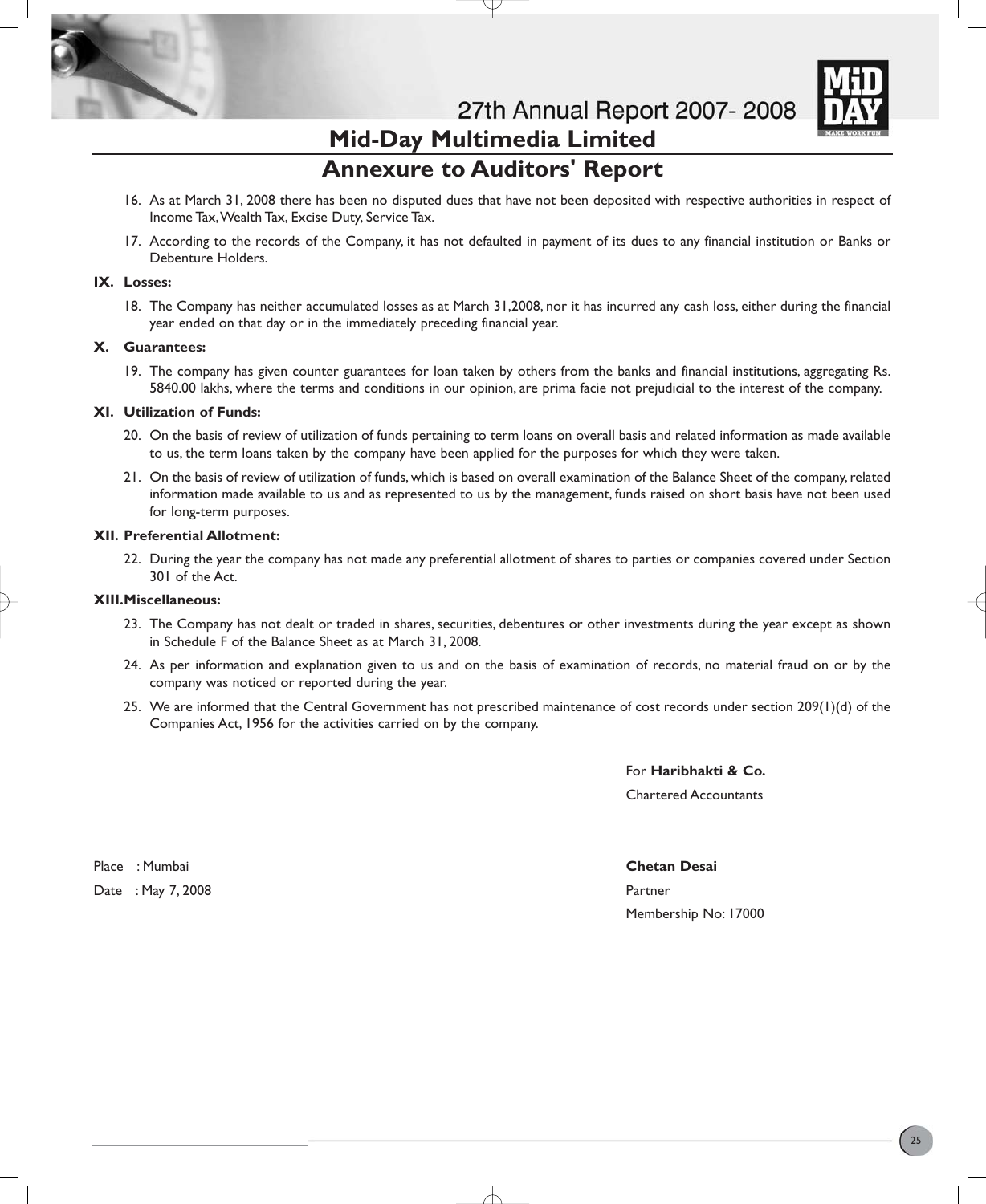

**Mid-Day Multimedia Limited**

# **Balance Sheet as at March 31, 2008**

J

|                                             | <b>SCHEDULE</b> | As at          | As at              |
|---------------------------------------------|-----------------|----------------|--------------------|
|                                             |                 | Mar 31, 2008   | Mar 31, 2007       |
|                                             |                 | Rs.            | Rs.                |
| <b>SOURCES OF FUNDS</b>                     |                 |                |                    |
| <b>Shareholders' Funds</b>                  |                 |                |                    |
| Share capital                               | A               | 51,27,49,430   | 51,20,19,430       |
| <b>Share Warrants</b>                       |                 | 49,99,998      | 49,99,998          |
| <b>Employee Stock Option Outstanding</b>    |                 | 4,40,02,104    | 4,92,58,104        |
| Less: Deferred Employee Compensation cost   |                 | 1,64,86,202    | 2,89,65,685        |
|                                             |                 | 2,75,15,902    | 2,02,92,419        |
| <b>Reserves &amp; surplus</b>               | В               | 1,16,18,89,816 | 1, 15, 41, 11, 472 |
|                                             |                 | 1,70,71,55,146 | 1,69,14,23,319     |
| Loan funds                                  |                 |                |                    |
| Secured loans                               | $\mathsf{C}$    | 17,02,05,854   | 17,13,29,696       |
| Unsecured loans                             | D               |                | 3,50,00,000        |
|                                             |                 | 17,02,05,854   | 20,63,29,696       |
| Deferred tax liability (net)<br>(note no 9) |                 | 4,44,95,175    | 4,02,75,068        |
|                                             | <b>TOTAL</b>    | 1,92,18,56,175 | 1,93,80,28,083     |
|                                             |                 |                |                    |
| <b>APPLICATION OF FUNDS</b>                 |                 |                |                    |
| <b>Fixed assets</b>                         |                 |                |                    |
| Gross block                                 | E               | 84,50,32,031   | 81,57,93,750       |
| Less: Depreciation                          |                 | 25,41,39,652   | 22,44,30,696       |
| Net block                                   |                 | 59,08,92,380   | 59, 13, 63, 054    |
|                                             |                 |                |                    |
| <b>Investments</b>                          | F               | 74,33,93,818   | 26,83,03,050       |
| Current assets, loans & advances            |                 |                |                    |
| Inventories                                 | G               | 2,75,05,382    | 3,42,00,033        |
| Sundry debtors                              | н               | 18,10,62,062   | 20,39,87,185       |
| Cash & bank balances                        | T               | 1,10,24,733    | 48,09,838          |
| Other current assets                        | J               | 34,528         | 36,759             |
| Loans and advances                          | Κ               | 51,13,10,316   | 1,01,91,13,693     |
|                                             |                 | 73,09,37,021   | 1,26,21,47,509     |
| Less:                                       |                 |                |                    |
| <b>Current liabilities &amp; provisions</b> | L               |                |                    |
| <b>Current liabilities</b>                  |                 | 13,10,66,223   | 17,58,36,075       |
| Provisions                                  |                 | 1,23,00,821    | 79,49,455          |
|                                             |                 | 14,33,67,044   | 18,37,85,530       |
| <b>Net current assets</b>                   |                 | 58,75,69,977   | 1,07,83,61,979     |
|                                             | <b>TOTAL</b>    |                |                    |
|                                             |                 | 1,92,18,56,175 | 1,93,80,28,083     |
| Notes forming part of Accounts              | Q               |                |                    |

Schedules A to Q referred form integral part of the balance sheet and the profit & loss account. As per our report of even date attached.

**For Haribhakti & Co. Narayan Varma Narayan Varma Vidya Shembekar**<br>
Company Secretary **Company Secretary** 

Place : Mumbai Date : May 7, 2008

Managing Director

</u>

Director **Company Secretary** 

**Chetan Desai Tarique Ansari Manajit Ghoshal**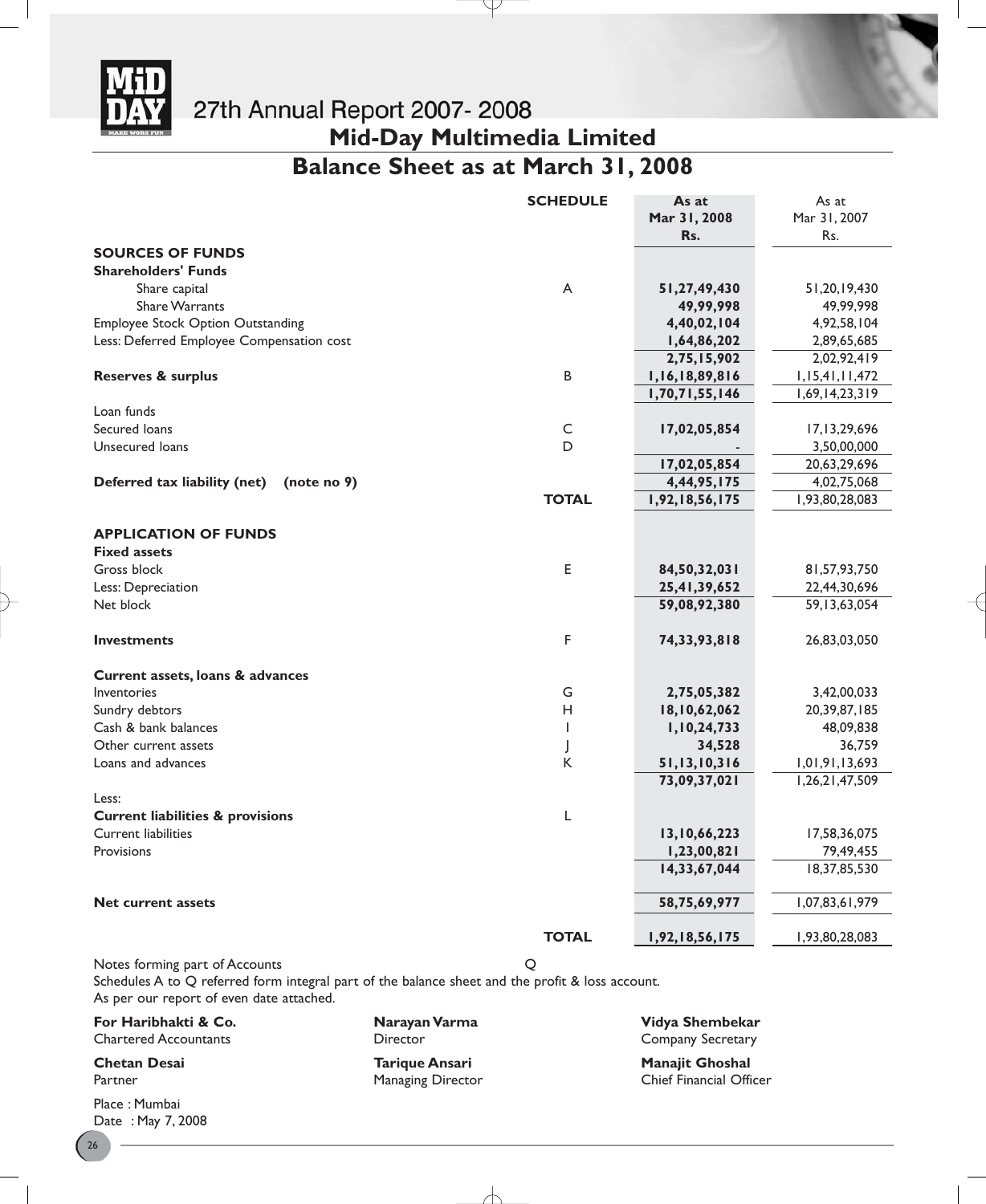



**Mid-Day Multimedia Limited**

# **Profit and Loss Account for the year ended March 31, 2008**

J

|                                                                                                                                    | <b>SCHEDULE</b> | Year ended to<br>Mar 31, 2008<br>Rs. | Year ended to<br>Mar 31, 2007<br>Rs. |
|------------------------------------------------------------------------------------------------------------------------------------|-----------------|--------------------------------------|--------------------------------------|
| <b>INCOME</b>                                                                                                                      |                 |                                      |                                      |
| Circulation revenue                                                                                                                |                 | 13,80,18,715                         | 14, 12, 64, 397                      |
| Advertising revenue                                                                                                                |                 | 91,19,05,822                         | 88, 15, 85, 781                      |
| Other Operating Income                                                                                                             |                 | 58,63,858                            | 3,65,63,123                          |
| <b>Investment &amp; Other Income</b>                                                                                               |                 |                                      |                                      |
| Miscellaneous Income                                                                                                               |                 | 2,09,46,191                          | 2,35,01,419                          |
| Dividend from Mutual Fund                                                                                                          |                 | 1,52,78,995                          | 73,69,048                            |
| Interest Income                                                                                                                    |                 | 50,75,281                            | 77,80,469                            |
| Gain on disposal of current investments                                                                                            |                 | 1, 37, 38, 181                       | (14, 29, 497)                        |
| Gain / (Loss) on sale of Fixed Asset (net)                                                                                         |                 | (17, 86, 920)                        | 853,710                              |
|                                                                                                                                    |                 | 1,10,90,40,123                       | 1,09,74,88,451                       |
| <b>EXPENSES</b>                                                                                                                    |                 |                                      |                                      |
| Cost of printing /painting                                                                                                         | M               | 46,47,62,213                         | 44,57,00,156                         |
| News expenses                                                                                                                      |                 | 2,01,48,137                          | 2,28,81,465                          |
| Employees cost                                                                                                                     | N               | 30,67,47,426                         | 25,65,80,884                         |
| Selling & distribution                                                                                                             | O               | 1,10,512,318                         | 9,91,79,250                          |
| Other operational expenses                                                                                                         | P               | 1,24,604,502                         | 12,72,15,724                         |
| Finance charges                                                                                                                    |                 | 2,38,34,402                          | 1,61,42,479                          |
| Depreciation                                                                                                                       |                 | 4,31,50,473                          | 6,57,41,473                          |
|                                                                                                                                    |                 | 1,09,37,59,471                       | 1,03,34,41,431                       |
|                                                                                                                                    |                 |                                      |                                      |
| Profit before tax and extra ordinary items                                                                                         |                 |                                      |                                      |
| Continuing Operations (Schedule "Q" Note 15)                                                                                       |                 | 2,94,52,444                          | 2,24,03,492                          |
| Discontinuing Operations (Schedule "Q" Note 15)                                                                                    |                 | (1, 41, 71, 793)                     | 4, 16, 43, 527                       |
| Less: Extra ordinary item                                                                                                          |                 |                                      | 2,65,53,890                          |
| <b>Profit before tax</b>                                                                                                           |                 | 1,52,80,652                          | 3,74,93,130                          |
| Less: Provision for tax<br>- Current Tax                                                                                           |                 |                                      |                                      |
| <b>Continuing Operations</b>                                                                                                       |                 |                                      | 33,85,589                            |
| <b>Discontinuing Operations</b>                                                                                                    |                 | 10,660                               |                                      |
| - Deferred Tax                                                                                                                     |                 | 49, 33, 339                          | 1,96,41,315                          |
| - Fringe benefit tax                                                                                                               |                 | 64,29,180                            | 34,05,658                            |
| Net profit after tax                                                                                                               |                 | 39,07,473                            | 1,10,60,568                          |
| Balance brought forward                                                                                                            |                 | 37,50,83,682                         | 36,40,23,114                         |
| Less : Adjustment of AS 15 transitional Liability                                                                                  |                 | 13,85,128                            |                                      |
| Profit carried to balance sheet                                                                                                    |                 | 37,76,06,027                         | 37,50,83,682                         |
| Earning per share face value of Rs.10 each                                                                                         |                 |                                      |                                      |
| <b>Basic</b>                                                                                                                       |                 | 0.08                                 | 0.24                                 |
| <b>Diluted</b>                                                                                                                     |                 | 0.07                                 | 0.23                                 |
|                                                                                                                                    |                 |                                      |                                      |
| Notes forming part of Accounts<br>Schedules A to O referred form integral part of the balance sheet and the profit & loss account. | Q               |                                      |                                      |

Schedules A to Q referred form integral part of the balance sheet and the profit & loss account. As per our report of even date attached.

**For Haribhakti & Co. Narayan Varma Vidya Shembekar**

Place : Mumbai Date : May 7, 2008 Managing Director

Director **Company Secretary** 

**Chetan Desai Tarique Ansari Manajit Ghoshal**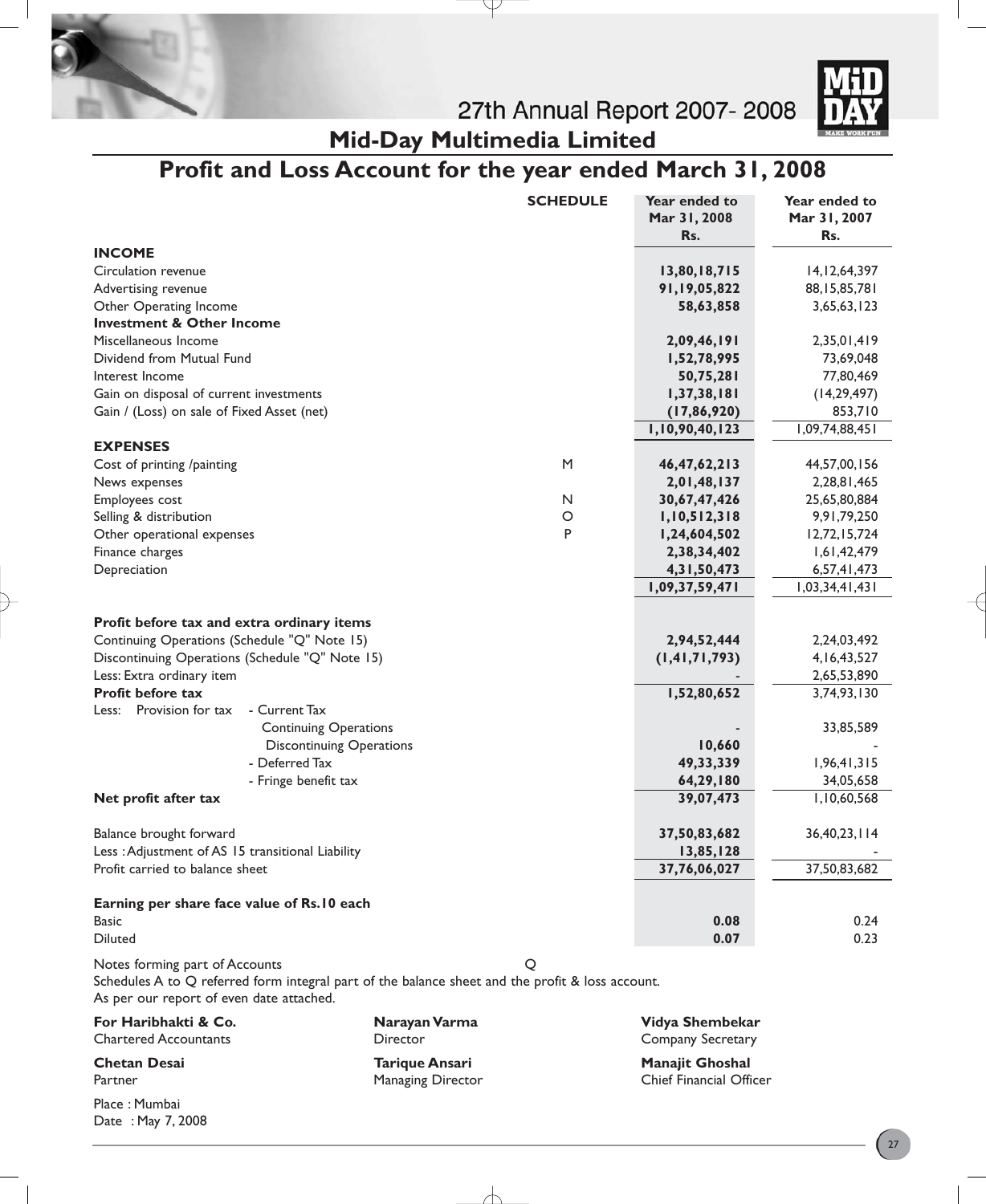

# **Mid-Day Multimedia Limited**

# **Schedules forming part of Balance Sheet**

Y

|                                                                            | <b>SCHEDULE</b> | As at          | As at              |
|----------------------------------------------------------------------------|-----------------|----------------|--------------------|
|                                                                            |                 | Mar 31, 2008   | Mar 31, 2007       |
|                                                                            |                 | Rs.            | Rs.                |
| <b>SCHEDULE A</b>                                                          |                 |                |                    |
| <b>Shareholders' Funds</b>                                                 |                 |                |                    |
| Share capital                                                              |                 |                |                    |
| <b>Authorised capital</b>                                                  |                 |                |                    |
| 5,50,00,000 (5,50,00,000) Equity shares of Rs.10/- each                    |                 | 55,00,00,000   | 55,00,00,000       |
| 50,00,000 (50,00,000) Preference shares of Rs. 10/- each                   |                 | 5,00,00,000    | 5,00,00,000        |
|                                                                            |                 | 60,00,00,000   | 60,00,00,000       |
|                                                                            |                 |                |                    |
| Issued, subscribed & paid up capital                                       |                 |                |                    |
| 5,04,41,610 (5,03,68,610) Equity shares of Rs.10/- each                    |                 | 50,44,16,100   | 50,36,86,100       |
| (including 3,50,66,855 (3,50,66,855) bonus shares issued by                |                 |                |                    |
| capitalisation of share premium & reserves & surplus)                      |                 |                |                    |
| 8,33,333 (8,33,333) 0.01% Non-cumulative Convertible Preference            |                 |                |                    |
| shares of Rs. 10/- each                                                    |                 | 83, 33, 330    | 83,33,330          |
|                                                                            |                 | 51,27,49,430   | 51,20,19,430       |
|                                                                            |                 |                |                    |
| <b>SCHEDULE B</b>                                                          |                 |                |                    |
| <b>Reserves &amp; surplus</b>                                              |                 |                |                    |
| Share premium as per last Balance Sheet                                    |                 | 77,90,27,790   | 45,67,44,490       |
| Add: Share Premium on ESOP excersised                                      |                 | 52,56,000      | 32,22,83,300       |
|                                                                            |                 | 78,42,83,790   | 77,90,27,790       |
| Balance as per profit & loss account                                       |                 | 37,76,06,027   | 37,50,83,682       |
|                                                                            |                 | 1,16,18,89,816 | 1, 15, 41, 11, 472 |
| <b>SCHEDULE C</b>                                                          |                 |                |                    |
| <b>Secured loans</b>                                                       |                 |                |                    |
| <b>From banks</b>                                                          |                 |                |                    |
| Cash credit                                                                |                 | 8,63,61,191    | 1,50,53,257        |
|                                                                            |                 |                |                    |
| (Secured against hypothecation of book debts and stock of                  |                 |                |                    |
| newsprint and further secured by paripasu charge on present and            |                 |                |                    |
| future, movable & immovable assets of the Company and also secured         |                 |                |                    |
| by personal guarantee of Chairman and Managing Director)                   |                 |                |                    |
| Foreign currency loan                                                      |                 |                | 3,02,56,396        |
| Term Ioan (External Commercial Borrowing)                                  |                 | 8,30,77,121    | 12,42,35,539       |
| (Secured against mortgage of existing & future fixed assets of the company |                 |                |                    |
| and personal guarantee of Chairman and Managing Director)                  |                 |                |                    |
| Car Ioan                                                                   |                 |                | 70,887             |
| (Secured against hypothecation of cars)                                    |                 |                |                    |
| Interest accrued and due                                                   |                 | 7,67,542       | 17, 13, 617        |
|                                                                            |                 | 17,02,05,854   | 17,13,29,696       |
| <b>SCHEDULE D</b>                                                          |                 |                |                    |
| <b>Unsecured loans</b>                                                     |                 |                |                    |
| From Bank - Term Loan                                                      |                 |                | 3,50,00,000        |
|                                                                            |                 |                |                    |
|                                                                            |                 |                | 3,50,00,000        |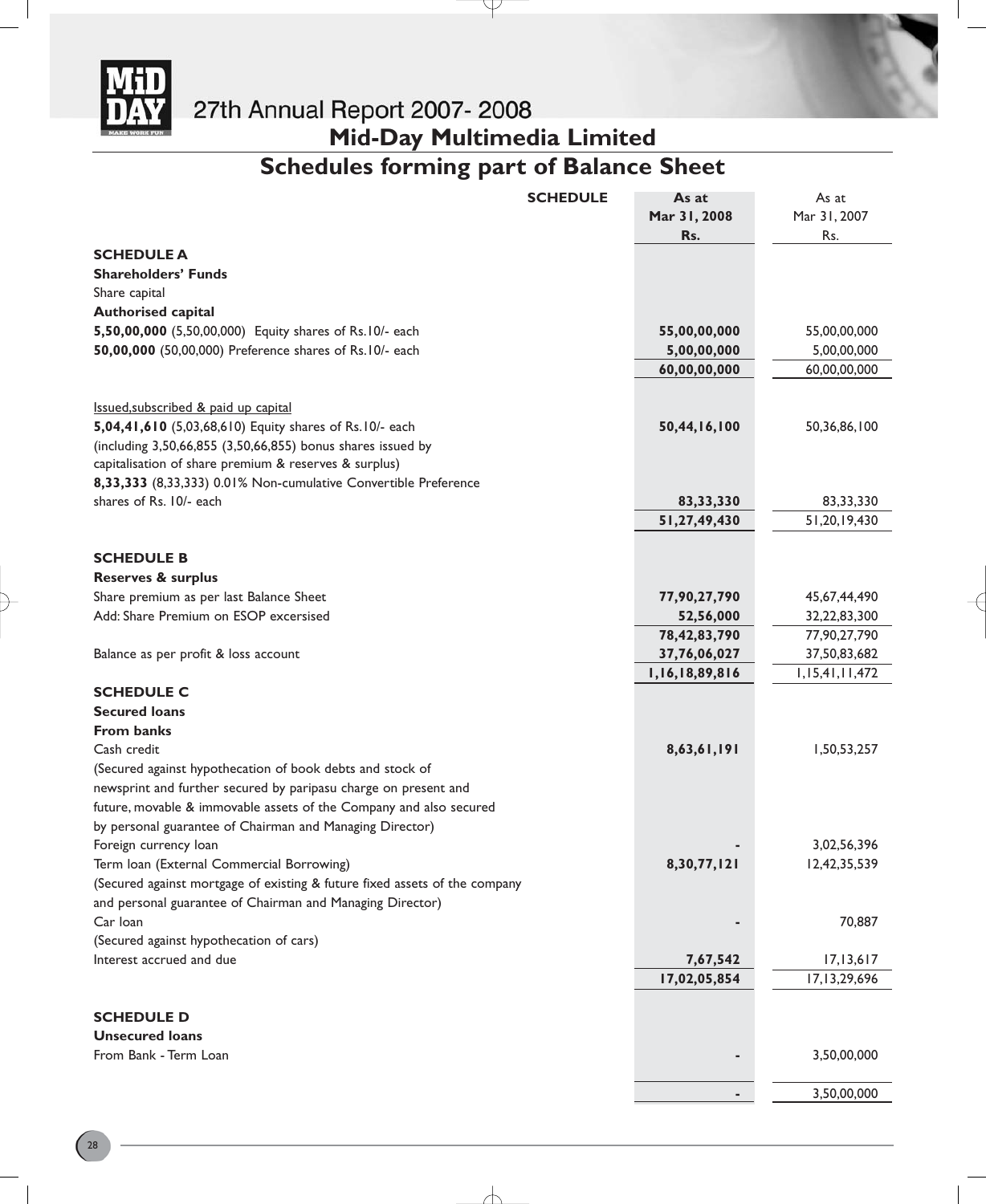

# FIXED ASSETS **FIXED ASSETS**

|                | <b>PARTICULARS</b>                                           |                          | <b>GROSS BLOCK</b> |              |                     |                   | DEPRECIATION      |              |                          | NET BLOCK           |                     |
|----------------|--------------------------------------------------------------|--------------------------|--------------------|--------------|---------------------|-------------------|-------------------|--------------|--------------------------|---------------------|---------------------|
|                |                                                              | <b>As At</b><br>1.4.2007 | Additions          | Deductions   | 31.03.2008<br>As at | As at<br>1.4.2007 | For the<br>period | Deductions   | 31.03.2008<br>Upto       | 31.03.2008<br>As at | As at<br>31.03.2007 |
|                | 1. Technical Know how                                        | 5,70,59,493              |                    |              | 5,70,59,493         | 5,60,76,124       | 9,83,369          |              | 5,70,59,493              |                     | 9,83,369            |
|                | 2. Licence & Marketing Rights                                | 45,20,750                |                    |              | 45,20,750           | 1,22,617          | 4,52,076          |              | 5,74,693                 | 39,46,057           | 43,98,133           |
| $\ddot{ }$     | Freehold Land                                                | 1,69,77,800              |                    |              | 1,69,77,800         |                   |                   |              |                          | 1,69,77,800         | 1,69,77,800         |
| $\vec{r}$      | Plant & Machinery                                            | 3, 15, 21, 855           | 7,78,384           | 96,40,698    | 2,26,59,541         | 1,67,45,904       | 38,09,409         | 80,30,153    | 1,25,25,160              | 1,01,34,38          | 1,69,03,903         |
| $\ddot{ }$     | Printing Press                                               | 27,82,37,067             | 4,60,180           |              | 27,86,97,247        | 5, 19, 10, 700    | 32,31,812         |              | 6,51,42,512              | 21, 35, 54, 735     | 22,63,26,367        |
| è,             | Factory Premises                                             | 16,20,64,470             | 2,45,07,039        |              | 18,65,71,509        | 49,74,380         | 58,51,947         |              | 1,08,26,327              | 17,57,45,182        | 5,70,90,090         |
|                | 7. <b>Office Premises</b>                                    | 4,49,00,365              |                    |              | 4,49,00,365         | 23,03,427         | 7,31,873          |              | 30,35,300                | 4, 18, 65, 065      | 4,25,96,938         |
| $\infty$       | Photographic Equipments                                      | 89,41,772                | 5,57,413           | 18,500       | 94,80,685           | 26,38,598         | 10,07,766         | 4,133        | 36,42,23                 | 58,38,454           | 51,38,388           |
| $\ddot{\circ}$ | Air Conditioners                                             | 1,20,57,491              | 85,279             | 1,39,592     | ,20,03,178          | 26,95,887         | 14,09,539         | 1,04,881     | 40,00,545                | 80,02,633           | 9,361,604           |
|                | 10. Office Equipments                                        | 77,51,310                | 35,94,078          |              | 1,13,45,388         | 54, 15, 695       | 7,24,999          |              | 61,40,694                | 52,04,694           | 28,40,686           |
|                | II. Furniture & Fixtures                                     | 1,54,63,735              | 8,65,154           | 10,25,160    | ,53,03,729          | 45,70,378         | 9,97,658          | 4,10,697     | 61,57,339                | 91, 46, 390         | 1,08,93,357         |
|                | 12. Vehicles                                                 | 1,01,96,034              |                    | 43,29,578    | 58,66,456           | 58,32,399         | 8,59,186          | 26,86,720    | 40,04,865                | 18,61,591           | 43,63,635           |
|                | 13. Fire Fighting System                                     | 5,71,368                 | 1,54,535           | J.           | 7,25,903            | 3,55,722          | 46,667            | $\mathbf{I}$ | 4,02,389                 | 3,23,514            | 2,15,646            |
|                | 14. Electric Installation                                    | 2,81,36,25               | 34, 12, 728        |              | 3, 15, 48, 979      | 44,55,956         | 37, 12, 690       |              | 81,68,646                | 2,33,80,333         | 2,36,80,295         |
|                | 15. Computers                                                | 5,23,88,497              | 41,62,373          | 22,94,094    | 5,42,56,776         | 3,79,00,847       | 67,37,998         | 22,04,934    | 4,24,33,911              | 1, 18, 22, 865      | 1,30,19,413         |
|                | 16. Computers Software                                       | 71,30,325                | 28,54,119          |              | 99,84,444           | 18,93,546         | 15,93,484         |              | 34,87,030                | 64,97,414           | 52,36,779           |
|                | 17. Film- Black Friday                                       | 7,62,98,233              |                    | ٠            | 7,62,98,233         | 2,65,38,516       |                   |              | 2,65,38,516              | 4,97,59,717         | 4,97,59,717         |
|                | (Including capital advances)<br>18. Capital work in progress | 15,76,934                | 4,60,79,083        | 4,08,24,462  | 68,31,556           |                   |                   |              |                          | 68,31,556           | 15,76,934           |
|                | <b>TOTAL</b>                                                 | 81,57,93,750             | 8,75,10,365        | 5,82,72,084  | 84,50,32,031        | 22,44,30,696      | 4,31,50,473       | 1,34,41,518  | 25,41,39,652             | 59,08,92,380        | 59, 13, 63, 054     |
|                | Previous Year                                                | 64,38,99,028             | 40,03,25,144       | 22,84,30,423 | 81,57,93,750        | 19,67,13,667      | 6,52,41,473       |              | 3,80,24,444 22,44,30,696 | 59, 13, 63, 054     |                     |
|                |                                                              |                          |                    |              |                     |                   |                   |              |                          |                     |                     |

**Mid-Day Multimedia Limited Schedules forming part of Balance Sheet**

**Rs.**

 $\Big(29\Big)$ 

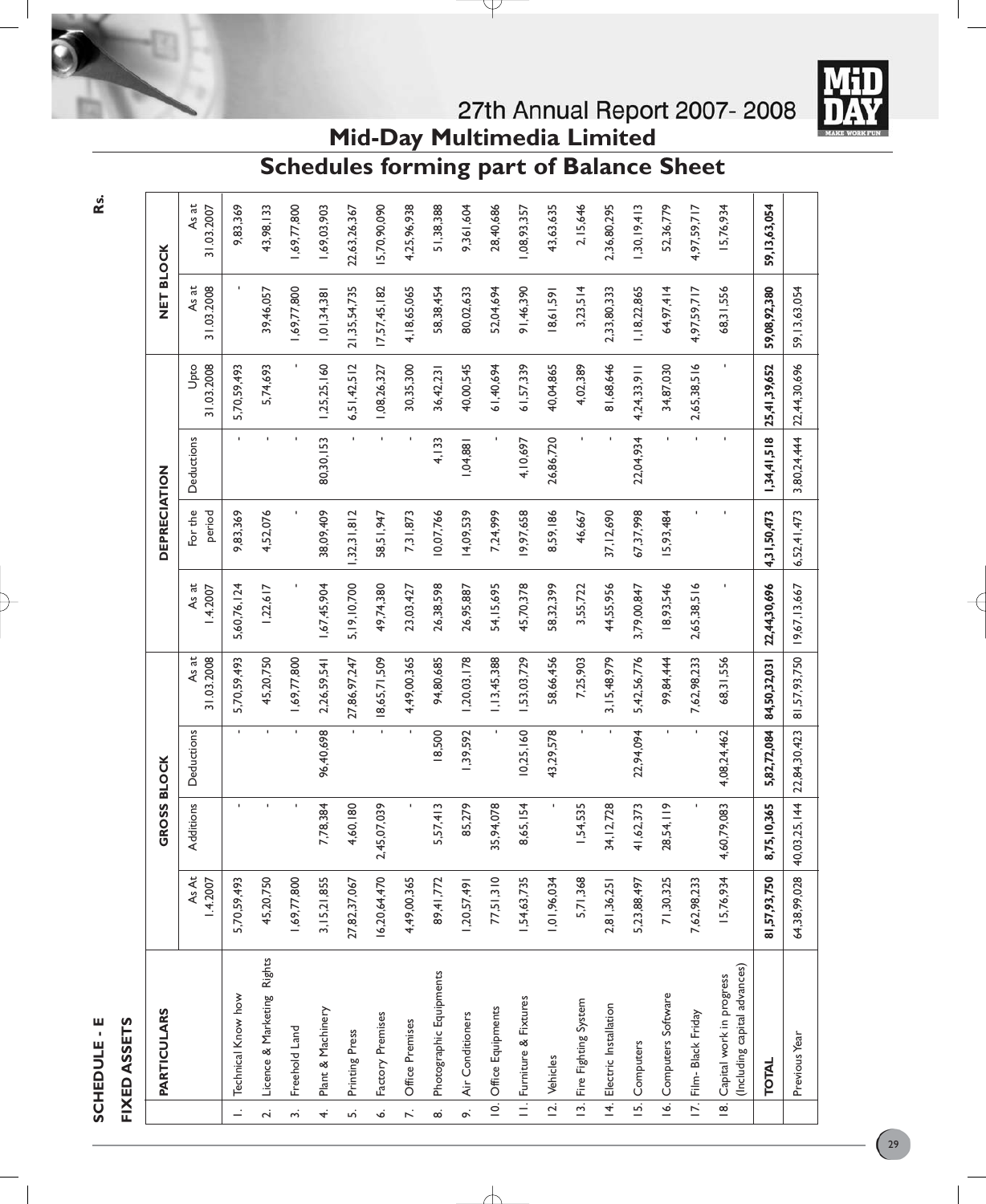

# **Mid-Day Multimedia Limited**

# **Schedules forming part of Balance Sheet**

Y

|                                                                                                                                                                                                                                                                                                                                                                              | As at<br>Mar 31, 2008                                     | As at<br>Mar 31, 2007                                             |
|------------------------------------------------------------------------------------------------------------------------------------------------------------------------------------------------------------------------------------------------------------------------------------------------------------------------------------------------------------------------------|-----------------------------------------------------------|-------------------------------------------------------------------|
|                                                                                                                                                                                                                                                                                                                                                                              | Rs.                                                       | Rs.                                                               |
| <b>SCHEDULE F</b><br><b>UNQUOTED: (trade)</b><br>Investment in Subsidiaries (long term at cost less provision)                                                                                                                                                                                                                                                               |                                                           |                                                                   |
| 34,94,200 (34,94,200) Equity Shares of Rs.10/- each of Mid-Day Outdoor Ltd.<br>Less: Provision for diminution in value of investment                                                                                                                                                                                                                                         | 3,49,42,000<br>3,49,42,000                                | 3,49,42,000<br>3,49,42,000                                        |
| 6,03,60,621 (0) Equity Shares of Rs.10/- each of Radio Mid-Day West (India) Ltd.                                                                                                                                                                                                                                                                                             | 69, 24, 91, 498                                           |                                                                   |
| 10,000 (10,000) Equity Shares of Rs.10/-each of Mid-Day Broadcasting South (India) Pvt.Ltd.                                                                                                                                                                                                                                                                                  | 1,00,000                                                  | 1,00,000                                                          |
| 50,000 (50,000) Equity Shares of Rs.10/-each of Mid-Day Radio North (India) Ltd.                                                                                                                                                                                                                                                                                             | 5,00,000                                                  | 5,00,000                                                          |
| 50000 (Nil) Equity Shares of Rs. 10/-each of Middday Infomedia Ltd.                                                                                                                                                                                                                                                                                                          | 5,00,000                                                  |                                                                   |
| Others (long term at cost less provision)<br>250 Equity Shares of Rs.10/- each of Awami Co-operative Bank Ltd.                                                                                                                                                                                                                                                               | 2,500                                                     | 2,500                                                             |
| Sub total                                                                                                                                                                                                                                                                                                                                                                    | 69, 35, 93, 998                                           | 6,02,500                                                          |
| <b>Other Unquoted:</b><br>Investments in mutual funds (current at cost)                                                                                                                                                                                                                                                                                                      |                                                           |                                                                   |
| <b>ABN AMRO Mutual Fund</b><br>0 (4,33,612) Units - Future Leaders - Dividend<br>97,613 (18,41,453) Units - MIP - Dividend<br>0 (1,31,020) Units - Opportunities Fund - Dividend<br>0 (50,00,00) Units - Sustainable Development - Dividend<br>0 (50,00,00) Units - Future Leader - Dividend<br>210 (0) Units - Money Plus Fund Regular - Dividend Reinvestment              | 74,81,884<br>2,097                                        | 43, 36, 123<br>2,04,73,786<br>22,49,088<br>50,00,000<br>50,00,000 |
| <b>Birla Mutual Fund</b><br>30,447 (0) Units - Midcap Fund<br>55,412 (0) units - Birla Sunlife Frontline Equity Fund<br><b>DWS Mutual Fund</b><br>2,439 (10,07,373) Units - Money Plus Fund Regular plan<br>4,041 (0) Units - DWS Credit Opportunities Cash Fund<br>1,48,720 (0) Units - Deutsche Alpha Equity Fund<br>0 (10,06,979) Units - Fixed term series 27 - Dividend | 11,68,675<br>15,00,000<br>24,601<br>40,296<br>35, 13, 428 | 1,01,26,819<br>1,00,98,576                                        |
| <b>DSP Mutual Fund</b><br>1,06,458 (0) Units - DSPML World Gold Fund<br>0 (1,08,103) Units - DSP Merril Lynch Mutual Fund - Opportunity - Dividend<br><b>Fidelity Mutual fund</b>                                                                                                                                                                                            | 15,00,200                                                 | 25,00,000                                                         |
| 0 (1,31,352) Units - India Sepcial Situtation Fund<br>1,95,599 (0) Units - India Growth Fund                                                                                                                                                                                                                                                                                 | 20,00,000                                                 | 16,00,000                                                         |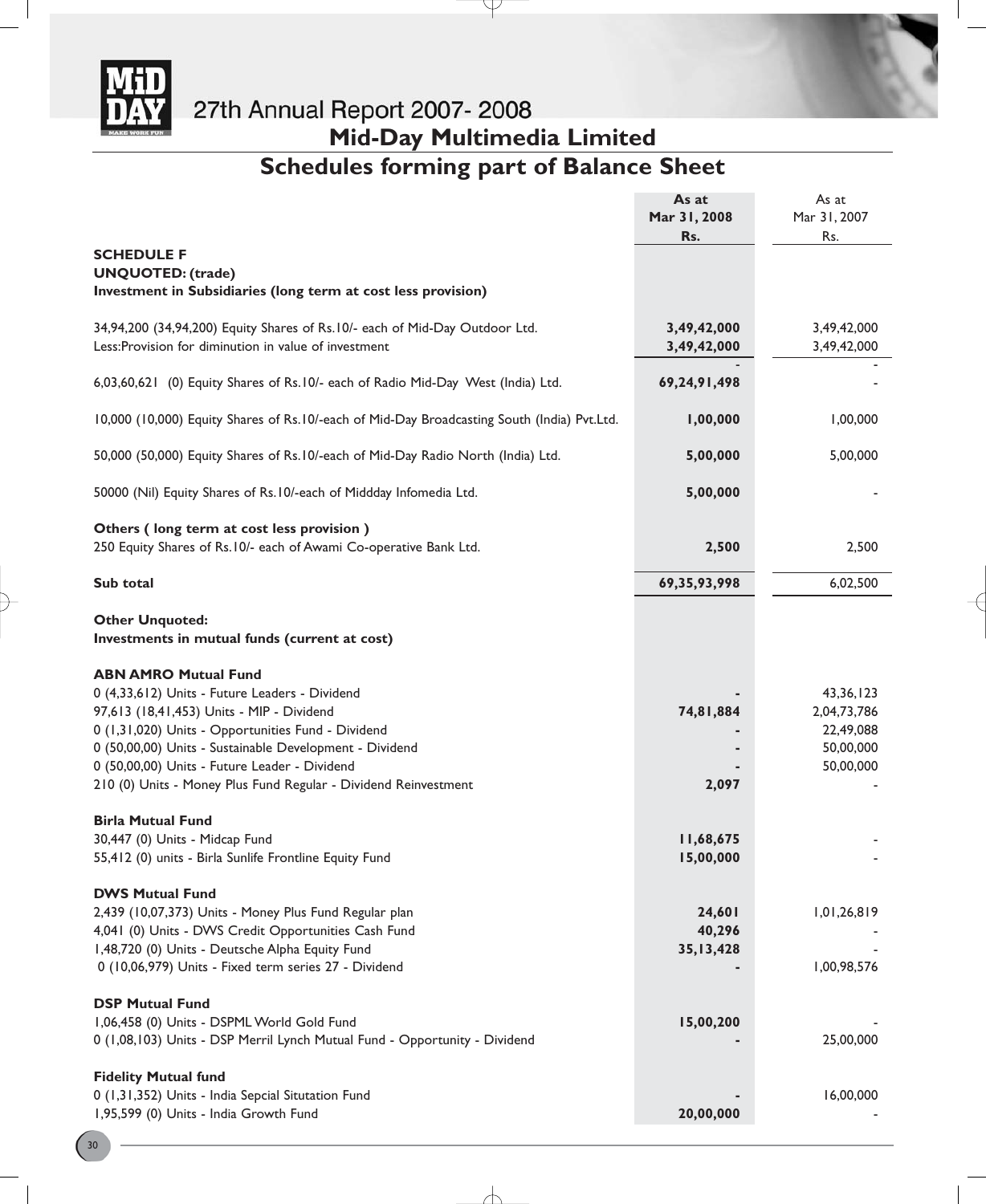

# **Mid-Day Multimedia Limited Schedules forming part of Balance Sheet**

P

| <b>Franklin Mutual fund</b>                                                     |           |             |
|---------------------------------------------------------------------------------|-----------|-------------|
| 0 (65,784) Units - Franklin India Mutual Fund - Prima Plus - Dividend           |           | 21,78,838   |
| <b>HDFC Mutual Fund</b>                                                         |           |             |
|                                                                                 |           |             |
| 2,139 (43,24,720) Units - Cash Management Savings Plan - Dividend               | 22,725    | 4,45,82,408 |
| 12,287 (19,899) Units - Equity - Dividend                                       | 6,59,391  | 7,99,494    |
| 9,373 (0) Units -HDFC MIP Long Term                                             | 1,06,737  |             |
| 5,718 (5,40,408) Units - Cash Management Fund Savings Plus Plan - Dividend      | 57,262    |             |
| <b>Kotak Mutual Fund</b>                                                        |           |             |
| 0 (17,87,384) Units - Kotak Flexi FOF - Series II                               |           | 1,80,67,482 |
| 6,015 (0) Units - Flexi Debt Scheme                                             | 60,341    |             |
| 5,00,000 (5,00,000) Units - Wealth BuilderSeries I - Dividend                   | 50,00,000 | 50,00,000   |
|                                                                                 |           |             |
| <b>Prudential ICICI Mutual Fund</b>                                             |           |             |
| 0 (30,992) Units - Emerging Star Fund - Dividend                                |           | 6,00,000    |
| 0 (3,51,261) Units - Liquid Plan - Dividend                                     |           | 1,62,64,758 |
| 0 (1,60,944) Units - Insfrastructure Plan                                       |           | 24,85,185   |
| 1,931 (1,232) Units - Floating Rate Plan A - DF                                 | 19,406    | 12,391      |
| 0 (15,81,949) Units - Liquid Fund - Dividend                                    |           | 24,70,623   |
| 0 (1,65,634) Units - Dynamic - Dividend                                         |           | 38,28,447   |
| 0 (19,00,000) Units -FMP Series 35- 3 Month Plan C-Retail-Dividend              |           | 1,90,35,950 |
| 0 (3,51,261) Units - Liquid Fund - Dividend                                     |           | 37,85,084   |
| 0 (5,00,000) Units - Fusion fund - Dividend                                     |           | 50,00,000   |
| <b>PNB Mutual Fund</b>                                                          |           |             |
| 0 (1,03,028) Units - Principal Income Fund - Short Term                         |           | 10,39,545   |
|                                                                                 |           |             |
| <b>Reliance Mutual Fund</b>                                                     |           |             |
| 0 (1,31,287) Units - Equity Opportunities - Dividend                            |           | 25,00,000   |
| 35,151 (43,114) Units - Growth                                                  | 27,00,940 | 20,67,134   |
| 62,773 (96,913) Units - Vision Dividend                                         | 39,65,600 | 33,63,685   |
| 0 (11,77,815) Units - Liquid                                                    |           | 1,23,80,368 |
| 0 (10,00,000) Units - Fixed Horizon Fund II Annual Plan Series VI Retail Growth |           | 1,00,00,000 |
| 36 (0) Units - Liquid Plus Fund Retail Option Daily Dividend Reinvestment       | 35,855    |             |
| 0 (5,00,000) Units - Fixed Horizon IV - Dividend                                |           | 5,032,669   |
| 0 (9,19,111) Units - Floating Liquid Plan                                       |           | 9,205,703   |
| 28,864 (0) Units - Reliance Diversified Power Sector fund                       | 15,41,809 |             |
|                                                                                 |           |             |
| <b>SBI Mutual Fund</b>                                                          |           |             |
| 0 (47,846) Units - Magnum Global - Dividend                                     |           | 26,02,242   |
| 0 (8,50,537) Units - Magnum Global - Dividend                                   |           | 86,97,886   |
| 0 (85,876) Units - Magnum sector Umbrella - Dividend                            |           | 23,35,830   |
| 3,607 (0) Units - Magnum Insta Cash Fund                                        | 37,048    |             |
| 0 (54,054) Units - Magnum Multiplier Plus Scheme - 93 - Dividend                |           | 25,00,000   |
| <b>Sundaram Mutual Fund</b>                                                     |           |             |
| 3,50,000 (0) units -Sundaram BNP Paribas Select Thematic Funds Energy           | 35,00,000 |             |
|                                                                                 |           |             |
| <b>JM Mutual Fund</b>                                                           |           |             |
| 3,00,000 (0) units -JM Agri & Infra Fund                                        | 30,00,000 |             |
|                                                                                 |           |             |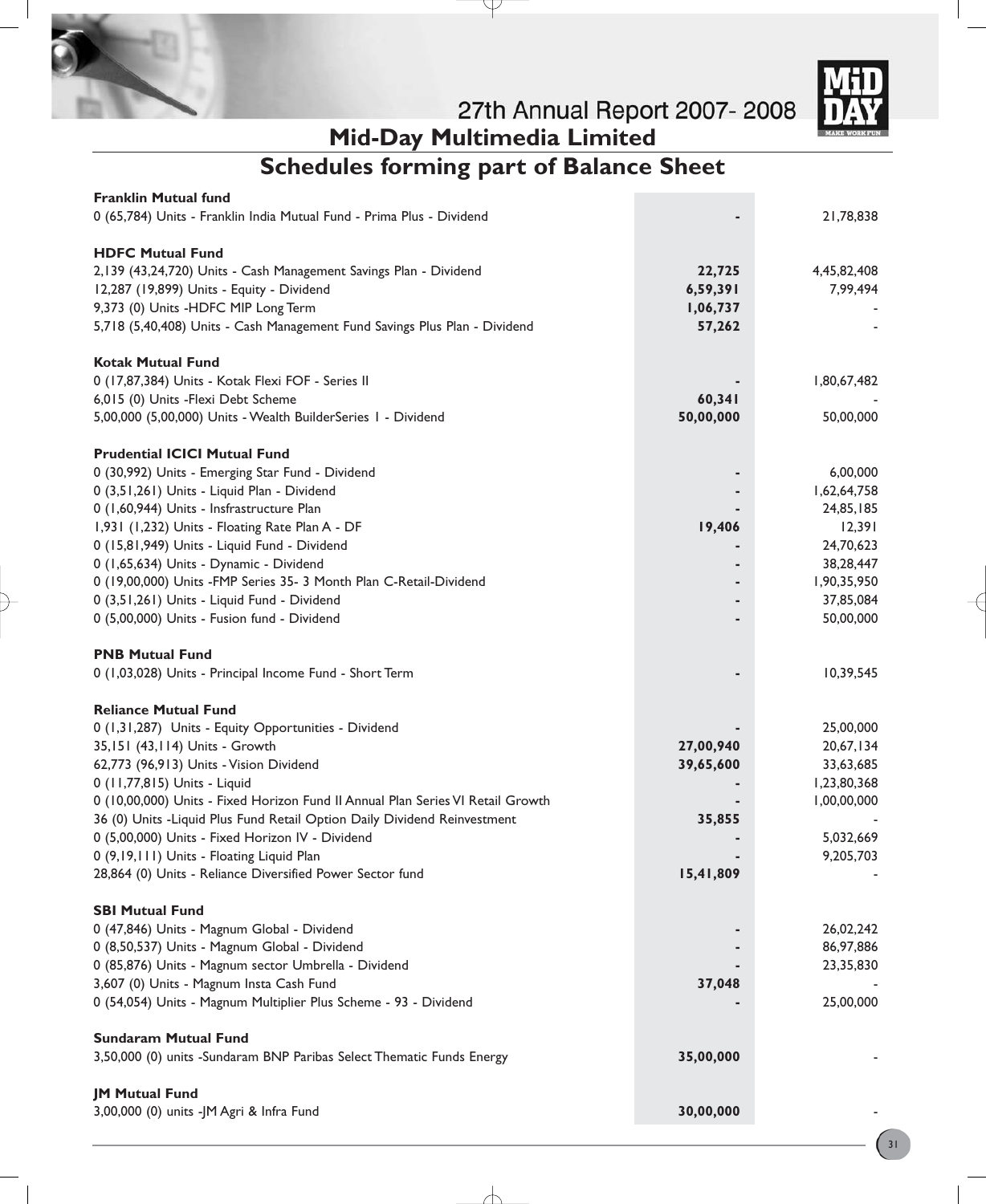

# **Mid-Day Multimedia Limited**

# **Schedules forming part of Balance Sheet**

Y

| JP Morgan Mutual Fund                                                                                      |                           |                           |
|------------------------------------------------------------------------------------------------------------|---------------------------|---------------------------|
| 4,01,233 (0) Units - India Equity Fund                                                                     | 53,77,850                 |                           |
|                                                                                                            |                           |                           |
| <b>Standard Chartered Mutual Fund</b>                                                                      |                           |                           |
| 0 (20,05,642) - Arbitrage - Dividend                                                                       |                           | 2,02,76,435               |
| Sub total                                                                                                  | 4,33,16,145               | 26,74,96,550              |
|                                                                                                            |                           |                           |
| QUOTED: (trade at cost)                                                                                    |                           |                           |
| 2,400 Equity shares of Rs.10/- each of Bank Of Baroda                                                      |                           |                           |
| (market value Rs.6,81,360; previous period Rs.5,52,750)                                                    | 2,04,000                  | 2,04,000                  |
| 250 Equity shares of Rs.2/- each of Aban Offshore Ltd                                                      |                           |                           |
| (market value Rs.7,53,775; previous period Nil)                                                            | 11,91,821                 |                           |
| 1,000 Equity shares of Rs.10/- each of Axis Bank Ltd.                                                      |                           |                           |
| (market value Rs.7,89,850; previous period Nil)                                                            | 11,21,402                 |                           |
| 4,000 Equity shares of Rs.10/- each of Cairn India Ltd.                                                    |                           |                           |
| (market value Rs.8,96,400; previous period Nil)                                                            | 8,77,132                  |                           |
| 1,000 Equity shares of Rs.10/- each of Great Offshore Ltd.                                                 |                           |                           |
| (market value Rs.6,41,000; previous period Nil)                                                            | 8,99,880                  |                           |
| 3,500 Equity shares of Rs.10/- each of Jagran Prakshan Ltd.                                                |                           |                           |
| (market value Rs.3,09,400; previous period Nil)                                                            | 4,92,812                  |                           |
| 2,500 Equity shares of Rs.2/- each of JaiPraksh Associates Limited                                         |                           |                           |
| (market value Rs.5,66,375; previous period Nil)                                                            | 10,84,455                 |                           |
| 500 Equity shares of Rs.10/- each of JWS Steel Limited                                                     |                           |                           |
| (market value Rs.4,09,650; previous period Nil)                                                            | 4,52,590                  |                           |
| 5,000 Equity shares of Rs.10/- each of Power Grid Corporation of India Ltd.                                |                           |                           |
| (market value Rs.4,91,500; previous period Nil)                                                            | 5,20,123                  |                           |
| 2,000 Equity shares of Rs.2/- each of Punj Lloyd Ltd.                                                      |                           |                           |
| (market value Rs.6,21,600; previous period Nil)                                                            | 10,41,861                 |                           |
| 500 Equity shares of Rs.2/- each of State Bank of India<br>(market value Rs.8,00,125; previous period Nil) | 12,14,449                 |                           |
| Less: Provision for Diminution in value of Investments                                                     | 26,16,850                 |                           |
| Sub total                                                                                                  | 64,83,675                 | 2,04,000                  |
|                                                                                                            |                           |                           |
|                                                                                                            | 74, 33, 93, 818           | 26,83,03,050              |
|                                                                                                            |                           |                           |
| <b>Aggregate of quoted investments</b>                                                                     | 64,83,675                 | 2,04,000                  |
| Aggregate of unquoted investments                                                                          | 73,69,10,143              | 26,80,99,050              |
| <b>SCHEDULE G</b>                                                                                          |                           |                           |
| <b>Inventories</b>                                                                                         |                           |                           |
| Newsprint                                                                                                  | 2,61,55,187               | 3,15,11,342               |
| Consumables                                                                                                | 13,50,195                 | 26,88,691                 |
|                                                                                                            | 2,75,05,382               | 3,42,00,033               |
| <b>SCHEDULE H</b>                                                                                          |                           |                           |
| <b>Sundry debtors (Unsecured)</b>                                                                          |                           |                           |
| Debts outstanding for a period exceeding 6 months considered doubtful                                      | 40,50,958                 | 27,69,459                 |
| Debts outstanding for a period exceeding 6 months considered good                                          | 2,55,20,627               | 2,52,49,912               |
| Other debts considered good<br>Less : Provision for doubtful debts                                         | 15,55,41,435<br>40,50,958 | 17,87,37,273<br>27,69,459 |
|                                                                                                            | 18,10,62,062              | 20,39,87,185              |
|                                                                                                            |                           |                           |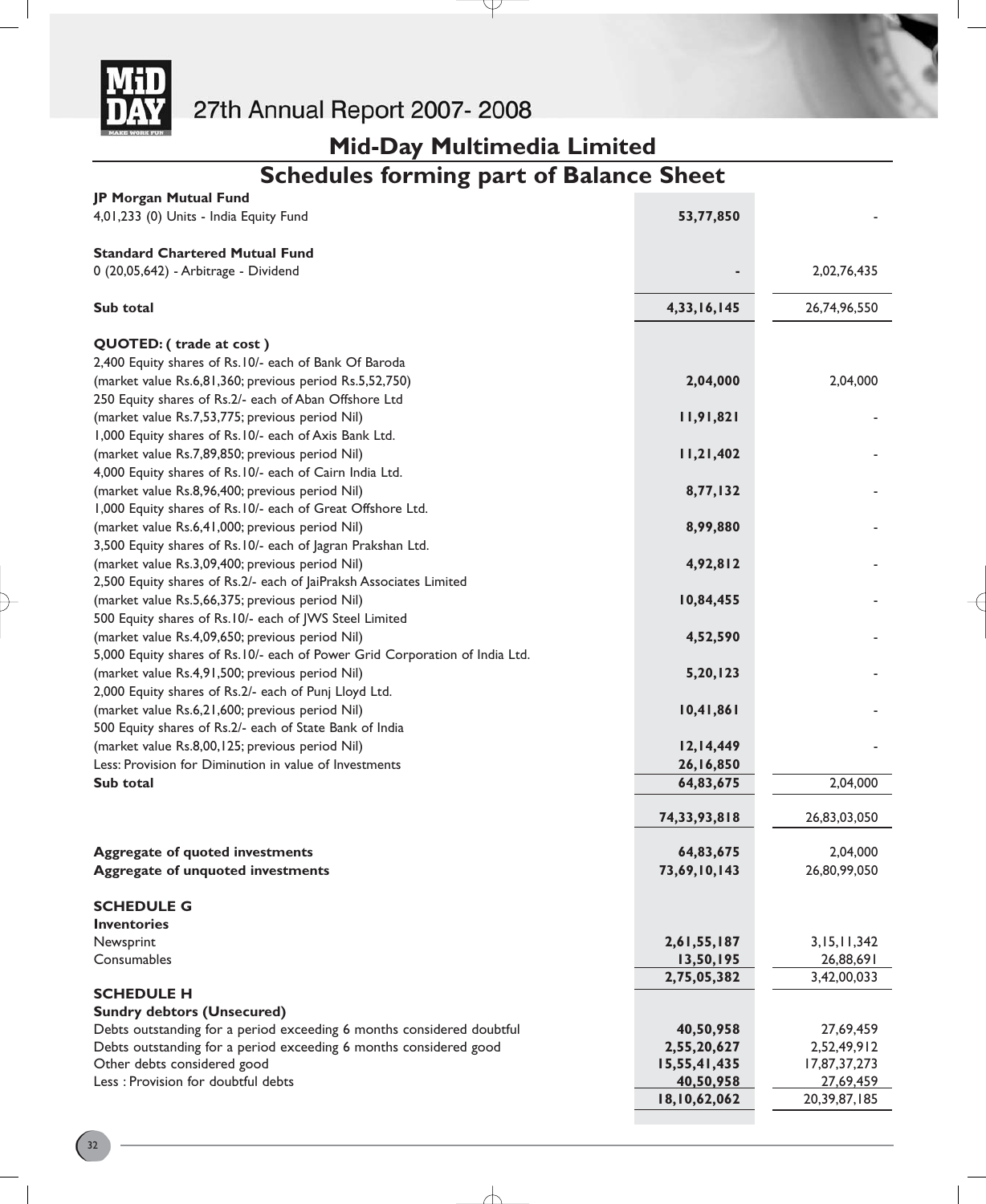

# **Mid-Day Multimedia Limited**

Y

# **Schedules forming part of Balance Sheet**

| <b>SCHEDULE I</b>                                                |                          |                          |
|------------------------------------------------------------------|--------------------------|--------------------------|
| Cash & bank balances                                             |                          |                          |
| Cash on hand                                                     | 5,74,433                 | 6,59,770                 |
| In current accounts with scheduled banks                         | 1,01,79,120              | 40, 12, 387              |
| In fixed deposit with scheduled banks                            | 1,87,867                 | 57,867                   |
| Margin money with scheduled banks                                | 83,313                   | 79,814                   |
|                                                                  | 1,10,24,733              | 48,09,838                |
| <b>SCHEDULE J</b>                                                |                          |                          |
| <b>Other current assets</b>                                      |                          |                          |
| Interest accrued but not due                                     | 34,528                   | 36,759                   |
|                                                                  | 34,528                   | 36,759                   |
|                                                                  |                          |                          |
| <b>SCHEDULE K</b><br>Loans & advances                            |                          |                          |
|                                                                  |                          |                          |
| Unsecured, considered good<br>Loans to subsidiaries              | 23,05,72,572             | 72,51,27,308             |
| Loans to others                                                  |                          |                          |
| Trade deposit                                                    | 17,70,918<br>8,39,46,620 | 1,04,600<br>10,68,00,683 |
| Staff advance                                                    | 13,38,095                | 31,62,472                |
| Advance Income-tax(net of provision)                             | 1,09,98,972              | 28,45,223                |
| Advances given for Investment                                    | 17,18,00,000             | 16,56,39,978             |
| Advances recoverable in cash or kind or for value to be received | 1,08,83,140              | 1,54,33,429              |
|                                                                  | 51,13,10,316             | 1,01,91,13,693           |
|                                                                  |                          |                          |
| <b>SCHEDULE L</b>                                                |                          |                          |
| <b>Current liabilities &amp; provisions</b>                      |                          |                          |
| <b>Current liabilities</b>                                       |                          |                          |
| Sundry creditors - MSME*                                         | 76,453                   | 4,75,684                 |
| - Others                                                         | 8,70,60,440              | 12,03,19,074             |
| Other liabilities                                                | 3,38,53,921              | 4,76,01,862              |
| Trade deposit                                                    | 1,00,75,409              | 74,39,454                |
|                                                                  | 13,10,66,223             | 17,58,36,075             |
| <b>Provisions</b>                                                |                          |                          |
| Provision for leave encashment                                   | 77,31,529                | 66,63,598                |
| Provision for Gratuity                                           | 45,69,292                | 12,85,857                |
|                                                                  | 1,23,00,821              | 79,49,455                |
|                                                                  | 14,33,67,044             | 18,37,85,530             |
|                                                                  |                          |                          |

╅

\* Names of MSME undertakings : Shobha Plastic Industries, Print Top Rubber Industries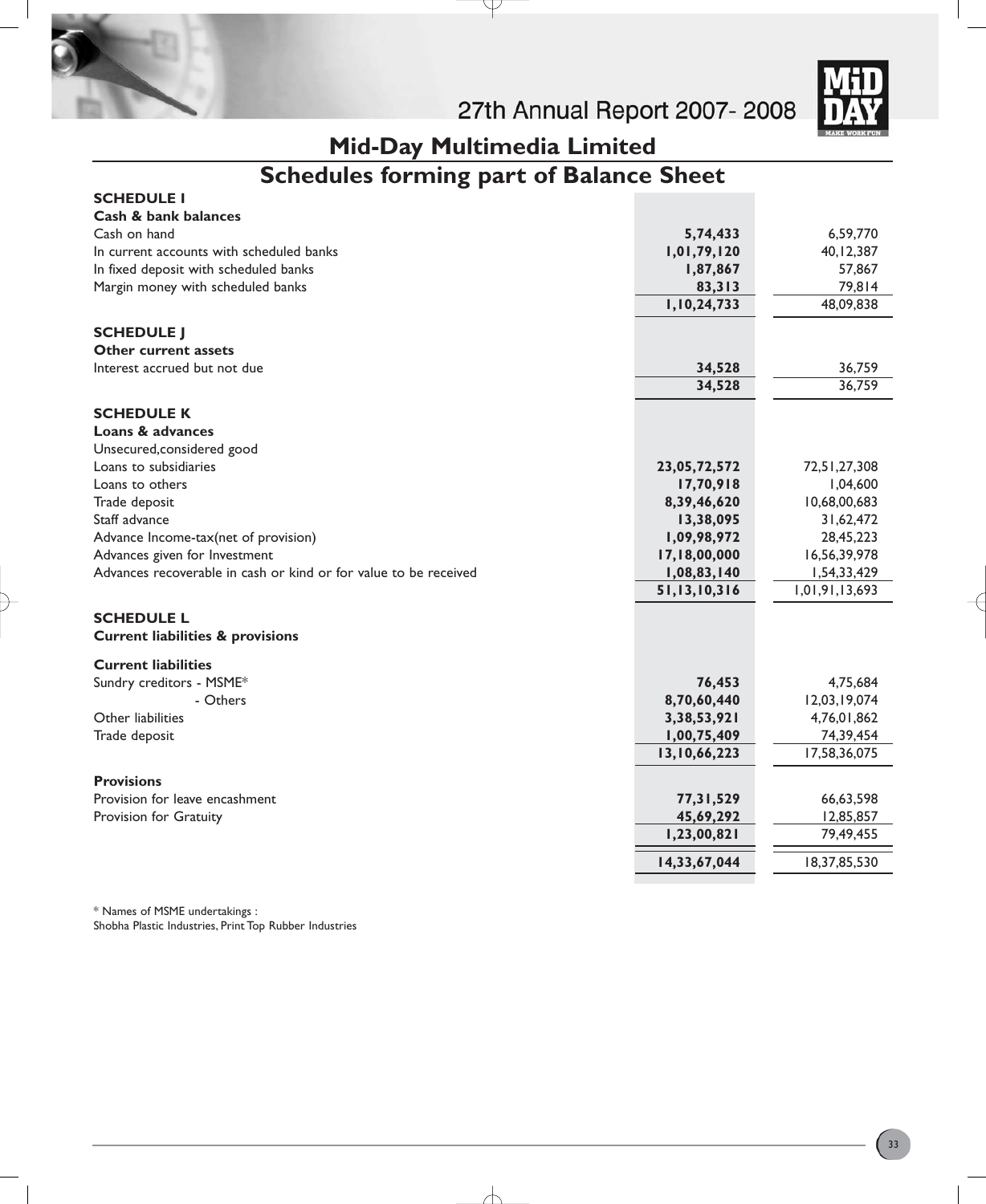

# **Mid-Day Multimedia Limited**

# **Schedules forming part of Profit & Loss**

Ψ

|                                      | As at           | As at           |
|--------------------------------------|-----------------|-----------------|
|                                      | Mar 31, 2008    | Mar 31, 2007    |
|                                      | Rs.             | Rs.             |
| <b>SCHEDULE M</b>                    |                 |                 |
| Cost of printing / painting          |                 |                 |
| <b>Consumption of Newsprint</b>      |                 |                 |
| Opening stock                        | 3,15,11,341     | 5, 21, 36, 219  |
| Purchases (net)                      | 34,48,12,790    | 34, 43, 51, 575 |
|                                      | 37,63,24,131    | 39,64,87,794    |
| Closing stock                        | 2,61,55,187     | 3,15,11,342     |
|                                      | 35,01,68,944    | 36, 49, 76, 452 |
|                                      |                 |                 |
| Printing job work & labour charges   | 4,69,46,561     | 1,81,96,849     |
| Printing & Packing materials         | 5,62,54,463     | 5,29,32,167     |
| Electricity                          | 1,13,92,246     | 95,94,688       |
|                                      | 46, 47, 62, 213 | 44,57,00,156    |
|                                      |                 |                 |
|                                      |                 |                 |
| <b>SCHEDULE N</b>                    |                 |                 |
| <b>Employees cost</b>                |                 |                 |
| Salaries, wages & bonus              | 21,57,48,966    | 18,08,26,993    |
| Contribution to PF, FPF              | 1,11,82,857     | 1,00,63,965     |
| Gratuity                             | 48,99,075       | 32,36,606       |
| Outsourcing                          | 5,27,68,156     | 5, 20, 53, 422  |
| Staff welfare expenses               | 1,12,19,937     | 84,55,973       |
| <b>ESOP Compensation</b>             | 1,09,28,435     | 1,47,10,407     |
|                                      | 30,67,47,426    | 26,93,47,365    |
| Less:Capitalised for Rabale project  |                 | 1,27,66,481     |
|                                      | 30,67,47,426    | 25,65,80,884    |
|                                      |                 |                 |
|                                      |                 |                 |
| <b>SCHEDULE O</b>                    |                 |                 |
| Selling & distribution               |                 |                 |
| Freight & Distribution               | 5,46,35,985     | 2,94,26,193     |
| Entertainment & business development | 2,96,25,640     | 3,15,26,513     |
| Advertisement expenses               | 2,62,50,693     | 3,82,26,545     |
|                                      | 11,05,12,318    | 9,91,79,250     |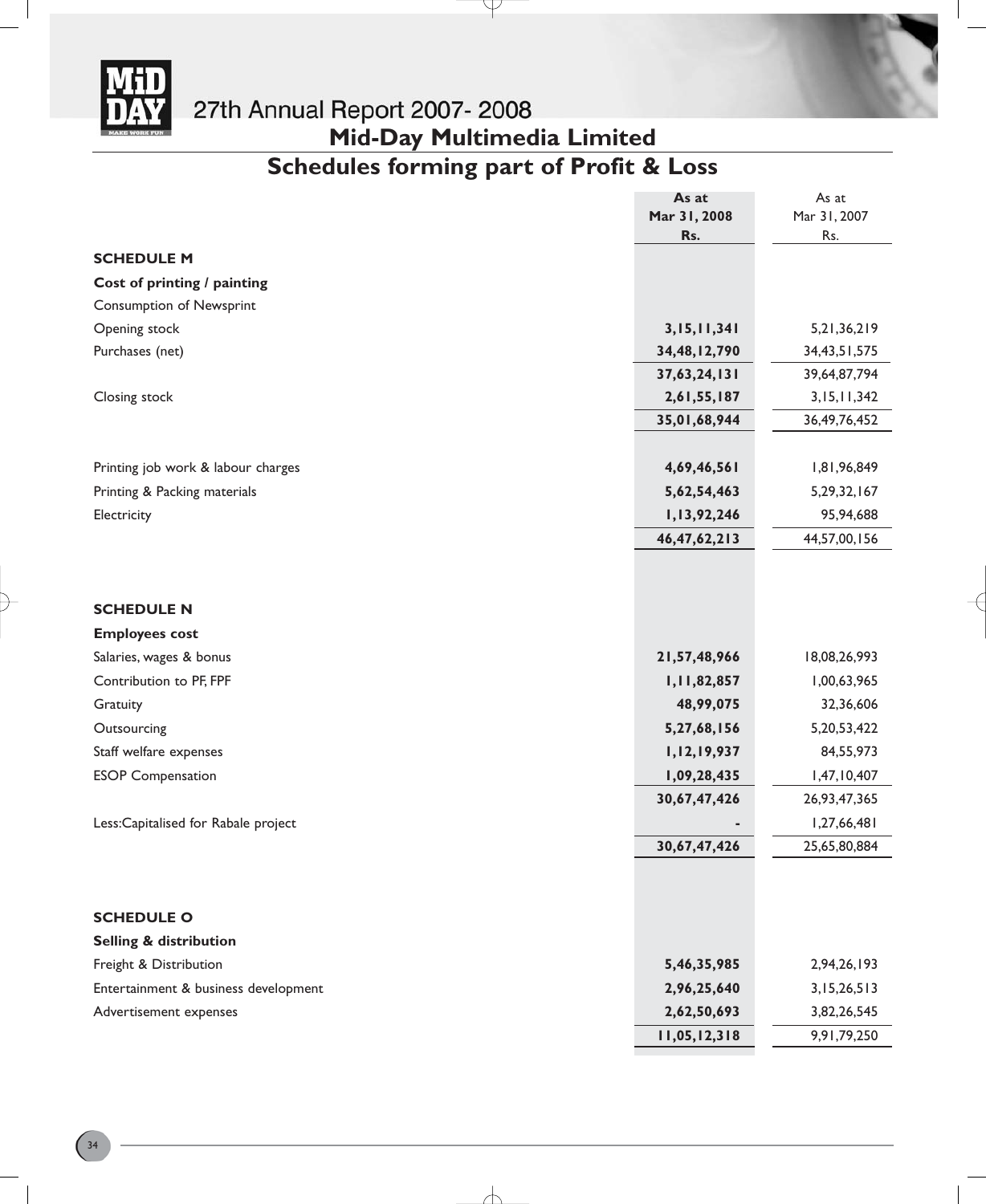



# **Mid-Day Multimedia Limited**

# **Schedules forming part of Profit & Loss**

 $\overline{\nu}$ 

|                                      | As at        | As at        |
|--------------------------------------|--------------|--------------|
|                                      | Mar 31, 2008 | Mar 31, 2007 |
|                                      | Rs.          | Rs.          |
|                                      |              |              |
| <b>SCHEDULE P</b>                    |              |              |
| Other operational expenses           |              |              |
| Conveyance                           | 69,82,116    | 98,98,178    |
| Electricity                          | 72,99,635    | 53,66,917    |
| General expenses                     | 52, 13, 145  | 33,30,600    |
| Vehicle expenses                     | 5, 31, 357   | 8,24,559     |
| Insurance premium                    | 36,53,174    | 33,04,499    |
| Legal & professional charges         | 73,78,074    | 1,01,81,537  |
| Machinery repairs                    | 1,12,66,228  | 1,11,98,242  |
| Other repairs & maintenance          | 1,35,43,722  | 1,33,94,991  |
| Printing & stationery                | 42,44,323    | 68,42,512    |
| Postage & telephone                  | 1,41,97,199  | 1,40,83,082  |
| Rent, rates & taxes                  | 3,44,27,918  | 3,32,83,506  |
| Travelling                           | 1,27,80,552  | 1,00,14,205  |
| Bad debts written off                | 1,07,344     | 17,95,817    |
| Membership & Subscription            | 14,07,499    | 21,45,099    |
| Directors fees                       | 2,90,000     | 4,20,000     |
| Donation                             | 6,03,001     | 5,53,601     |
| Remuneration to auditors for:        |              |              |
| Statutory audit                      | 4,26,968     | 3,37,080     |
| Tax audit                            | 84,270       | 30,300       |
| Certification work                   | 1,17,978     | 1,60,998     |
| Remuneration to branch auditors for: |              |              |
| Statutory audit                      | 22,000       | 22,000       |
| Tax audit                            | 10,000       | 10,000       |
| Certification work                   | 18,000       | 18,000       |
|                                      | 12,46,04,502 | 12,72,15,724 |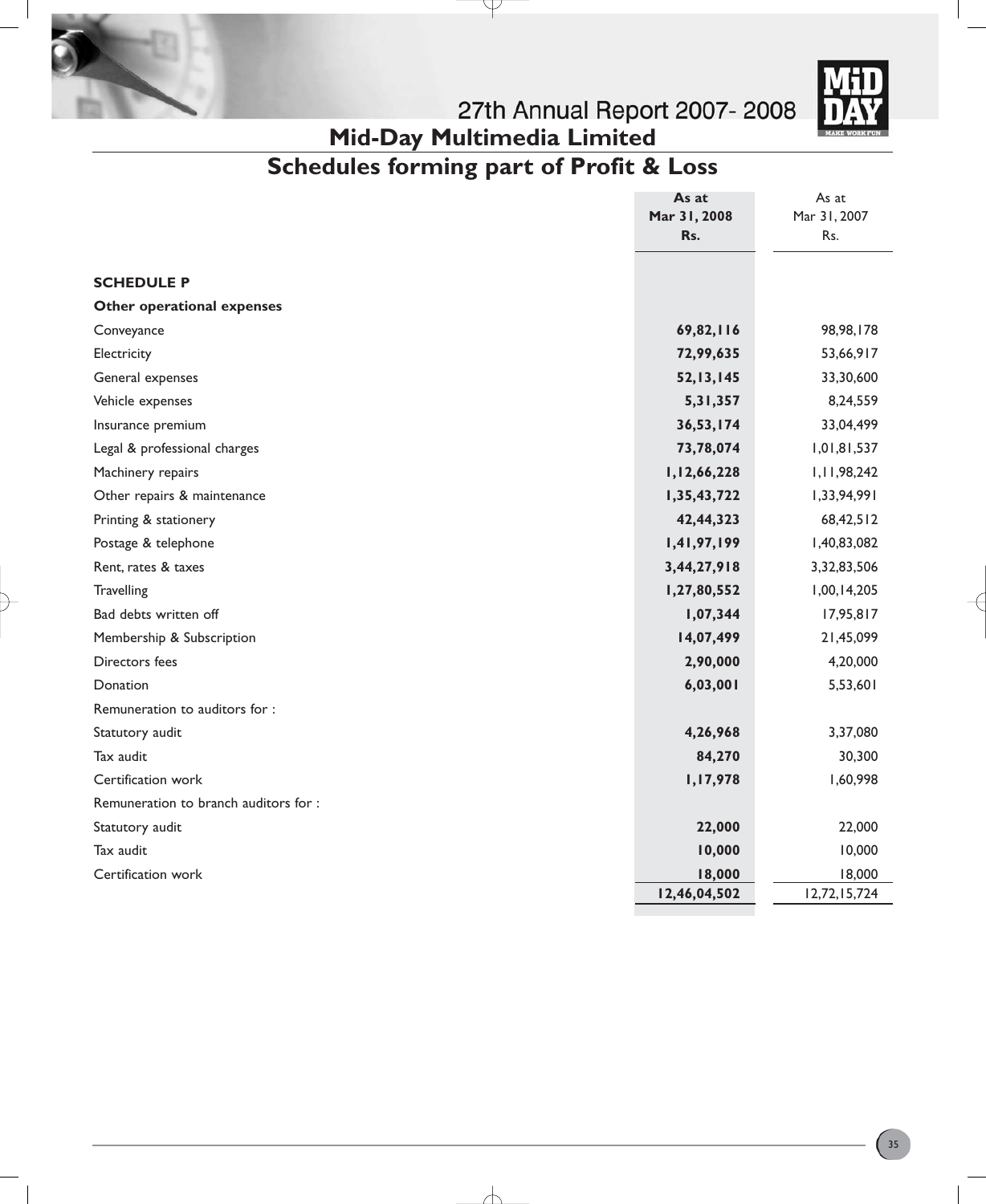

# 27th Annual Report 2007-2008 **Mid-Day Multimedia Limited Notes forming part of the Accounts**

# SCHEDULE 'Q'

## **Notes Forming Part of the Accounts for the Year ended March 31, 2008.**

## **1. Accounting Policies**

Company follows the accrual system of accounting for all revenues and expenses.Advertisement and circulation revenue is net of commission/credits allowed.

As per industry practice - (i) Income/Expenditure of a reciprocal nature not involving any monetary transactions have not been considered, (ii) Expected credit notes due to possible reduction in receivable from Debtors (Doubtful Debts) have been adjusted against Ad Revenue.

Circulation Revenue is recognized at the time of dispatch and advertisement revenue is recognized on the date of publication.

Share of combined advertisement revenue received from advertisers are accounted on the basis approved by the management.

**2.** The Company provides depreciation under the straight-line method as per the rates prescribed in schedule XIV of the Companies Act, 1956 in respect of office, Factory premises and Presses. Depreciation on other fixed assets is provided under the written down value method at the rates prescribed in schedule XIV of the Companies Act, 1956.Technical know-how is amortized over a period of five years from the month of acquisition. License and Marketing Right is amortised over a period of ten years.

Production cost of film is identified as intangible asset and it is amortised based on the estimates of overall revenue potential of the film and balance is carried to the Balance Sheet.

- a) Stocks of newsprint and consumables are valued at lower of cost (FIFO basis) or net realizable value.
- b) All investments of long-term nature are valued at cost. Diminution in value of such investments, if of permanent nature, is provided for. Current investments are valued at lower of cost or net realizable value.
- c) Foreign Exchange Transactions:Transactions in foreign currency are recorded at the exchange rate prevailing on the date of the transaction. Foreign Currency assets and liabilities are restated at the rate prevailing at the year end or at the forward rate where forward cover has been taken. In respect of transactions covered by forward exchange contracts, the difference between the contract rate and the rate on the date of the transaction is recognised as income or expense in the profit and loss account over the life of the contract.
- d) Current tax is provided at the current tax rates on taxable income. The Company provides for deferred tax based on tax effect of timing differences resulting from the recognition of items in the financial statements and in estimating its current tax provision using the tax rates and tax laws that have been enacted or substantively enacted. Deferred Tax Assets on timing differences after unabsorbed losses are recognized to the extent there is a reasonable certainty that these would be realized in future. Deferred Tax Asset arising on account of unabsorbed tax losses and unabsorbed depreciation are accounted for on prudence basis when there is a virtual certainty that sufficient future taxable income will be available against which such deferred tax asset can be realized.
- e) Borrowing costs that are attributable to the acquisition, construction or production of a qualifying asset are capitalized as part of cost of such asset till such time as the asset is ready for its intended use or sale.All other borrowing costs are recognized as an expense in the period in which they are incurred.
- f) In respect of stock options granted pursuant to the Company's Stock Option Schemes,the intrinsic value of the option (excess of market price of the share over the exercise price of the option) is treated as discount and accounted as employees compensation cost over the vesting period.

## g) **Employee Benefits:**

Short term employee benefits payable wholly within twelve months of rendering services such as salaries, wages, etc. are recognized in the period in which the employee renders the related service.

Defined Contribution Plan :The company's contribution to the state governed employee's provident fund scheme is a defined contribution plan.The contribution paid / payable under the scheme is recognized during the period in which the employee renders the related service.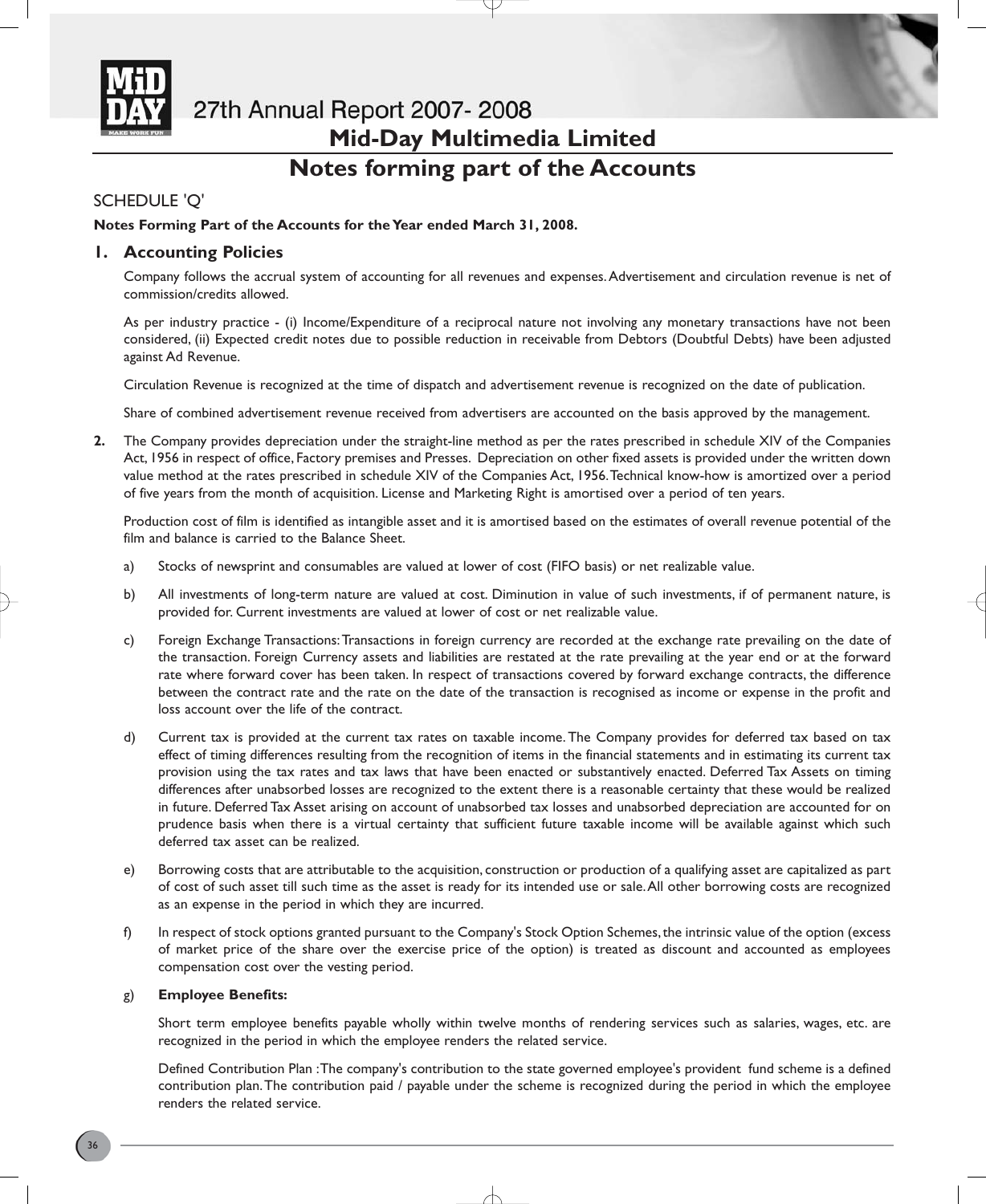

27th Annual Report 2007-2008

### **Mid-Day Multimedia Limited Notes forming part of the Accounts**

Defined Benefit Plan :The company's gratuity fund managed through the gratuity trust is company's defined benefit plan.The present value of obligations under such defined benefit plans is determined based on acturial valuation using the projected unit credit method.

Long Term Employee Benefits : The obligation of long term employee benefits such as long term compensated absences is recognized in the same manner as in the case of defined benefit plans.

#### **3. Contingent Liability**

- a) Income-tax assessment has been completed upto financial year 31st March 2005 for which the Department has raised a demand of Rs NIL (Rs. 121 lacs).
- b) Capital commitments to the extent not provided for or paid Rs. 57 lacs (Rs 21 lacs)
- c) In respect of guarantees issued by Company's bankers to MSRDC and other authorities for Rs 3 lacs (Rs 3 lacs).
- d) In respect of corporate guarantee issued against term loan given by Bank of Baroda to Radio Mid-Day West (I) Ltd. Rs.75 Lacs (Rs. 150 Lacs) and CC limit Rs. 135 Lacs (Rs. 140 Lacs) and in respect of counter guarantee issued to AXIS Bank Ltd on behalf of: Radio Mid-Day West (India) Ltd. Rs. 5,000 lacs (Rs. 5,500 Lacs).
- e) Claims against the company in respect of various defamation suits and claims of employees, amount not ascertainable (Previous year Unascertainable)

#### **4. The Company administers its ESOP scheme through a Trust.The details of the Share Capital are as follows ;**

|                                              | <b>No. of Shares</b> | <b>Nominal value</b> |
|----------------------------------------------|----------------------|----------------------|
| Total No. Shares issued (including for ESOP) | 5, 11, 68, 610       | 51,16,86,100         |
| Shares Held by Trust under ESOP Scheme       | (7,27,000)           | (72,70,000)          |
| Share Capital reflected in Balance Sheet     | 5.04.41.610          | 50,44,16,100         |

The Company has allotted 73,000 equity shares under ESOP scheme at a exercise price of Rs. 10 each aggregating to 7,30,000.

#### **5. Managerial Remuneration: Managing Director**

| <b>Particulars</b>       | 2007-08 (Rs.) | 2006-07 (Rs.) |
|--------------------------|---------------|---------------|
| Salaries, Wages & Bonus  | 41,19,996     | 39.74.997     |
| Contribution to PF & FPF | 4,93,248      | 4.77.648      |
| Perquisites              | 1,76,559      | 1,27,128      |

#### **6. C.I.F.Value of Newsprint Imports**

| <b>Particulars</b>                | $2007 - 08$ (Rs.) | 2006-07 (Rs.)   |
|-----------------------------------|-------------------|-----------------|
| C.I.F. Value of Newsprint Imports | 30,42,56,508      | 32, 18, 57, 287 |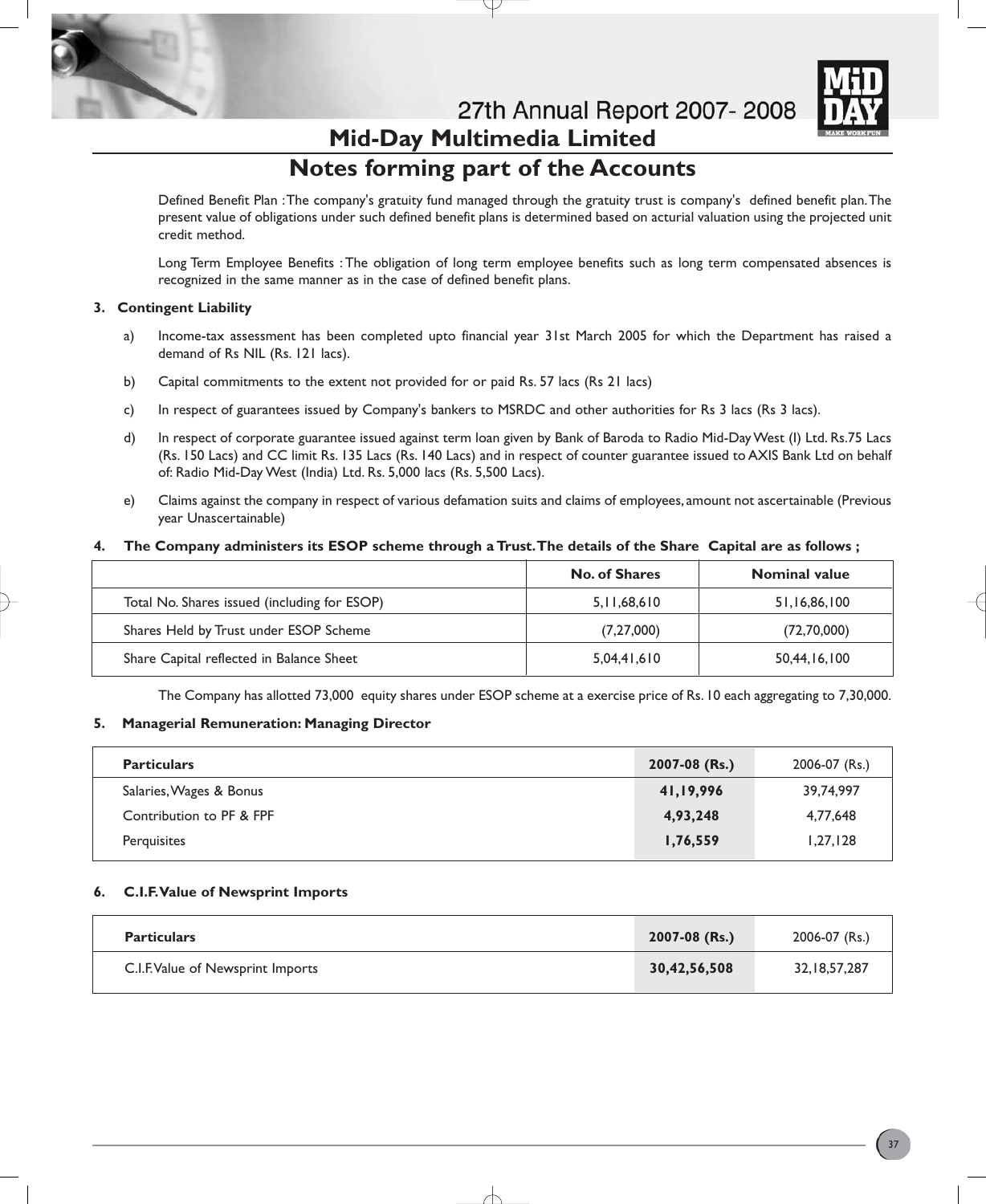

# **Notes forming part of the Accounts**

#### **7. Expenditure in Foreign Currency on account of:**

| <b>Particulars</b>        | 2007-08<br>(Rs.) | 2006-07<br>(Rs.) |
|---------------------------|------------------|------------------|
| News/Subscription         | 23,63,882        | 39,58,507        |
| <b>Traveling</b>          | 19, 19, 741      | 41,33,493        |
| Legal & Professional      | $\mathbf 0$      | 8,24,000         |
| Conference & training     | 1,84,751         | 4,07,216         |
| <b>Technical Services</b> | 17,52,000        |                  |

#### **8. Consumption of Newsprint**

| <b>Particulars</b> | 2007-08<br>(in Rs. Lacs) | %     | 2006-07<br>(in Rs. Lacs) | %     |
|--------------------|--------------------------|-------|--------------------------|-------|
| Imported           | 3,110                    | 89.32 | 3,462                    | 95.00 |
| Indigenous         | 374                      | 10.68 | 188                      | 5.00  |

#### **9. The calculation of deferred tax asset/(liability) is shown below :**

| <b>Particulars</b>                | <b>Opening</b><br>(Rs.) | During the<br>Year (Rs.) | <b>Closing</b><br>(Rs.) |
|-----------------------------------|-------------------------|--------------------------|-------------------------|
| Depreciation                      | (3,62,11,767)           | (64, 23, 502)            | (4,26,35,269)           |
| C/F Loss                          | 1,14,40,855             | 7,45,615                 | 1,21,86,470             |
| Provision for Gratuity - Opening  | 7,13,233                | 0                        | 7,13,233                |
| Provision for Gratuity            | 0                       | 4,02,807                 | 4,02,807                |
| Deferred Cost of Film             | (1,69,13,328)           | 0                        | (1,69,13,328)           |
| Diminution in Value of Investment | 0                       | 4,44,865                 | 4,44,865                |
| <b>Bad Debt Provision</b>         | 4,66,115                | (4,66,115)               | 0                       |
| Provision for Leave Encashment    | 9,43,056                | 3,62,990                 | 13,06,046               |
| Total                             | (3,95,61,835)           | (49, 33, 340)            | (4, 44, 95, 175)        |

#### **10. Calculation of EPS**

| <b>Particulars</b>                                                                                     | 2007-08     | 2006-07     |
|--------------------------------------------------------------------------------------------------------|-------------|-------------|
| Net Profit after tax for the year (Rs)                                                                 | 39,07,473   | 1,10,60,568 |
| Calculation of weighted average number of equity shares                                                |             |             |
| Number of shares at the beginning of the year                                                          | 5,03,68,610 | 4,47,56,277 |
| Weighted avg. no. of Shares issued during the year $(67000 \times 279 / 365)$ + $(6000 \times 60/365)$ | 52,200      | 10.60.962   |
| Weighted avg. no. of Equity Shares considered for Basic EPS Calculation.                               | 5,04,20,810 | 4,58,17,239 |
| Weighted avg. no. of Equity Shares considered for Diluted EPS Calculation.                             | 5,22,64,385 | 4.74.90.214 |
| Basic Earnings/(loss) (in Rupees) per share                                                            | 0.08        | 0.24        |
| Diluted Earnings/(loss) (in Rupees) per share                                                          | 0.07        | 0.23        |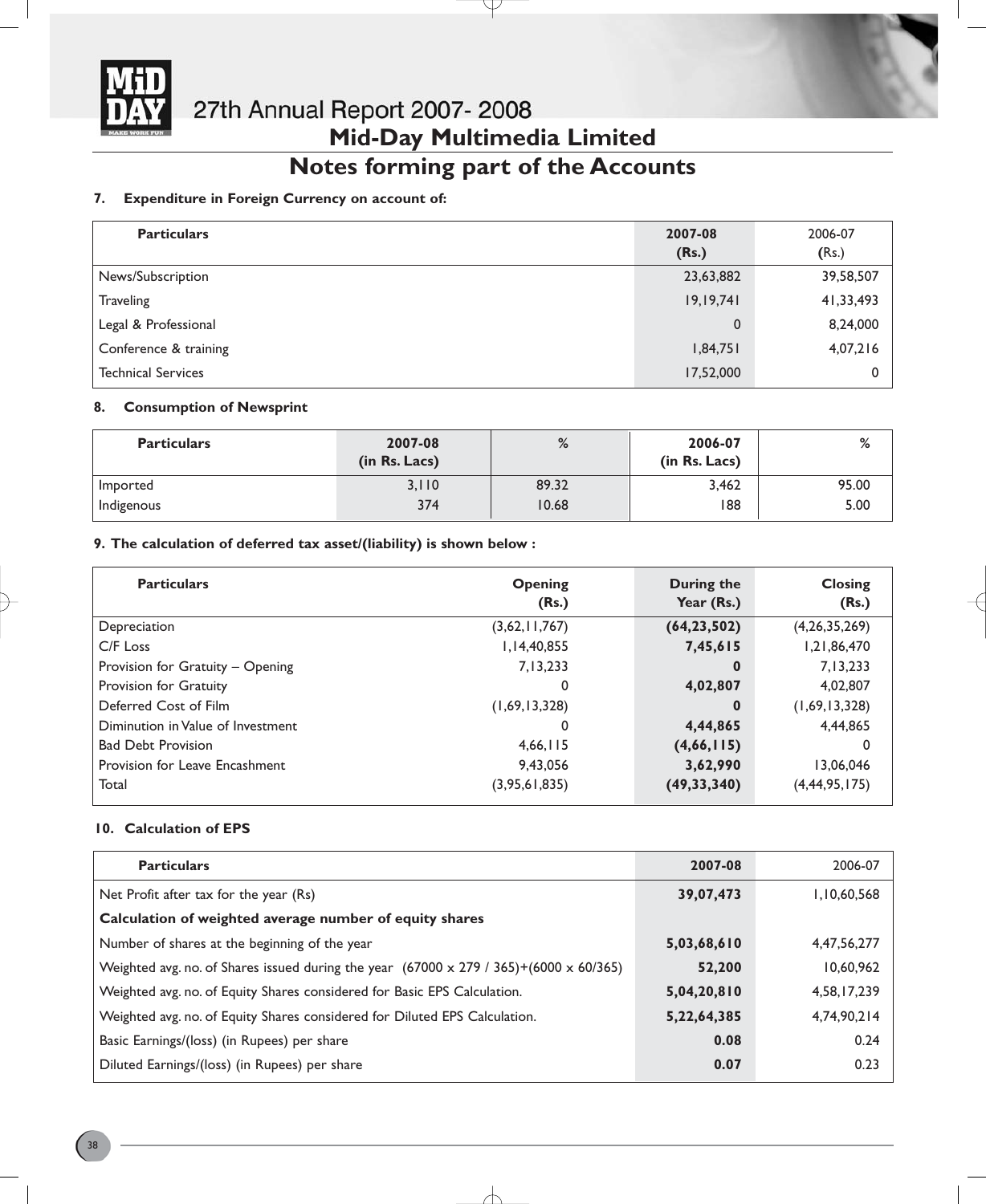

# **Notes forming part of the Accounts**

#### **11. Segment Reporting:**

|              | <b>Particulars</b>                                         | <b>Newsmedia</b> | Outdoor     | Film      | <b>Total</b><br>(Rs.Lacs) |
|--------------|------------------------------------------------------------|------------------|-------------|-----------|---------------------------|
| А.           | <b>Segment Revenue</b>                                     |                  |             |           |                           |
|              | i) External sales                                          | 10,557           | $\mathbf 0$ | T         | 10,558                    |
|              |                                                            | (10, 300)        | 0           | (294)     | (10, 594)                 |
|              | ii) Inter-segment sales                                    | $\mathbf 0$      | 0           | 0         | 0                         |
|              |                                                            | 0                | 0           | 0         | 0                         |
|              | iii) Total Revenue                                         | 10,557           | 0           | ı         | 10,558                    |
|              |                                                            | (10, 300)        | 0           | (294)     | (10, 594)                 |
| В            | <b>Segment Results</b>                                     |                  |             |           |                           |
|              | Profit before interest & tax                               | 77               | $-15$       | $-4$      | 58                        |
|              |                                                            | (599)            | $(-1)$      | (6)       | (604)                     |
|              | Less: Unallocable expenditure<br>net of unallocable income |                  |             |           | $-334$<br>$(-198)$        |
|              | Less: Interest                                             |                  |             |           | 239                       |
|              |                                                            |                  |             |           | (161)                     |
|              | Less : Extra Ordinery Items                                |                  |             |           | $\mathbf 0$               |
|              |                                                            |                  |             |           | (266)                     |
|              | Total Profit before tax                                    |                  |             |           | 153                       |
|              |                                                            |                  |             |           | (375)                     |
|              | Less : Provision for tax                                   |                  |             |           | $ $   4                   |
|              |                                                            |                  |             |           | (264)                     |
|              | Net Profit after tax                                       |                  |             |           | 39                        |
|              |                                                            |                  |             |           | (111)                     |
| $\mathsf{C}$ | <b>Segment Capital Employed</b>                            |                  |             |           |                           |
|              | Segment assets (A)                                         | 8,200            | 387         | 519       | 9,105                     |
|              |                                                            | (8, 426)         | (538)       | (630)     | (9, 593)                  |
|              | Segment liabilities<br>(B)                                 | 1,144            | 287         | 3         | 1,434                     |
|              |                                                            | (1, 548)         | (286)       | (187)     | (2,021)                   |
|              | $(A-B)$                                                    | 7,056            | 100         | 516       | 7,672                     |
|              |                                                            | (6, 878)         | (252)       | (443)     | (7, 572)                  |
|              | Unallocable net assets & investments                       |                  |             |           | 11,547<br>(11,808)        |
|              | <b>Total Capital Employed</b>                              |                  |             |           | 19,219                    |
|              |                                                            |                  |             |           | (19, 380)                 |
|              | Segment capital expenditure                                | 467              | $\pmb{0}$   | $\pmb{0}$ | 467                       |
|              |                                                            | (1, 461)         | (0)         | (763)     | (2, 224)                  |
|              | Segment depreciation                                       | 432              | 0           | 0         | 432                       |
|              |                                                            | (387)            | (0)         | (265)     | (652)                     |

Notes : Segment revenue, segment results and segment liabilities include the respective amounts identifiable to each of the segments as also amounts allocated on a reasonable basis. The expenses and income and assets and liabilities, which are not directly relatable to the business segment, are shown as unallocable.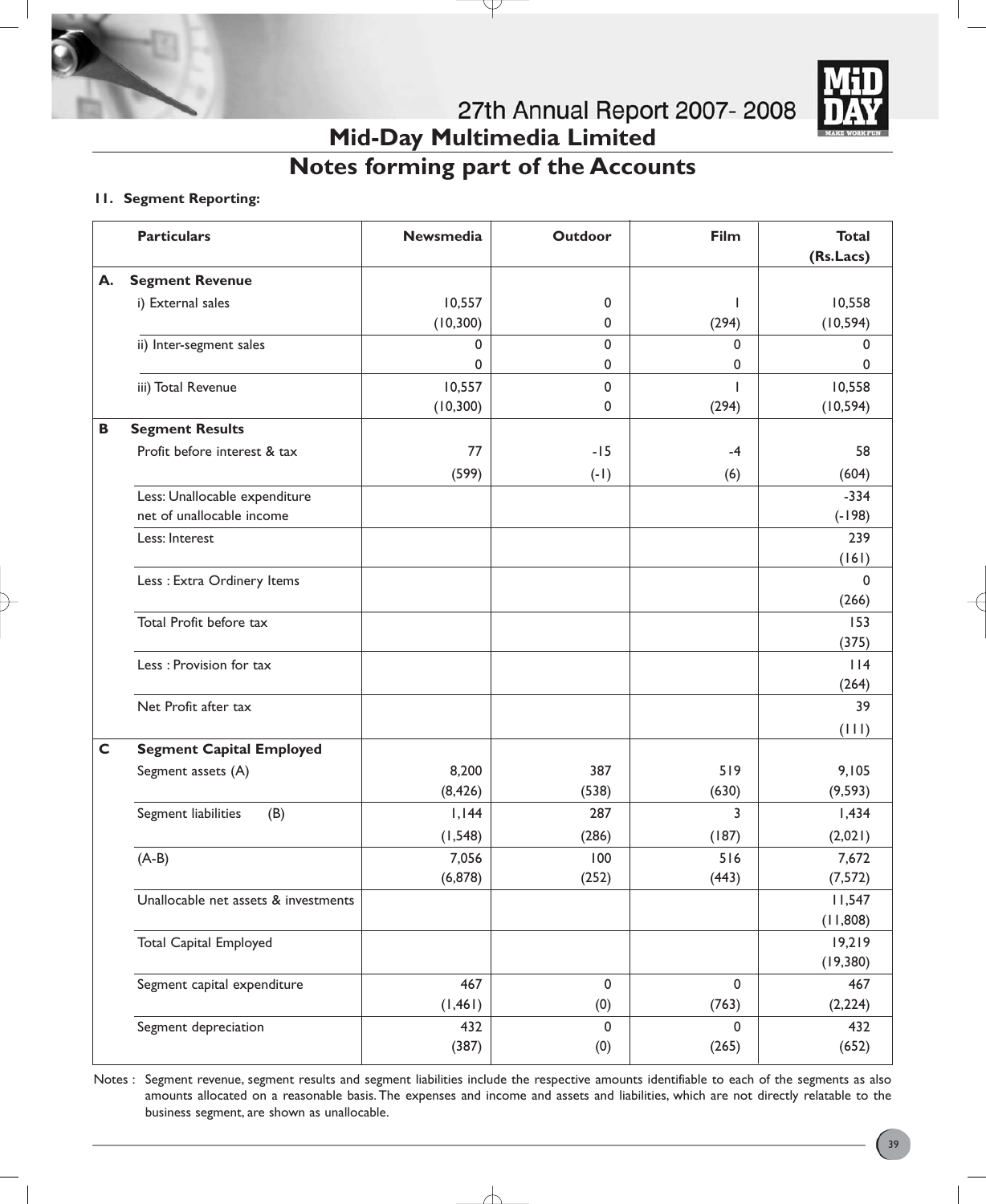

### **Notes forming part of the Accounts**

#### **12. Impairment of Assets :**

At each Balance Sheet date the carrying amount of the assets is tested for impairment. If there is any indication of impairment, the company estimates the recoverable amount of the asset. If such recoverable amount of the asset or the recoverable amount of cash generating unit to which the asset belongs is less than its carrying amount, the carrying amount is reduced to its recoverable amount. The reduction is treated as an impairment loss and is recognized in the Profit and Loss Account. If at the Balance Sheet date there is an indication that the previously assessed impairment loss no longer exist, the recoverable amount is reassessed and the assets is reflected at the recoverable amount.

#### **13. Disclosure with regard to related party transactions as per Accounting Standard AS- 18 is as follows:**

#### **A. Subsidiary Company**

| <b>Name of The Party</b>           | Relationship          | <b>Nature of</b><br><b>Transaction</b><br>during the year                                                                         | <b>Amount of</b><br>transaction<br>(Rs.)                                           | <b>Closing</b><br><b>Balance</b><br>Due $(to)$<br>from Rs. | <b>Amount</b><br>written off/<br>added back<br>Rs. |
|------------------------------------|-----------------------|-----------------------------------------------------------------------------------------------------------------------------------|------------------------------------------------------------------------------------|------------------------------------------------------------|----------------------------------------------------|
| Mid-Day Outdoor Ltd.               | Subsidiary Company    | Loan Repayment                                                                                                                    | 15,10,472                                                                          | 6,47,606                                                   | Nil                                                |
| Mid-Day Radio North<br>(India) Ltd | Subsidiary Company    | - Advances Given<br>- Shares Purchased                                                                                            | 4,23,528<br>49,24,91,500                                                           | 1,99,72,966                                                | Nil                                                |
| Radio Mid-Day West<br>(India) Ltd  | Subsidiary<br>Company | - Advertisement<br>- Income<br>- Rent Income<br>- Interest on<br>Loan given<br>- Expenses<br>Reimbursement<br>- Advance<br>- ESOP | 25, 22, 897<br>15, 14, 083<br>1,78,65,474<br>4,96,364<br>27,19,50,000<br>15,51,048 | 90,49,486<br>20,99,52,000<br>0                             | Nil                                                |
| Mid-Day Infomedia Ltd.             | Subsidiary Comapany   | - Advances Given<br>- Share Application                                                                                           | 17,544<br>5,00,000                                                                 | 5,17,544                                                   | <b>Nil</b>                                         |

#### **B. Other related parties where control exists:**

| <b>Name of The Party</b>                       | Relationship             | Nature of<br><b>Transaction</b><br>during the year    | <b>Amount of</b><br>transaction<br>(Rs.) | <b>Closing</b><br><b>Balance</b><br>Due $(to)$<br>from Rs. | <b>Amount</b><br>written off/<br>added back<br>Rs. |
|------------------------------------------------|--------------------------|-------------------------------------------------------|------------------------------------------|------------------------------------------------------------|----------------------------------------------------|
| Inquilab Offset Printers<br>Pvt. Ltd           | <b>Associate Company</b> | - Expense<br>Reimbursement<br>- Job Work Income       | 1,22,47,929<br>9,97,538                  | 13,72,968                                                  | Nil                                                |
| Ferari Investments and<br>Trading Co Pvt. Ltd. | <b>Associate Company</b> | - Advances Given<br>for purchased of<br><b>Shares</b> | 61,60,022                                | 17,18,00,000                                               | Nil                                                |
| Mid-Day Publishing<br>Pvt. Ltd.                | <b>Associate Company</b> | - Expenses<br>Reimbursement                           | 30,23,151                                | 2,75,805                                                   | Nil                                                |
| Mid-Day Export<br>Limited                      | <b>Associate Company</b> | - Advances Received<br>- Advance Repaid               | 29,00,000<br>21,70,000                   | Nil                                                        | Nil                                                |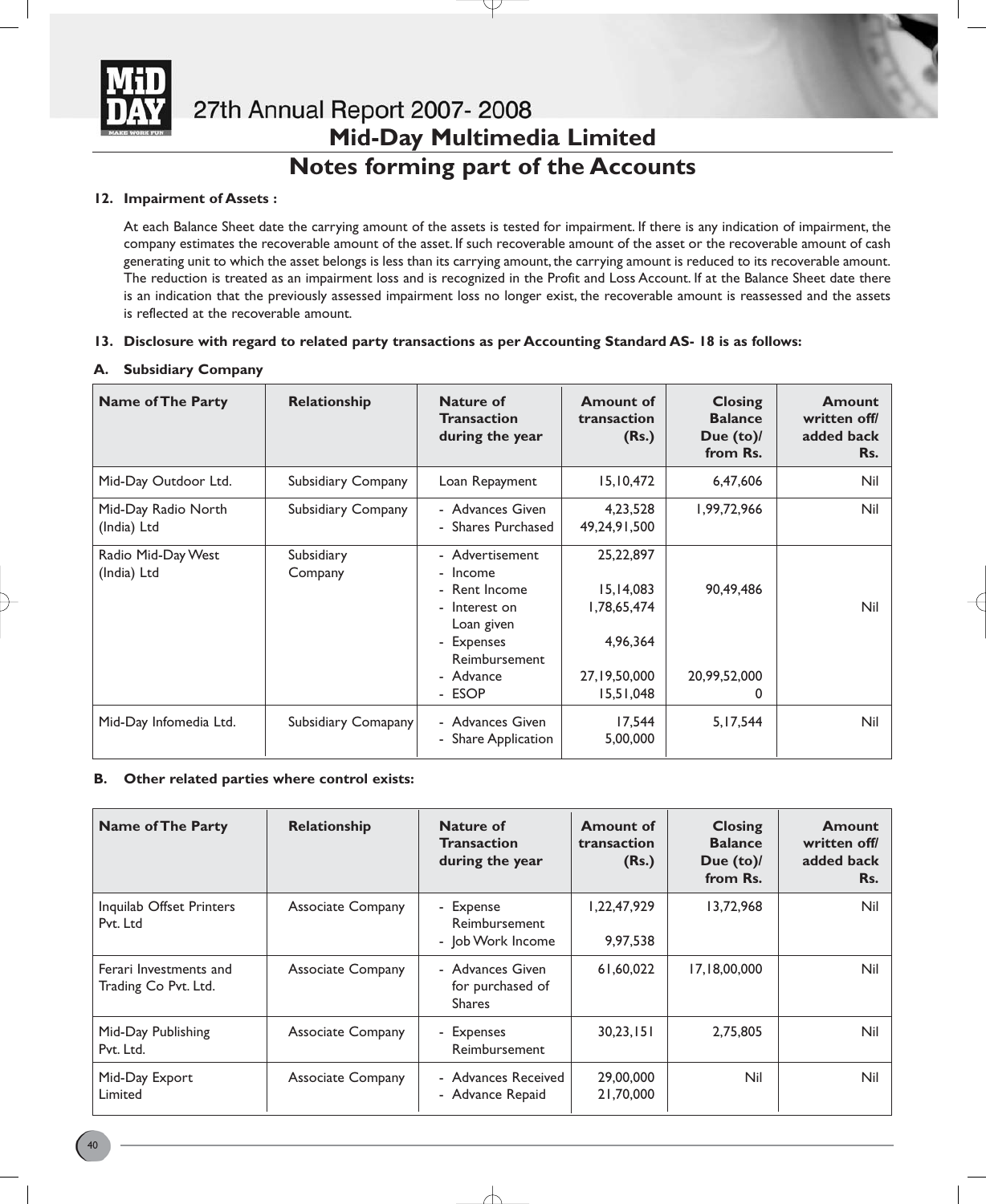

### **Notes forming part of the Accounts**

During the year, there were no transactions with the following associate companies:

- i) Mid-Day Broadcasting South (India) Pvt. Ltd.
- ii) Meridian Holding & Leasing Co Pvt. Ltd.
- iii) Mirror Films Private Limited.

#### **C. Key Management Personnel :**

Mr. Khalid Ansari

Mr.Tarique Ansari (Remuneration Rs 48,55,244 Refer Note 5)

**D. Relatives of key management personnel and their enterprises where transactions have taken place:** Not Applicable

Note: Related party relationship is as identified by the Company and relied upon by the Auditors.

#### **14. Employees Benefit**

Company adopted the Accounting Standard (AS - 15) (Revised 2005) "Employee Benefits" effective from April 01, 2007. Consequent to the adoption and in accordance with the transitional provision of the Accounting Standard, an amount of Rs. 20,98,360 (net of deferred tax Rs. 13,85,127) is adjusted against the opening balance in the Profit and loss Account..

The Company has classified the various benefits provided to employees as under:

#### **I. Defined Contribution Plans:**

#### **Provident Fund (PF, FPF):**

The Company has recognised the following amounts in Profit and Loss Account:

| <b>Particulars</b>                 | <b>Year Ended</b><br>March 31, 2008<br>Rs. |
|------------------------------------|--------------------------------------------|
| Employer's contribution to PF, FPF | 1,11,82,857                                |

#### **II. Defined Benefit Plans:**

- a. Contribution to Gratuity Fund (Funded Scheme)
- b. Leave Encashment (Non Funded Scheme)

In accordance with the Accounting Standard (AS 15) (Revised 2005), actuarial valuation was performed in respect of the aforesaid defined benefit plans based on the following assumptions:

| Discount Rate (per annum)                           | 8%  |
|-----------------------------------------------------|-----|
| Rate of increase in compensation levels (per annum) | 4%  |
| Rate of return on Plan Assets (for Funded Scheme)   | Nil |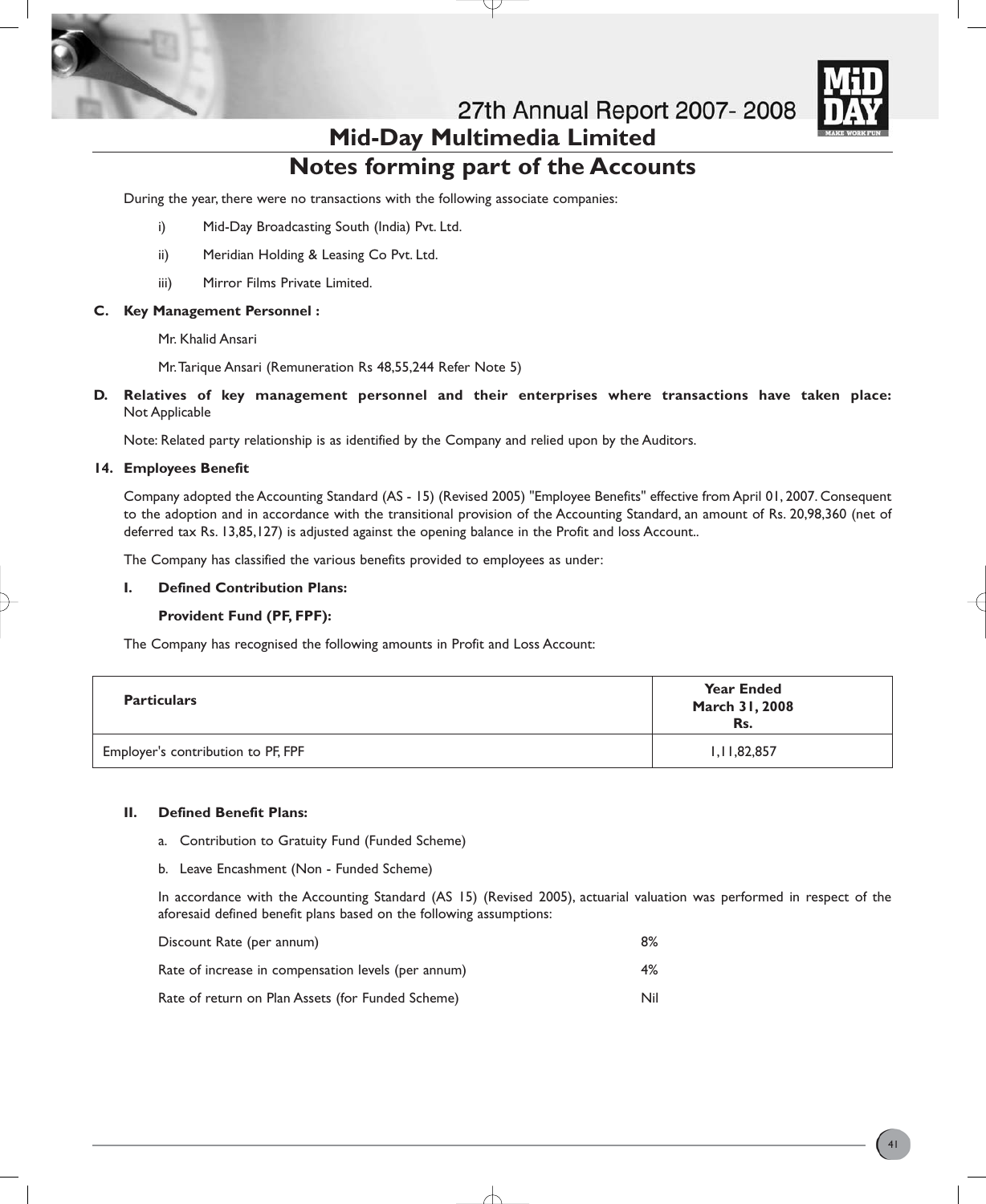

# **Notes forming part of the Accounts**

#### **III. Change in the Present Value of Obligation**

|                                                                           | <b>Year Ended</b><br>March 31, 2008 |                     |
|---------------------------------------------------------------------------|-------------------------------------|---------------------|
| <b>Particulars</b>                                                        |                                     |                     |
|                                                                           | <b>Funded</b>                       | Non - Funded        |
|                                                                           | <b>Scheme</b>                       | <b>Scheme Leave</b> |
|                                                                           | <b>Gratuity</b>                     | <b>Encashment</b>   |
|                                                                           | (Rs.)                               | (Rs.)               |
| Present Value of Defined Benefit Obligation as at beginning of the period | 2,98,03,464                         | 66,63,598           |
| <b>Interest Cost</b>                                                      | 23,84,277                           | 5,33,088            |
| <b>Current Service Cost</b>                                               | 22,69,970                           | 15,66,525           |
| <b>Benefits Paid</b>                                                      | 62,30,939                           | 45,85,737           |
| Actuarial (gain) / loss on Obligations                                    | 2,44,828                            | 35,54,055           |
| Present Value of Defined Benefit Obligation as at the end of the period   | 2,84,71,600                         | 77, 31, 529         |

#### **IV. Fair Value of Plan Assets (For Funded Scheme)**

| <b>Particulars</b>                                         | <b>Year Ended</b><br>March 31, 2008<br><b>Gratuity</b><br>(Rs.) |
|------------------------------------------------------------|-----------------------------------------------------------------|
| Present Value of Plan Assets as at beginning of the period | 2,64,19,247                                                     |
| <b>Expected Return on Plan Assets</b>                      | N.A.                                                            |
| Contributions during the year                              | 37,14,000                                                       |
| <b>Benefits Paid</b>                                       | 62,30,939                                                       |
| Actuarial gains / (losses)                                 | Nil                                                             |
| Assets Distributed on Settlement                           | Nil                                                             |
| Fair Value of Plan Assets As at end of the period          | 2,80,91,944                                                     |

#### **V. Reconciliation of Present Value of Defined Benefit Obligation and the Fair Value of Assets**

| <b>Particulars</b>                                                   | <b>Year Ended</b><br>March 31, 2008<br>(Rs.) |
|----------------------------------------------------------------------|----------------------------------------------|
| Present Value of Funded Obligation as at end of the period           | 2,84,71,600                                  |
| Fair Value of Plan Assets as at end of the period                    | 2,80,91,944                                  |
| Funded Liability recognised in the Balance Sheet (Gratuity)          | 3,79,656                                     |
| Included in provision (Schedule)                                     |                                              |
| Present Value of Unfunded Obligation as at end of the period         | 77, 31, 529                                  |
| Unrecognised Actuarial gains / (losses)                              | Nil                                          |
| Unfunded Liability recognised in the Balance Sheet(Leave Encashment) | 77,31,529                                    |
| Included in provision (Schedule)                                     |                                              |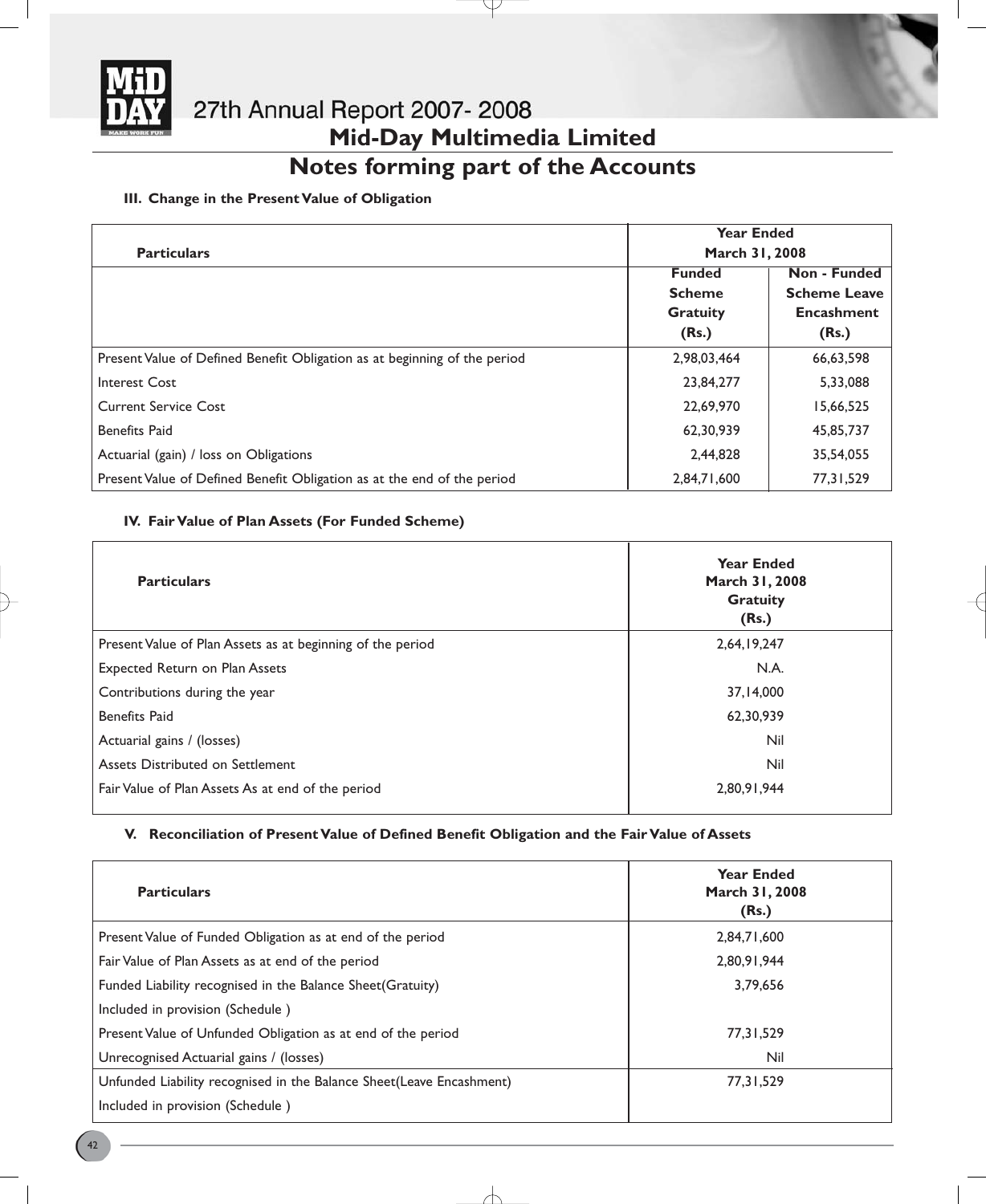



# **Notes forming part of the Accounts**

#### **a) Amount recognised in the Balance Sheet**

| <b>Particulars</b>                                                      | <b>Year Ended</b><br>March 31, 2008                        |                                                                   |
|-------------------------------------------------------------------------|------------------------------------------------------------|-------------------------------------------------------------------|
|                                                                         | <b>Funded</b><br><b>Scheme</b><br><b>Gratuity</b><br>(Rs.) | Non - Funded<br><b>Scheme Leave</b><br><b>Encashment</b><br>(Rs.) |
| Present Value of Defined Benefit Obligation as at the end of the period | 2,84,71,600                                                | 77, 31, 529                                                       |
| Fair Value of Plan Assets As at end of the period                       | 2,80,91,944                                                | Nil                                                               |
| Liability / (Net Asset) recognised in the Balance Sheet                 | 3,79,656                                                   | 77, 31, 529                                                       |

#### **b) Expenses recognised in Profit and Loss Account**

|                                                          | <b>Year Ended</b><br>March 31, 2008 |                     |
|----------------------------------------------------------|-------------------------------------|---------------------|
| <b>Particulars</b>                                       |                                     |                     |
|                                                          | <b>Funded</b>                       | Non - Funded        |
|                                                          | <b>Scheme</b>                       | <b>Scheme Leave</b> |
|                                                          | <b>Gratuity</b>                     | <b>Encashment</b>   |
|                                                          | (Rs.)                               | (Rs.)               |
| <b>Current Service Cost</b>                              | 22,69,970                           | 15,66,525           |
| Past Service Cost                                        | Nil                                 | Nil                 |
| Interest Cost                                            | 23,84,277                           | 5,33,088            |
| <b>Expected Return on Plan Assets</b>                    | Nil                                 | Nil                 |
| Curtailment Cost / (Credit)                              | Nil                                 | Nil                 |
| Settlement Cost / (Credit)                               | Nil                                 | Nil                 |
| Net Actuarial (gain) / Loss recognised in the Period     | 2,44,828                            | 35,54,055           |
| Total Expenses recognised in the Profit and Loss Account | 48,99,075                           | 56,53,668           |

#### **c) Actual Return on Plan Assets**

| <b>Particulars</b>                       | <b>Year Ended</b><br>March 31, 2008<br>(Rs.) |
|------------------------------------------|----------------------------------------------|
| Expected Return on Plan Assets           | Nil                                          |
| Actuarial gain / (losses) on Plan Assets | Nil                                          |
| Actual Return on Plan Assets             | Nil                                          |

The expected rate of return on plan assets is based on market expectations at the beginning of the period.The rate of return on longterm government bonds is taken as reference for this purpose.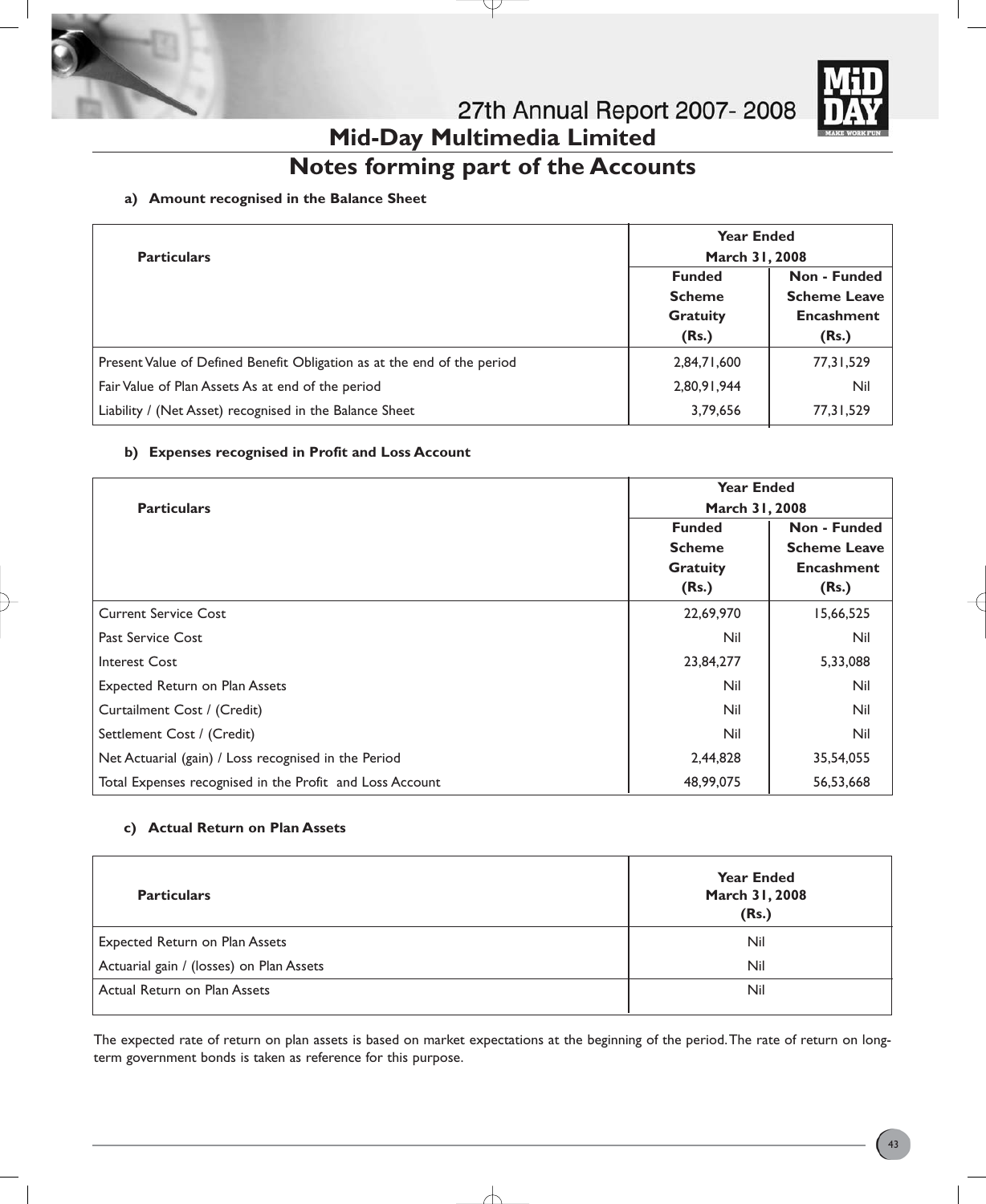

### **Notes forming part of the Accounts**

#### **15. Disclosure as per Accounting Standard- AS -24 (Discontinuing Operations)**

The Members of the Company have approved by way of Postal Ballot to transfer, sell and/or dispose off the Company's Print and Publishing (Newsmedia) Business, which is also a separate segment as per AS-17, Segmental Reporting, together with all its properties,Assets, Rights, Liabilities/Obligations of whatsoever nature and kind and its employees on a going concern basis to a new wholly owned subsidiary of the Company, through business transfer agreement (Slump Sale).The Company expects to complete the Transfer by the end of 2009.The Company proposes to carry out its other Business and Investment activities. As at 31st March, 2008, the carrying amount of Assets of the Newsmedia Division was Rs. 8,091 Lakhs (Previous Year Rs. 8,342 Lakhs) and its Liabilities were Rs. 2,841 Lakhs (Previous Year Rs. 3,428 Lakhs).The following statement shows the revenue and expenses of Continuing and Discontinuing Operations. **(Rs. In Lakhs)**

| <b>Particulars</b>                                           |             | <b>Continuing Operations</b><br>(Outdoor & TV Division) | <b>Discontinuing Operations</b><br>(News Media) |             |        | <b>Total</b> |
|--------------------------------------------------------------|-------------|---------------------------------------------------------|-------------------------------------------------|-------------|--------|--------------|
|                                                              | 2008        | 2007                                                    | 2008                                            | 2007        | 2008   | 2007         |
| Revenue from Operation                                       |             | 294                                                     | 10,557                                          | 10,300      | 10,558 | 10,594       |
| Other Income                                                 | 341         | 219                                                     | 192                                             | 162         | 533    | 381          |
| Revenue Total                                                | 342         | 513                                                     | 10,748                                          | 10,462      | 11,090 | 10,975       |
| <b>Operating Expenses</b>                                    | 21          | 289                                                     | 10,679                                          | 9,884       | 10,699 | 10, 173      |
| Impairment Loss                                              | 0           | $\mathbf 0$                                             | $\mathbf 0$                                     | $\mathbf 0$ | 0      | $\mathbf 0$  |
| Pre-Tax Profit from<br><b>Operating Activities</b>           | 321         | 224                                                     | 70                                              | 578         | 391    | 802          |
| Interest Expense                                             | 27          | $\Omega$                                                | 212                                             | 6           | 238    | 6            |
| Profit/(Loss) before Tax                                     | 295         | 224                                                     | $-142$                                          | 416         | 153    | 640          |
| Extra Ordinary Items                                         | 0           | 266                                                     | $\mathbf 0$                                     | $\mathbf 0$ | 0      | 266          |
| Income Tax Expense                                           | $\mathbf 0$ | $\mathbf 0$                                             | 114                                             | 264         | 114    | 264          |
| Profit/Loss from<br><b>Operating Activities</b><br>After Tax | 295         | $-42$                                                   | $-255$                                          | 152         | 39     | 110          |

16. Current liabilities include overdue amounts of Rs. Nil ( Previous year Rs. Nil ) including interest of Rs. Nil ( Previous year Rs. Nil ) payable to Micro Small and Medium enterprises. Total outstanding dues to Micro Small and Medium enterprises have been determined to the extent such parties have been identified on the basis of information available with the company.

17. Previous year's figures have been re-grouped / re-arranged wherever necessary. Figures in bracket indicate previous year's figures.

**Tarique Ansari Narayan Varma Manajit Ghoshal Vidya Shembekar** Managing Director Director Chief Financial Officer Company Secretary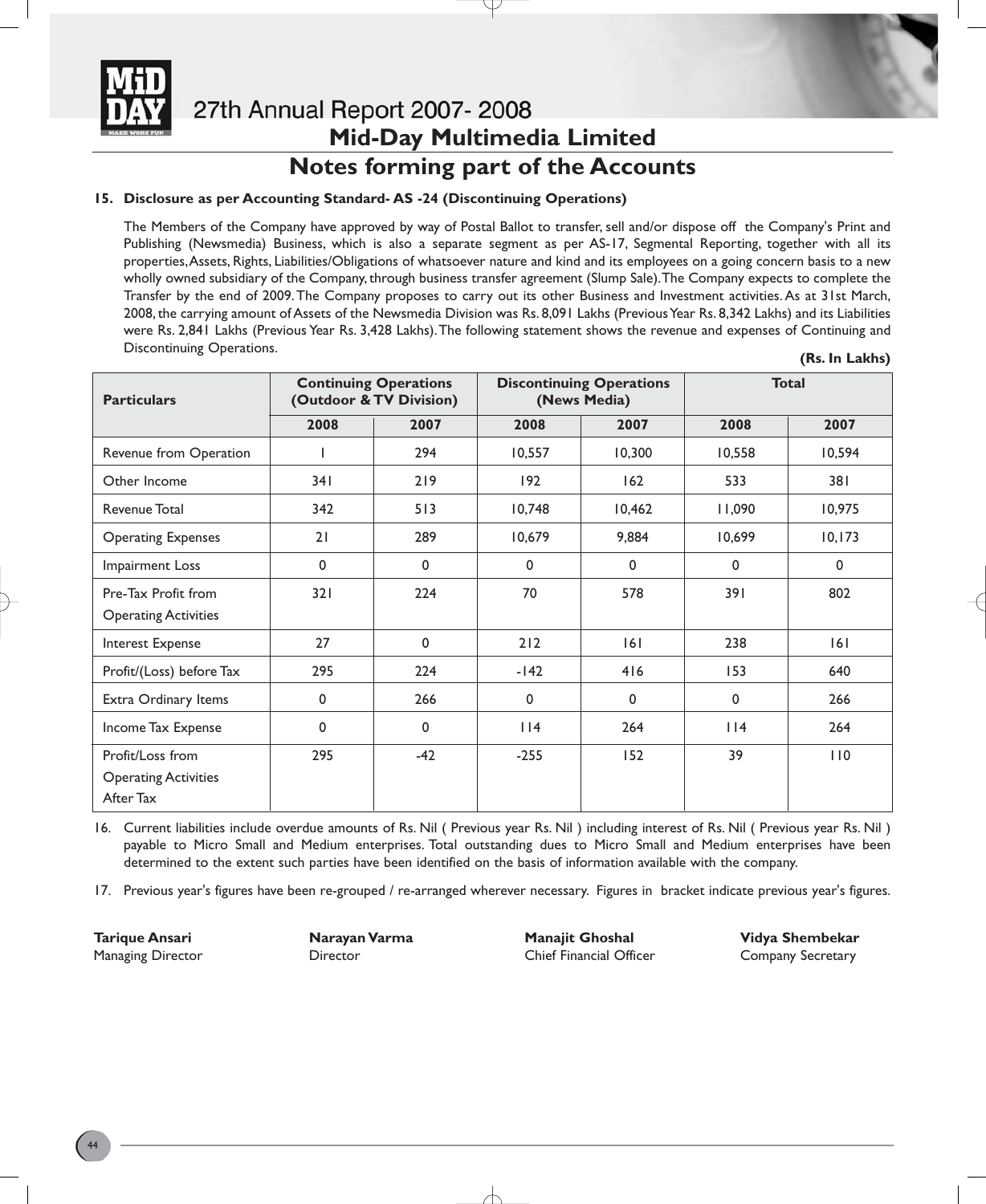**Mid-Day Multimedia Limited**



|  |  |  | <b>Cash Flow Statement</b> |
|--|--|--|----------------------------|
|--|--|--|----------------------------|

₽

**(Rs. In Lakhs)**

|    |                                                      |           | F.Y.<br>2007-08 | F.Y.<br>2006-07 |
|----|------------------------------------------------------|-----------|-----------------|-----------------|
| А. | <b>Net Cashflow from operating Activities</b>        |           |                 |                 |
|    | Net Profit before tax                                |           | 153             | 375             |
|    | Depreciation                                         |           | 432             | 657             |
|    | Interest                                             |           | 238             | 6               |
|    | Loss/(profit) on sale of fixed assets (net)          |           | 18              | (9)             |
|    | Income from Mutual fund Investment                   |           | (153)           | (151)           |
|    | Interest Income                                      |           | (51)            |                 |
|    | Deferred Employees Expenditure Cost                  |           | 109             | 147             |
|    | Expenses/Balance W/off                               |           | 17              |                 |
|    | Loss/(gain) on foreign currency translation          |           | (95)            | (53)            |
|    | Loss/(Gain) on disposal of current investment        |           | (137)           | $\overline{14}$ |
|    | <b>Operational Profit before Working Capital</b>     |           | 531             | 1,142           |
|    | <b>Adjustments for changes in Working Capital</b>    |           |                 |                 |
|    | <b>Sundry Debtors</b>                                |           | 229             | 25              |
|    | Inventories                                          |           | 67              | 198             |
|    | Loans & Advances                                     |           | 5,078           | (8, 315)        |
|    | <b>Other Current assets</b>                          |           | 0               | 407             |
|    | <b>Current Liabilities</b>                           |           | (405)           | 344             |
|    | Sub-Total                                            |           | 4,969           | (7, 341)        |
|    | Cash generated from operations                       |           | 5,500           | (6, 199)        |
|    | Income Tax                                           |           |                 | (39)            |
|    | Fringe Benefit Tax                                   |           | (64)            | (33)            |
|    | Sub-Total                                            |           | (64)            | (72)            |
|    | Net cash from/(used in) Continuing Operation         |           | 226             | (137)           |
|    | Net cash from/(used in) Disontinuing Operation       |           | 5,459           | (6, 134)        |
|    | <b>Net Cash Flow from Operating Activities</b>       | (A)       | 5,436           | (6,271)         |
| В. | <b>Cash Flow from Investing Activities</b>           |           |                 |                 |
|    | Purchase fixed Assets (net)                          |           | (445)           | (2,056)         |
|    | Investments (net)                                    |           | (4,614)         | 3,956           |
|    | Income from mutual fund Investments                  |           | 153             | 151             |
|    | Net cash from/(used in) Continuing Operation         |           | (4, 461)        | 4,107           |
|    | Net cash from/(used in) Disontinuing Operation       |           | (445)           | (2,056)         |
|    | <b>Net Cash Flow from Investing Activities</b>       | (B)       | (4,906)         | 2,051           |
| C. | <b>Cash Flow from financing Activities</b>           |           |                 |                 |
|    | Capital                                              |           | 7               | 3,917           |
|    | Borrowings                                           |           | (288)           | 196             |
|    | Interest                                             |           | (187)           | (161)           |
|    | Net cash from/(used in) Continuing Operation         |           | 7               | 3,917           |
|    | Net cash from/(used in) Disontinuing Operation       |           | (475)           | 35              |
|    | <b>Net Cash Flow from Financing Activities</b>       | (C)       | (468)           | 3,952           |
|    | Net Increase/decrease in Cash & Cash Equivalents     | $(A+B+C)$ | 62              | (268)           |
|    | Cash & Cash Equivalents at the beginning of the year |           | 48              | 317             |
|    | Cash & Cash Equivalents at the end of the year       |           | 110             | 48              |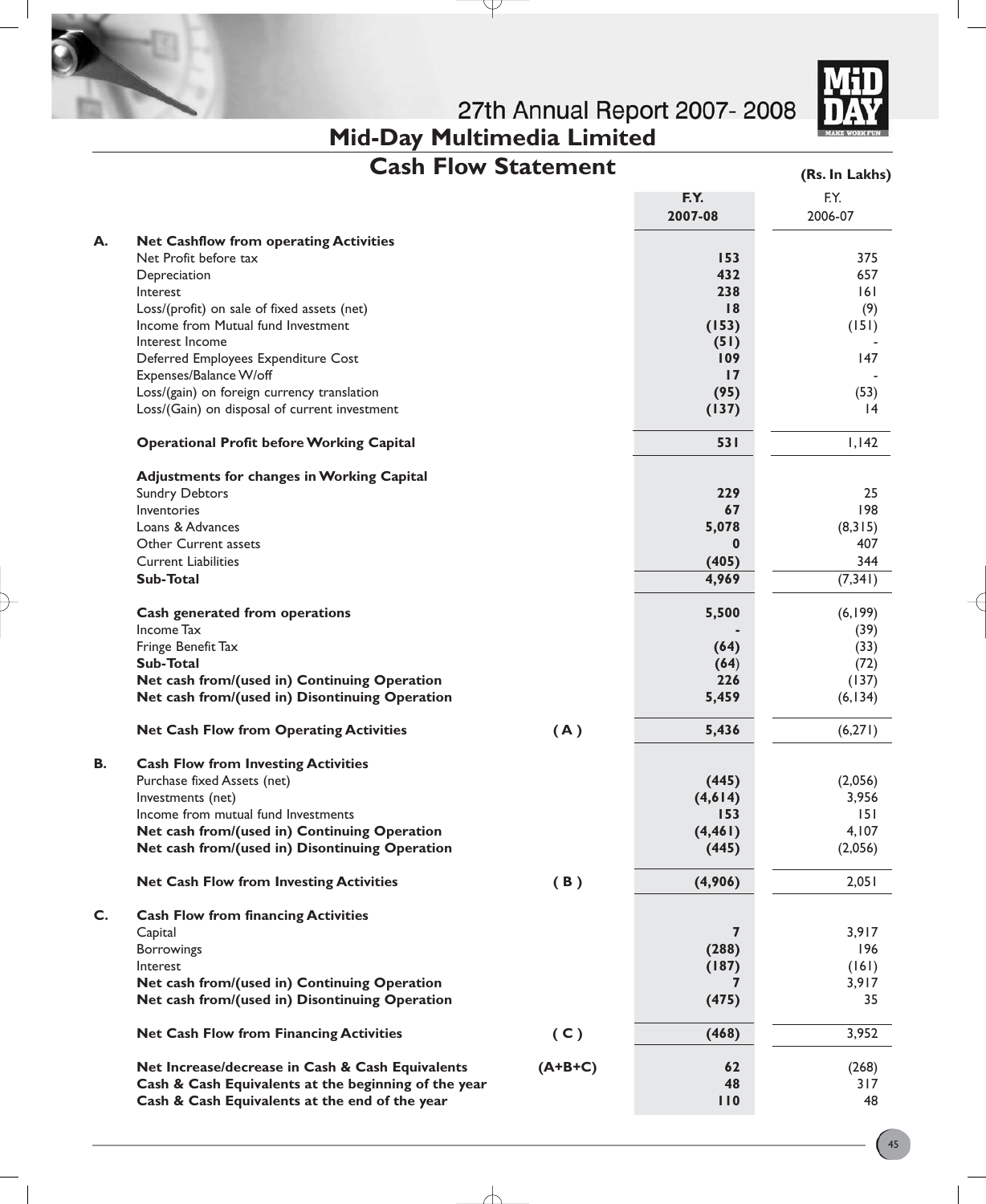

Y

### **Balance -Sheet Abstract And Company's General Business Profile**

| L  | <b>Registration Details</b>                   |                                                                                              |                                                                                 |                                                                                         |
|----|-----------------------------------------------|----------------------------------------------------------------------------------------------|---------------------------------------------------------------------------------|-----------------------------------------------------------------------------------------|
|    | Registration No                               | $\overline{2}$<br>$\mathbf{0}$<br>5<br>$2^{\circ}$<br>$\overline{4}$                         | State Code                                                                      | $\mathbf{I}$<br>T                                                                       |
|    | <b>Balance Sheet Date:-</b>                   | Date Month<br>Year                                                                           |                                                                                 |                                                                                         |
|    |                                               | $\overline{3}$<br>$\overline{2}$<br>3<br>$\mathbf 0$<br>$\mathbf 0$<br>$\mathbf 0$<br>8<br>т |                                                                                 |                                                                                         |
|    | $CIN$ Number $ L 2$<br>$\overline{2}$<br>J.   | M H<br>9<br>8<br>P<br>$\pmb{0}$<br>$\pmb{0}$<br>$\overline{\phantom{a}}$                     | $\mathsf{C}$<br>2<br>5 2 <br>$\mathbf{0}$<br>$\overline{4}$<br>$\mathbf 0$<br>L |                                                                                         |
| Ш  |                                               | Capital raised during the period (Amount in Rs. Thousands)                                   |                                                                                 |                                                                                         |
|    | Public Issue                                  | N<br>L<br>L                                                                                  | <b>Rights Issue</b>                                                             | N<br>$\mathbf{L}$<br>$\mathsf{L}$                                                       |
|    | <b>Bonus Issue</b>                            | N.<br>L<br>L                                                                                 | <b>Private Placements</b>                                                       | 7<br>2 <sup>1</sup><br>7 <sup>1</sup><br>$\mathbf 0$                                    |
| Ш  |                                               | Position of Mobilisation and Deployment of Funds (Amount in Rs. Thousands)                   |                                                                                 |                                                                                         |
|    | <b>Total Liabilities</b>                      | 9<br>$\overline{2}$<br>8<br>5 <br>6<br>$\mathbf{I}$                                          | <b>Total Assets</b>                                                             | 9<br>8 <sup>1</sup><br>5 <sub>1</sub><br>$\overline{2}$<br>6<br>L<br>$\mathbf{I}$       |
|    | Sources of Funds                              |                                                                                              |                                                                                 |                                                                                         |
|    | Paid-up Capital                               | 5<br>9<br>7<br>7<br>4                                                                        | Reserves and Surplus                                                            | $\overline{\bf 8}$<br>9 <sup>2</sup><br>6<br>$\mathsf{O}$<br>L<br>L<br>$\mathbf{I}$     |
|    | Secured Loans                                 | $\overline{7}$<br>$\mathbf 0$<br>$\overline{2}$<br>0<br>6<br>$\mathbf{I}$                    | Unsecured Loans                                                                 | N<br>L<br>$\mathbf{I}$                                                                  |
|    | <b>Application of Funds</b>                   |                                                                                              | Deferred Tax Liability                                                          | $\overline{4}$<br>9 <sub>1</sub><br>$\overline{4}$<br>$\overline{4}$<br>5               |
|    | Net Fixed Assets /                            | 5<br>9<br>$\bf 8$<br>9<br>$\overline{2}$<br>0                                                | Investments                                                                     | 7<br>$\overline{4}$<br>$\overline{3}$<br>$\overline{\mathbf{3}}$<br>9<br>$\overline{4}$ |
|    | <b>Net Current Asset</b>                      | 5<br>8<br>$\overline{7}$<br>5<br>$\overline{7}$<br>$\mathbf 0$                               | Misc. Expenditure                                                               | N<br>L.<br>$\mathbf{L}$                                                                 |
|    | <b>Accumulated Losses</b>                     | N<br>IL.                                                                                     |                                                                                 |                                                                                         |
| IV |                                               | Performance of Company (Amount in Rs. Thousands)                                             |                                                                                 |                                                                                         |
|    | Turnover                                      | 0<br>9<br>$\pmb{0}$<br>$\overline{4}$<br>$\mathbf 0$<br>$\mathbf{I}$<br>$\mathsf{l}$         | <b>Total Expenditure</b>                                                        | $\pmb{0}$<br>9<br>3<br>$\overline{7}$<br>5<br>9<br>I                                    |
|    | Profit before Tax                             | $\overline{5}$<br>$\overline{2}$<br>$\overline{\textbf{8}}$<br>$\mathbf{I}$<br>$\mathbf{I}$  | Profit after Tax                                                                | $\overline{3}$<br>$\overline{9}$<br>$\mathsf{O}\xspace$<br>$\overline{7}$               |
|    | Earning per share (Rs.)                       |                                                                                              | Dividend rate %                                                                 | N<br>$\mathsf L$<br>$\mathbf{L}$                                                        |
|    | <b>B</b> asic                                 | 0<br>$\pmb{0}$<br>8                                                                          |                                                                                 |                                                                                         |
|    | <b>Diluted</b>                                | $\mathbf{0}$<br>$\overline{0}$<br>$\overline{7}$                                             |                                                                                 |                                                                                         |
| v  |                                               | Generic Names of Principal Services of Company (as per monetary terms)                       |                                                                                 |                                                                                         |
|    | Product Description : I. Newspaper Publishing |                                                                                              |                                                                                 |                                                                                         |
|    | Item Code No. (ITC Code) 4 9 0 2 1            | $\mathsf{O}$<br>$\overline{0}$<br>$\mathbf{L}$                                               |                                                                                 |                                                                                         |

 $\overline{\wedge}$ 

2. Outdoor Advertising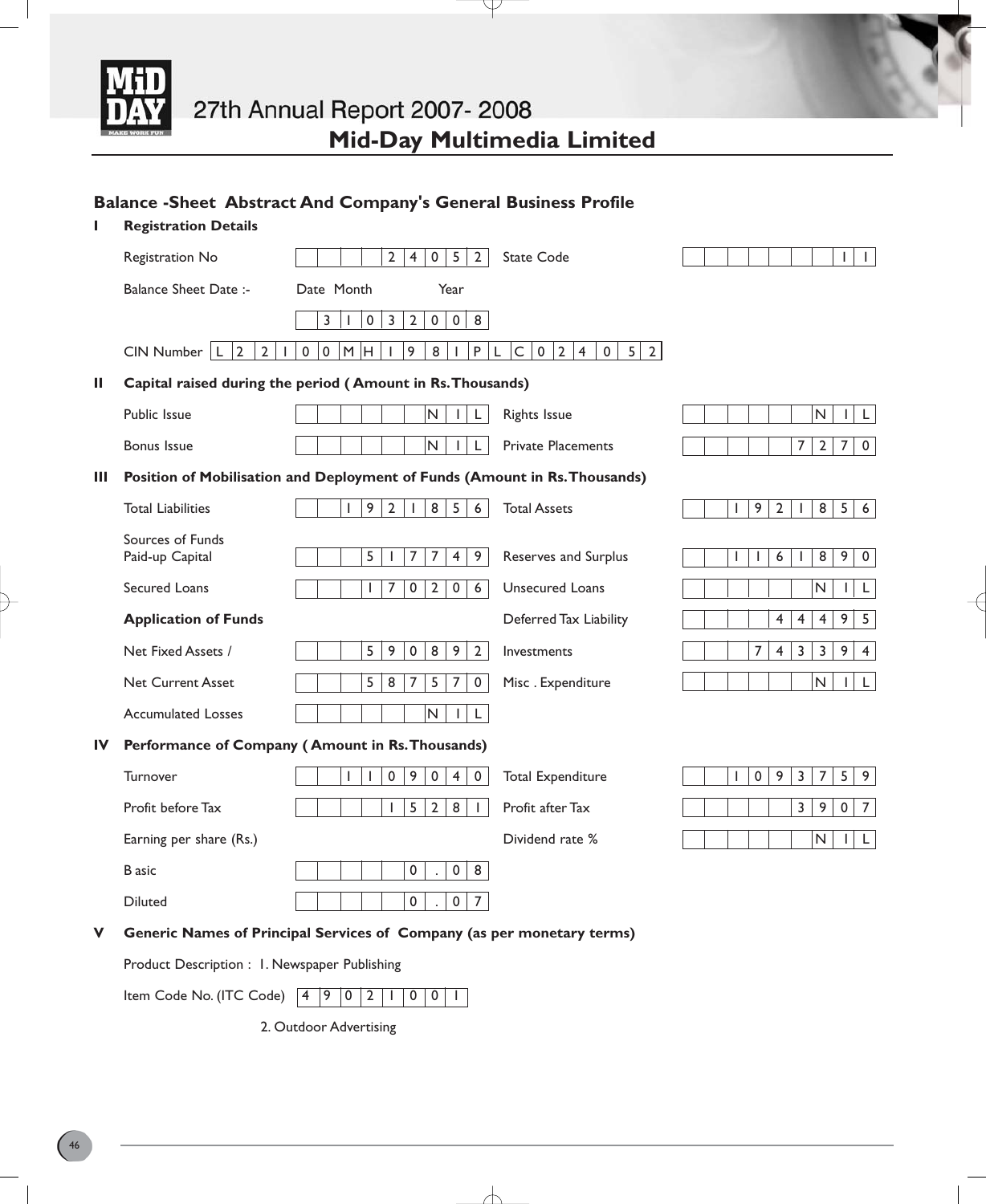



# **Auditors' Certificate on compliance with the conditions of Corporate Governance under Clause 49 of the Listing Agreement**

#### **To the Members of Mid-Day Multimedia Limited,**

We have examined the compliance of conditions of corporate governance by Mid-Day Multimedia Limited for the year ended 31st March 2008, as stipulated in clause 49 of the Listing Agreement of the said Company with Stock Exchanges in India.

The compliance of conditions of Corporate Governance is the responsibility of the Management. Our examination was limited to procedures and implementation thereof, adopted by the Company for ensuring the compliance of the conditions of the Corporate Governance. It is neither an audit nor an expression of opinion on the financial statements of the Company.

In our opinion and to the best of our information and according to the explanation given to us, we certify that the Company has complied with the conditions of Corporate Governance as stipulated in the above-mentioned Listing Agreement.

We state that no investor grievance(s) are pending for a period exceeding one month against the Company as per the records maintained by the Shareholders/Investors' Grievances Committee.

We further state that such compliance is neither an assurance as to the future viability of the Company nor the efficiency or effectiveness with which the management has conducted the affairs of the Company.

> For **Haribhakti & Co.** Chartered Accountants

Place : Mumbai **Chetan Desai** Date : May 7, 2008 **Partner** 

Membership No. 17000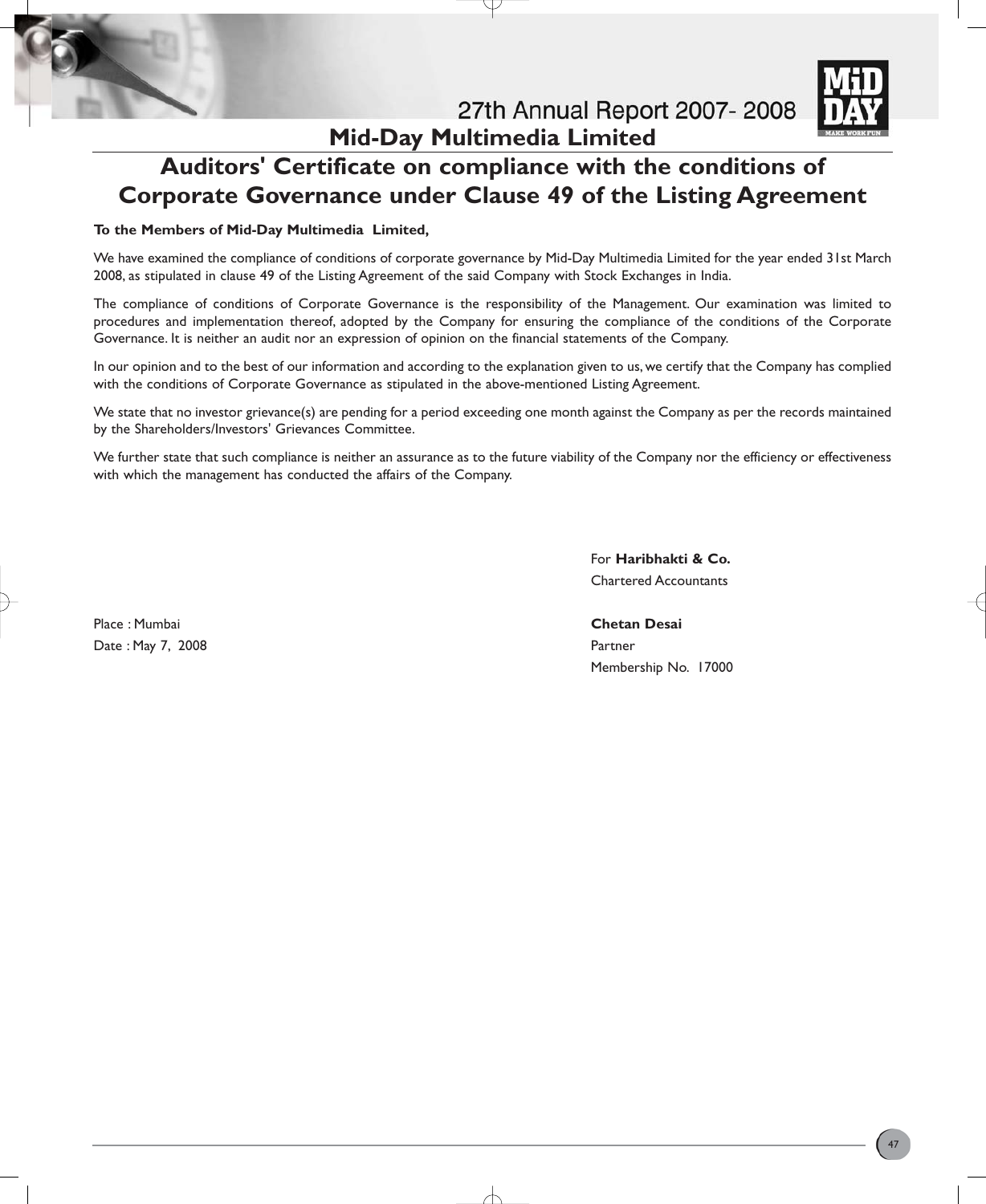

## 27th Annual Report 2007-2008

# **Mid-Day Multimedia Limited & Subsidiaries**

### **Auditors' Report on Consolidated Financial Statement**

#### **AUDITORS' REPORT TO THE BOARD OF DIRECTORS OF MID-DAY MULTIMEDIA LIMITED ON THE CONSOLIDATED FINANCIAL STATEMENTS OF MID-DAY MULTIMEDIA LIMITED AND ITS SUBSIDIARIES**

We have examined the attached consolidated Balance Sheet of Mid-Day Multimedia Limited and its subsidiaries as at 31st March, 2008 and the consolidated Profit and Loss Account for the year ended on that date and Cash Flow statement annexed thereto.

These financial statements are the responsibility of the Mid-Day Multimedia Limited's management. Our responsibility is to express an opinion on these financial statements based on our audit. We conducted our audit in accordance with generally accepted auditing standards in India.These Standards require that we plan and perform the audit to obtain reasonable assurance about whether the financial statements are prepared, in all material respects, in accordance with an identified financial reporting framework and are free of material misstatements.An audit includes, examining on a test basis, evidence supporting the amounts and disclosures in the financial statements. An audit also includes assessing the accounting principles used and significant estimates made by management, as well as evaluating the overall financial statements.We believe that our audit provides a reasonable basis for our opinion.

We did not audit the financial statements of the subsidiaries other than Radio Mid-Day West (India) Ltd., whose financial statements reflect total assets of Rs. 14.34 lacs as at 31st March, 2008, total revenues of Rs. Nil and net cash flows of Rs. 0.01 lacs for the year then ended.These financial statements have been audited by other auditors whose report has been furnished to us, and in our opinion, in so far as it relates to the amounts included in respect of subsidiaries, are based solely on the report of the other auditors.

We report as under:

- 1) The consolidated financial statements have been prepared by the Company in accordance with the requirements of Accounting Standard (AS) 21, on "Consolidated Financial Statements", issued by the Institute of Chartered Accountants of India and on the basis of the separate audited financial statements of Mid-Day Multimedia Limited and its subsidiaries included in the consolidated financial statements.
- 2) The Balance Sheet and Profit and Loss Account dealt with by this report are prepared in compliance of the applicable accounting standards referred to under Section 211(3C) of the Companies Act, 1956 except that the management of Radio Mid Day West (India) Limited has considered factors like expected profits in future, present and expected investments from outside groups etc. to recognize deferred tax assets of Rs. 915.81 lacs during the year and of Rs. 3,023.13 lacs as on the Balance Sheet date on account of unabsorbed tax losses and depreciation. We are unable to comment whether these can be considered as 'virtual certainty' prescribed under Accounting Standard 22 - 'Accounting for Taxes on Income', to recognize such assets.
- 3) Subject to our observation in para 2 above and on the basis of the information and explanation given to us and on consideration of the separate audit reports on individual audited financial statements of Mid-Day Multimedia Limited and its aforesaid Subsidiaries, we are of the opinion that that the said accounts give a true and fair view in conformity with the accounting principles generally accepted in India:
	- a) in so far it relates to the consolidated Balance Sheet, of the consolidated state of affairs of Mid-Day Multimedia Limited and its subsidiaries as at 31st March, 2008; and
	- b) in so far it relates to the consolidated Profit and Loss Account, consolidated results of operations of Mid-Day Multimedia Limited and its subsidiaries for the year then ended.
	- c) in case of consolidated Cash Flow Statement, of the consolidated cash flows of Mid-Day Multimedia Limited and its subsidiaries for the year ended on that date.

For **Haribhakti & Co.** Chartered Accountants

Membership No. 17000

Place : Mumbai **Chetan Desai** Date : May 7, 2008 **Partner** Partner **Partner** Partner **Partner**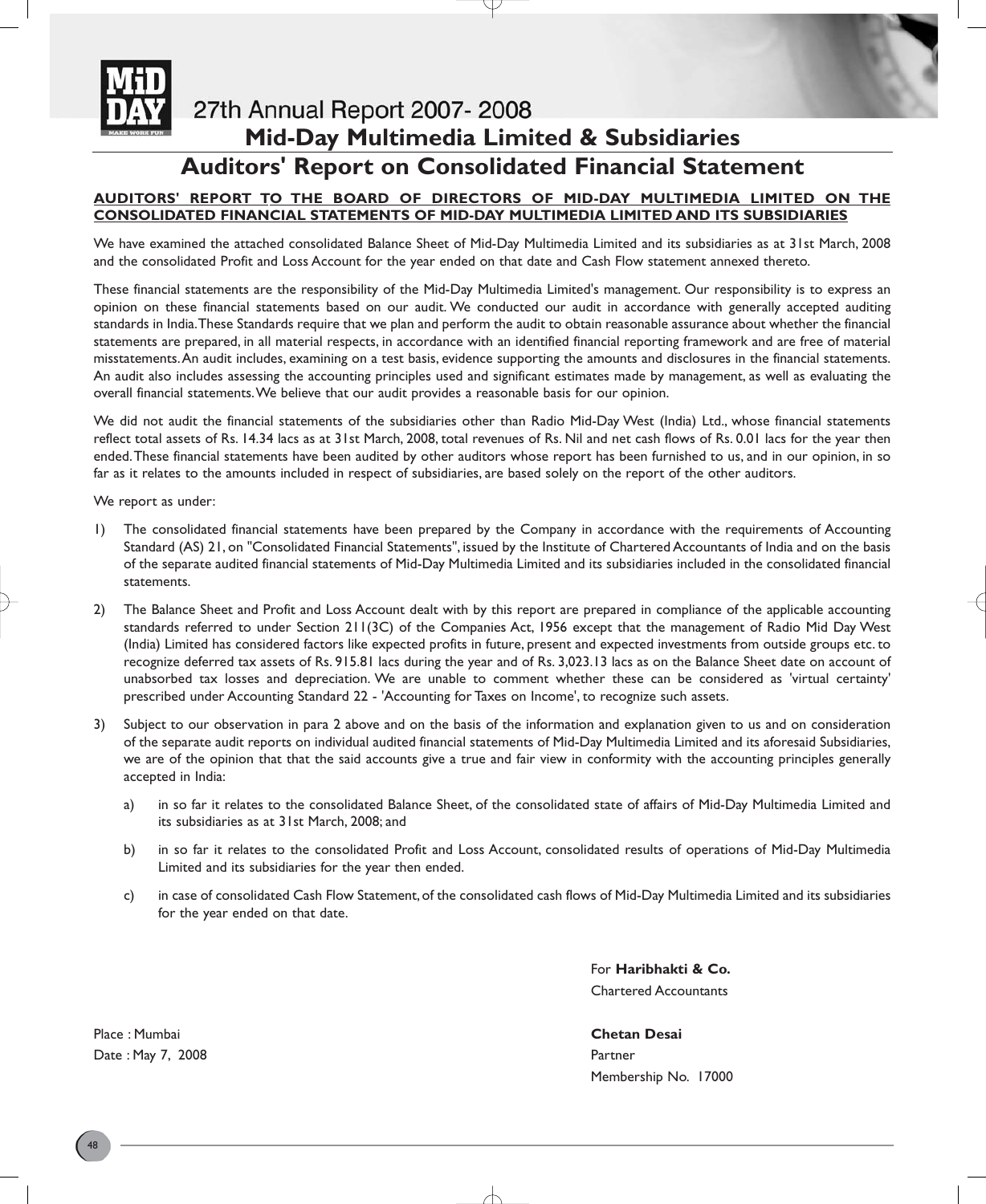

27th Annual Report 2007-2008 **Mid-Day Multimedia Limited & Subsidiaries**

# **Consolidated Balance Sheet as at March 31, 2008**

|                                             | <b>SCHEDULE</b> | As at<br>Mar 31, 2008<br>Rs. | As at<br>Mar 31, 2007<br>Rs. |
|---------------------------------------------|-----------------|------------------------------|------------------------------|
| <b>SOURCES OF FUNDS</b>                     |                 |                              |                              |
| <b>Shareholders' funds</b>                  |                 |                              |                              |
| Share capital                               | A               | 51,27,49,430                 | 51,20,19,430                 |
| <b>Share Warrants</b>                       |                 | 49,99,998                    | 49,99,998                    |
| <b>Employee Stock Option Outstanding</b>    |                 | 4,40,02,104                  | 4,92,58,104                  |
| Less: Deferred Employee Compensation cost   |                 | 1,64,86,202                  | 2,89,65,685                  |
|                                             |                 | 2,75,15,902                  | 2,02,92,419                  |
| Reserves & surplus                          | B               | 1,01,72,67,142               | 97,86,48,870                 |
|                                             |                 | 1,56,25,32,472               | 1,51,59,60,716               |
|                                             |                 |                              |                              |
| <b>Minority interest</b><br>Loan funds      |                 | 25,41,99,837                 | 29,53,70,110                 |
| Secured Ioans                               | $\overline{D}$  | 69, 11, 56, 250              | 69,21,93,265                 |
| Unsecured loans                             |                 | 38,54,000                    | 3,87,44,000                  |
|                                             |                 | 69,50,10,250                 | 73,09,37,265                 |
| Deferred tax liability (note no 8)          |                 | 4,44,95,175                  | 4,02,75,068                  |
| <b>TOTAL</b>                                |                 | 2,55,62,37,734               | 2,58,25,43,160               |
| <b>APPLICATION OF FUNDS</b>                 |                 |                              |                              |
|                                             |                 |                              |                              |
| <b>Fixed assets</b>                         |                 |                              |                              |
| Gross block                                 | Е               | 2,20,99,71,706               | 2,01,96,01,497               |
| Less: Depreciation                          |                 | 45,52,97,038                 | 32,61,15,773                 |
| Net block                                   |                 | 1,75,46,74,668               | 1,69,34,85,724               |
| <b>Investments</b>                          | F               | 5,03,02,320                  | 26,77,03,050                 |
| Current assets, loans & advances            |                 |                              |                              |
| Inventories                                 | G               | 2,75,05,382                  | 3,42,00,033                  |
| Sundry debtors                              | H               | 31,96,79,952                 | 29,99,42,607                 |
| Cash & bank balances                        | T               | 8,48,36,334                  | 4,22,07,891                  |
| Other current assets                        |                 | 34,528                       | 36,759                       |
| Loans and advances                          | J<br>K          | 34,02,21,189                 | 34,98,51,827                 |
|                                             |                 | 77, 22, 77, 385              | 72,62,39,118                 |
| Less:                                       |                 |                              |                              |
| <b>Current liabilities &amp; provisions</b> | L               |                              |                              |
| <b>Current liabilities</b>                  |                 | 29,96,37,890                 | 30,34,08,660                 |
| Provisions                                  |                 | 1,29,20,407                  | 95,02,562                    |
|                                             |                 | 31,25,58,297                 | 31,29,11,222                 |
| <b>Net current assets</b>                   |                 | 45,97,19,088                 | 41,33,27,896                 |
| Deferred tax asset (note no 8)              |                 | 29, 15, 41, 658              | 20,80,26,490                 |
| <b>TOTAL</b>                                |                 | 2,55,62,37,734               | 2,58,25,43,160               |
| Notes forming part of Accounts              | Q               |                              |                              |

Schedules A to Q referred form integral part of the balance sheet and the profit & loss account.

**For Haribhakti & Co. Narayan Varma Vidya Shembekar** Chartered Accountants **Company Secretary Company Secretary Company Secretary** 

Place : Mumbai Date : May 7, 2008

**Chetan Desai Tarique Ansari Manajit Ghoshal**

Chief Financial Officer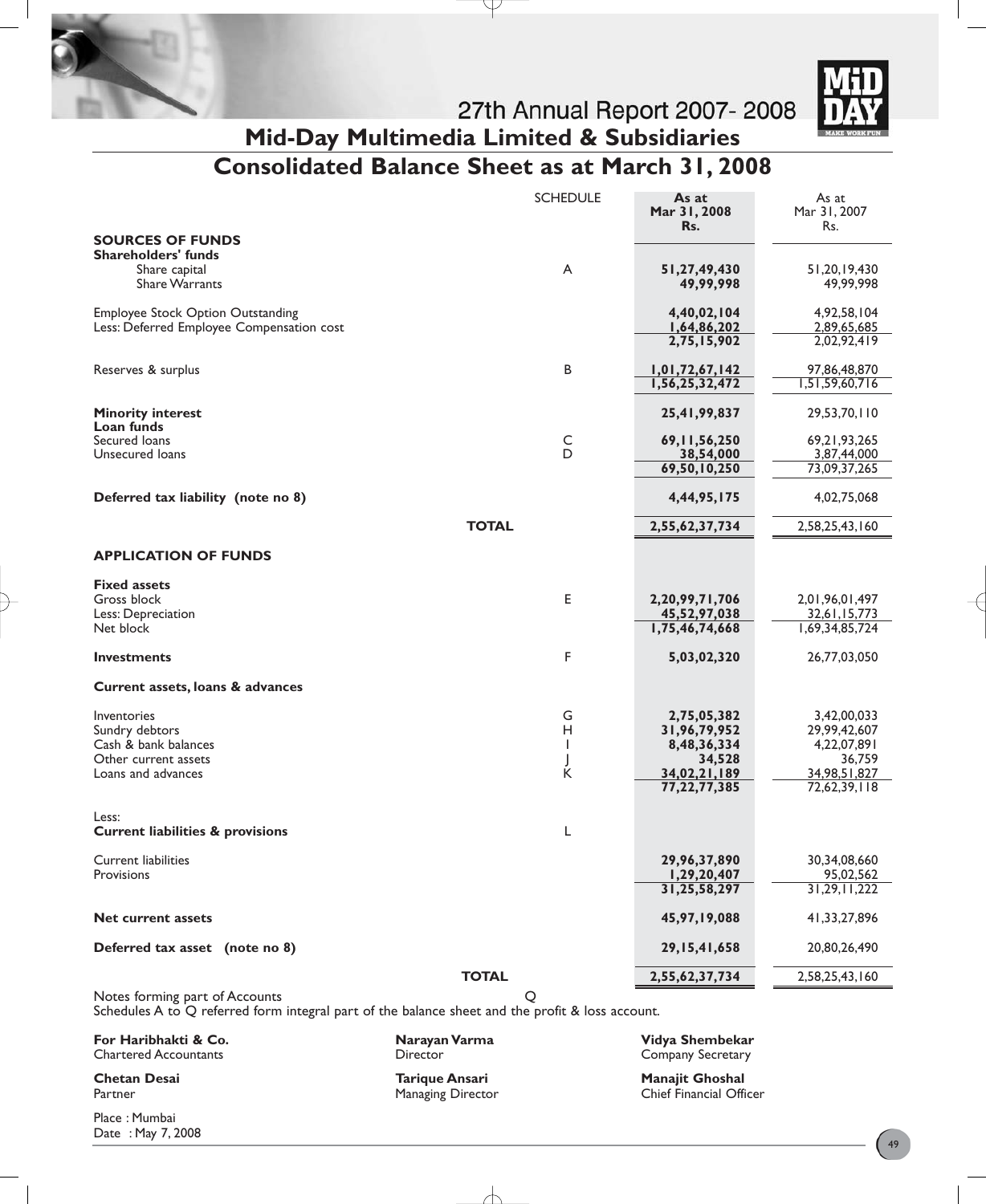

# **Mid-Day Multimedia Limited & Subsidiaries**

# **Consolidated Profit & Loss Account**

Y

|                                                                                                                                    |                                                   | <b>SCHEDULE</b> | As at<br>Mar 31, 2008<br>Rs.         | As at<br>Mar 31, 2007<br>Rs. |
|------------------------------------------------------------------------------------------------------------------------------------|---------------------------------------------------|-----------------|--------------------------------------|------------------------------|
| <b>INCOME</b>                                                                                                                      |                                                   |                 |                                      |                              |
| Circulation revenue                                                                                                                |                                                   |                 | 13,80,18,715                         | 14, 12, 64, 397              |
| Advertising revenue                                                                                                                |                                                   |                 | 1,09,90,12,707                       | 1,03,00,15,347               |
| Other Operating Income                                                                                                             |                                                   |                 | 58,63,858                            | 3,65,63,123                  |
| Investment & miscellaneous Income                                                                                                  |                                                   |                 |                                      |                              |
| Miscellaneous Income                                                                                                               |                                                   |                 | 2,46,55,205                          | 2,43,86,771                  |
| Dividend from Mutual Fund                                                                                                          |                                                   |                 | 1,52,78,995                          | 73,69,048                    |
| Gain on disposal of current investment                                                                                             |                                                   |                 | 1,37,38,181                          | (14, 29, 497)                |
| Gain/(loss) on sale of Fixed Asset                                                                                                 |                                                   |                 | (17, 86, 920)                        | 7,83,300                     |
|                                                                                                                                    |                                                   |                 | 1,29,47,80,741                       | 1,23,89,52,489               |
| <b>EXPENSES</b>                                                                                                                    |                                                   |                 |                                      |                              |
| Cost of printing /painting                                                                                                         |                                                   | M               | 46, 47, 62, 213                      | 44,57,00,156                 |
| News expenses                                                                                                                      |                                                   |                 | 2,01,48,137                          | 2,28,81,465                  |
| Radio licence fees                                                                                                                 |                                                   |                 | 2,74,83,860                          | 1,78,53,062                  |
| Employees cost                                                                                                                     |                                                   | N               | 37,41,76,478                         | 32, 21, 05, 037              |
| Selling & distribution                                                                                                             |                                                   | O               | 16,55,02,889                         | 18,32,52,551                 |
| Other operational expenses                                                                                                         |                                                   | P               | 25,06,52,325                         | 21,78,34,437                 |
| Finance charges                                                                                                                    |                                                   |                 | 9,79,03,102                          | 7,49,05,858                  |
| Depreciation                                                                                                                       |                                                   |                 | 14,26,67,725                         | 12,79,28,396                 |
| Preliminary expenses written off                                                                                                   |                                                   |                 |                                      | 62,723                       |
|                                                                                                                                    |                                                   |                 | 1,54,32,96,729                       | 1,41,25,23,685               |
| Profit before tax and extra ordinary items                                                                                         |                                                   |                 | (24, 85, 15, 988)                    | (17, 35, 71, 196)            |
| Less: Extra ordinary item                                                                                                          |                                                   |                 |                                      | 1,35,09,593                  |
| Less: Incidental expenditure w/off                                                                                                 |                                                   |                 |                                      | 2,28,98,884                  |
| <b>Profit before tax</b>                                                                                                           |                                                   |                 | (24, 85, 15, 988)                    | (20, 99, 79, 673)            |
| Less: Provision for tax - Current Tax                                                                                              |                                                   |                 | 10,660                               | 33,85,589                    |
| - Deferred Tax                                                                                                                     |                                                   |                 | (7,82,95,776)                        | (6,22,17,398)                |
| - Fringe benefit tax                                                                                                               |                                                   |                 | 80,54,180                            | 58,26,464                    |
| Net Profit After Tax                                                                                                               |                                                   |                 | (17, 82, 85, 053)                    | (15,69,74,328)               |
| Less:Share of profit of minority shareholders                                                                                      |                                                   |                 | (8,06,71,185)                        | (4,70,00,882)                |
| Net profit after tax & minority interest                                                                                           |                                                   |                 | (9, 76, 13, 867)                     | (10, 99, 73, 446)            |
| Profit/-loss on sale of Investments in subsidiaries                                                                                |                                                   |                 |                                      |                              |
| Balance brought forward                                                                                                            |                                                   |                 | 10,09,88,369                         | 21,09,61,815                 |
| Less : Adjustment of AS 15 transitional Liability                                                                                  |                                                   |                 | 19,40,658                            |                              |
| Less: Carried to Goodwill on further Investment by Holding Co.                                                                     |                                                   |                 | (4, 47, 00, 890)                     |                              |
| Profit carried to balance sheet                                                                                                    |                                                   |                 | 4,61,34,733                          | 10,09,88,369                 |
| Earning per share face value of Rs.10 each                                                                                         |                                                   |                 |                                      |                              |
| Basic                                                                                                                              |                                                   |                 | (1.94)                               | 1.48                         |
| <b>Diluted</b>                                                                                                                     |                                                   |                 | (1.87)                               | I.48                         |
| Notes forming part of Accounts<br>Schedules A to Q referred form integral part of the balance sheet and the profit & loss account. |                                                   | Q               |                                      |                              |
| For Haribhakti & Co.<br><b>Chartered Accountants</b>                                                                               | Narayan Varma<br>Director                         |                 | Vidya Shembekar<br>Company Secretary |                              |
| <b>Chetan Desai</b><br>Partner                                                                                                     | <b>Tarique Ansari</b><br><b>Managing Director</b> |                 | Manajit Ghoshal                      | Chief Financial Officer      |

Place : Mumbai Date : May 7, 2008

╅

Chief Financial Officer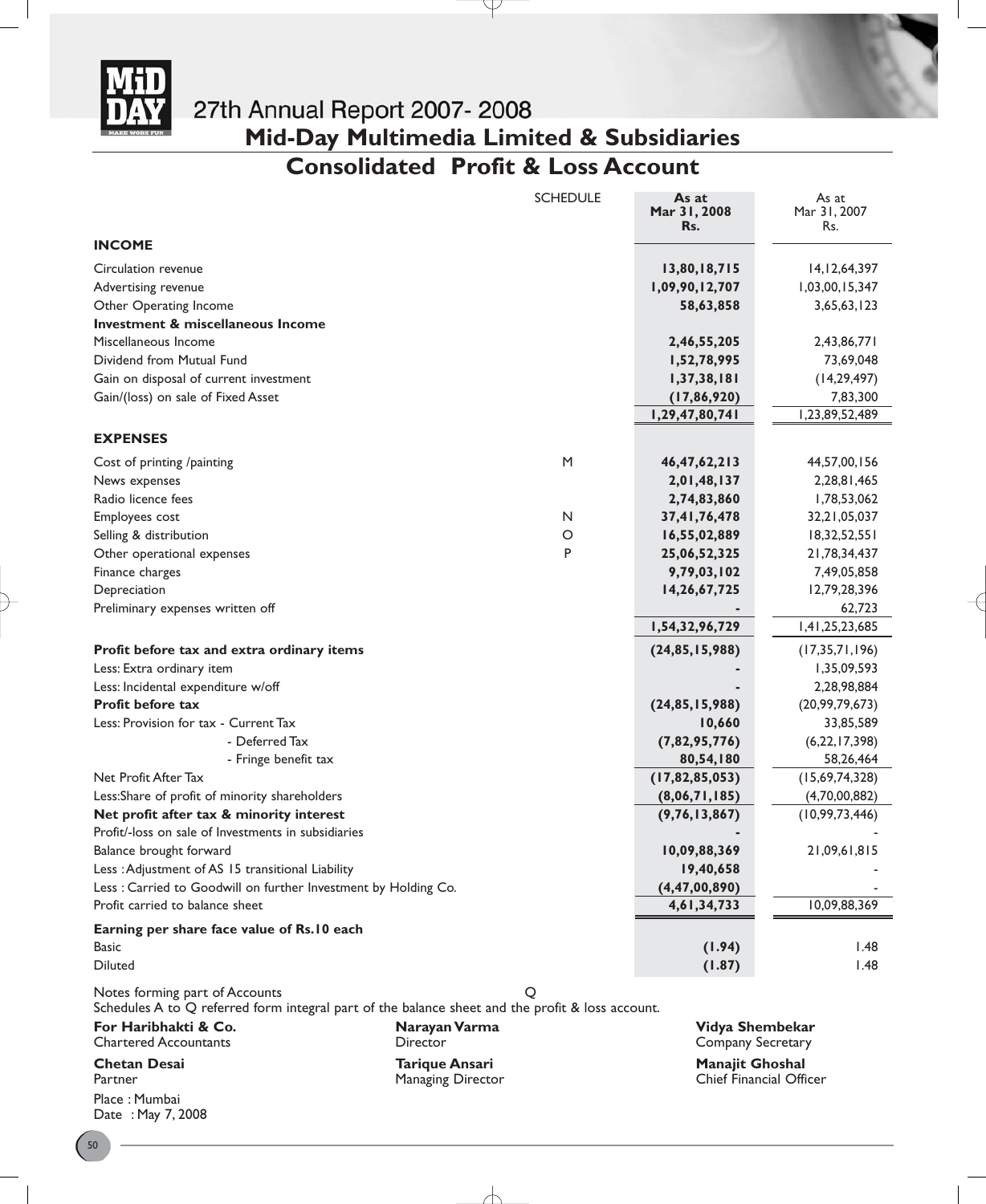



# 27th Annual Report 2007-2008 **Mid-Day Multimedia Limited & Subsidiaries**

# **Schedules forming part of Balance Sheet**

 $\downarrow$ 

|                                                                                           | As at           | As at           |
|-------------------------------------------------------------------------------------------|-----------------|-----------------|
|                                                                                           | Mar 31, 2008    | Mar 31, 2007    |
|                                                                                           | Rs.             | Rs.             |
| <b>SCHEDULE A</b>                                                                         |                 |                 |
| Share capital                                                                             |                 |                 |
| Authorised capital                                                                        |                 |                 |
| 5,50,00,000 (5,50,00,000) Equity shares of Rs.10/- each                                   | 55,00,00,000    | 55,00,00,000    |
| 50,00,000 (50,00,000) Preference shares of Rs.10/- each                                   | 5,00,00,000     | 5,00,00,000     |
| Issued, subscribed & paid up capital                                                      |                 |                 |
| 5,04,41,610 (5,03,68,610) Equity shares of Rs.10/- each                                   | 50,44,16,100    | 50,36,86,100    |
| (including 3,50,66,855 bonus shares issued by capitalisation of share premium)            |                 |                 |
| 8,33,333 (8,33,333) 0.01% Non-cumulative Convertible Preference shares of Rs. 10/- each   | 83, 33, 330     | 83,33,330       |
|                                                                                           | 51,27,49,430    | 51,20,19,430    |
| <b>SCHEDULE B</b>                                                                         |                 |                 |
| <b>Reserves &amp; surplus</b>                                                             |                 |                 |
| Share premium per last Balance Sheet                                                      | 87,76,60,501    | 45,67,44,490    |
| Add: Share Premium received during the year                                               | 93,471,908      | 42,09,16,011    |
|                                                                                           | 97, 11, 32, 409 | 87,76,60,501    |
| Balance as per profit & loss account                                                      | 4,61,34,733     | 10,09,88,369    |
|                                                                                           | 1,017,267,142   | 97,86,48,870    |
| <b>SCHEDULE C</b>                                                                         |                 |                 |
| <b>Secured loans</b>                                                                      |                 |                 |
| <b>From banks</b>                                                                         |                 |                 |
|                                                                                           |                 |                 |
| Cash credit                                                                               | 9,98,11,587     | 2,24,16,826     |
| (Secured against hypothecation of book debts and stock of newsprint and further           |                 |                 |
| secured by paripasu charge on present and future, movable & immovable assets of           |                 |                 |
| the Company and also secured by personal guarantee of Chairman and Managing Director)     |                 |                 |
| Foreign currency loan                                                                     |                 | 3,02,56,396     |
| (Secured against hypothecation of book debts and stock of newsprint and further           |                 |                 |
| secured by paripasu charge on present and future, movable & immovable assets of the       |                 |                 |
| Company and also secured by personal guarantee of Chairman and Managing Director)         |                 |                 |
| Term loan                                                                                 | 50,75,00,000    | 51,35,00,000    |
| (Secured against mortgage of existing and future machineries & personal guarantee         |                 |                 |
| of Chairman and Managing Director respectively) Due within a year Rs.60 Lacs (Rs.60 Lacs) |                 |                 |
| Term loan (External Commercial Borrowing)                                                 | 8,30,77,121     | 12,42,35,539    |
| (Secured against mortgage of existing & future fixed assets of the company                |                 |                 |
| and personal guarantee of Chairman and Managing Director)                                 |                 |                 |
| Car loan                                                                                  |                 | 70,887          |
| (Secured against hypothecation of cars)                                                   |                 |                 |
| Interest accrued and due                                                                  | 7,67,542        | 17, 13, 617     |
|                                                                                           | 69, 11, 56, 250 | 69, 21, 93, 265 |
| <b>SCHEDULE D</b>                                                                         |                 |                 |
| <b>Unsecured loans</b>                                                                    |                 |                 |
| From Bank - Term Loan                                                                     |                 | 3,50,00,000     |
| From others                                                                               | 38,54,000       | 37,44,000       |
|                                                                                           | 38,54,000       | 3,87,44,000     |
|                                                                                           |                 |                 |

╅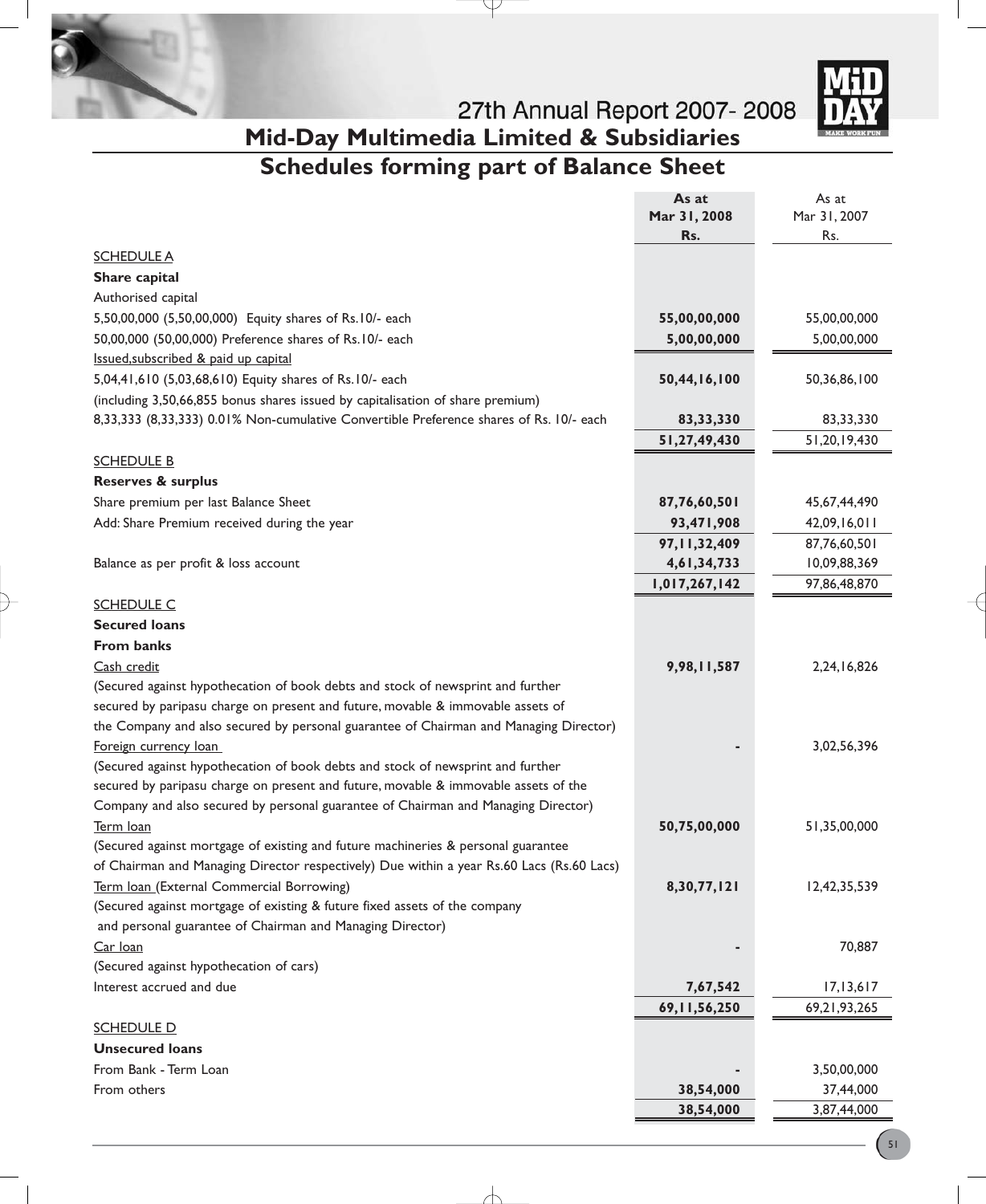

# **Mid-Day Multimedia Limited & Subsidiaries**

### **Schedules forming part of Balance Sheet**

P

| <b>PARTICULARS</b>           |                  | <b>GROSS BLOCK</b> |                   |                             |                   | <b>DEPRECIATION</b> |                   |                    | NET BLOCK           |                     |
|------------------------------|------------------|--------------------|-------------------|-----------------------------|-------------------|---------------------|-------------------|--------------------|---------------------|---------------------|
|                              | AsAt<br>1.4.2007 | Additions          | <b>Deductions</b> | 31.03.2008<br>As at         | As at<br>1.4.2007 | For the<br>period   | <b>Deductions</b> | 31.03.2008<br>Upto | 31.03.2008<br>As at | As at<br>31.03.2007 |
| Goodwill on Consolidation    |                  | 12,24,67,662       |                   | 12,24,67,662                |                   |                     |                   |                    | 12,24,67,662        |                     |
| <b>Technical Know how</b>    | 5,70,59,493      |                    |                   | 5,70,59,493                 | 5,60,76,124       | 9,83,369            |                   | 5,70,59,493        |                     | 9,83,369            |
| Licence & Marketing Rights   | 45,20,750        |                    |                   | 45,20,750                   | 1,22,617          | 4,52,076            |                   | 5,74,693           | 39,46,057           | 43,98,133           |
| Freehold Land                | 1,69,77,800      |                    |                   | ,69,77,800                  |                   |                     |                   |                    | 69,77,800           | 1,69,77,800         |
| Plant & Machinery            | 3, 15, 21, 855   | 7,78,384           | 96,40,698         | 2,26,59,541                 | 67,45,904         | 38,09,409           | 80,30,153         | ,25,25,160         | 0,01,34,38          | 69,03,903           |
| Press (Machinery)            | 27,82,37,067     | 4,60,180           |                   | 27,86,97,247                | 5, 19, 10, 700    | 32,31,38            |                   | 5,51,42,08         | 21,35,55,166        | 22,63,26,367        |
| Press Premises               | 16,20,64,470     | 2,45,07,039        |                   | 8,65,71,509                 | 49,74,380         | 58,51,947           |                   | ,08,26,327         | 7,57,45,182         | 5,70,90,090         |
| Office Premises              | 4,75,72,365      |                    |                   | 4,75,72,365                 | 25, 13, 862       | 7,75,889            |                   | 32,89,75           | 4,42,82,614         | 4,50,58,502         |
| Photographic Equipments      | 89,41,772        | 5,57,413           | 8,500             | 94,80,685                   | 26,38,598         | 0,07,766            | 4,133             | 36,42,231          | 58,38,454           | 51,38,388           |
| Air Conditioners             | 1,72,62,515      | 85,279             | ,39,592           | 72,08,202                   | 29,47,588         | 6,66,961            | 1,04,881          | 45,09,668          | ,26,98,534          | ,43,05,429          |
| Air Conditioners-Leased      | 9,27,660         | 8,60,479           |                   | 17,88,139                   | 11,847            | 69,883              |                   | 81,730             | 17,06,409           | 9,09,702            |
| Office Equipments            | 95,35,065        | 41,96,345          |                   | 37,31,410                   | 56,40,154         | 7,72,568            |                   | 64, 12, 722        | 73, 18, 688         | 44,01,955           |
| Office Equipments-Leased     | 9,85,401         | 49,831             |                   | 10,35,232                   | 24,852            | 48,059              |                   | 72,911             | 9,62,321            | 9,60,549            |
| Furniture & Fixtures         | 4,25,08,769      | 47,09,928          | 10,25,160         | 61,93,537                   | 72,96,674         | 38,72,706           | 4,10,697          | ,07,58,683         | 3,54,34,854         | 3,51,82,926         |
| Furniture & Fixtures-Leased  | 1,12,38,447      | 73,88,975          |                   | 86,27,422                   | 3,96,638          | 9,33,602            |                   | 3,30,240           | 7,72,97,182         | 1,08,41,960         |
| Vehicles                     | 1,05,54,741      |                    | 43,29,578         | 62,25,163                   | 60, 12, 318       | 8,93,045            | 26,86,72          | 42, 18, 642        | 20,06,521           | 45,42,423           |
| Fire Fighting System         | 5,71,368         | 1,54,535           |                   | 7,25,903                    | 3,55,722          | 46,667              |                   | 4,02,389           | 3,23,514            | 2,15,646            |
| Electric Installation        | 2,81,36,251      | 34, 12, 728        |                   | 3, 15, 48, 979              | 44,55,956         | 37, 12, 690         |                   | 81,68,646          | 2,33,80,333         | 2,36,80,295         |
| Computers                    | 6,19,01,047      | 16,94,527          | 22,94,094         | 6,43,01,480                 | 4,06,63,493       | 83,00,109           | 22,04,935         | 4,67,58,667        | 75,42,813           | 2,05,38,158         |
| Computers-Leased             | 1,27, 14,890     | 28,88,370          |                   | ,56,03,260                  | 10, 19, 514       | 22,87,352           |                   | 33,06,866          | ,22,96,394          | ,09,24,912          |
| Computers Software           | 1,18,78,259      | 41,09,149          |                   | ,59,87,408                  | 22,41,143         | 26,63,954           |                   | 49,05,097          | ,10,82,311          | 96,37,116           |
| Studio Equipment             | 1,97,89,536      | 6,87,003           |                   | 1,04,76,539                 | 66,47,259         | 25,02,143           |                   | 91,49,402          | , 13, 27, 137       | 31,42,274           |
| Studio Equipment-Leased      | 1,03,97,275      | 29,27,061          |                   | ,33,24,336                  | 4,07,151          | 8,75,932            |                   | 12,83,083          | 20,41,253           | 99,90,124           |
| Transmitter                  | 3,91,92,329      | 8,37,622           |                   | 4,00,29,95                  | 76,76,827         | 0,94,618            |                   | 87,71,445          | 3,12,58,506         | 3, 15, 15, 502      |
| Transmitter-Leased           | 1,37,83,363      | 36,00,606          |                   | ,73,83,969                  | 3,40,874          | 8, 19, 337          |                   | 1,60,211           | 62,23,758           | 34,42,489           |
| Audio Visual Equipment       | 2,40,144         | 22,492             |                   | 2,62,636                    | 18,159            | 12,293              |                   | 30,452             | 2,32,184            | 2,21,322            |
| One Time Entry Fees          | 97,32,53,698     |                    |                   | 97,32,53,698                | 7,83,93,960       | 59,83,972<br>ထ      |                   | 6,43,77,932        | 30,88,75,766        | 9,48,59,738         |
| Film- Black Friday           | 7,62,98,233      |                    |                   | 7,62,98,233                 | 26,538,516        |                     |                   | 2,65,38,516        | 4,97,59,717         | 4,97,59,717         |
| Capital work in progress     | 7,15,36,934      | 5,94,22,734        | 4,10,00,512       | 89,9,59,157                 |                   |                     |                   |                    | 99,59,157           | 15,36,934           |
| (Including capital advances) |                  |                    |                   |                             |                   |                     |                   |                    |                     |                     |
| <b>TOTAL</b>                 | 2,01,96,01,497   | 24,88,18,343       |                   | 5,84,48,134 2,20,99,71,706  | 32,61,15,773      | 14,26,67,728        | 1,34,41,520       | 455,297,038        | 1,75,46,74,668      | 1,69,34,85,724      |
| Previous Year                | 1,71,22,89,954   | 53,60,78,160       |                   | 22,87,66,618 2,01,96,01,497 | 23,63,21,882      | 12,74,31,546        | 3,81,34,505       | 326, 115, 773      | 1,69,34,85,724      |                     |

╁

**Rs.**

**SCHEDULE - E FIXED ASSETS**

SCHEDULE - E FIXED ASSETS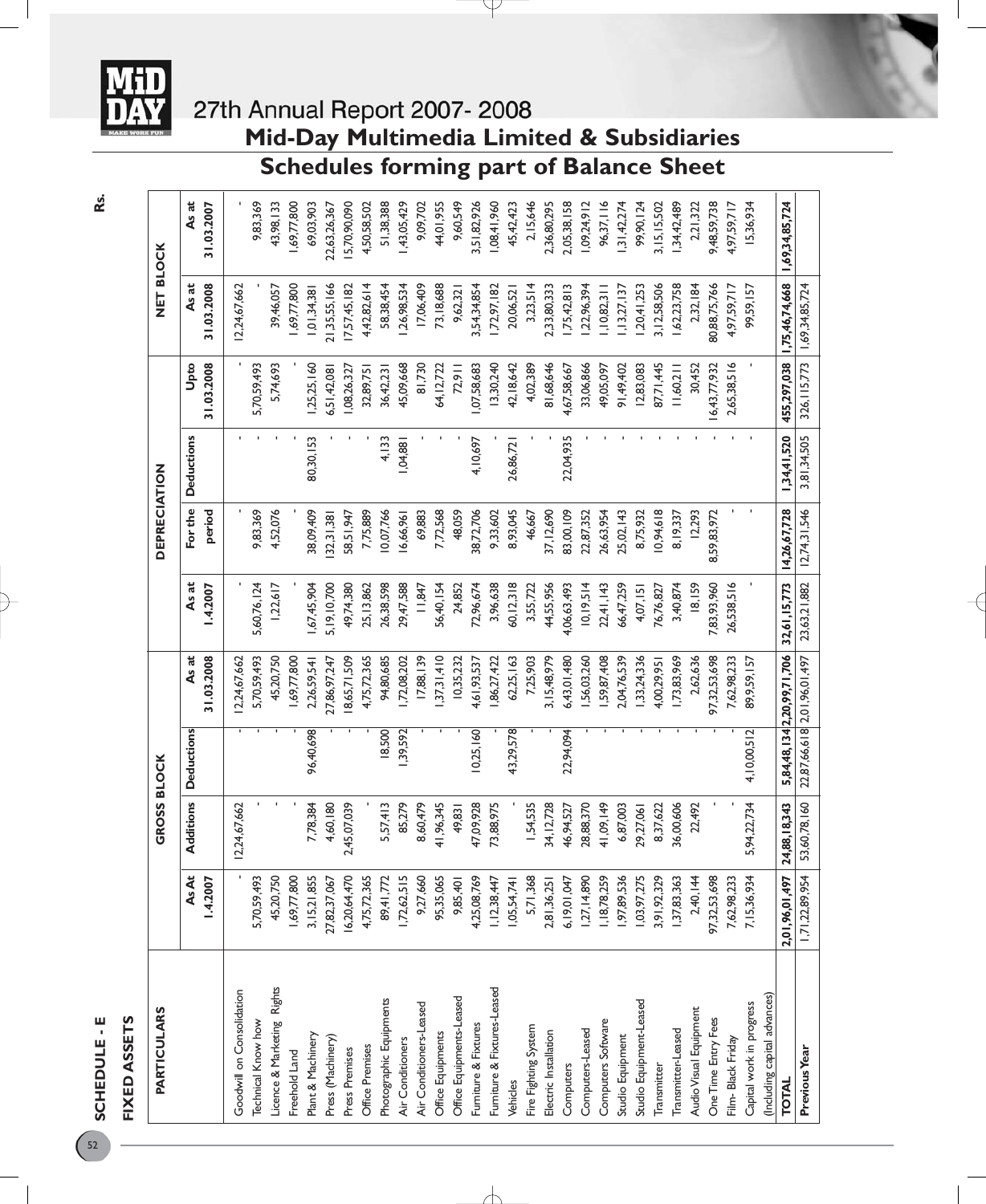



**Mid-Day Multimedia Limited & Subsidiaries**

# **Schedules forming part of Balance Sheet**

₽

|                                                                       | As at           | As at        |
|-----------------------------------------------------------------------|-----------------|--------------|
|                                                                       | Mar 31, 2008    | Mar 31, 2007 |
|                                                                       | Rs.             | Rs.          |
| <b>SCHEDULE F</b>                                                     |                 |              |
| Investments (long term at cost less provision)                        |                 |              |
| UNQUOTED: (trade)                                                     |                 |              |
| 250 Equity Shares of Rs.10/- each of Awami Co-operative Bank Ltd.     | 2,500           | 2,500        |
| Investments in mutual funds (current at cost)                         | 4,38,16,145     | 26,74,96,550 |
| QUOTED : (non-trade)                                                  |                 |              |
| Equity shares                                                         | 64,83,675       | 2,04,000     |
| (market value Rs.69,61,035; previous period Rs.5,52,720)              |                 |              |
|                                                                       | 5,03,02,320     | 26,77,03,050 |
|                                                                       |                 |              |
| <b>Aggregate of quoted investments</b>                                | 64,83,675       | 2,04,000     |
| <b>Aggregate of unquoted investments</b>                              | 4,38,18,645     | 26,74,99,050 |
|                                                                       |                 |              |
| <b>SCHEDULE G</b>                                                     |                 |              |
| <b>Inventories</b>                                                    |                 |              |
| Newsprint                                                             | 2,61,55,187     | 3,15,11,342  |
| Consumables                                                           | 13,50,195       | 26,88,691    |
|                                                                       | 2,75,05,382     | 3,42,00,033  |
| <b>SCHEDULE H</b>                                                     |                 |              |
| <b>Sundry debtors (Unsecured)</b>                                     |                 |              |
| Debts outstanding for a period exceeding 6 months considered doubtful | 76,81,288       | 54,08,318    |
| Debts outstanding for a period exceeding 6 months considered good     | 7,75,28,271     | 5,48,63,818  |
| Other debts considered good                                           | 24, 21, 51, 680 | 24,50,78,789 |
| Less : Provision for doubtful debts                                   | 76,81,288       | 54,08,318    |
|                                                                       | 31,96,79,952    | 29,99,42,607 |
|                                                                       |                 |              |
| <b>SCHEDULE I</b>                                                     |                 |              |
| Cash & bank balances<br>Cash on hand                                  | 9,21,916        | 12,92,274    |
| In current accounts with scheduled banks                              | 5,03,74,604     | 1,00,28,082  |
| In fixed deposit accounts with scheduled banks                        | 2,81,00,863     | 2,54,52,083  |
| Margin money with scheduled banks                                     | 54,38,951       | 54,35,452    |
|                                                                       | 8,48,36,334     | 4,22,07,891  |
| <b>SCHEDULE</b> J                                                     |                 |              |
| <b>Other current assets</b>                                           |                 |              |
| Interest accrued but not due                                          | 34,528          | 36,759       |
|                                                                       | 34,528          | 36,759       |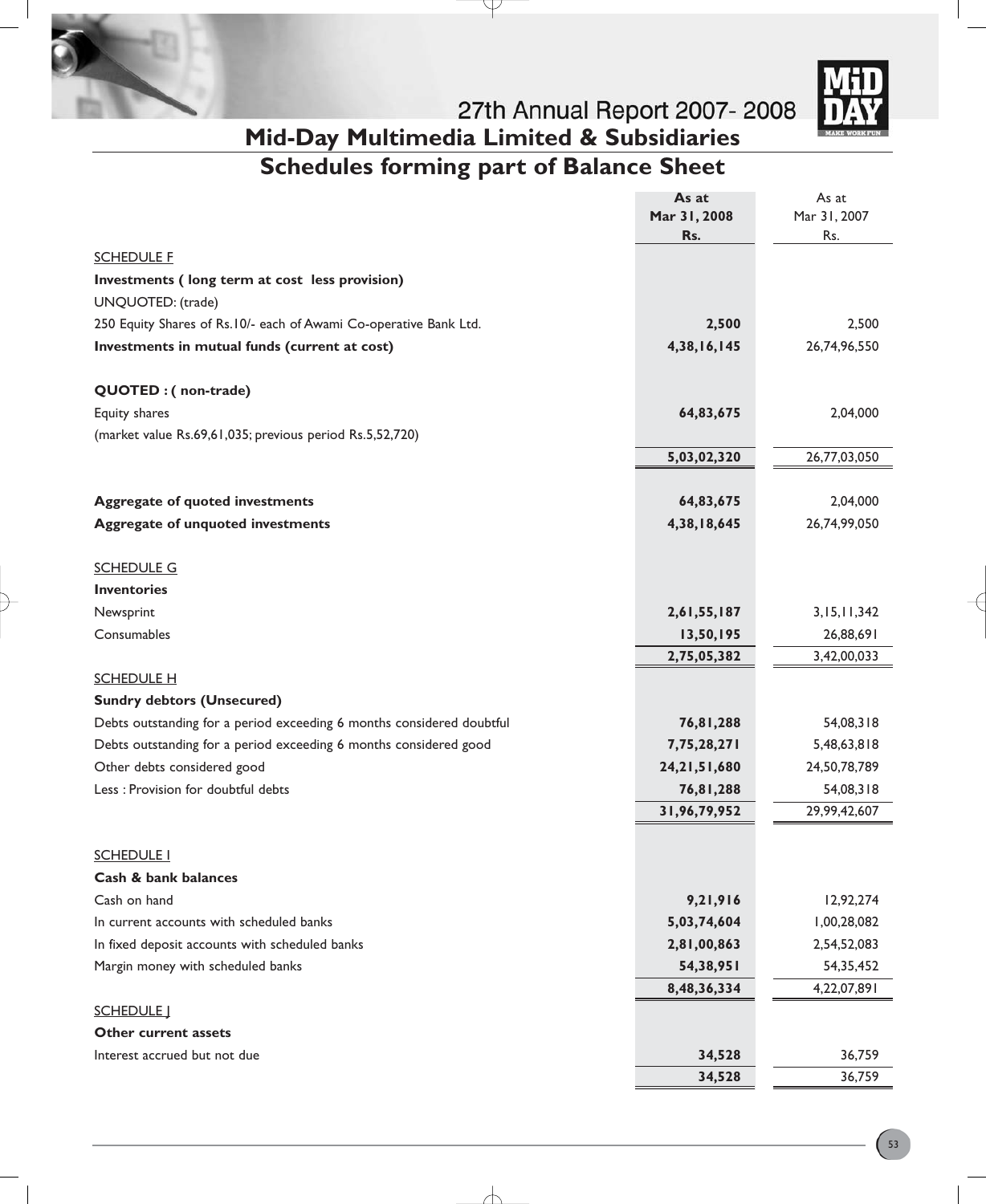

# 27th Annual Report 2007-2008 **Mid-Day Multimedia Limited & Subsidiaries**

### **Schedules forming part of Balance Sheet**

Ψ

|                                                                   | As at           | As at           |
|-------------------------------------------------------------------|-----------------|-----------------|
|                                                                   | Mar 31, 2008    | Mar 31, 2007    |
|                                                                   | Rs.             | Rs.             |
|                                                                   |                 |                 |
| <b>SCHEDULE K</b>                                                 |                 |                 |
| Loans & advances                                                  |                 |                 |
| Unsecured, considered good                                        |                 |                 |
| Loans to others                                                   | 17,70,918       | 1,04,600        |
| Trade deposit                                                     | 12,50,00,658    | 14, 12, 95, 187 |
| Staff advance                                                     | 16,98,706       | 37,73,356       |
| Advance Income-tax (net of provision)                             | 1,96,37,497     | 81,20,947       |
| Advances for Investment                                           | 17,18,00,000    | 16,56,39,978    |
| Advances recoverable in cash or kind, or for value to be received | 2,03,13,410     | 3,09,17,759     |
|                                                                   | 34,02,21,189    | 34, 98, 51, 827 |
|                                                                   |                 |                 |
| <b>SCHEDULE L</b>                                                 |                 |                 |
| <b>Current liabilities &amp; provisions</b>                       |                 |                 |
|                                                                   |                 |                 |
| <b>Current liabilities</b>                                        |                 |                 |
| Sundry creditors                                                  | 23, 77, 39, 955 | 23,73,09,237    |
| Other Liabilities                                                 | 5, 18, 22, 526  | 5,86,59,969     |
| Trade deposits                                                    | 1,00,75,409     | 74,39,454       |
|                                                                   | 29,96,37,890    | 30,34,08,660    |
| <b>Provisions</b>                                                 |                 |                 |
| Provision for leave encashment                                    | 83,51,115       | 70,19,359       |
| Provision for Gratuity                                            | 45,69,292       | 24,83,203       |
|                                                                   | 1,29,20,407     | 95,02,562       |
|                                                                   |                 |                 |
|                                                                   | 31,25,58,297    | 31, 29, 11, 222 |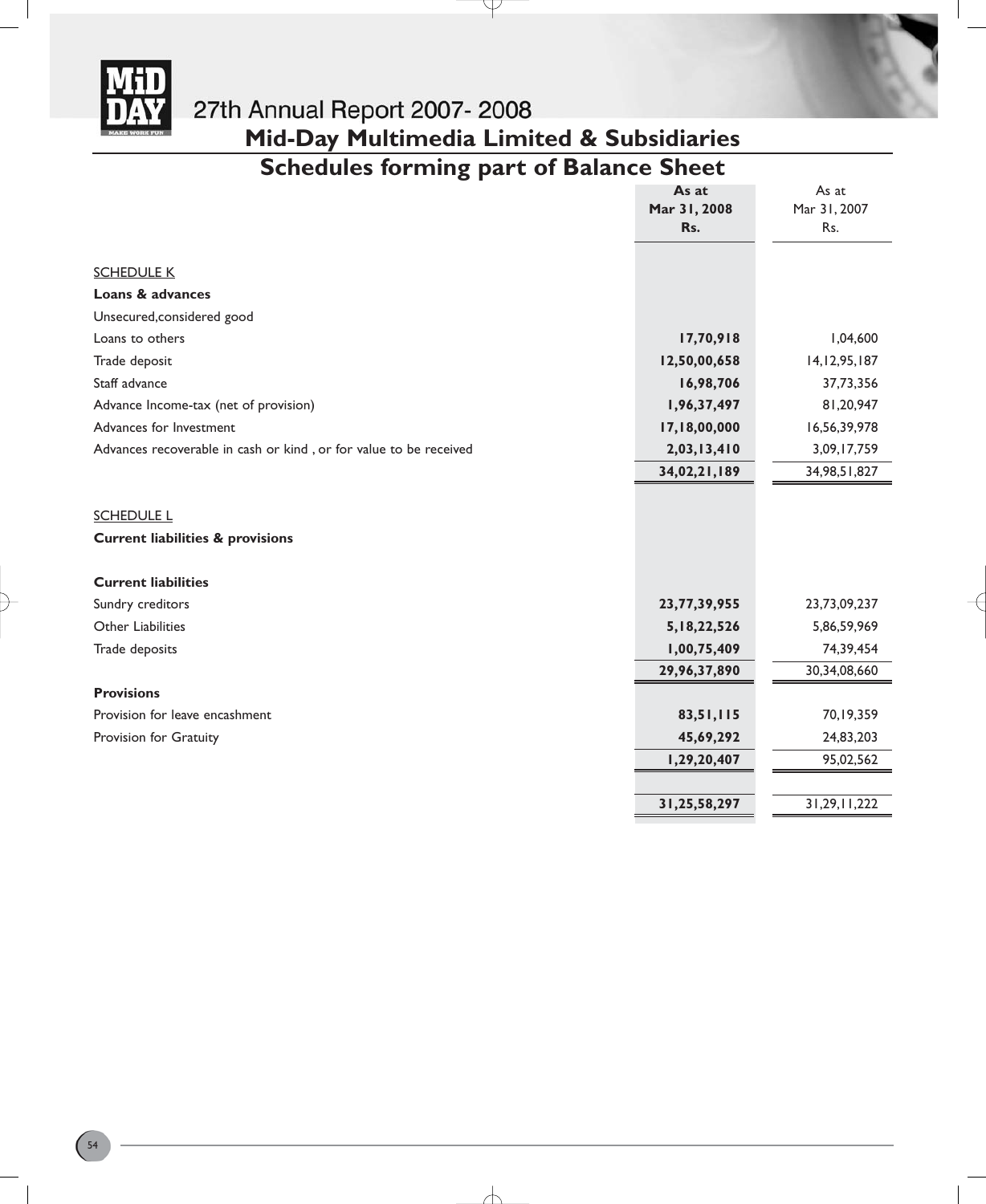



# 27th Annual Report 2007-2008 **Mid-Day Multimedia Limited & Subsidiaries**

# **Schedules forming part of Profit & Loss Account**

P

|                                      | As at           | As at           |
|--------------------------------------|-----------------|-----------------|
|                                      | Mar 31, 2008    | Mar 31, 2007    |
|                                      | Rs.             | Rs.             |
| <b>SCHEDULE M</b>                    |                 |                 |
| Cost of printing / painting          |                 |                 |
| <b>Consumption of Newsprint</b>      |                 |                 |
| Opening stock                        | 3, 15, 11, 341  | 5,21,36,219     |
| Purchases (net)                      | 34,48,12,790    | 34, 43, 51, 575 |
|                                      | 37,63,24,131    | 39,64,87,794    |
| Closing stock                        | 2,61,55,187     | 3,15,11,342     |
|                                      | 35,01,68,944    | 36, 49, 76, 452 |
| Printing job work & labour charges   | 4,69,46,561     | 1,81,96,849     |
| Printing & Packing materials         | 5,62,54,463     | 5, 29, 32, 167  |
| Electricity                          | 1,13,92,246     | 95,94,688       |
| Painting & fabrication               |                 |                 |
|                                      | 46, 47, 62, 213 | 44,57,00,156    |
| <b>SCHEDULE N</b>                    |                 |                 |
| <b>Employees cost</b>                |                 |                 |
| Salaries, wages & bonus              | 27,74,63,349    | 23,87,13,279    |
| Contribution to PF,FPF               | 1,37,02,310     | 1,26,48,560     |
| Gratuity                             | 48,99,075       | 35,92,367       |
| Outsourcing                          | 5,27,68,156     | 5,20,53,422     |
| Staff welfare expenses               | 1,27,70,985     | 97,18,240       |
| <b>ESOP Compensation</b>             | 1,25,72,603     | 1,81,45,651     |
|                                      | 37,41,76,478    | 33,48,71,518    |
| Less:Capitalised for Rabale project  |                 | 1,27,66,481     |
|                                      | 37,41,76,478    | 32,21,05,037    |
| <b>SCHEDULE O</b>                    |                 |                 |
| Selling & distribution               |                 |                 |
| Freight & Distribution               | 5,46,35,985     | 2,94,26,193     |
| Entertainment & business development | 3,22,48,230     | 37,711,668      |
| Advertisement expenses               | 7,86,18,673     | 11,61,14,691    |
|                                      | 16,55,02,889    | 18,32,52,551    |

╅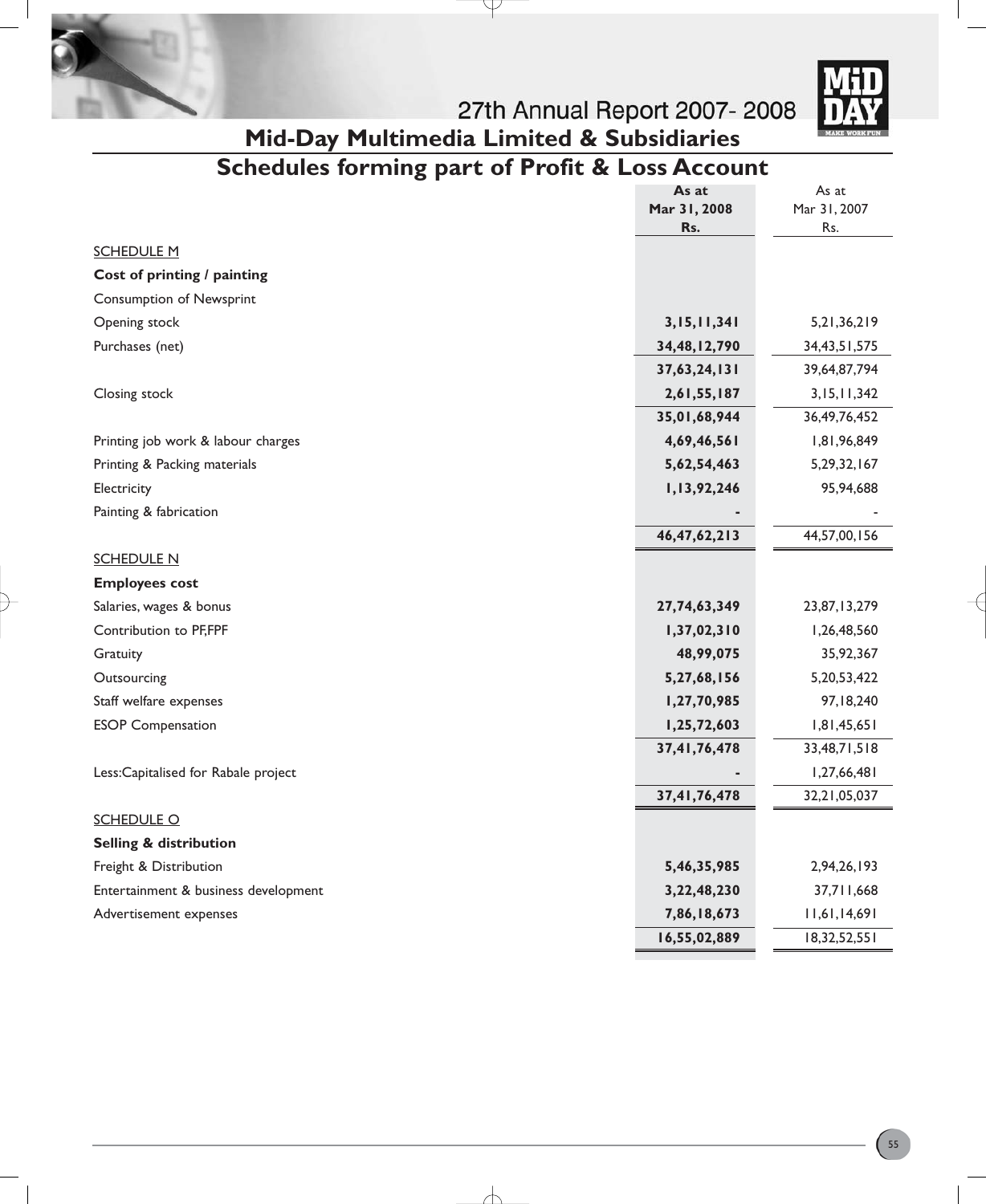

# **Mid-Day Multimedia Limited & Subsidiaries**

### **Schedules forming part of Profit & Loss Account**

 $\downarrow$ 

|                                        | As at               | As at        |
|----------------------------------------|---------------------|--------------|
|                                        | Mar 31, 2008<br>Rs. | Mar 31, 2007 |
| <b>SCHEDULE P</b>                      |                     | Rs.          |
| Other operational expenses             |                     |              |
|                                        |                     |              |
| Conveyance                             | 1,54,31,940         | 1,52,27,305  |
| Electricity                            | 1,88,99,715         | 1,17,00,592  |
| General expenses                       | 64,38,604           | 42,30,280    |
| Vehicle expenses                       | 5,31,357            | 8,24,559     |
| Insurance premium                      | 37,73,511           | 34, 15, 538  |
| Legal & professional charges           | 1,27,68,988         | 2,04,64,640  |
| Machinery repairs                      | 1,72,70,780         | 1,47,83,884  |
| Other repairs & maintenance            | 1,68,96,040         | 1,52,92,596  |
| Printing & stationery                  | 53,71,734           | 85,52,085    |
| Postage & telephone                    | 2,10,36,412         | 1,87,26,343  |
| Rent, rates & taxes                    | 8,67,82,398         | 6,27,18,100  |
| Travelling                             | 1,68,48,814         | 1,66,37,461  |
| Radio programme creation & studio hire | 2, 14, 21, 603      | 1,24,34,249  |
| Bad debts written off                  | 28,69,242           | 61,67,195    |
| Provision for Doubtful debts           | 9,91,471            | 26,38,859    |
| Membership & Subscription              | 14,07,499           | 21,45,099    |
| Directors fees                         | 4,10,000            | 5,70,000     |
| Donation                               | 6,03,001            | 5,53,601     |
| Remuneration to auditors for :         |                     |              |
| Statutory audit                        | 6,08,968            | 5,39,228     |
| <b>Taxation matter</b>                 | 10,000              | 10,000       |
| Tax audit                              | 1,44,270            | 73,972       |
| Certification work                     | 1,35,978            | 1,28,850     |
|                                        | 25,06,52,325        | 21,78,34,437 |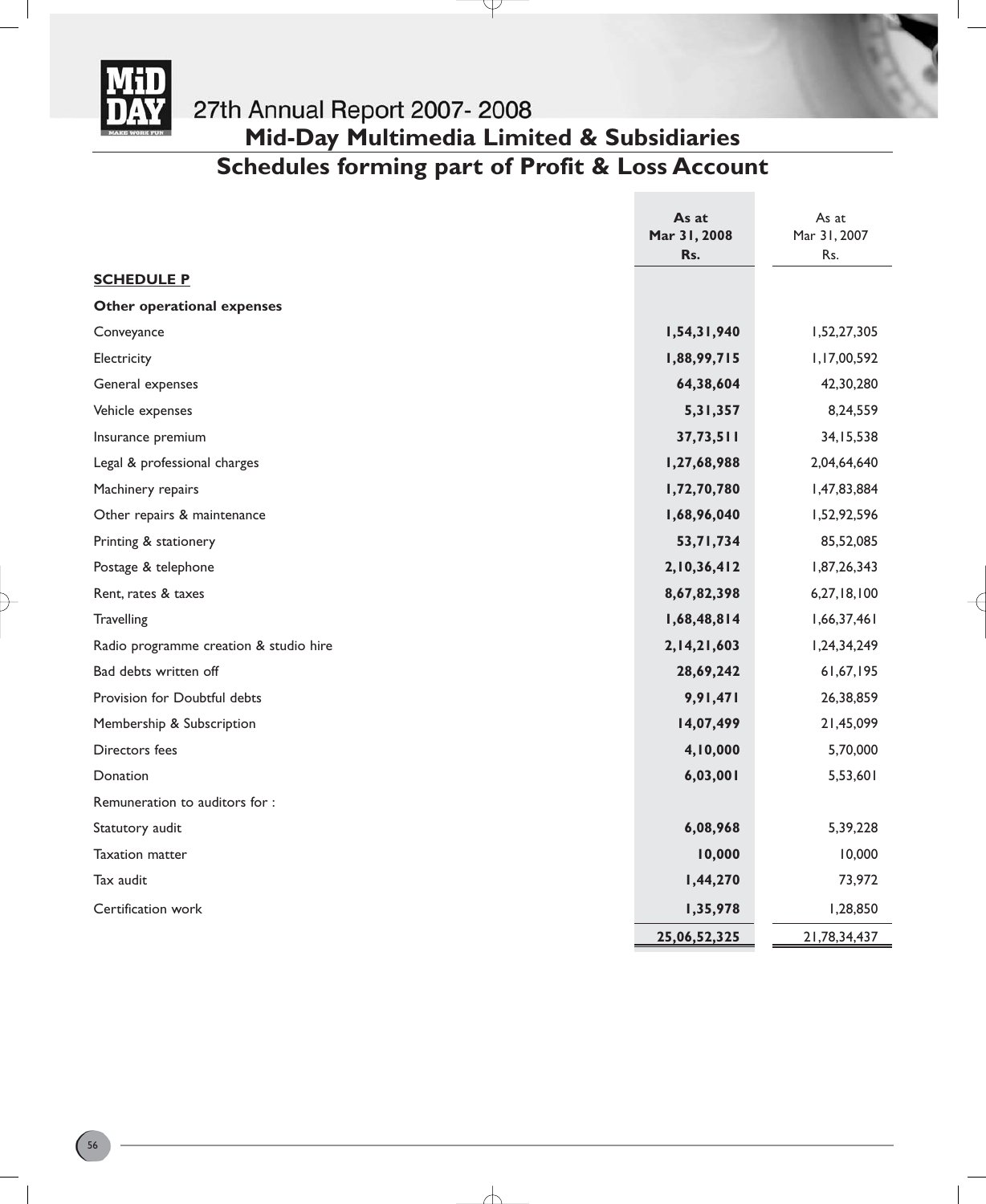

27th Annual Report 2007-2008 **Mid-Day Multimedia Limited & Subsidiaries**

# **Schedules forming part of Profit & Loss Account**

#### **SCHEDULE Q**

#### **Notes Forming Part of the Accounts for the Period ended March 31, 2008**

#### **1. Accounting Policies**

a) Company & its Subsidiaries follows the accrual system of accounting for all revenues and expenses. Advertisement and circulation revenue is net of commission/credits allowed.

As per industry practice - (i) Income/Expenditure of a reciprocal nature not involving any monetary transactions have not been considered, (ii) Expected credit notes due to possible reduction in receivable from Debtors (Doubtful Debts) have been adjusted against Ad Revenue.

Circulation Revenue is recognized at the time of dispatch and advertisement revenue is recognized on the date of publication. Share of combined advertisement revenue received from advertisers are accounted on the basis approved by the management.

b) Depreciation has been provided under the straight-line method as per the rates prescribed in schedule XIV of the Companies Act, 1956 in respect of office, Factory premises and Presses. Depreciation on other fixed assets is provided under the written down value method at the rates prescribed in schedule XIV of the Companies Act, 1956. Technical know-how is amortized over a period of five years from the month of acquisition. License and Marketing Right is amortised over a period of ten years.

As per AS-26 "Intangible Assets" pronounced by the Institute of Chartered Accountants of India, the One Time Entry Fees paid by Radio Mid-Day West (India) Ltd. during the year for Private FM Broadcasting has been classified as an intangible asset. The benefit of this Entry Fee will be derived over a period of 10 years hence it is amortized accordingly.

Production cost of film is identified as intangible asset and it is amortised based on the estimates of overall revenue potential of the film and balance is carried to the Balance Sheet.

Lease Assets : Assets taken on Finance Lease by Radio Mid-Day West (India) Ltd, are capitalised at the inception of the lease at the lower of fair value or present value of minimum lease payments and a liability is created for an equivalent amount. Each lease rental paid is allocated between the liability and the interest cost so as to obtain a constant periodic rate of interest on the outstanding liability for each period.

- c) Company has set up an approved gratuity fund and has funded with the HDFC Standard Life Insurance, its present and past liabilities based on actuarial valuation. Leave Encashment is provided based on actuarial valuation.
- d) Stocks of newsprint and consumables are valued at lower of cost (FIFO basis) or net realizable value.
- e) All investments of long-term nature are valued at cost. Diminution in value of such investments, if of permanent nature, is provided for. Current investments are valued at lower of cost or net realizable value.
- f) Foreign Exchange Transactions:Transactions in foreign currency are recorded at the exchange rate prevailing on the date of the transaction. Foreign Currency assets and liabilities are restated at the rate prevailing at the year end or at the forward rate where forward cover has been taken. In respect of transactions covered by forward exchange contracts, the difference between the contract rate and the rate on the date of the transaction is recognised as income or expense in the profit and loss account over the life of the contract.
- g) Current tax is provided at the current tax rates on taxable income.The Company provides for deferred tax based on tax effect of timing differences resulting from the recognition of items in the financial statements and in estimating its current tax provision using the tax rates and tax laws that have been enacted or substantively enacted. Deferred Tax Assets arising from timing differences are recognized to the extent there is a reasonable certainty that these would be realized in future.
- h) Borrowing costs that are attributable to the acquisition, construction or production of a qualifying asset are capitalized as part of cost of such asset till such time as the asset is ready for its intended use or sale.All other borrowing costs are recognized as an expense in the period in which they are incurred.
- i) In respect of stock options granted pursuant to the Company's Stock Option Schemes, the intrinsic value of the option (excess of market price of the share over the exercise price of the option) is treated as discount and accounted as employees compensation cost over the vesting period.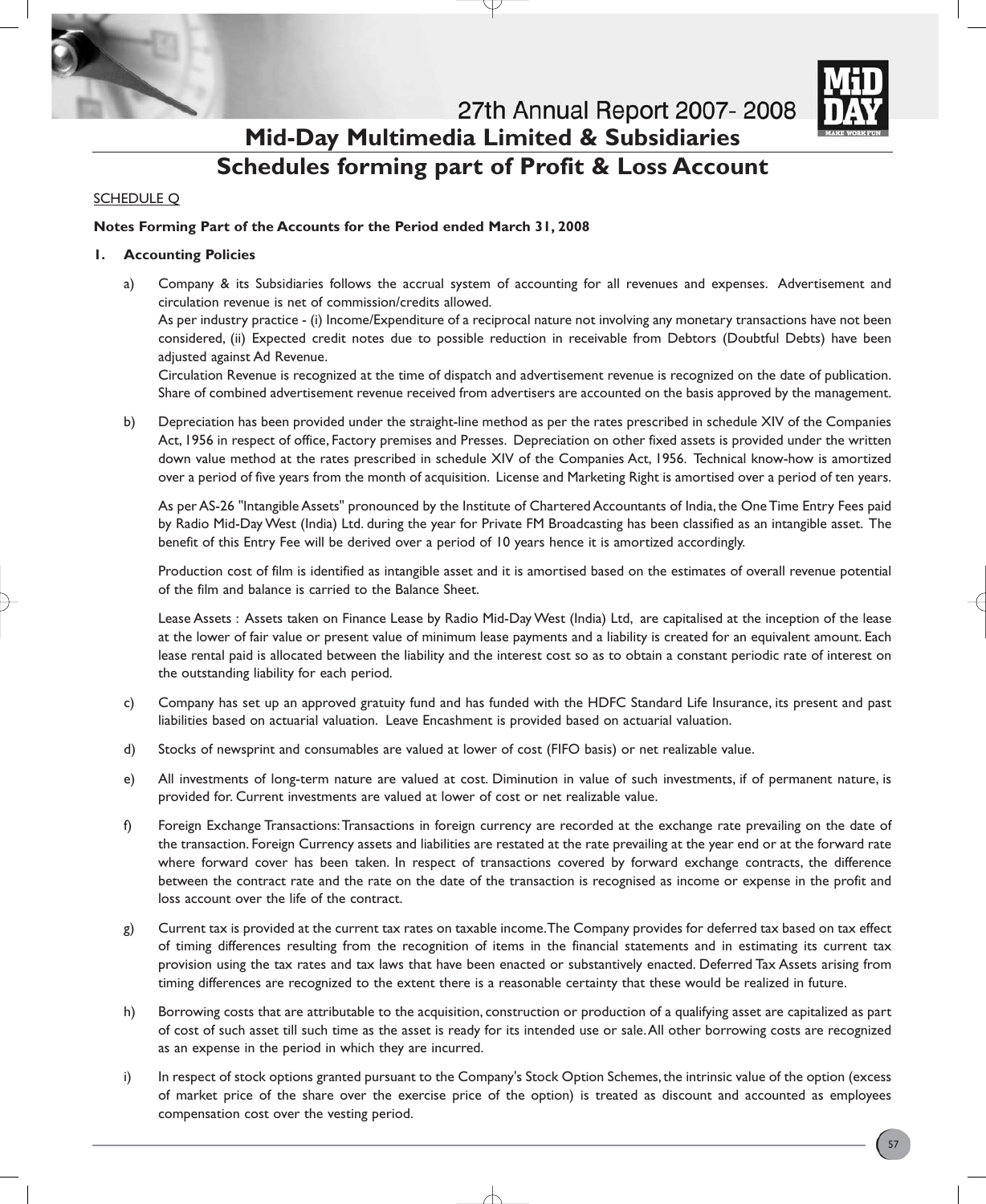

## 27th Annual Report 2007-2008 **Mid-Day Multimedia Limited & Subsidiaries Schedules forming part of Profit & Loss Account**

#### j) Employee Benefits :

Short term employee benefits payable wholly within twelve months of rendering services such as salaries, wages, etc. are recognized in the period in which the employee renders the related service.

Defined Contribution Plan :The company's contribution to the state governed employee's provident fund scheme is a defined contribution plan.The contribution paid / payable under the scheme is recognized during the period in which the employee renders the related service.

Defined Benefit Plan :The company's gratuity fund managed through the gratuity trust is company's defined benefit plan.The present value of obligations under such defined benefit plans is determined based on acturial valuation using the projected unit credit method.

Long Term Employee Benefits : The obligation of long term employee benefits such as long term compensated absences is recognized in the same manner as in the case of defined benefit plans.

**2. The Accounts of the following subsidiaries are incorporated in these financial statements. All subsidiaries are incorporated in India.**

| <b>Name of Subsidiary</b>                    | No of Equity Shares Held  | <b>Percentage Holding</b><br>in Subsidiary |
|----------------------------------------------|---------------------------|--------------------------------------------|
| Mid-Day Broadcasting South (India) Pvt. Ltd. | 10,000 of Rs 10 each      | 100%                                       |
| Mid-day Outdoor Limited                      | 34,94,200 of Rs 10 each   | 99.97%                                     |
| Mid-Day Radio North (India) Ltd.             | 50,000 of Rs 10 each      | 100%                                       |
| Radio Mid-day West (India) Ltd.              | 6.03.60.261 of Rs 10 each | 59.91%                                     |

#### **3. Details of Minority Shareholders**

| <b>Particulars</b>            | As on<br><b>April 1, 2007</b> | <b>Additions</b><br>During the<br>year | <b>Deductions</b><br>During the<br>year | As on<br>March 31, 2008 |
|-------------------------------|-------------------------------|----------------------------------------|-----------------------------------------|-------------------------|
| Contribution to Share Capital | 37,43,72,928                  | 3,95,00,865                            | 0                                       | 41,38,73,745            |
| Retained profits              | (3,68,47,595)                 | (8,06,71,142)                          | 0                                       | (15, 96, 73, 912)       |
| Total                         | 29,53,70,110                  | (4, 11, 70, 277)                       | 0                                       | 25,41,99,833            |

#### **4. Contingent Liability**

- a) Income-tax assessment has been completed upto financial year 31st March 2005 for which the Department has raised a demand of Rs NIL (Rs. 121 lacs).
- b) Capital commitments to the extent not provided for or paid Rs. 96 lacs (Rs 21 lacs)
- c) In respect of corporate guarantee issued against term loan given by Bank of Baroda to Radio Mid-Day West (I) Ltd. Rs.75 Lacs (Rs. 150 Lacs) and CC limit Rs. 135 Lacs (Rs. 140 Lacs) and in respect of counter guarantee issued to AXIS Bank Ltd on behalf of: Radio Mid-Day West (India) Ltd. Rs. 5,000 lacs (Rs. 5,500 Lacs).
- d) Claims against the company in respect of various defamation suits and claims of employees, amount not ascertainable (Previous year Unascertainable)
- f) In respect of extension of pari-pasu change on movable and immovable assets, present and future of the company issued to Banks for secured loans availed by subsidiary company for Rs.299 Lacs (Rs.226.13 Lacs)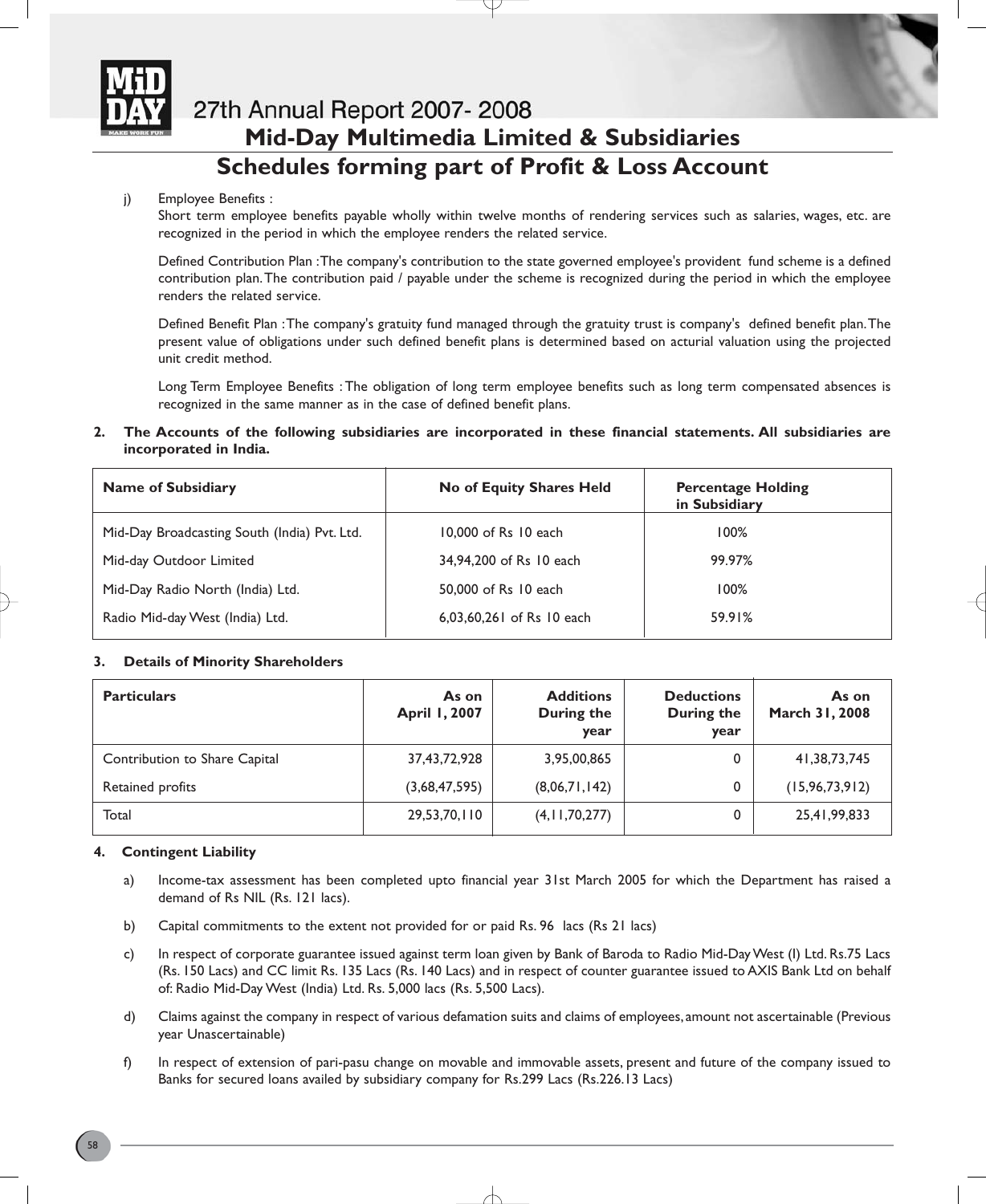

27th Annual Report 2007-2008



### **Mid-Day Multimedia Limited & Subsidiaries Schedules forming part of Profit & Loss Account**

- 5. Company has gone into appeal against an order of the Copyright Board, which has determined the royalty payable to Phonographic Performance Limited at an average rate of Rs 660 per hour as against their demand of Rs 1500 per hour. Company has provided for royalty in its books at the rate decided by the Copyright Board.
- 6. The Company has allotted 73,000 equity shares under ESOP scheme at a exercise price of Rs. 10 (Fair Value Rs. 82) each aggregating to Rs. 7,30,000.

#### 7. **The total of minimum lease payments at the balance sheet date and their present value is as under**

| <b>Particulars</b>                               | <b>Minimum Lease</b><br>Payment (Rs.) | <b>Present Value</b><br>Rs. |
|--------------------------------------------------|---------------------------------------|-----------------------------|
| Not later than one Year                          | 1,92,44,142                           | 1,33,89,579                 |
| Later than one year and not later than five year | 8,33,91,282                           | 6,79,25,408                 |
| Later than five year                             | 64,14,714                             | 61,87,937                   |

#### **8. Managerial Remuneration: Managing Director**

| <b>Particulars</b>       | $2007 - 08$ (Rs.) | 2006-07 (Rs.) |
|--------------------------|-------------------|---------------|
| Salaries, Wages & Bonus  | 41.19.996         | 39,74,997     |
| Contribution to PF & FPF | 4.93.248          | 4,77,648      |
| Perquisites              | 1,76,559          | 1,27,128      |

#### **9. The calculation of Deferred Tax Asset / (Liability) is shown below**

| <b>Particulars</b>                | <b>Opening</b><br>(Rs.) | During the<br>(Rs.) | <b>Closing</b><br>(Rs.) |
|-----------------------------------|-------------------------|---------------------|-------------------------|
| Depreciation                      | (4,02,34,376)           | (1, 33, 82, 592)    | (5,36,16,968)           |
| Carried Forward Losses            | 22, 21, 72, 608         | 9,23,26,622         | 31,44,99,230            |
| Deferred Cost of Film             | (1,69,13,328)           | 0                   | (1,69,13,328)           |
| <b>Bad Debt Provision</b>         | 13,63,063               | (13, 63, 063)       |                         |
| Gratuity                          | 9.99.288                | 44,266              | 10,43,554               |
| Diminution in Value of Investment | 0                       | 4,44,865            | 4,44,865                |
| Provision for Leave Encashment    | 13,63,452               | 2,25,677            | 15,89,129               |
| Total                             | 16,87,50,710            | 7,82,95,776         | 24,70,46,483            |

#### **10. Calculation of EPS**

| <b>Particulars</b>                                                                                     | 2007-08       | 2006-07           |
|--------------------------------------------------------------------------------------------------------|---------------|-------------------|
| Net Profit after tax and minority interest for the year                                                | (9,76,13,867) | (10, 99, 73, 446) |
| Calculation of weighted average number of equity shares                                                |               |                   |
| Number of shares at the beginning of the year                                                          | 5,03,68,610   | 4,47,56,227       |
| Weighted avg. no. of Shares issued during the year $(67000 \times 279 / 365)$ + $(6000 \times 60/365)$ | 52,200        | 10.60.962         |
| Weighted avg. no. of Equity Shares considered for Basic EPS Calculation.                               | 5,04,20,810   | 4,58,17,239       |
| Weighted avg. no. of Equity Shares considered for Diluted EPS Calculation.                             | 5,22,64,385   | 4,74,90,214       |
| Basic Earnings / (loss) (in Rupees) per share                                                          | (1.94)        | (2.40)            |
| Diluted Earnings / (loss) (in Rupees) per share                                                        | (1.87)        | (2.38)            |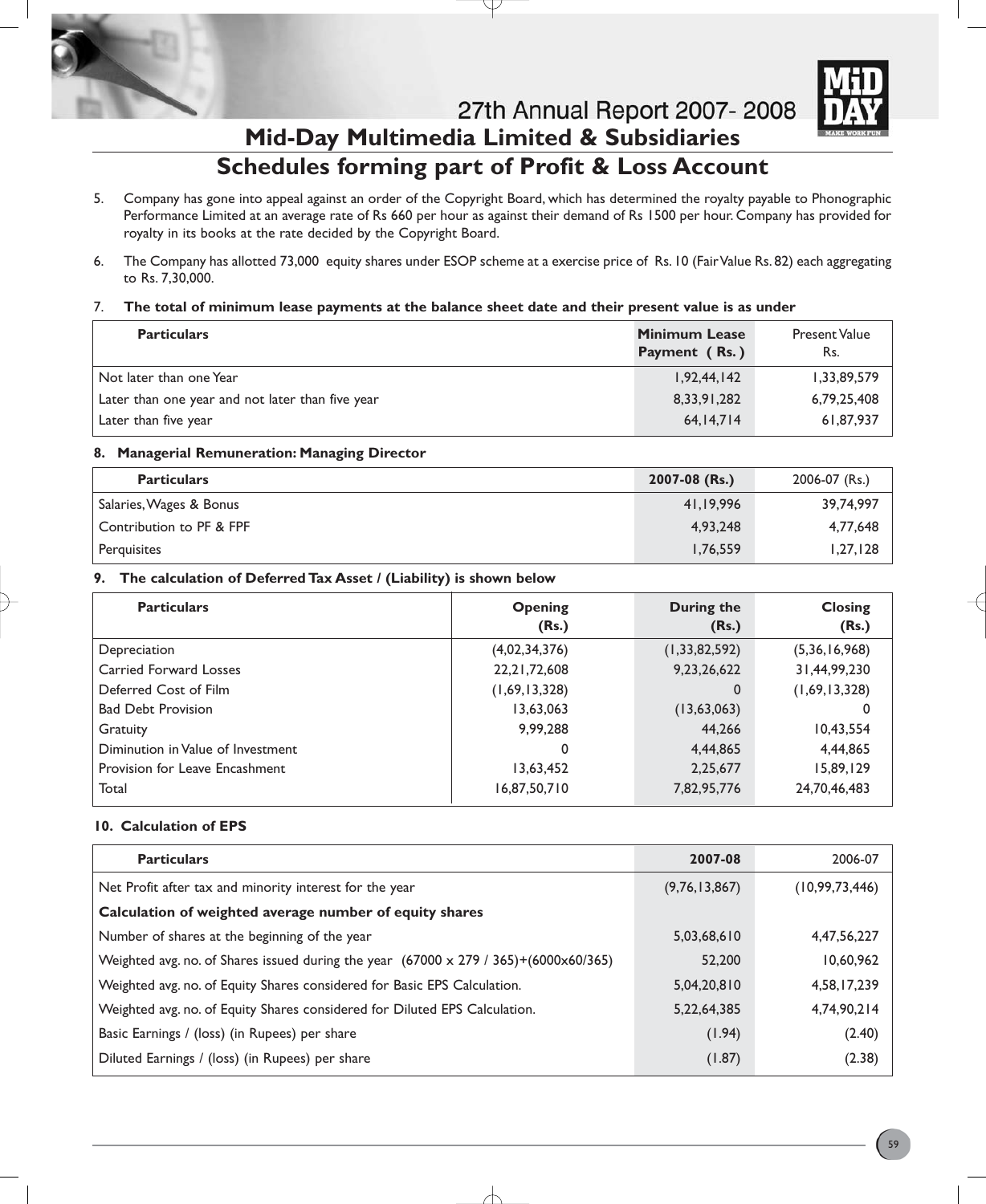

# 27th Annual Report 2007-2008 **Mid-Day Multimedia Limited & Subsidiaries Schedules forming part of Profit & Loss Account**

#### **11. Segment Reporting**

|    | <b>Particulars</b>                   | <b>Newsmedia</b> | <b>Outdoor</b> | Film        | Radio       | <b>Total</b> |
|----|--------------------------------------|------------------|----------------|-------------|-------------|--------------|
|    |                                      |                  |                |             |             | (Rs.Lacs)    |
| А. | <b>Segment Revenue</b>               |                  |                |             |             |              |
|    | i) External sales                    | 10,557           | 0              |             | 1,896       | 12,454       |
|    |                                      | (10, 300)        | (0)            | (294)       | (1, 484)    | (12,078)     |
|    | ii) Inter-segment sales              | 0                | $\mathbf 0$    | $\Omega$    | $-25$       | $-25$        |
|    |                                      | (0)              | (0)            | (0)         | (67)        | (67)         |
|    | iii) Total Revenue                   | 10,557           | $\mathbf 0$    |             | 1,871       | 12,429       |
|    |                                      | (10, 300)        | (0)            | (294)       | (1, 551)    | (12, 145)    |
| B  | <b>Segment Results</b>               |                  |                |             |             |              |
|    | Profit before interest & tax         | 77               | $-16$          | -4          | $-1,903$    | $-1,846$     |
|    |                                      | (599)            | $(-14)$        | (6)         | $(-1, 721)$ | $(-1, 130)$  |
|    | Less: Unallocable expenditure        |                  |                |             |             | $-340$       |
|    | net of unallocable income            |                  |                |             |             | $(-126)$     |
|    | Less: Interest                       |                  |                |             |             | 979          |
|    |                                      |                  |                |             |             | (731)        |
|    | Less : Extra Ordinery Items          |                  |                |             |             | $\Omega$     |
|    |                                      |                  |                |             |             | (135)        |
|    | Total Profit before tax              |                  |                |             |             | $-2,485$     |
|    |                                      |                  |                |             |             | $(-2, 100)$  |
|    | Less : Provision for tax             |                  |                |             |             | $-702$       |
|    |                                      |                  |                |             |             | (530)        |
|    | Net Profit after tax                 |                  |                |             |             | $-1,783$     |
|    |                                      |                  |                |             |             | $(-1, 570)$  |
| C  | <b>Segment Capital Employed</b>      |                  |                |             |             |              |
|    | Segment assets                       | 8,200            | 382            | 519         | 18,995      | 28,096       |
|    |                                      | (8, 426)         | (533)          | (630)       | (1,642)     | (26,041)     |
|    | Segment liabilities                  | I, I44           | 287            | 3           | 1,692       | 3,126        |
|    |                                      | (1, 548)         | (287)          | (187)       | (1, 108)    | (3, 130)     |
|    |                                      | 7,056            | 95             | 516         | 17,303      | 24,970       |
|    |                                      | (6, 878)         | (246)          | (443)       | (15, 344)   | (22, 910)    |
|    | Unallocable net assets & investments |                  |                |             |             | 592          |
|    |                                      |                  |                |             |             | (2, 915)     |
|    | <b>Total Capital Employed</b>        |                  |                |             |             | 25,562       |
|    |                                      |                  |                |             |             | (25, 825)    |
|    | Segment capital expenditure          | 467              | 0              | 0           | 0           | 467          |
|    |                                      | (1, 461)         | (0)            | (763)       | (972)       | (1, 274)     |
|    | Unallocable capital expenditure      |                  |                |             |             | $\Omega$     |
|    |                                      |                  |                |             |             | (0)          |
|    | Segment depreciation                 | 432              | $\mathbf 0$    | $\mathbf 0$ | 995         | 1,427        |
|    |                                      | (387)            | (0)            | (265)       | (622)       | (1, 274)     |
|    | Unallocable depreciation             |                  |                |             |             | 0            |
|    |                                      |                  |                |             |             | (0)          |

Notes : Segment revenue, segment results and segment liabilities include the respective amounts identifiable to each of the segments as also amounts allocated on a reasonable basis. The expenses and income and assets and liabilities, which are not directly relatable to the business segment, are shown as unallocable.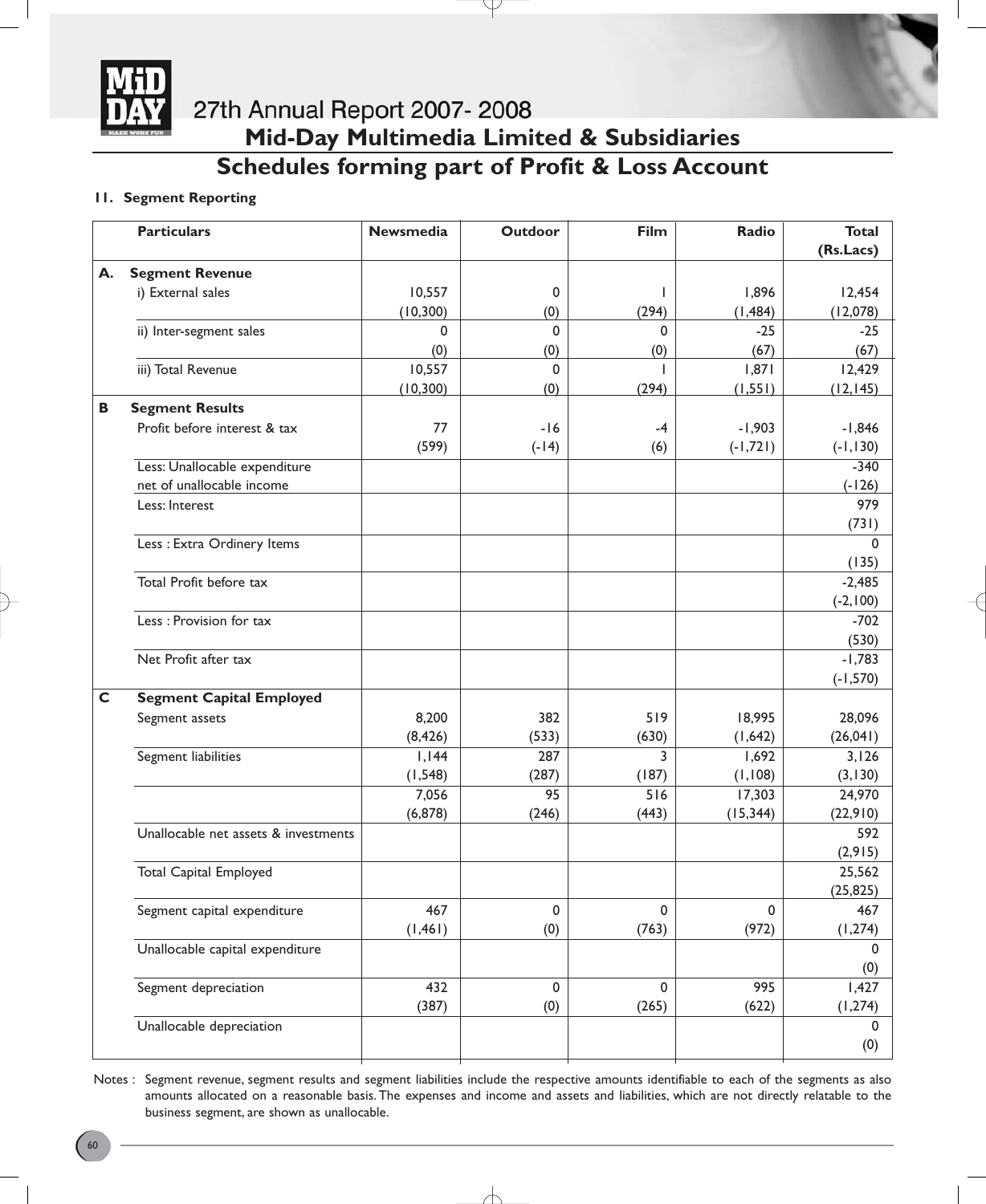

### 27th Annual Report 2007-2008 **Mid-Day Multimedia Limited & Subsidiaries Schedules forming part of Profit & Loss Account**

#### **12. Impairment of Assets :**

At each Balance Sheet date the carrying amount of the assets is tested for impairment. If there is any indication of impairment, the company estimates the recoverable amount of the asset. If such recoverable amount of the asset or the recoverable amount of cash generating unit to which the asset belongs is less than its carrying amount, the carrying amount is reduced to its recoverable amount. The reduction is treated as an impairment loss and is recognized in the Profit and Loss Account. If at the Balance Sheet date there is an indication that the previously assessed impairment loss no longer exist, the recoverable amount is reassessed and the assets is reflected at the recoverable amount.

#### **13. Disclosure with regards to related party transactions as per Accounting Standard AS-18 is as under:**

| <b>Name of The Party</b>                       | Relationship             | Nature of<br><b>Transaction</b><br>during the year                | <b>Amount of</b><br>transaction<br>(Rs.)<br>from Rs. | <b>Closing</b><br><b>Balance</b><br>Due $(to)$<br>Rs. | <b>Amount</b><br>written off/<br>added back |
|------------------------------------------------|--------------------------|-------------------------------------------------------------------|------------------------------------------------------|-------------------------------------------------------|---------------------------------------------|
| Inquilab Offset Printers<br>Pvt. Ltd           | <b>Associate Company</b> | - Expense<br>re-imbursement<br>- Job Work Income<br>Loan Received | 1,22,47,929<br>9,97,538<br>1,10,000                  | 13,72,968                                             | Nil                                         |
| Ferari Investments<br>and Trading Co Pvt. Ltd. | <b>Associate Company</b> | - Advance Given for<br>purchase of Shares                         | 61,60,022                                            | 17,18,00,000                                          | Nil                                         |
| Mid-Day Exports Limited                        | Associates Company       | - Advances Received<br>- Advance Repaid                           | 29,00,000<br>21,70,000                               | Nil                                                   | Nil                                         |
| Mid-Day Publishing<br>Pvt. Ltd.                | <b>Associate Company</b> | - Expense<br>re-imbursement                                       | 30,23,151                                            | 2,75,805                                              | Nil                                         |
| Meridian Holding &<br>leasing Co. Ltd.         | <b>Associate Company</b> | <b>Rent Expense</b>                                               | 7,73,160                                             | Nil                                                   | Nil                                         |

#### **Related party where control exists**

During the year there were no transaction with the following associate companies

M C Media Pvt. Ltd.

Mirror Films Pvt. Ltd.

#### **B Key Management Personnel**

- Mr. Khalid Ansari
- Mr. Tarique Ansari (Remuneration Rs 48,55,244 Refer note 8)

#### **C. Relatives of key management personnel and their enterprises where transactions have taken place: Not applicable**

Note: Related party relationship is as identified by the Company and relied upon by the auditors.

**14.** Previous year's figures have been regrouped / rearranged wherever necessary. Figures in bracket indicate previous year's figures.

**Tarique Ansari Narayan Varma Manajit Ghoshal Vidya Shembekar** Managing Director Director Chief Financial Officer Company Secretary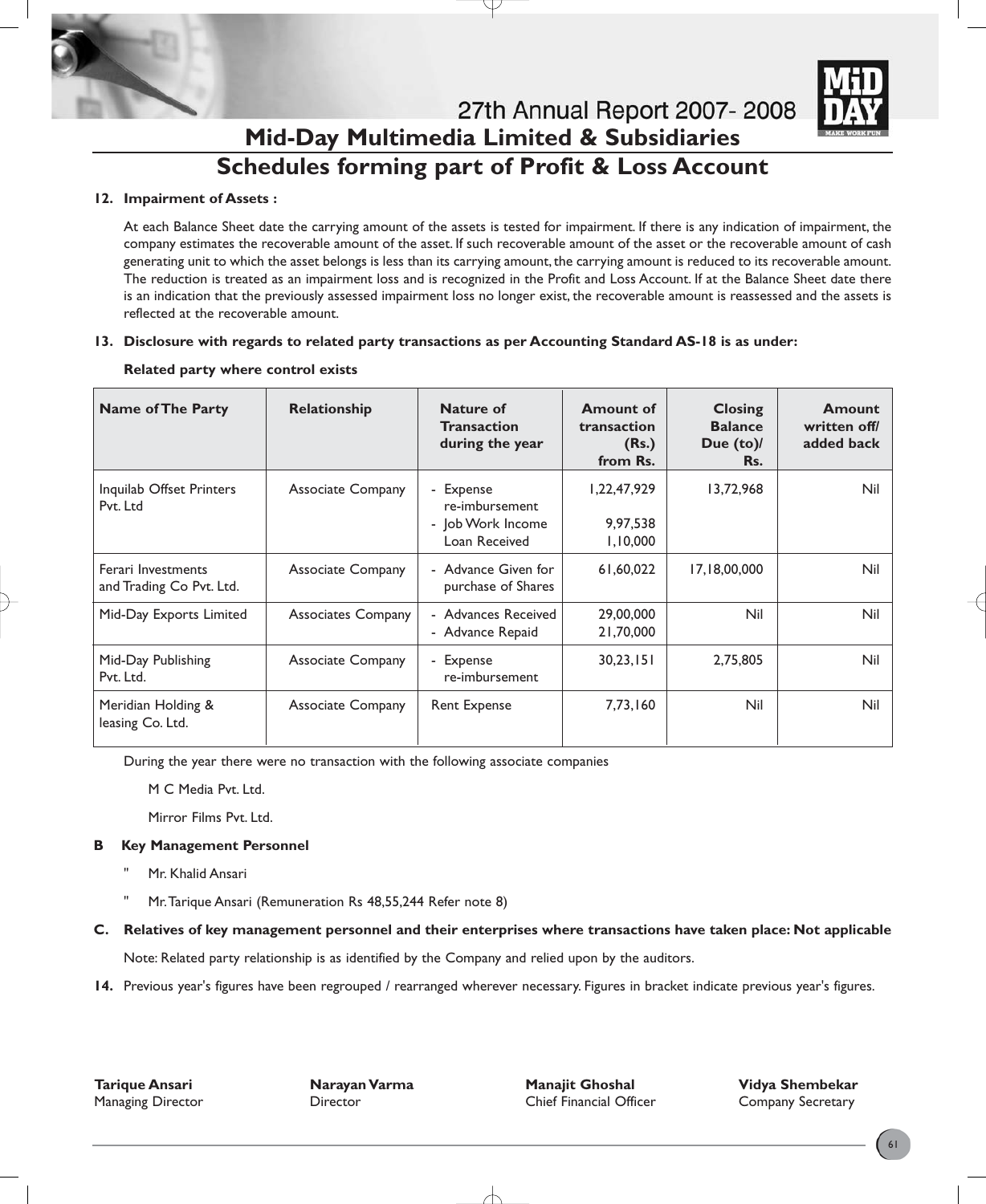

# **Mid-Day Multimedia Limited & Subsidiaries**

### **Consolidated Cash Flow Statement**

Y

|    |                                                      |           | F.Y.<br>2007-08 | F.Y.<br>2006-07 |
|----|------------------------------------------------------|-----------|-----------------|-----------------|
| А. | <b>Net Cashflow from operating Activities</b>        |           |                 |                 |
|    | Net Profit before tax                                |           | (2, 485)        | (2,100)         |
|    | Depreciation                                         |           | 1,427           | 1,279           |
|    | Interest(Net)                                        |           | 978             | 826             |
|    | Loss/(profit) on sale of fixed assets (net)          |           | 18              | (9)             |
|    | Bad Debts and Other Balances W/off                   |           | 27              | 229             |
|    | Income from Mutual fund Investment                   |           | (153)           | (151)           |
|    | Deferred Employees Expenditure Cost                  |           | 126             | 147             |
|    | Deferred revenue expenditure                         |           |                 |                 |
|    | Loss/(gain) on foreign currency translation          |           | (95)            | (53)            |
|    | Loss/(Gain) on disposal of current investment        |           | (137)           | 4               |
|    | Interest Income                                      |           | (57)            |                 |
|    | <b>Operational Profit before Working Capital</b>     |           | (351)           | 183             |
|    | <b>Adjustments for changes in Working Capital</b>    |           |                 |                 |
|    | <b>Sundry Debtors</b>                                |           | (198)           | (452)           |
|    | Inventories                                          |           | 67              | 98              |
|    | Loans & Advances                                     |           | 98              | (8,368)         |
|    | Other Current assets                                 |           | 0               | 407             |
|    | <b>Current Liabilities</b>                           |           | (23)            | 1,262           |
|    | Sub-Total                                            |           | (56)            | (6,953)         |
|    | Cash generated from operations                       |           | (407)           | (6,770)         |
|    | Income Tax                                           |           |                 | (39)            |
|    | Fringe Benefit Tax                                   |           | (81)            | (57)            |
|    | Sub-Total                                            |           | (81)            | (96)            |
|    | <b>Net Cash Flow from Operating Activities</b>       | (A)       | (488)           | (6, 867)        |
| В. | <b>Cash Flow from Investing Activities</b>           |           |                 |                 |
|    | Purchase fixed Assets (net)                          |           | (832)           | (3,409)         |
|    | Investments (net)                                    |           | 2,310           | 4,007           |
|    | Income from mutual fund Investments                  |           | 153             | 151             |
|    | Incidental Expenditure during construction period    |           |                 |                 |
|    | <b>Net Cash Flow from Investing Activities</b>       | (B)       | 1,630           | 750             |
|    |                                                      |           |                 |                 |
| C. | <b>Cash Flow from financing Activities</b>           |           |                 |                 |
|    | Capital                                              |           | 507             | 4,201           |
|    | <b>Borrowings</b>                                    |           | (301)           | 2,057           |
|    | Interest                                             |           | (921)           | (826)           |
|    | <b>Net Cash Flow from Financing Activities</b>       | (C)       | (715)           | 5,432           |
|    | Net Increase/decrease in Cash & Cash Equivalents     | $(A+B+C)$ | 426             | (685)           |
|    | Cash & Cash Equivalents at the beginning of the year |           | 422             | 1,108           |
|    | Cash & Cash Equivalents at the end of the year       |           | 848             | 422             |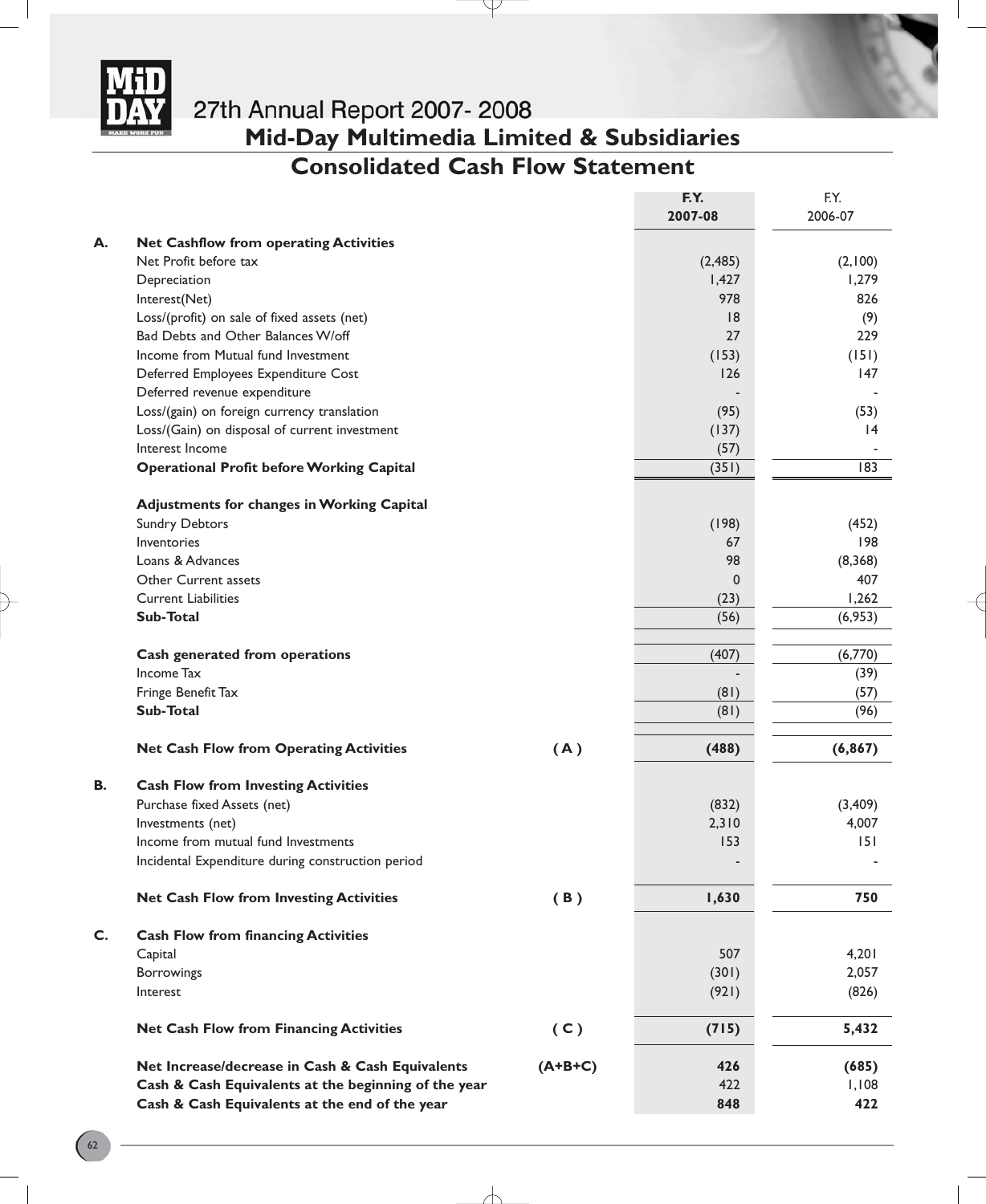

27th Annual Report 2007-2008 **Mid-Day Broadcasting South (India) Private Limited Directors' Report**

#### **TO THE MEMBERS OF MID-DAY BROADCASTING SOUTH (INDIA) PRIVATE LIMITED**

The Directors have pleasure in presenting the Eight Annual Report of the Company together with the Audited Statement of Accounts for the year ended 31st March 2008.

#### **Business Operations: -**

During the year under review, the Company had no operations.

#### **Directors: -**

Mr. Rajesh Tahil resigned as Director from his office in October 2007 due to personal pre-occupations.

Ms.Vidya Shembekar was appointed as an Additional Director in the Board meeting held on October 29, 2007. She holds office up to the date of this Annual General Meeting and in respect of her, the company has received notice in writing under Section 257 of the Companies Act, 1956 from shareholder proposing her candidature for the office of Director of the Company at the forthcoming Annual General Meeting.

#### **Auditors: -**

The Auditors M/s R.D. Shenvi & Co, Chartered Accountants, Mumbai, retire at the ensuing Annual General Meeting.They have indicated their willingness to continue in office.A resolution concerning their re-appointment will be proposed at the Annual General Meeting.

#### **Particulars of Employees: -**

Since there are no eligible employees, the provisions laid down in Section 217 (2A) of the Companies Act, 1956 read with the Companies (Particulars of Employees) Rules, 1975 shall not be applicable.

#### **Directors' Responsibility Statement**

The Directors confirm that: -

- In the preparation of the annual accounts, the applicable Accounting Standards have been followed.
- \* The selected and applied accounting policies are reasonable and prudent so as to give a true and fair view of the state of affairs of the Company as on 31st March, 2008.
- \* Proper and sufficient care has been taken for the maintenance of adequate accounting records in accordance with the provisions of the Companies Act, 1956, for safeguarding the assets of the Company and for preventing and detecting fraud and other irregularities.
- \* The annual accounts are prepared on a going concern basis.

#### **Conservation of Energy,Technology Absorption, Foreign Exchange earning and outgo: -**

- a) Conservation of Energy : NIL
- b) Technology Absorption : NIL
- c) Foreign Exchange Earning : NIL
- d) Foreign Exchange Outgo : NIL

#### **Acknowledgement: -**

Your Directors would like to express their appreciation for the valuable support given by the personnel and bankers.

**For and on behalf of the Board**

**Manajit Ghoshal** Chairman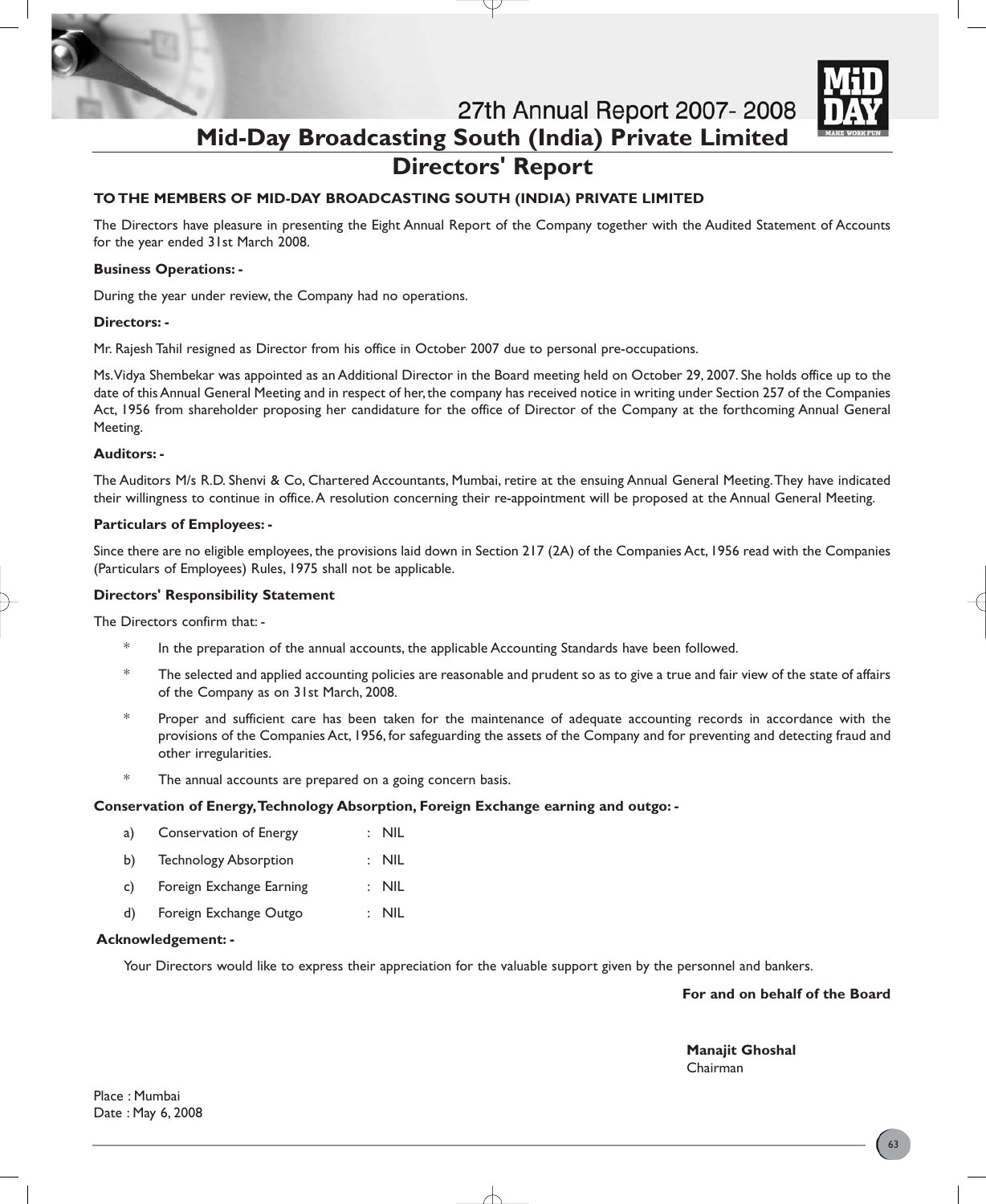

## 27th Annual Report 2007-2008 **Mid-Day Broadcasting South (India) Private Limited Auditors' Report**

We have audited the attached Balance Sheet of **MID-DAY BROADCASTING SOUTH (INDIA) PRIVATE LIMITED,** as at 31st March, 2008.These financial statements are the responsibility of the Company's management. Our responsibility is to express an opinion on these financial statements based on our audit.

We have conducted our audit in accordance with the auditing standards generally accepted in India.These Standards require that we plan and perform the audit to obtain reasonable assurance about whether the financial statements are free from any material misstatements. An audit includes examining on a test basis, evidence supporting the amounts and disclosures in the financial statements.An audit also includes assessing the accounting principles used and significant estimates made by the management, as well as evaluating the overall presentation of the financial statements.We believe that our audit provides a reasonable basis for our opinion.

We report as under: -

- a) We have obtained all the information and explanations, which to the best of our knowledge and belief were necessary for the purpose of the audit.
- b) In our opinion, proper books of account as required by law have been kept by the Company so far as appears from our examination of such books.
- c) The Balance Sheet and Profit and Loss Account dealt with by this report is in agreement with the books of accounts.
- d) In our opinion, the Balance Sheet and Profit and Loss Account comply with the Accounting Standards referred to in Sub-Section (3C) of Section 211 of the Companies Act, 1956.
- e) On the basis of written representations received from the Directors , we report that none of the Directors of the Company are, prima facie, as at 31st March, 2008 disqualified from being appointed as Director of the Company under Clause (g) of Sub-Section (1) of Section 274 of the Companies Act, 1956;
- f) In our opinion and to the best of our information and according to the explanations given to us, the said Balance Sheet and Profit and Loss Account read along with the notes thereon give the information required by the Companies Act, 1956 in the manner so required and give a true and fair view of the state of affairs of the Company as at 31st March, 2008.

As per the conditions specified under Clause (2), sub-clause (iv), of the Companies (Auditor's Report) Order, 2003, as amended by the Companies {Auditor's Report}, 2004,the provisions of the said order are not applicable to the Company.

**For R.D.SHENVI & Co.** Chartered Accountants

**R.D.Shenvi**

Proprietor Membership No. 35818

Place : Mumbai Date : May 6, 2008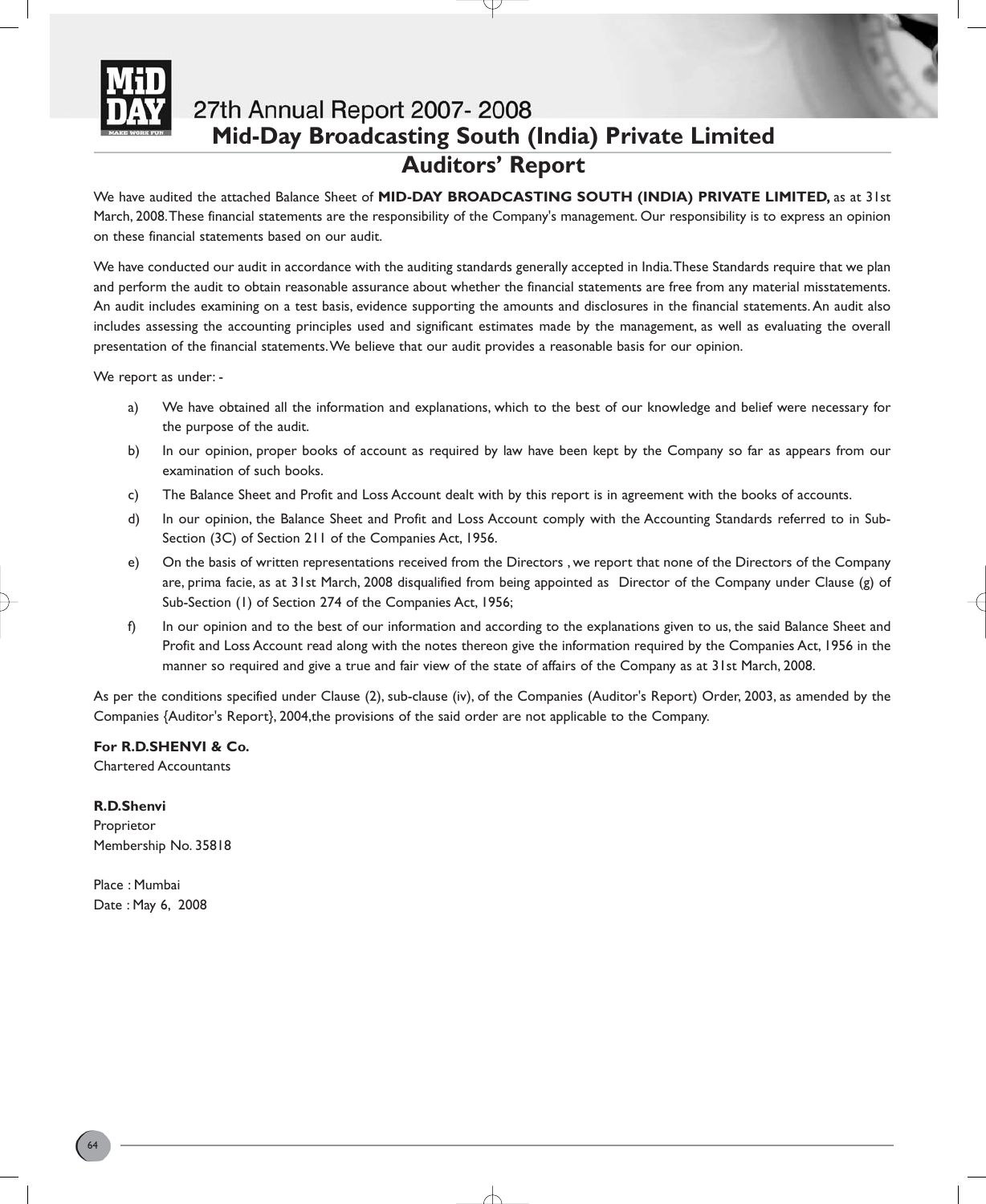



27th Annual Report 2007-2008 **Mid-Day Broadcasting South (India) Private Limited**

**Balance Sheet as at 31st March, 2008**

Ŧ

|                                                                   | <b>SCHEDULE</b> | As at<br>Mar 31, 2008<br>Rs. | As at<br>Mar 31, 2007<br>Rs. |
|-------------------------------------------------------------------|-----------------|------------------------------|------------------------------|
| <b>SOURCES OF FUNDS</b>                                           |                 |                              |                              |
| <b>Shareholders' funds</b>                                        |                 |                              |                              |
| Share capital                                                     |                 | 1,00,000                     | 1,00,000                     |
| Loan funds                                                        |                 |                              |                              |
| Unsecured Ioan                                                    | $\overline{2}$  | 1,10,000                     |                              |
|                                                                   |                 | 2,10,000                     | 1,00,000                     |
| <b>APPLICATION OF FUNDS</b><br>Current assets, loans and advances |                 |                              |                              |
| Cash and bank balances                                            | 3               | 97,775                       | 2,178                        |
| Loans and advances                                                | $\overline{4}$  | 1,21,649                     | 1,21,649                     |
|                                                                   |                 | 2,19,424                     | 1,23,827                     |
| Less:- Current liabilities & provisions                           |                 |                              |                              |
| Current liabilities                                               | 5               | 17,661                       | 23,827                       |
| <b>Net current assets</b>                                         |                 | 2,01,763                     | 1,00,000                     |
| Profit and loss account (Dr. balance)                             |                 | 8,237                        |                              |
|                                                                   |                 | 2,10,000                     | 1,00,000                     |
| Notes forming part of the Balance Sheet                           | 6               |                              |                              |

╅

Chartered Accountants

**For R.D. Shenvi & Co**. **For Mid-Day Broadcasting South (India) Pvt. Ltd.**

Place : Mumbai Date : May 6, 2008

(Proprietor) Director Director

**R.D. Shenvi** Manajit Ghoshal Vidya Shembekar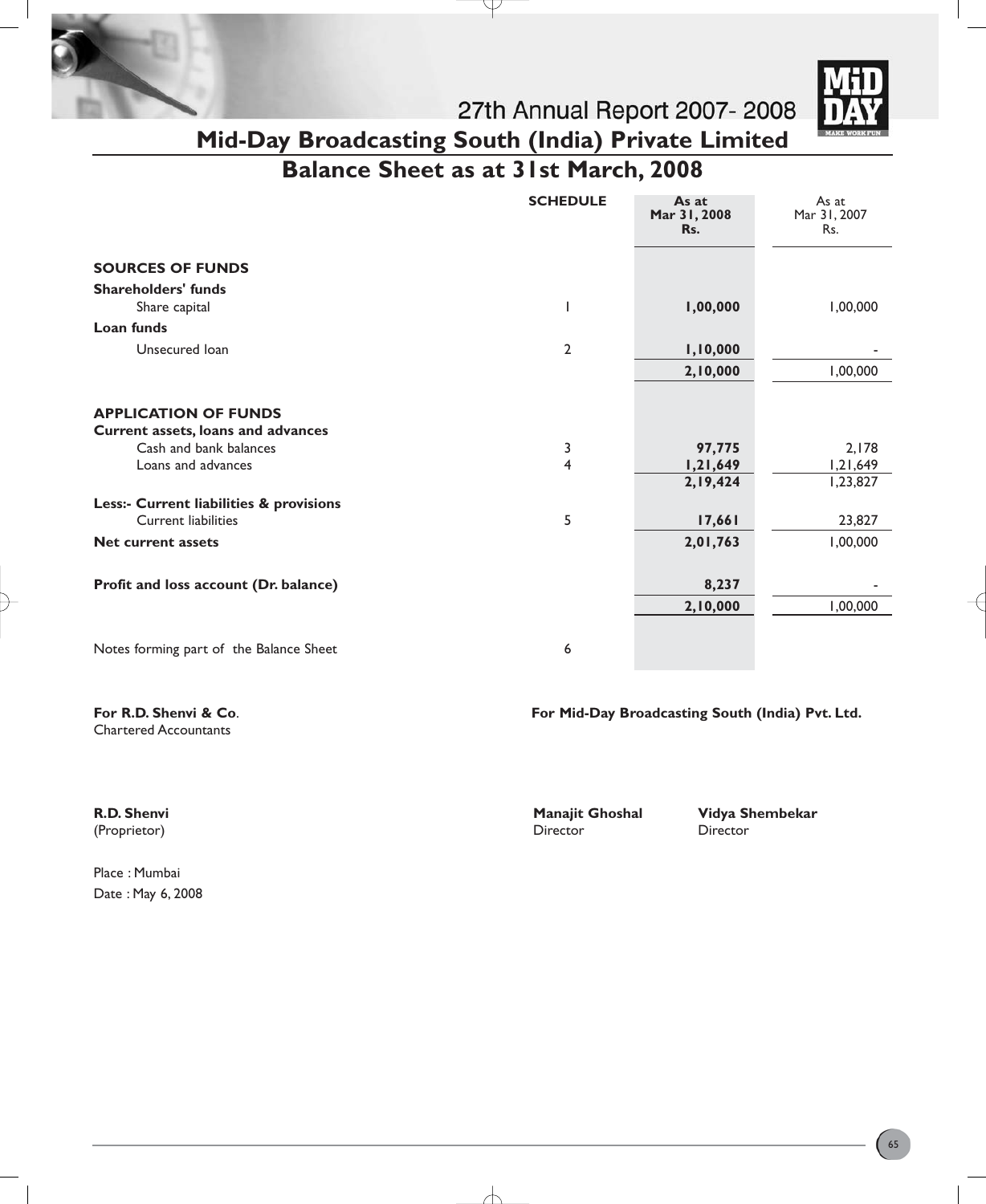

# **Mid-Day Broadcasting South (India) Private Limited Profit and Loss Account for the year ended 31st March, 2008**

P

|                                         | <b>SCHEDULE</b>       | As at<br>Mar 31, 2008<br>Rs. | As at<br>Mar 31, 2007<br>Rs. |
|-----------------------------------------|-----------------------|------------------------------|------------------------------|
| <b>INCOME</b><br>Income                 |                       | ٠                            |                              |
| <b>EXPENDITURE</b>                      |                       |                              |                              |
| General & Administration Expenses       |                       | 8,237                        |                              |
|                                         | <b>Total Expenses</b> | 8,237                        |                              |
|                                         |                       |                              |                              |
| <b>Net Loss for the Period</b>          |                       | (8, 237)                     |                              |
| Add Loss brought forward                |                       | ٠                            |                              |
| Net loss carried to the Balance Sheet   |                       | (8, 237)                     |                              |
| Notes forming part of the Balance Sheet | 6                     |                              |                              |

Chartered Accountants

**For R.D. Shenvi & Co**. **For Mid-Day Broadcasting South (India) Pvt. Ltd.**

Place : Mumbai Date : May 6, 2008

(Proprietor) Director Director

**R.D. Shenvi** Manajit Ghoshal Vidya Shembekar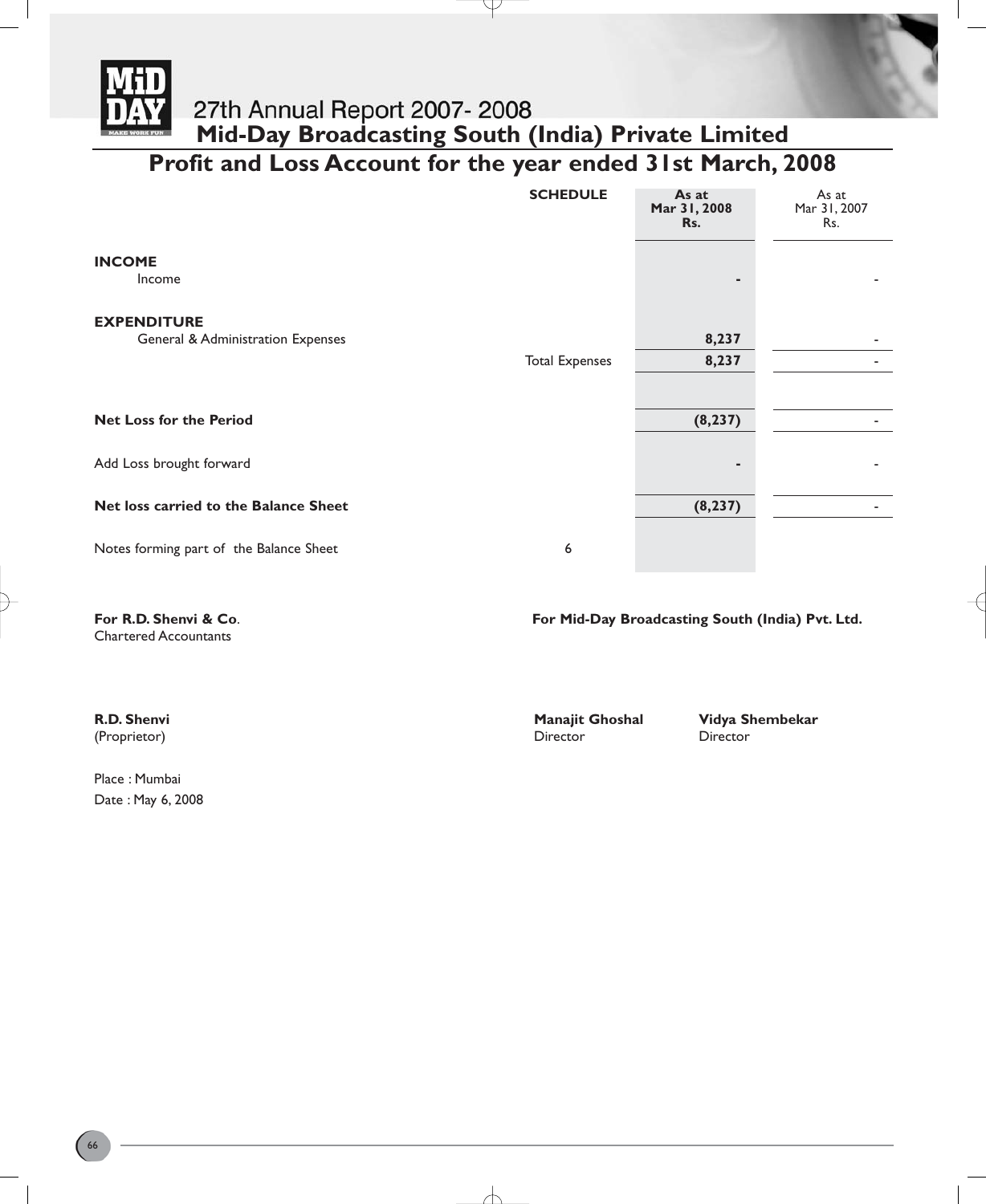



27th Annual Report 2007-2008

### **Mid-Day Broadcasting South (India) Private Limited Schedules forming part of the Balance Sheet as at 31st March, 2008**

|                                                                            | <b>SCHEDULE</b>         | As at<br>Mar 31, 2008<br>Rs. | As at<br>Mar 31, 2007<br>Rs. |
|----------------------------------------------------------------------------|-------------------------|------------------------------|------------------------------|
| Share capital                                                              | ı                       |                              |                              |
| <b>Authorised capital</b>                                                  |                         |                              |                              |
| 60,000 equity shares of Rs.10/- each                                       |                         | 6,00,000                     | 6,00,000                     |
|                                                                            |                         | 6,00,000                     | 6,00,000                     |
| Issued, subscribed and paid-up capital                                     |                         |                              |                              |
| 10,000 equity shares of Rs.10/- each fully paid-up                         |                         | 1,00,000                     | 1,00,000                     |
|                                                                            |                         | 1,00,000                     | 1,00,000                     |
| <b>Unsecured loan</b>                                                      | $\overline{\mathbf{2}}$ |                              |                              |
| From bodies corporate                                                      |                         | 1,10,000                     |                              |
|                                                                            |                         | 1,10,000                     |                              |
| Cash and bank balances<br>Cash on hand<br>Balances with scheduled banks in | $\mathbf{3}$            | 200                          | 200                          |
| -current accounts                                                          |                         | 97,575                       | 1,978                        |
|                                                                            |                         | 97,775                       | 2,178                        |
| <b>Loans and advances</b>                                                  | 4                       |                              |                              |
| Tax deducted at source                                                     |                         | 1,21,649                     | 1,21,649                     |
|                                                                            |                         | 1,21,649                     | 1,21,649                     |
| <b>Current liabilities</b>                                                 | 5                       |                              |                              |
| Sundry creditors for expenses                                              |                         | 17,661                       | 23,827                       |
|                                                                            |                         | 17,661                       | 23,827                       |

#### **SCHEDULE:- 6**

#### **SIGNIFICANT ACCOUNTING POLICIES AND NOTES ON ACCOUNTS FORMING PART OF THE ACCOUNTS FOR THE YEAR ENDED 31ST MARCH 2008:**

#### **1) Statement Of Significant Accounting Policies:**

Accounts have been prepared on historical cost and accrual basis.

#### **2) Notes to Accounts :-**

Prior to the operating license being issued to the Company, it expressed its inability to the Government to launch the radio station at Chennai under the current unviable license fee structure.The Company appealed to the Government for a rationalization of the same.The matter was under arbitration and now has been decided in favour of the Company.The bank guarantee and the related margin money have since been released and the license fee being paid has been forfeited and being treated accordingly.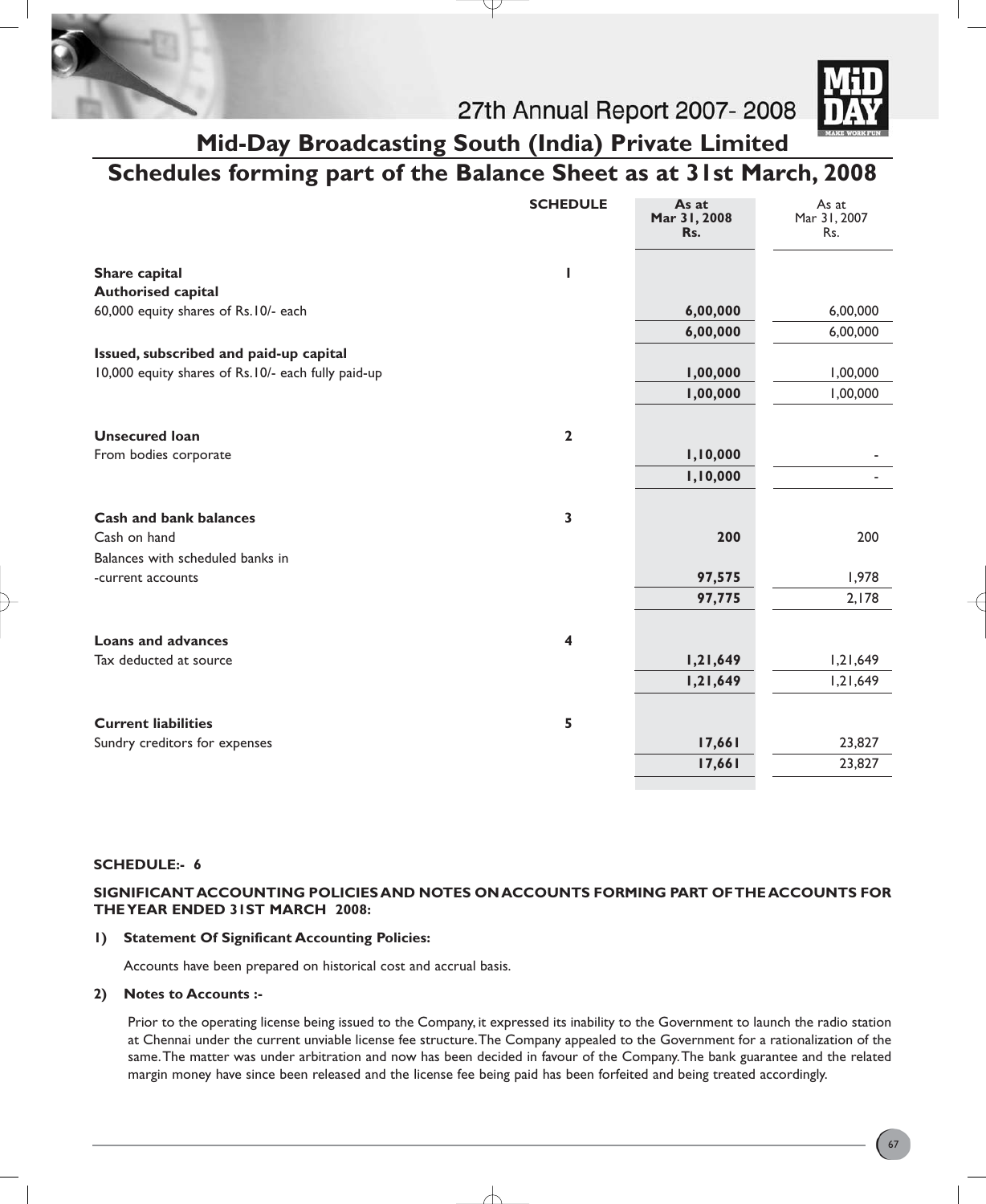

27th Annual Report 2007-2008

## **Mid-Day Broadcasting South (India) Private Limited Schedules forming part of the Balance Sheet as at 31st March, 2008**

b) Remuneration Payable to Auditors

|                         | <b>Current Year (in Rs)</b> | <b>Previous Year (in Rs)</b> |
|-------------------------|-----------------------------|------------------------------|
| Audit fees              | 6.180                       | 6.180                        |
| <b>Taxation matters</b> | Nil                         | Nil                          |

c) Disclosure with regard to related party transactions as per Accounting Standard AS-18 is as under:

| <b>Name of The Party</b>              | Relationship             | Nature of<br><b>Transaction</b><br>during the year | <b>Amount of</b><br>transaction<br>(Rs.) | <b>Closing</b><br><b>Balance</b><br>Due $(to)$<br>from Rs. | <b>Amount</b><br>written off/<br>added back<br>Rs. |
|---------------------------------------|--------------------------|----------------------------------------------------|------------------------------------------|------------------------------------------------------------|----------------------------------------------------|
| Inquilab Offset Printers<br>Pvt. Ltd. | <b>Associate Company</b> | Loan                                               | 1,10,000                                 | 1,10,000                                                   | Nil                                                |

d) Previous years figures have been re-grouped / recast wherever necessary.

e) Additional information required under Part II of Schedule VI of the Companies Act, 1956 has been furnished to the extent applicable.

Chartered Accountants

**For R.D. Shenvi & Co**. **For Mid-Day Broadcasting South (India) Pvt. Ltd.**

(Proprietor) Director Director

**R.D. Shenvi** Manajit Ghoshal Manajit Ghoshal Vidya Shembekar

Place : Mumbai Date : May 6, 2008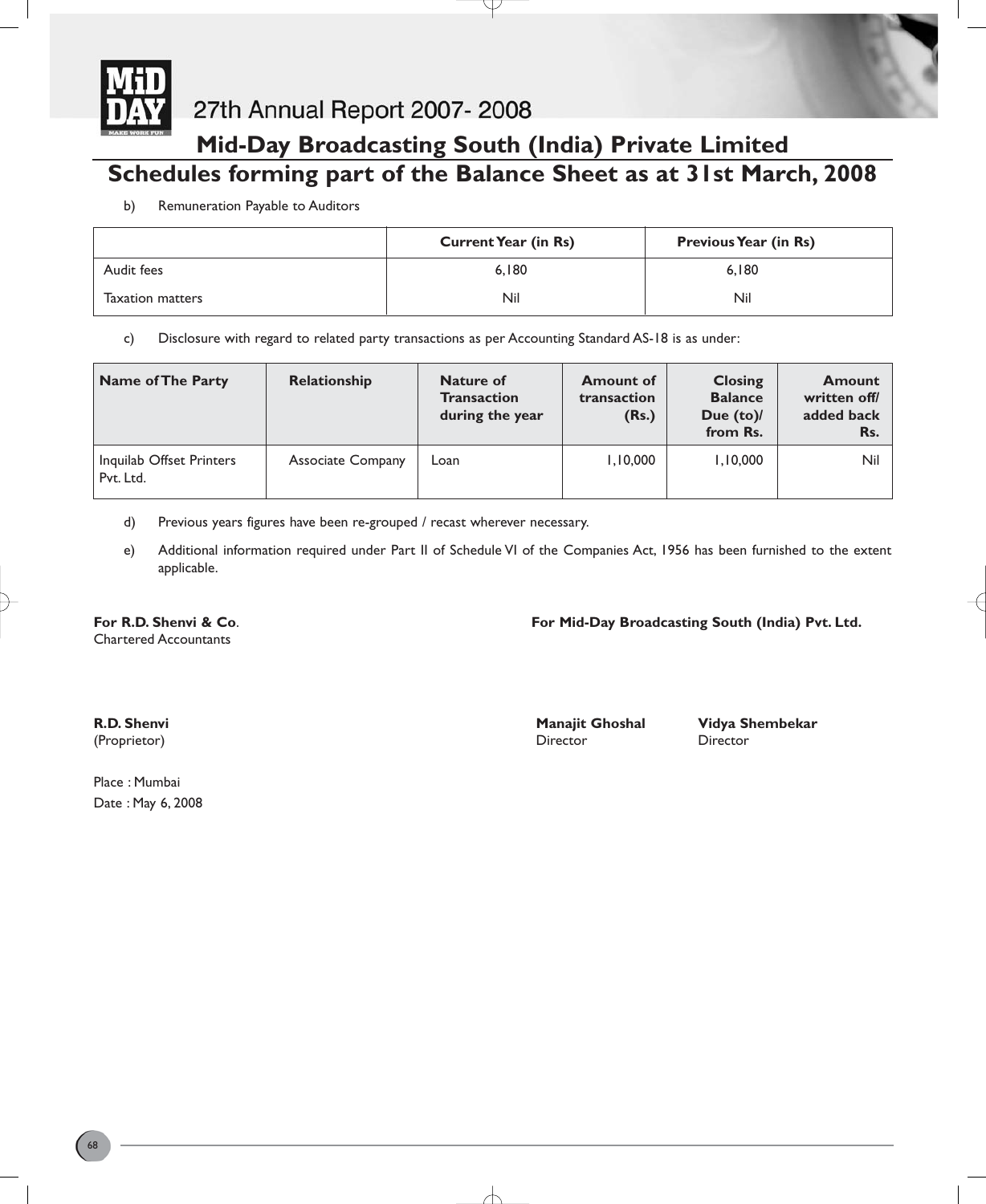**Mid-Day Broadcasting South (India) Private Limited**

Y

 $\mathbf{I}$ 



|    | <b>Registration Details</b>                      |                                                                                        |                                                                                  |                                                        |
|----|--------------------------------------------------|----------------------------------------------------------------------------------------|----------------------------------------------------------------------------------|--------------------------------------------------------|
|    | Registration No                                  | $\overline{2}$<br>$\overline{2}$<br>$\overline{2}$<br>$\overline{3}$<br>$\overline{2}$ | <b>State Code</b>                                                                | $\mathbf{I}$<br>$\mathbf{L}$                           |
|    | <b>Balance Sheet Date:-</b>                      | Date MonthYear                                                                         |                                                                                  |                                                        |
|    |                                                  | $0 \vert 3$<br>$\overline{2}$<br>$\pmb{0}$<br>0 8<br>3                                 |                                                                                  |                                                        |
|    | $CIN$ Number $ U $ 9<br>9 <sub>1</sub>           | 9 <sup>1</sup><br>9<br>9<br>9 <sup>1</sup><br>9<br>9<br>M<br>${\sf P}$<br>H            | $\sf T$<br>$\mathsf C$<br>2<br>$2^{\circ}$<br>$\overline{2}$<br>$3 \mid 2$<br>Τ. |                                                        |
| Ш  |                                                  | Capital raised during the period (Amount in Rs. Thousands)                             |                                                                                  |                                                        |
|    | Public Issue                                     | ${\sf N}$<br>L<br>$\mathbf{L}$                                                         | <b>Rights Issue</b>                                                              | N<br>L<br>L                                            |
|    | <b>Bonus Issue</b>                               | $\mathsf{N}$<br>L<br>$\mathbf{L}$                                                      | <b>Private Placements</b>                                                        | N<br>L                                                 |
| Ш  |                                                  | Position of Mobilisation and Deployment of Funds (Amount in Rs. Thousands)             |                                                                                  |                                                        |
|    | <b>Total Liabilities</b>                         | $\overline{2}$<br>$\mathbf 0$<br>$\mathbf{I}$                                          | <b>Total Assets</b>                                                              | $\overline{2}$<br>$\mathbf 0$<br>Τ.                    |
|    | Sources of Funds<br>Paid-up Capital              | $\mathsf{O}$<br>$\mathbf 0$                                                            | Reserves and Surplus                                                             | N<br>L<br>L                                            |
|    | Secured Loans                                    | N<br>$\mathsf{L}$                                                                      | Unsecured Loans                                                                  | $\mathbf 0$<br>$\mathbf{I}$<br>Ι.                      |
|    | Application of Funds                             |                                                                                        |                                                                                  |                                                        |
|    | Net Fixed Assets /                               |                                                                                        | Investments                                                                      | N<br>L                                                 |
|    | Incidental Expenditure                           |                                                                                        | Misc. Expenditure                                                                | N<br>L                                                 |
|    | During The Construction Period }                 | <b>NIL</b>                                                                             |                                                                                  |                                                        |
|    | Pending Allocation to Capital /                  |                                                                                        |                                                                                  |                                                        |
|    | <b>Other Accounts</b>                            |                                                                                        |                                                                                  |                                                        |
|    | <b>Net Current Assets</b>                        | $\overline{2}$<br>$\overline{2}$<br>$\mathbf 0$                                        | <b>Accumulated Losses</b>                                                        | 8                                                      |
| IV |                                                  | Performance of Company (Amount in Rs. Thousands)                                       |                                                                                  |                                                        |
|    | Turnover                                         | $\mathsf{N}$<br>L                                                                      | <b>Total Expenditure</b>                                                         | 8                                                      |
|    | Profit / Loss before Tax                         | -8                                                                                     | Profit / Loss after Tax                                                          | -8                                                     |
|    | Earning per share (Rs.)                          | 8<br>0<br>$\overline{2}$                                                               | Dividend rate %                                                                  | N<br>$\mathsf{A}$                                      |
| v  |                                                  | Generic Names of Principal Services of Company (as per monetary terms)                 |                                                                                  |                                                        |
|    | Item Code No. (ITC Code)                         | N   A                                                                                  |                                                                                  |                                                        |
|    | Service Description: Radio Broadcasting Services |                                                                                        |                                                                                  |                                                        |
|    |                                                  |                                                                                        |                                                                                  | For Mid-Day Broadcasting South (India) Private Limited |
|    | Place: Mumbai<br>Date: May 6, 2008               |                                                                                        | Manajit Ghoshal<br>Director                                                      | Vidya Shembekar<br>Director                            |

 $\overline{\phantom{a}}$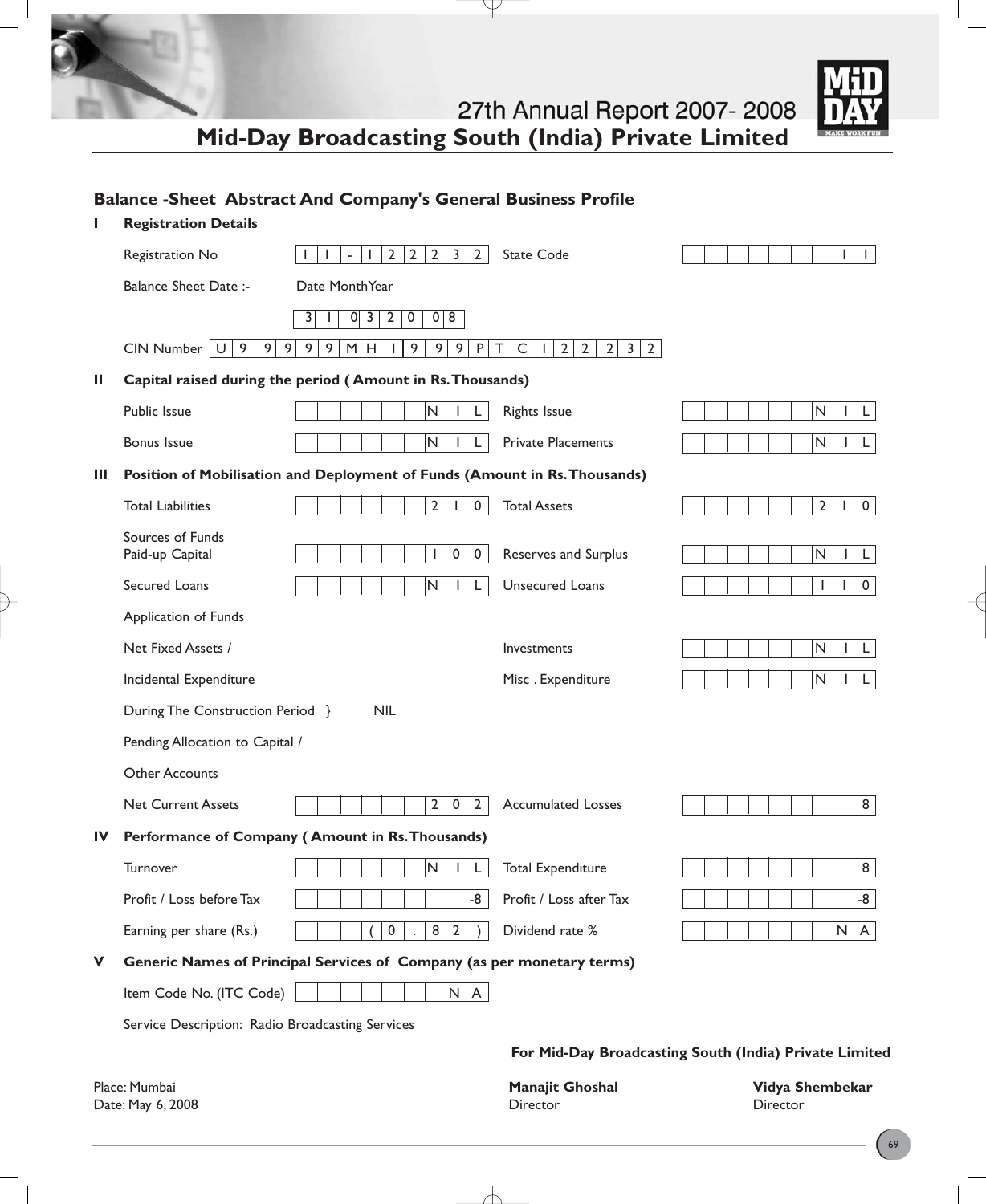

# 27th Annual Report 2007-2008 **Mid-Day Outdoor Limited**

### **Directors' Report**

#### **To The Members,**

Your Directors' are pleased to submit their Annual Report together with the audited Statement of accounts for the year ended 31st March 2008

#### **FINANCIAL RESULTS**

(Amount in Rupees)

|                                                     | 31.03.2008    | 31.03.2007       |
|-----------------------------------------------------|---------------|------------------|
| Other Income                                        | $\bf{0}$      | 35.418           |
| <b>Operating Expenses</b>                           | 60,148        | 13,32,386        |
| Profit / (Loss) during the year                     | (60, 148)     | (12, 96, 968)    |
| Add/ (Less): Balance from Profit & Loss Account B/F | (3,55,32,444) | (3, 42, 35, 476) |
| Net Profit/(Loss) carried to Balance Sheet          | (3,55,92,592) | (3,55,32,444)    |

#### **BOARD OF DIRECTORS:**

Mr. Khalid Ansari, Director would retire by rotation at the ensuing Annual General Meeting and being eligible offers himself for reappointment.

#### **AUDITORS:**

M/s T.R. Chadha & Co., Chartered Accountants, Mumbai the present auditors of the Company would be retiring at the conclusion of the forthcoming Annual General Meeting.They have expressed their willingness to continue as the Statutory Auditors, if re-appointed at the Annual General Meeting and hold office until the conclusion of the next Annual General Meeting.

#### **PARTICULARS OF EMPLOYEES U/S 217 (2A) OF THE COMPANIES ACT, 1956 READ WITH THE COMPANIES (PARTICULARS OF EMPLOYEES) RULES 1975 AS AMENDED:**

No Employee of the Company was in receipt of remuneration aggregating to Rs. 24,00,000/- or more per annum or Rs. 2,00,000/- per month if employed for a part of the year.

#### **PARTICULARS U/S 217 (1) (e) OF THE COMPANIES (DISCLOSURE OF PARTICULARS IN REPORT OF THE BOARD OF DIRECTORS) RULES 1988:**

- i) Conservation of Energy : Not applicable
- ii) Technology absorption : Nil
- iii) Foreign Exchange Earnings : Nil
- iv) Foreign Exchange Outgo : Nil

#### **DIRECTORS' RESPONSIBILITY STATEMENT:**

The Directors confirm that:

- in the preparation of the annual accounts, the applicable accounting standards have been followed;
- \* the selected and applied accounting policies are reasonable and prudent so as to give a true and fair view of the state of affairs of the Company as at 31st March, 2008 and the profit of the Company for the period ended on that date;
- $*$  proper and sufficient care has been taken for the maintenance of adequate accounting records in accordance with the provisions of the Companies Act, 1956, for safeguarding the assets of the Company and for preventing and detecting fraud and other irregularities;
- The annual accounts are prepared on a 'going concern' basis.

#### **ACKNOWLEDGEMENT:**

Your Directors would like to express their appreciation for the valuable support given by the personnel.

**For and on behalf of the Board**

Place : Mumbai **Tarique Ansari** Dated : May 7, 2008 Director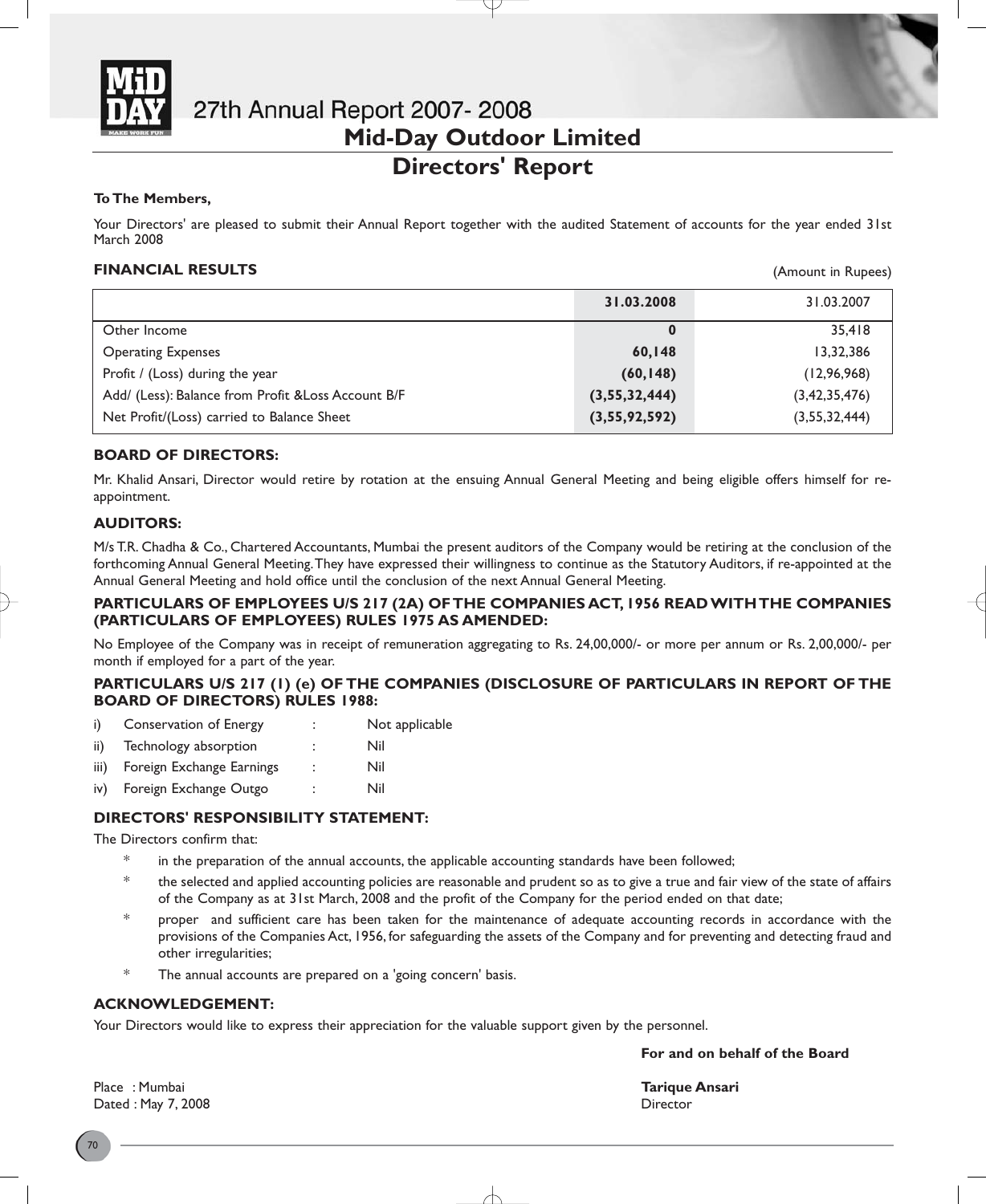



### **Mid-Day Outdoor Limited**

#### **To,**

#### **The Members of MID-DAY OUTDOOR LIMITED**

- 1. We have audited the attached Balance Sheet of Mid-Day Outdoor Limited as at 31st March, 2008, and also the Profit and Loss Account and Cash Flow Statement for the year ended on that date annexed thereto.These financial statements are the responsibility of the Company's management. Our responsibility is to express an opinion on these financial statements based on our audit.
- 2. We conducted our audit in accordance with auditing standards generally accepted in India.Those Standards require that we plan and perform the audit to obtain reasonable assurance about whether the financial statements are free of material misstatement.An audit includes examining, on test basis, evidence supporting the amounts and disclosures in the financial statements.An audit also includes assessing the accounting principles used and significant estimates made by management, as well as evaluating the overall financial statement presentation.We believe that our audit provides a reasonable basis of our opinion.
- 3. As required by the Companies (Auditor's Report) Order, 2003 issued by the Central Government of India in terms of sub section (4A) of Section 227 of the Companies Act, 1956, we enclose in the Annexure a statement on the matters specified in paragraphs 4 and 5 of the said Order.
- 4. Further to our comments in the Annexure referred to above, we report that:
	- 4.1 We have obtained all the information and explanations, which to the best of our knowledge and belief were necessary for the purposes of our audit;
	- 4.2 In our opinion proper books of account as required by law have been kept by the Company so far as appears from our examination of those books;
	- 4.3 The Balance Sheet and Profit and Loss Account and Cash Flow Statement dealt with by this report are in agreement with the books of account;
	- 4.4 In our opinion, the Balance Sheet and Profit and Loss Account and Cash Flow Statement dealt with by this report comply with the Accounting Standards referred to in sub-section (3C) of Section 211 of the Companies Act, 1956 to the extent applicable.
	- 4.5 On the basis of representations received from the directors and taken on record by the Board of Directors, we report that none of the directors is disqualified as on 31.03.2008 from being appointed as a director in terms of clause (g) of sub section (1) of section 274 of the Companies Act, 1956.
	- 4.6 In our opinion and to the best of our information and according to the explanations given to us, the said accounts read together with the Statement of Significant Accounting Policies and the Notes forming part of Accounts give the information required by the Companies Act, 1956, in the manner so required and give a true and fair view in conformity with the accounting principles generally accepted in India:
		- a) in the case of the Balance Sheet, of the state of affairs of the Company as at 31st March, 2008; and
		- b) in the case of the Profit and Loss Account, of the loss of the Company for the year ended on that date.
		- c) in case of Cash Flow Statement, of the Cash Flows for the year ended on that date.

#### **For T. R. Chadha & Co.**

Chartered Accountants

**Vikas Kumar**

(Partner) Membership No.: 75363

Place : Mumbai Date : May 7, 2008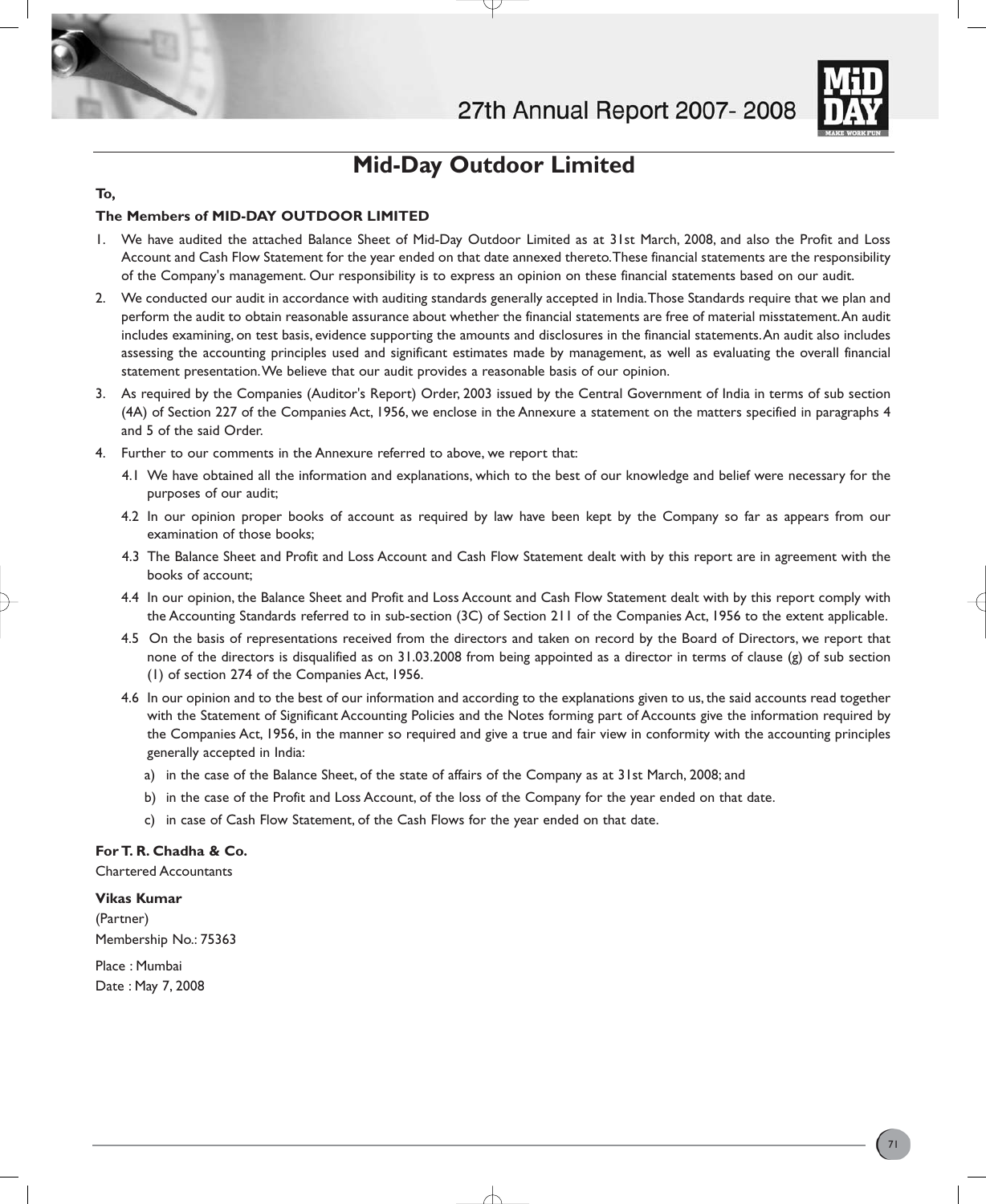

### 27th Annual Report 2007-2008

### **Mid-Day Outdoor Limited**

### **Annexure to Auditors' Report**

#### **ANNEXURE REFERRED TO IN PARAGRAPH 3 OF OUR REPORT OF EVEN DATE**

#### **I. Fixed Assets**

The Company is not having any Fixed Assets and accordingly sub clause (a) to (c) of clause (i) of Para 4 of the order is not applicable.

#### **II Inventories**

The Company is not having any inventories and accordingly the sub clause (a) to (c) of clause (ii) of Para 4 of the order is not applicable.

#### **III Loans Given / Taken**

- a) The Company has not granted any loans, secured or unsecured to companies, firms or other parties covered in the register maintained under section 301 of the Companies Act, 1956.The Company has taken interest free unsecured loan from Holding Company and an amount of Rs. 6.48 Lac was payable against the same as on 31.03.2008.
- b) The rate of interest and other terms and conditions of loans taken by the Company, are prima facie not prejudicial to the interest of the Company.
- c) The payment of the principal amount is generally regular.
- d) The overdue amount for any individual party is not more than one lakh.

#### **IV Internal Control**

In our opinion and according to the information and explanation given to us, there are adequate internal control procedures commensurate with the size of the Company and the nature of its business for providing services.There is no continuing failure to correct major weaknesses in internal control system.

#### **V. Transactions under Section 301**

According to the information and explanations given to us and to the best of our knowledge and belief, there are no contract or arrangement that needed to be entered in to the register maintained in pursuance of Section 301 of the Companies Act, 1956.

#### **VI. Public Deposits**

According to the information and explanation given to us, the Company has not taken any deposits from the public.

#### **VII. a) Internal Audit System**

The Company has an internal audit system commensurate with its size and the nature of its business.

#### **b) Cost Records**

As explained, the maintenance of cost records has not been prescribed by the Central Government under clause (d) of sub-section (1) of section 209 of the Companies Act, 1956.

#### **VIII. Statutory Dues**

- a) The Company is regular in depositing undisputed statutory dues with the appropriate authorities and no such dues are outstanding as at the last day of the financial year for a period of more than six months from the date they became payable.
- b) There are no dues of Income Tax / sales tax / wealth tax / service tax / custom duty / excise duty / cess, which are not deposited on account of dispute.

#### **IX. Miscellaneous**

- a) The networth of the Company has been fully eroded as on 31.03.2008.The Company has incurred cash losses in current financial year and in preceding financial year.
- b) The Company has not taken any loans from financial institution or bank or debenture holders and accordingly the question of any default does not arise.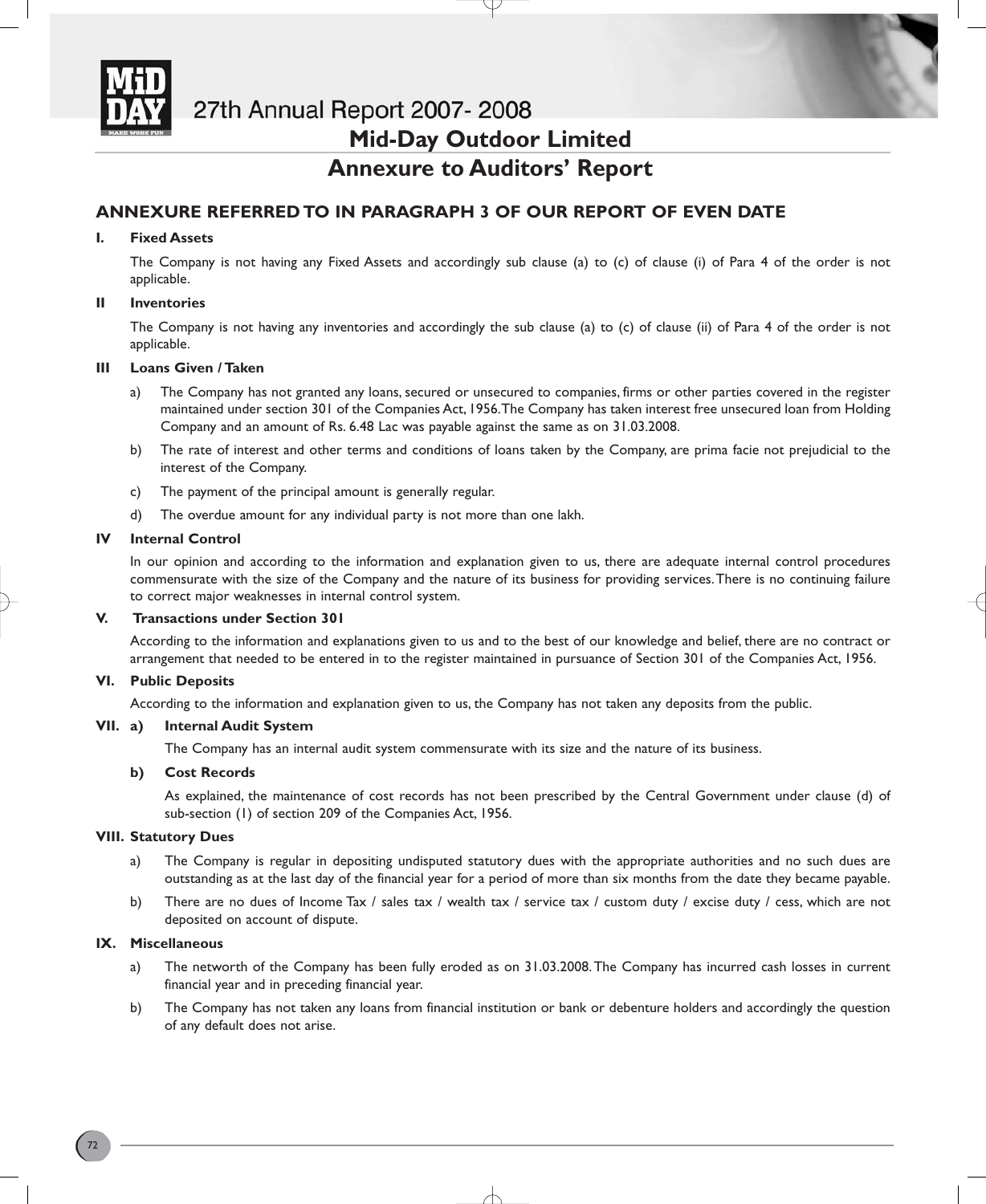

# **Mid-Day Outdoor Limited Annexure to Auditors' Report**

- c) The Company has not granted loans and advances on the basis of security by way of pledge of shares, debentures and other securities.
- d) As explained, the Company is not a chit fund, nidhi / mutual benefit fund / society.Therefore, the provisions of clause 4 (xiii) of the Companies (Auditor's Report) Order are not applicable to the Company.
- e) As explained and verified, the Company is not dealing or trading in shares, securities, debentures and other investments.
- f) As explained, the Company has not given any guarantee for loans taken by others from bank or financial institutions.
- g) The Company has not obtained any loans, accordingly clause (xvi) and (xvii) of para 4 of the order is not applicable.
- h) The Company has not issued any shares / debentures during the year. Accordingly, the compliance of clause (xviii) to (xx) of para 4 of the order is not applicable.
- i) As explained to us, no fraud on or by the Company has been noticed or reported during the year.

**For T. R. Chadha & Co.** Chartered Accountants

### **Vikas Kumar**

(Partner) Membership No.: 75363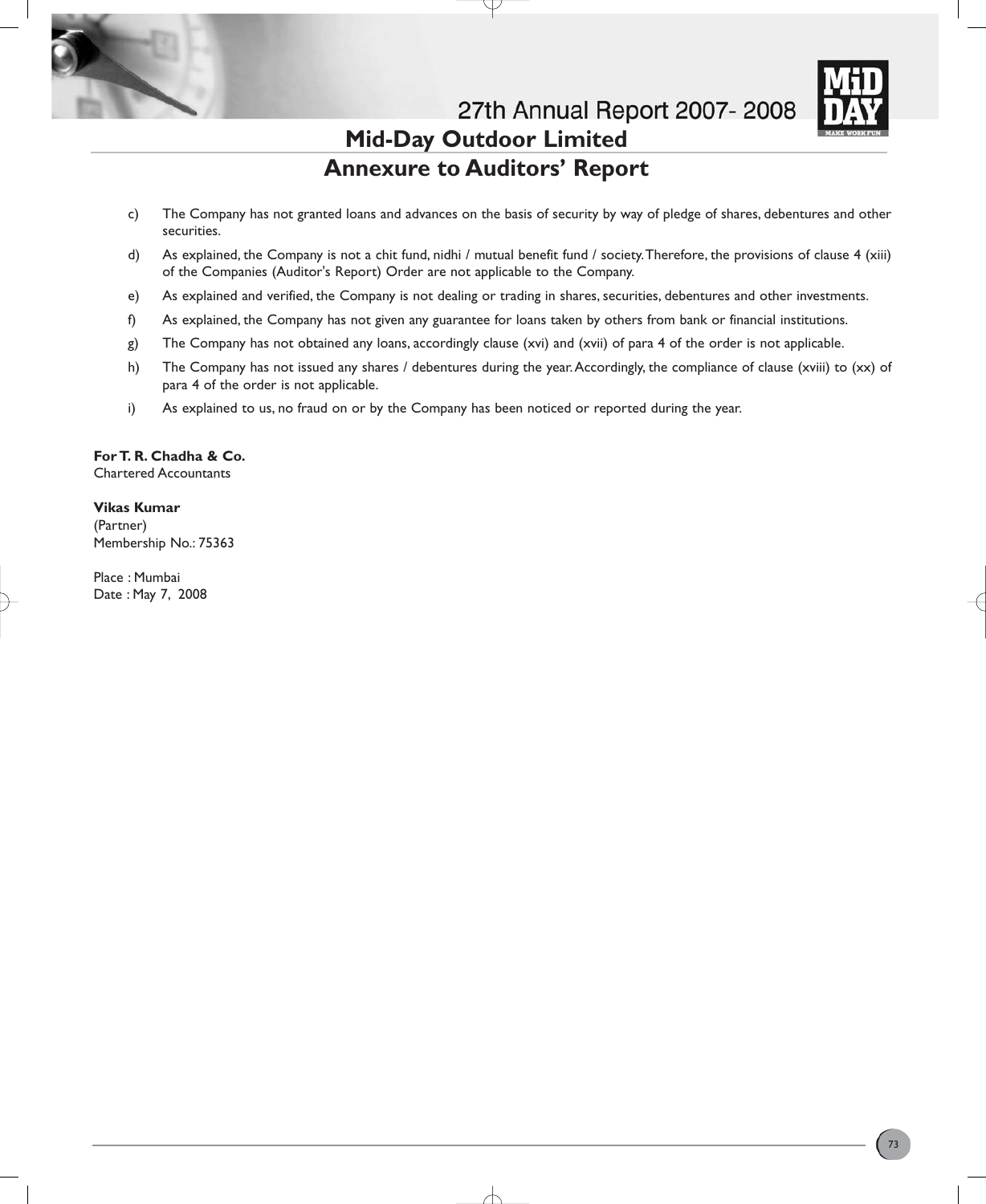

27th Annual Report 2007- 2008<br>Mid-Day Outdoor Limited

**Balance Sheet as at 31st March, 2008**

Y

|                                                      | <b>SCHEDULE</b>                | As at<br>Mar 31, 2008<br>Rs.      | As at<br>Mar 31, 2007<br>Rs. |
|------------------------------------------------------|--------------------------------|-----------------------------------|------------------------------|
| <b>SOURCES OF FUNDS</b>                              |                                |                                   |                              |
| <b>Shareholders' Funds</b>                           |                                |                                   |                              |
| Share Capital                                        | A                              | 3,49,50,000                       | 3,49,50,000                  |
| Reserves and Surplus                                 |                                | 0                                 | 0                            |
|                                                      |                                | 3,49,50,000                       | 3,49,50,000                  |
| <b>Loan Funds</b>                                    |                                |                                   |                              |
| Unsecured Loan                                       | $\, {\bf B} \,$                | 6,47,606                          | 20,84,370                    |
|                                                      |                                | 6,47,606                          | 20,84,370                    |
|                                                      |                                |                                   |                              |
|                                                      | <b>TOTAL</b>                   | 3,55,97,606                       | 3,70,34,370                  |
| <b>APPLICATION OF FUNDS</b>                          |                                |                                   |                              |
| <b>Current Assets, Loans &amp; Advances</b>          |                                |                                   |                              |
| Cash & Bank Balances                                 | $\mathsf{C}$                   | 16,570                            | 15,954                       |
| Loans & Advances                                     | D                              | 0                                 | 15,00,000                    |
|                                                      |                                | 16,570                            | 15, 15, 954                  |
| Less: Current Liabilities & Provisions               | E                              | 11,556                            | 14,028                       |
| <b>Net Current Assets</b>                            |                                | 5,014                             | 15,01,926                    |
| Profit & Loss Account (Dr. Balance)                  |                                | 3,55,92,592                       | 3,55,32,444                  |
|                                                      | <b>TOTAL</b>                   | 3,55,97,606                       | 3,70,34,370                  |
| Significant Accounting Policies And                  |                                |                                   |                              |
| Notes Forming Part of Accounts                       | н                              |                                   |                              |
| As per our Report of even date                       |                                |                                   |                              |
| For T.R.Chadha & Co.<br><b>Chartered Accountants</b> | For and on behalf of the Board |                                   |                              |
| <b>Vikas Kumar</b><br>(Partner)                      | Rukya Ansari<br>Director       | <b>Tarique Ansari</b><br>Director |                              |
|                                                      |                                |                                   |                              |

∕├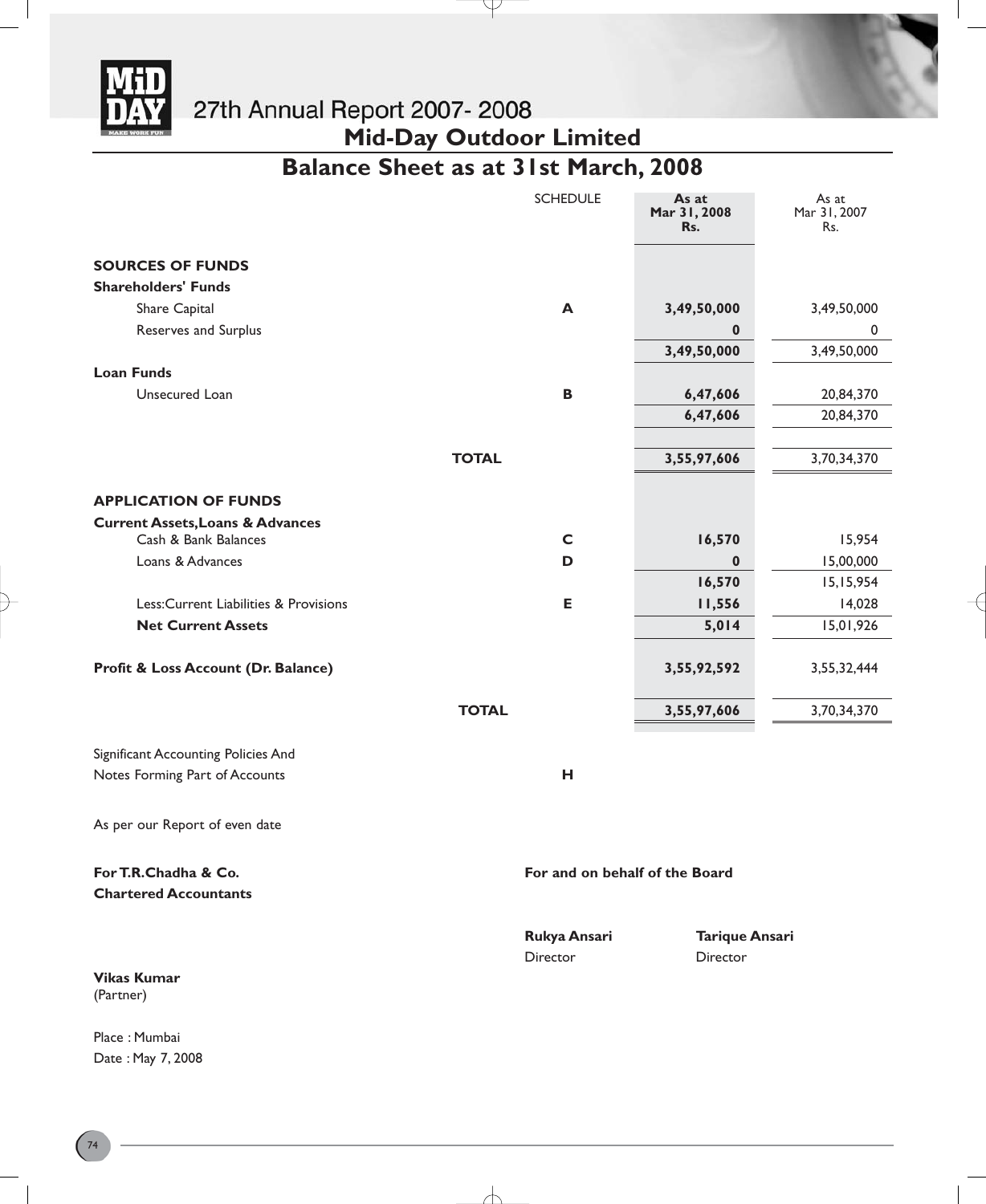



**Mid-Day Outdoor Limited Profit & Loss Account for the year ended 31st March, 2008**

|                                                       |              | <b>SCHEDULE</b> | As at<br>Mar 31, 2008<br>Rs. | As at<br>Mar 31, 2007<br>Rs. |
|-------------------------------------------------------|--------------|-----------------|------------------------------|------------------------------|
| <b>INCOME</b>                                         |              |                 |                              |                              |
| Advertising, Painting, Fabrication Revenue            |              |                 | $\bf{0}$                     | $\mathbf 0$                  |
| Other Income                                          |              | F               | $\bf{0}$                     | 35,418                       |
|                                                       |              |                 |                              |                              |
|                                                       | <b>TOTAL</b> |                 | $\mathbf 0$                  | 35,418                       |
| <b>EXPENDITURE</b>                                    |              |                 |                              |                              |
| <b>Operating Expenses</b>                             |              | G               | 60,148                       | 1,332,386                    |
|                                                       |              |                 |                              |                              |
|                                                       | <b>TOTAL</b> |                 | 60,148                       | 1,332,386                    |
|                                                       |              |                 |                              |                              |
| Profit /(Loss) during the year                        |              |                 | (60, 148)                    | (12, 96, 968)                |
| Net Profit /(Loss) for the year                       |              |                 | (60, 148)                    | (12, 96, 968)                |
| Profit/(Loss) Brought Forward                         |              |                 | (3,55,32,444)                | (3, 42, 35, 476)             |
| Profit /(Loss) Carried to Balance Sheet               |              |                 | (3,55,92,592)                | (3,55,32,444)                |
|                                                       |              |                 |                              |                              |
| Earning/(loss) Per Share - Face Value Rs 10 per share |              |                 | (0.02)                       | (0.37)                       |
|                                                       |              |                 |                              |                              |
| Significant Accounting Policies And                   |              |                 |                              |                              |
| Notes Forming Part of Accounts                        |              | н               |                              |                              |
|                                                       |              |                 |                              |                              |

As per our Report of even date

**For T.R.Chadha & Co. For and on behalf of the Board For and on behalf of the Board Chartered Accountants Rukya Ansari Tarique Ansari**  Director Director

**Vikas Kumar** (Partner)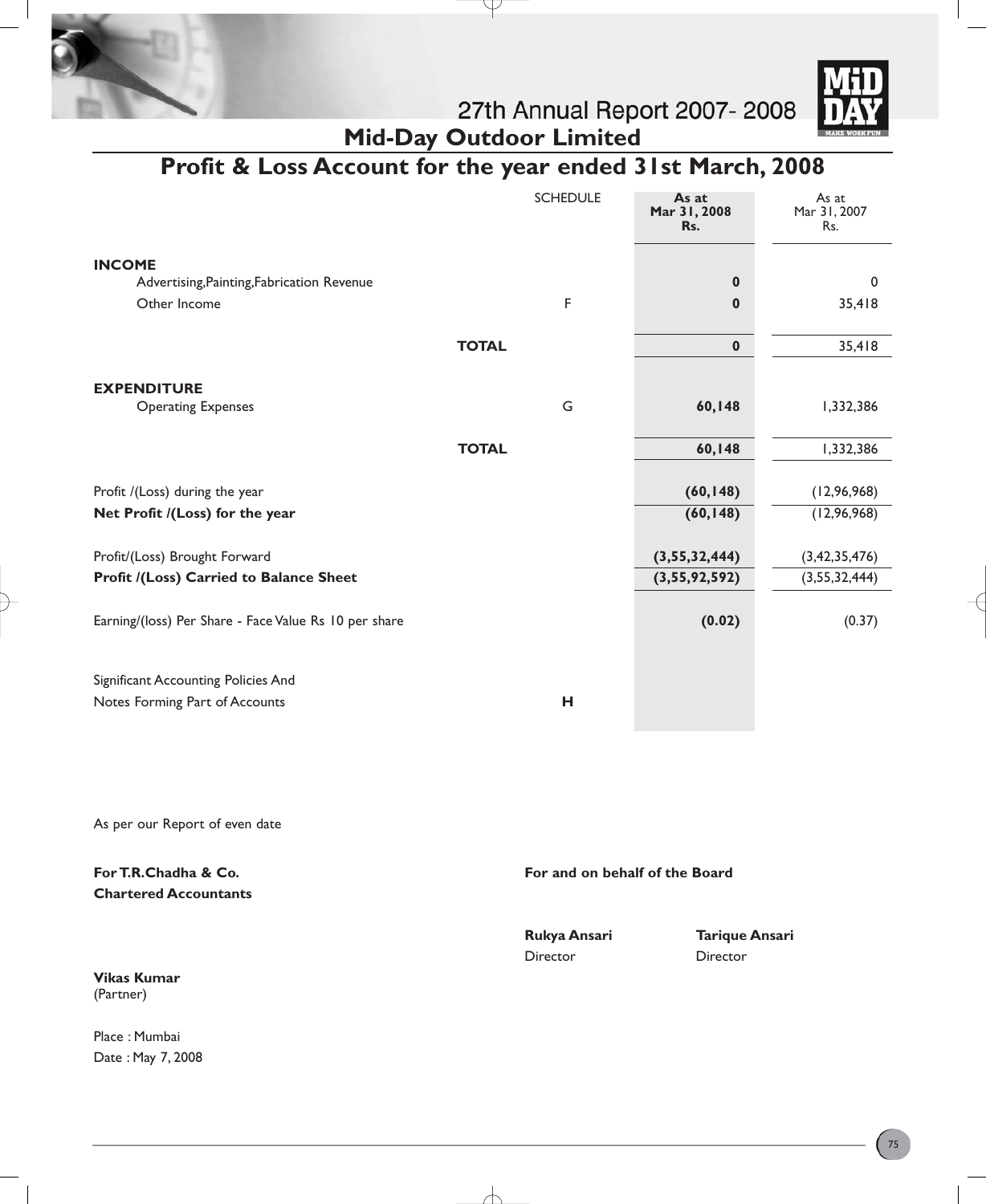

# **Mid-Day Outdoor Limited**

# **Schedules Forming Part of the Balance Sheet As At 31.03.2008**

Ψ

|                                                        | As at<br>Mar 31, 2008<br>Rs. | As at<br>Mar 31, 2007<br>Rs. |
|--------------------------------------------------------|------------------------------|------------------------------|
| <b>SCHEDULE A</b>                                      |                              |                              |
| <b>Share Capital</b>                                   |                              |                              |
| Authorised Capital                                     |                              |                              |
| 40,00,000 equity shares of Rs.10/- each                | 4,00,00,000                  | 4,00,00,000                  |
| Issued, Subscribed & Paid up                           |                              |                              |
| 3495000 Equity shares of Rs.10/-each                   | 3,49,50,000                  | 3,49,50,000                  |
| (Previous Year 3495000 equity shares of Rs. 10/- each) |                              |                              |
| [3494200 Equity shares are held by Holding Company     |                              |                              |
| Mid-day Multimedia Ltd.]                               | 3,49,50,000                  | 3,49,50,000                  |
| <b>SCHEDULE B</b>                                      |                              |                              |
| <b>Unsecured Loan</b>                                  |                              |                              |
| Loan from Holding Company                              | 6,47,606                     | 20,84,370                    |
|                                                        | 6,47,606                     | 20,84,370                    |
|                                                        |                              |                              |
| <b>SCHEDULE C</b>                                      |                              |                              |
| <b>Cash &amp; Bank Balances</b>                        |                              |                              |
| In current account with a scheduled Bank               | 16,570                       | 15,954                       |
|                                                        | 16,570                       | 15,954                       |
| SCHEDULE D                                             |                              |                              |
| <b>Loans &amp; Advances</b>                            |                              |                              |
| (Unsecured, considered good)                           |                              |                              |
| <b>Trade Deposit</b>                                   | 0                            | 15,00,000                    |
|                                                        | $\bf{0}$                     | 15,00,000                    |
| <b>SCHEDULE E</b>                                      |                              |                              |
| <b>Current Liabilities &amp; Provisions</b>            |                              |                              |
| Service Tax Payable                                    | 320                          | 4,028                        |
| <b>Oustanding Liabilities</b>                          | 11,236                       | 10,000                       |
|                                                        | 11,556                       | 14,028                       |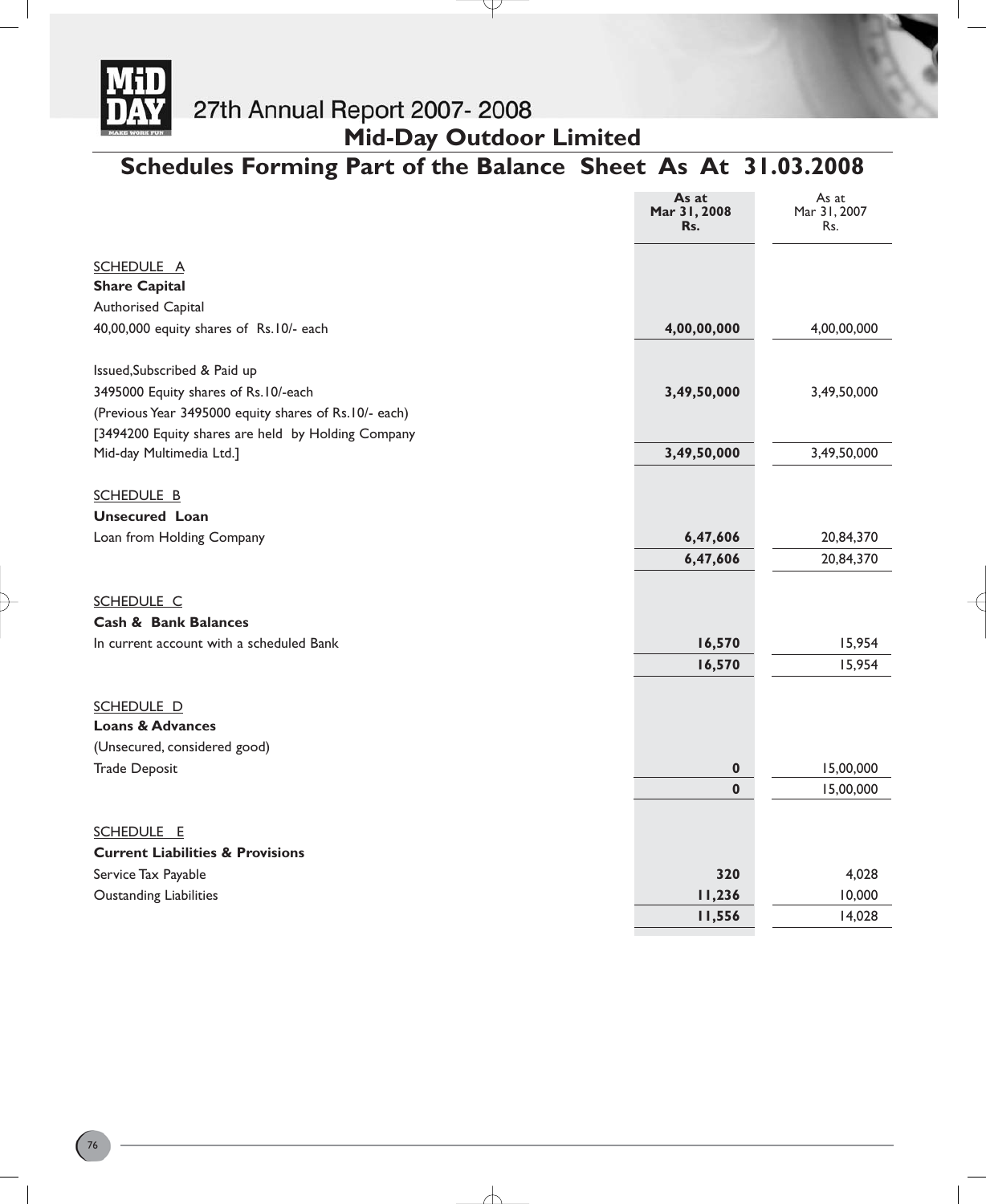

| <b>Schedules Forming Part of the Profit &amp; Loss Account</b> |              |              |
|----------------------------------------------------------------|--------------|--------------|
|                                                                | As at        | As at        |
|                                                                | Mar 31, 2008 | Mar 31, 2007 |
|                                                                | Rs.          | Rs.          |
| SCHEDULE F                                                     |              |              |
| <b>Other Income</b>                                            |              |              |
| Mis.Income                                                     | $\bf{0}$     | 35,418       |
|                                                                | $\bf{0}$     | 35,418       |
|                                                                |              |              |
| SCHEDULE G                                                     |              |              |
| <b>Operating Expenses</b>                                      |              |              |
| Professional Charges                                           | 40,000       | 1,500        |
| Remuneration to Auditors - Statutory Audit Fees                | 10,000       | 10,000       |
| - Taxation Matters                                             | 10,000       | 10,000       |
| <b>Bank Charges</b>                                            | 148          | 149          |
| Bad debt written off                                           | $\bf{0}$     | 13,10,237    |
| Miscellaneous Expenses                                         | $\bf{0}$     | 500          |
|                                                                | 60,148       | 13,32,386    |

**Mid-Day Outdoor Limited**

### SCHEDULE-H

**SIGNIFICANT ACCOUNTING POLICIES AND NOTES TO THE ACCOUNTS FORMING AN INTEGRAL PART OF THE BALANCE SHEET AS AT 31st MARCH 2008 AND PROFIT & LOSS ACCOUNT FOR THE YEAR ENDED 31st MARCH 2008**

# **A) SIGNIFICANT ACCOUNTING POLICIES**

### **1. Basis of Accounting**

The financial statements are prepared under historical cost convention and on accrual method of accounting.Advertising Income & Commission Income is net of commission / credits allowed during the year.

### **2. Fixed Assets**

Fixed assets are stated at cost less accumulated depreciation. Depreciation has been provided as per Written Down Value Method at the rates specified in Schedule XIV of the Companies Act, 1956.

Depreciation has been provided for additions to the assets during the year from the month of addition and for assets sold during the year up to the month preceding the sale.

### **3. Inventory**

Stores and Consumables are valued at cost.

# **4. Investments**

Investments, being long term in nature, are valued at cost.

### **5. Retirement Benefits**

No gratuity is payable by the company under the Payment of Gratuity Act.There is no liability on account of the accumulated leave as there are no employees on the roll of the company.Accordingly, no provision is made for leave wages.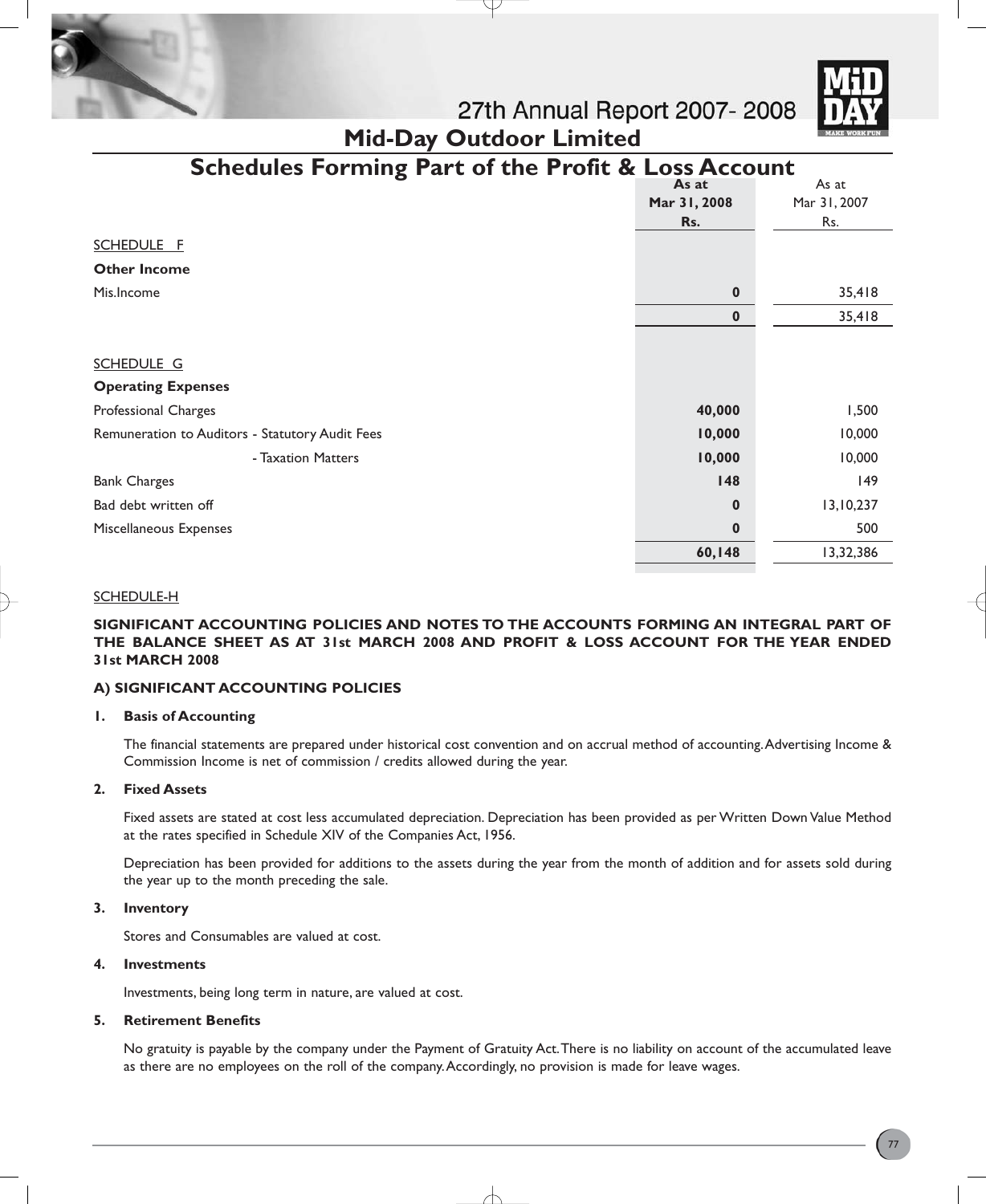

# 27th Annual Report 2007-2008 **Mid-Day Outdoor Limited**

# **Schedules Forming Part of the Profit & Loss Account**

# **B) NOTES TO ACCOUNTS**

1. Contingent liability:

Income-tax : NIL, Previous Year : NIL

2. In the opinion of the Board, current assets loans and advances have a value, in the ordinary course of business, on realisation at least equal to the amount at which they are stated.

|    |                                 | <b>Current Year</b><br>Rs. | Previous Year<br>Rs. |
|----|---------------------------------|----------------------------|----------------------|
| 3. | Expenditure in Foreign Currency | Nil                        | Nil                  |
| 4. | Earning in Foreign Currency     | Nil                        | Nil                  |

5. In view of the accumulated losses, provision for Income tax is not made.

6. Disclosure with regard to the Related party transactions as per AS- 18 is as under:

| Name of the transacting<br>related party | <b>Relationship</b>    | Description of the nature<br>of transaction       | Amount<br>(Rs. in Lacs) |
|------------------------------------------|------------------------|---------------------------------------------------|-------------------------|
| Mid-day Multimedia Limited               | <b>Holding Company</b> | Unsecured Loan<br>outstanding as on<br>31.03.2008 | 6.47                    |
|                                          |                        | (As on 31.03.2007)                                | (20.84)                 |

# **List of Related Parties**

# **Holding Company:**

Mid-day Multimedia Ltd.

# **Concerns where control exists:**

- Meridian Holding & Leasing Co. Pvt. Ltd.
- Mid-day Export Pvt. Ltd.
- Inquilab Offset Printers Pvt. Ltd.
- **•** Ferari Investments & Trading Co. Pvt. Ltd.
- Radio Mid-day West (India) Ltd.
- Mid-day Broadcasting South (India) Pvt. Ltd.
- Mid-day Radio North (India) Ltd.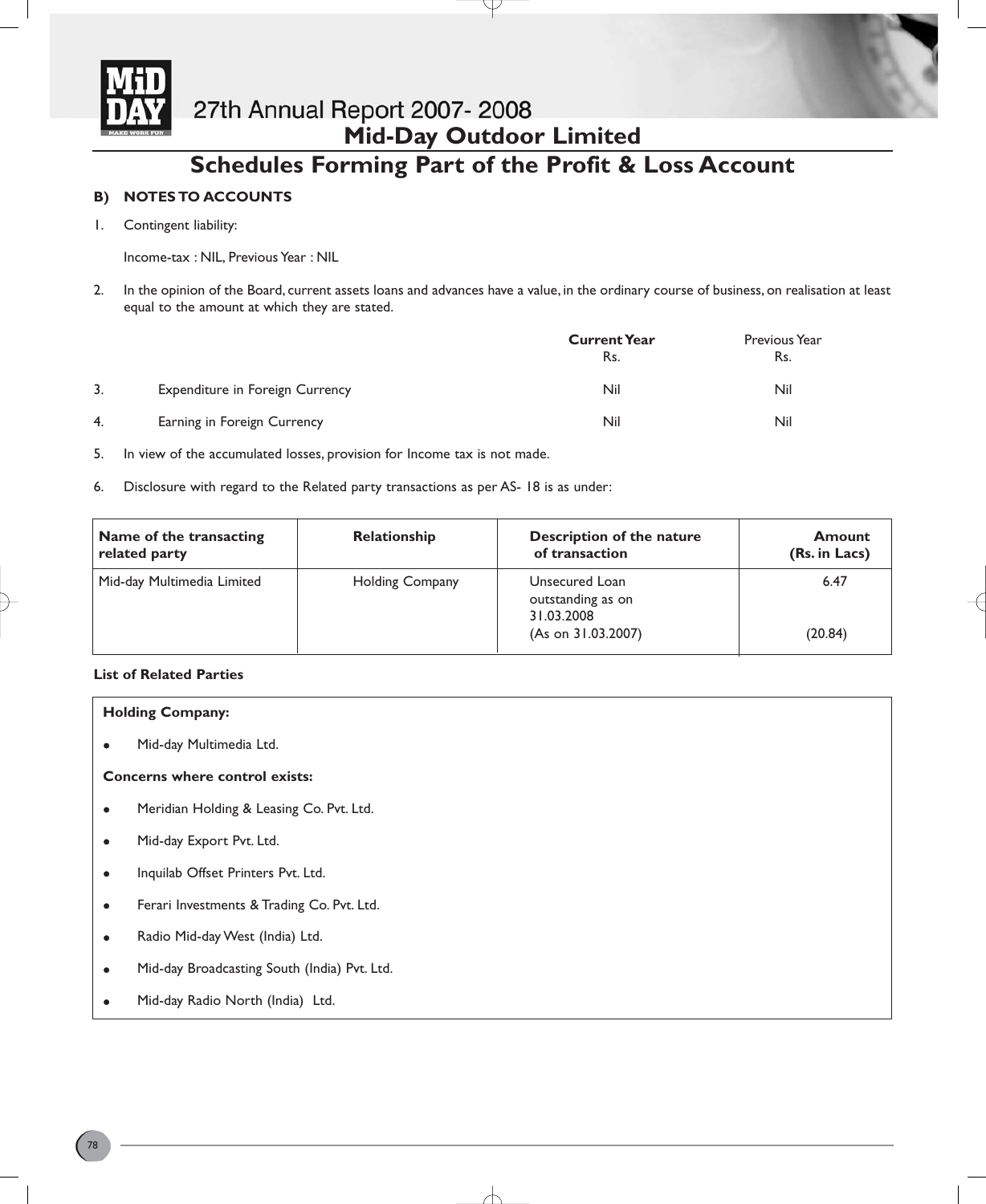

27th Annual Report 2007-2008 **Mid-Day Outdoor Limited**



# **Schedules Forming Part of the Profit & Loss Account**

- 7. The deferred tax assets as per Accounting Standard 22 (AS-22) on Accounting of taxes towards carried forward losses has not been recognised, as there is no certainty of their realizability.
- 8. The Company operates in a single business segment of Outdoor Advertising. Therefore disclosure requirement for Segment Reporting as per AS-17 is not applicable to the company.
- 9. The disclosures with regard to the requirement of Part II of Schedule VI of the Companies Act, 1956 are not applicable.
- 10. Previous year figures have been regrouped / rearranged wherever considered necessary to make them comparable with the current year figures.
- 11. All figures are rounded off to the nearest rupee.

As per our Report of even date

**Chartered Accountants**

**For T.R.Chadha & Co. For and on behalf of the Board**

Director Director

**Rukya Ansari Tarique Ansari** 

**Vikas Kumar** (Partner)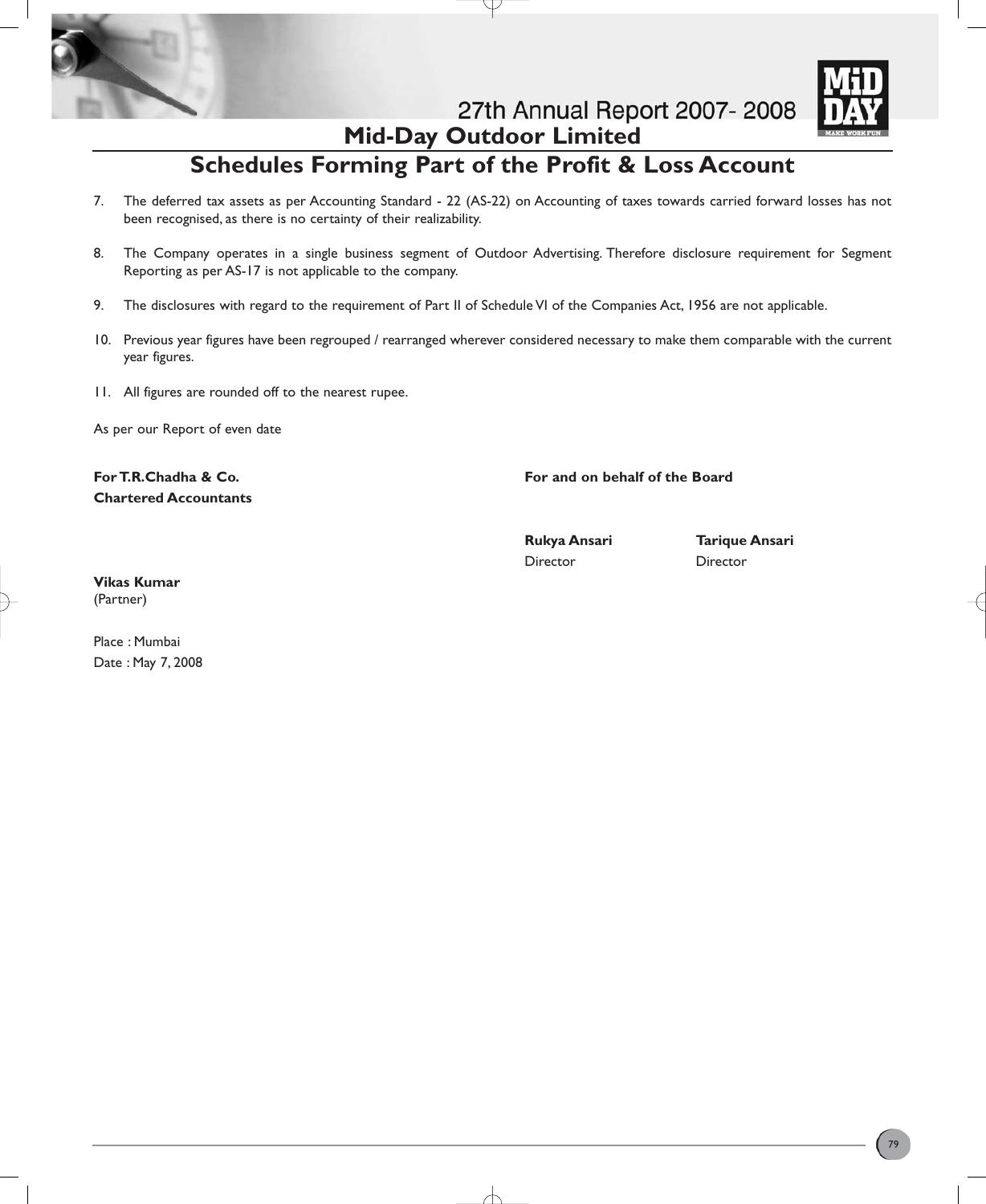

**Mid-Day Outdoor Limited**

# **Cashflow for the Period 1.04.2007 to 31.03.2008**

Y

|           |                                                   |                 | F.Y. 2007-08  | F.Y. 2006-07  |
|-----------|---------------------------------------------------|-----------------|---------------|---------------|
|           |                                                   |                 | Rs.           | Rs.           |
| А.        | <b>Net Cashflow from operating Activities</b>     |                 |               |               |
|           | Net Profit before tax                             |                 | (60, 148)     | (12, 96, 968) |
|           | Depreciation                                      |                 | 0             | 0             |
|           | Operational Profit Before Working Capital         |                 | (60, 148)     | (12, 96, 968) |
|           | <b>Adjustments for changes in Working Capital</b> |                 |               |               |
|           | <b>Sundry Debtors</b>                             |                 | $\mathbf 0$   | 13,15,472     |
|           | Inventories                                       |                 | $\bf{0}$      | 0             |
|           | Loans & Advances                                  | others          | 15,00,000     | 0             |
|           |                                                   | subsidiaries    | 0             | 0             |
|           | Other Current Assets(margin money)                |                 |               |               |
|           | <b>Current Liabilities Prov</b>                   | others          | (2, 472)      | (42, 509)     |
|           |                                                   | subsidiaries    | 0             | 0             |
|           | Sub Total                                         |                 | 14,97,528     | 12,72,963     |
|           | <b>Cash Generated from Operations</b>             |                 | 14,37,380     | (24,005)      |
|           | Income Tax Paid                                   |                 | 0             | 0             |
|           | Sub Total                                         |                 | $\mathbf{0}$  | $\Omega$      |
|           | <b>Net Cashflow from Operating Activities</b>     |                 | 14,37,380     | (24,005)      |
| <b>B.</b> | <b>Cash Flow from Investing Activities</b>        |                 |               |               |
|           | Fixed Assets (net)                                | (subsidiary)    | 0             | 0             |
|           | Investments                                       | (subsidiary)    | 0             | 0             |
|           | <b>Net Cash Flow from Investing Activities</b>    |                 | 0             | $\Omega$      |
| C.        | <b>Cash Flow from Financing Activities</b>        |                 |               |               |
|           | <b>Borrowings</b>                                 | others          | 0             |               |
|           |                                                   | holding Company | (14, 36, 764) | 255           |
|           | <b>Net Cash Flow from Financing Activities</b>    |                 | (14, 36, 764) | 255           |
|           | Net Increase in cash & cash equivalents           |                 | 616           | (23,750)      |
|           | Opening balance of cash & cash equivalents        |                 | 15,954        | 39,704        |
|           | Closing balance of cash & cash equivalents        |                 | 16,570        | 15,954        |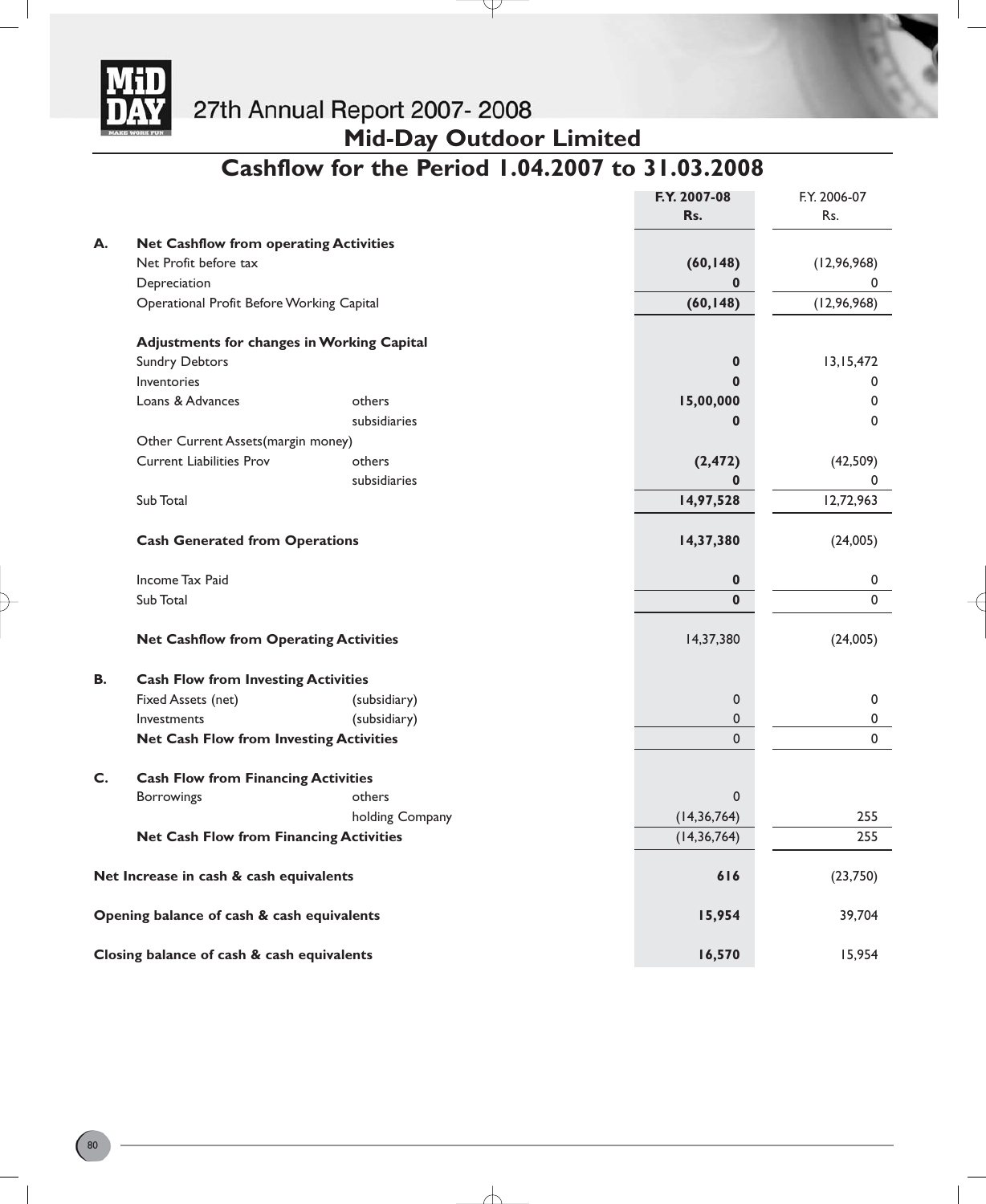

27th Annual Report 2007-2008 **Mid-Day Outdoor Limited**

Y

# **Balance -Sheet Abstract And Company's General Business Profile**

| ı                                                     | <b>Registration Details</b>                                |                                                                                          |                                                                                                              |                                          |
|-------------------------------------------------------|------------------------------------------------------------|------------------------------------------------------------------------------------------|--------------------------------------------------------------------------------------------------------------|------------------------------------------|
|                                                       | Registration No                                            | $\overline{4}$<br>9<br>8<br>3<br>7                                                       | <b>State Code</b>                                                                                            | $\mathbf{I}$<br>L                        |
|                                                       | <b>Balance Sheet Date:-</b>                                | Month<br>Year<br>Date                                                                    |                                                                                                              |                                          |
|                                                       |                                                            | $\mathsf{O}$<br>$\overline{3}$<br>$\overline{2}$<br>$\mathbf 0$<br>$\mathbf 0$<br>8<br>3 |                                                                                                              |                                          |
|                                                       | $\overline{2}$<br>$\overline{2}$<br><b>CIN Number</b><br>U | 9<br>M<br>9<br>$\bf 8$<br>5<br>$\sf P$<br>$\overline{2}$<br>H                            | $\mathsf C$<br>$9 \mid 8$<br>$\mathbf 0$<br>$\overline{\mathbf{3}}$<br>$\overline{7}$<br>$\overline{4}$<br>L |                                          |
| Ш                                                     |                                                            | Capital raised during the period (Amount in Rs. Thousands)                               |                                                                                                              |                                          |
|                                                       | Public Issue                                               | $\overline{\mathbf{0}}$                                                                  | <b>Rights Issue</b>                                                                                          | $\mathsf{O}$                             |
|                                                       | <b>Bonus Issue</b>                                         | $\overline{0}$                                                                           | <b>Private Placements</b>                                                                                    | 0                                        |
| Ш                                                     |                                                            | Position of Mobilisation and Deployment of Funds (Amount in Rs. Thousands)               |                                                                                                              |                                          |
|                                                       | <b>Total Liabilities</b>                                   | $\overline{5}$<br>5 <sup>2</sup><br>9<br>3<br>8                                          | <b>Total Assets</b>                                                                                          | 3<br>5<br>5<br>9 <sup>1</sup><br>8       |
|                                                       | Sources of Funds                                           |                                                                                          |                                                                                                              |                                          |
|                                                       | Paid-up Capital                                            | 3<br>9<br>5<br>$\overline{4}$<br>0                                                       | Reserves and Surplus                                                                                         | 0                                        |
|                                                       | Secured Loans                                              | 0                                                                                        | Unsecured Loans                                                                                              | 4<br>9<br>6                              |
|                                                       | Application of Funds                                       |                                                                                          |                                                                                                              |                                          |
|                                                       | Net Fixed Assets /                                         |                                                                                          | Investments                                                                                                  | $\overline{0}$                           |
|                                                       | <b>Net Current Assets</b>                                  | 5                                                                                        | Misc. Expenditure                                                                                            | 0                                        |
|                                                       | <b>Accumulated Losses</b>                                  | 3<br>5<br>5<br>9<br>$\overline{\mathbf{3}}$                                              |                                                                                                              |                                          |
| $\mathbf{I}$                                          |                                                            | Performance of Company (Amount in Rs. Thousands)                                         |                                                                                                              |                                          |
|                                                       | Turnover                                                   | $\mathsf{O}$                                                                             | <b>Total Expenditure</b>                                                                                     | $6 \mid$<br>$\mathbf 0$                  |
|                                                       | Profit / Loss before Tax                                   | 6<br>0                                                                                   | Profit / Loss after Tax                                                                                      | 6<br>0                                   |
|                                                       | Earning per share (Rs.)                                    | $\mathsf{O}\xspace$<br>$.0\,$<br>$\overline{2}$                                          | Dividend rate %                                                                                              | 0                                        |
| v                                                     |                                                            | Generic Names of Principal Services of Company (as per monetary terms)                   |                                                                                                              |                                          |
|                                                       | Item Code No. (ITC Code)                                   | <b>NIL</b>                                                                               |                                                                                                              |                                          |
|                                                       | Product Description : Outdoor Advertising                  |                                                                                          |                                                                                                              |                                          |
| For T.R. Chadha & Co.<br><b>Chartered Accountants</b> |                                                            |                                                                                          |                                                                                                              |                                          |
|                                                       | <b>Vikas Kumar</b><br>(Partner)                            | Rukya Ansari<br>Director                                                                 |                                                                                                              | <b>Tarique Ansari</b><br><b>Director</b> |
|                                                       | Place: Mumbai                                              |                                                                                          |                                                                                                              |                                          |
|                                                       | Date: May 7, 2008                                          |                                                                                          |                                                                                                              |                                          |

╅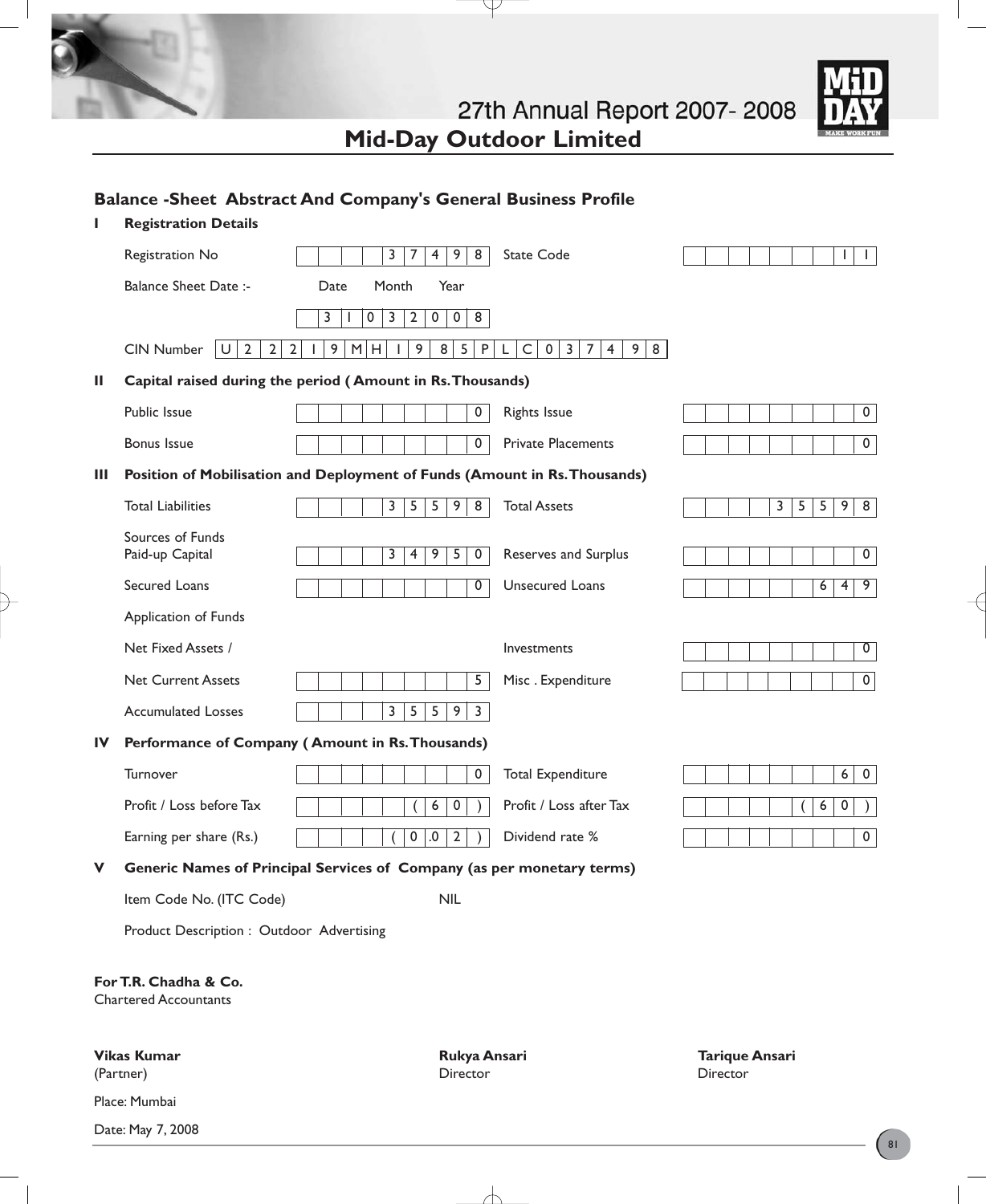

# **Directors' Report**

# **TO THE MEMBERS OF MID-DAY RADIO NORTH (INDIA) LIMITED**

The Directors have pleasure in presenting the Eight Annual Report of the Company together with the Audited Statement of Accounts for the year ended 31st March 2008.

# **Business Operations: -**

During the year under review, the Company had no operations.

Mid-Day Multimedia Ltd (MML), the Company's holding company, had transferred 4,92,49,145 equity shares of Radio Mid-Day West (India) Ltd (RMW) to facilitate compliance of the Licence agreement of RMW with the Ministry of Information & Broadcasting (MIB) with respect to FDI/FII holding in RMW. Since all requisite approvals were received by MML during the year, the above 4,92,49,145 shares were re-transferred back to MML in pursuance to the approval letter received by RMW from Ministry of Information & Broadcasting (MIB).

# **Directors: -**

In accordance with the provisions of the Companies Act, 1956 and Articles of Association, Mr.Aziz Khatri, Director, retires by rotation and is eligible for re-appointment.

Mr. Rajesh Tahil resigned as Director from his office in October 2007 due to personal pre-occupations.

Ms.Vidya Shembekar was appointed as an Additional Director in the Board meeting held on October 29, 2007. She holds office up to the date of this Annual General Meeting and in respect of her; the company has received notice in writing under Section 257 of the Companies Act, 1956 from shareholder proposing her candidature for the office of Director of the Company at the forthcoming Annual General Meeting.

# **Auditors: -**

The Auditors M/s T.R. Chadha & Co, Chartered Accountants, Mumbai, retire at the ensuing Annual General Meeting.They have indicated their willingness to continue in office.A resolution concerning their re-appointment will be proposed at the Annual General Meeting.

# **Particulars of Employees: -**

Since there are no eligible employees, the provisions laid down in Section 217 (2A) of the Companies Act, 1956 read with the Companies (Particulars of Employees) Rules, 1975 shall not be applicable.

# **Directors' Responsibility Statement**

The Directors confirm that: -

- In the preparation of the annual accounts, the applicable Accounting Standards have been followed;
- The selected and applied accounting policies are reasonable and prudent so as to give a true and fair view of the state of affairs of the Company as on 31st March 2008;
- Proper and sufficient care has been taken for the maintenance of adequate accounting records in accordance with the provisions of the Companies Act, 1956, for safeguarding the assets of the Company and for preventing and detecting fraud and other irregularities;
- The annual accounts are prepared on a going concern basis.
- **Conservation of Energy,Technology Absorption, Foreign Exchange earning and outgo:** 
	- a) Conservation of Energy : NIL
	- b) Technology Absorption : NIL
	- c) Foreign Exchange Earning : NIL
	- d) Foreign Exchange Outgo : NIL

# **Acknowledgement: -**

Your Directors would like to express their appreciation for the valuable support given by the personnel and bankers.

# **For and on behalf of the Board**

# **Manajit Ghoshal**

Managing Director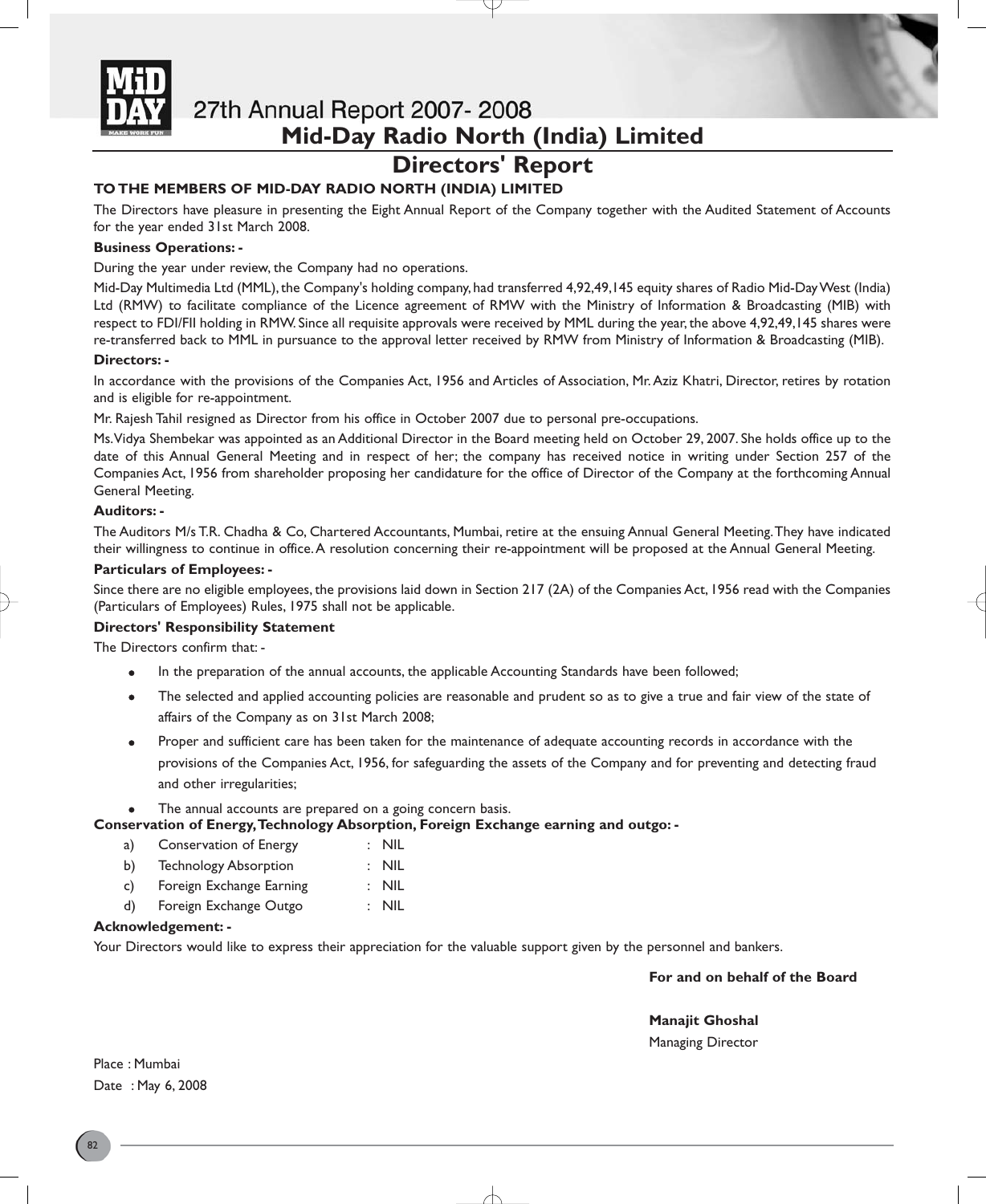

# **Auditors' Report**

# **AUDITOR'S REPORT TO THE SHAREHOLDERS OF MID-DAY RADIO NORTH (INDIA) LIMITED**

- 1. We have audited the attached Balance Sheet of Mid-Day Radio North (India) Limited as at 31st March, 2008 and the Profit and Loss Account for the year ended on that date annexed thereto.These financial statements are the responsibility of the Company's management. Our responsibility is to express an opinion on these financial statements based on our audit.
- 2. We conducted our audit in accordance with auditing standards generally accepted in India.Those Standards require that we plan and perform the audit to obtain reasonable assurance about whether the financial statements are free of material misstatement. An audit includes examining, on test basis, evidence supporting the amounts and disclosures in the financial statements.An audit also includes assessing the accounting principles used and significant estimates made by management, as well as evaluating the overall financial statement presentation.We believe that our audit provides a reasonable basis of our opinion.
- 3. As required by the Company (Auditor's Report) order, 2003 issued by the Central Government of India in terms of sub-section (4A) of Section 227 of the Companies Act, 1956, we enclose in the Annexure a statement on the matters specified in paragraphs 4 and 5 of the said Order.
- 4. Further to our comments referred to above, we report that:
	- 4.1 We have obtained all the information and explanations, which to the best of our knowledge and belief were necessary for the purposes of our audit;
	- 4.2 In our opinion proper books of account as required by law have been kept by the Company so far as appears from our examination of those books;
	- 4.3 The Balance Sheet and Profit and Loss Account dealt with by this report are in agreement with the books of account;
	- 4.4 In our opinion, the Balance Sheet and Profit and Loss Account dealt with by this report complies with the Accounting Standards referred to in sub-section (3C) of Section 211 of the Companies Act, 1956 to the extent applicable.
	- 4.5 On the basis of written representations received from the directors and taken on record by the Board of Directors, we report that none of the directors is disqualified as on 31.03.2008 from being appointed as a director under clause (g) of sub section (1) of Section 274 of the Companies Act, 1956.
	- 4.6 In our opinion and to the best of our information and according to the explanations given to us, the said accounts, read together with the Statement of Significant Accounting Policies and the Notes forming parts of Accounts give the information required by the Companies Act, 1956, in the manner so required and give a true and fair view in conformity with the accounting principles generally accepted in India:
		- a) in the case of the Balance Sheet, of the state of affairs of the Company as at 31st March, 2008; and
		- b) in the case of the Profit and Loss Account, of the loss of the Company for the year ended on that date

# **For T. R. Chadha & Co.**

Chartered Accountants

### **Vikas Kumar**

(Partner) Membership No. 75363 Place: Mumbai Date : May 6, 2008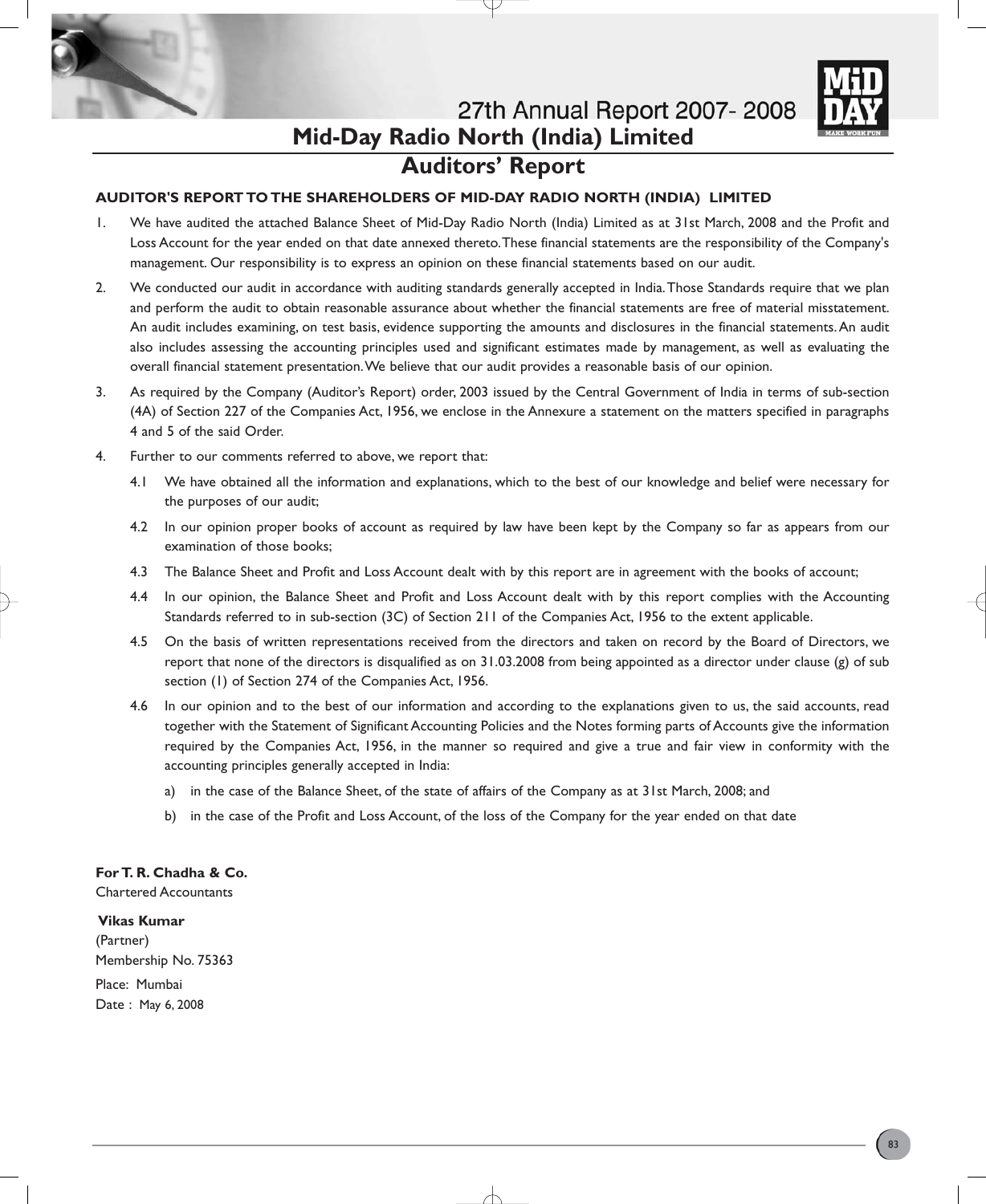

# **Auditors' Report**

# **ANNEXURE REFERRED TO IN PARAGRAPH 3 OF OUR REPORT OF EVEN DATE**

# **I. Fixed Assets**

The company is not having Fixed Assets and accordingly sub clause (a) to (c) of clause (i) of Para 4 of the order is not applicable.

# **II. Inventories**

The company is not having any inventories and accordingly sub clause (a) to (c) of clause (ii) of Para 4 of the order is not applicable.

# **III Loans Given / Taken**

- a) The Company has not granted any loans, secured or unsecured to companies, firms or other parties covered in the register maintained under section 301 of the Companies Act, 1956.The company has taken interest free unsecured loan from Holding company and an amount of Rs. 199.73 Lac was payable against the same as on 31.03.2008.
- b) The rate of interest and other terms and conditions of loans taken by the company are prima facie not prejudicial to the interest of the company.
- c) The payment of the principal amount is generally regular.
- d) The overdue amount for any individual party is not more than one lac.

# **IV Internal Control**

In our opinion and according to the information and explanation given to us, there are adequate internal control procedure commensurate with the size of the Company and the nature of its business. There is no continuing failure to correct major weaknesses in internal control system.

# **V. Transaction under Section 301**

According to the information and explanations given to us and to the best of our knowledge and belief, there are no contracts or arrangement that needed to be entered into the register maintained in pursuance of Section 301 of the Companies Act 1956.

# **VI. Public Deposits**

According to the information and explanation given to us, the company has not taken any deposits from the public.

# **VII. Internal Audit System**

The Company has an internal audit system commensurate with its size and the nature of its business.

# **VIII. Cost Record**

As explained, the maintenance of cost records has not been prescribed by the Central Government under clause (d) of sub-section (1) of section 209 of the Companies Act, 1956.

# **IX. Statutory Dues**

- a) The company is regular in depositing undisputed statutory dues with the appropriate authorities and no such dues are outstanding as at the last day of the financial year for a period of more than six months from the date they became payable.
- b) There are no dues of Income Tax / Sales Tax / Wealth Tax / Service Tax / Custom duty / excise duty / cess, which are not deposited on account of dispute.

# **X. Miscellaneous**

a) The net worth of the company has been fully eroded as on 31.03.2008. The company has incurred cash losses in current financial year as well as in immediately preceding financial year.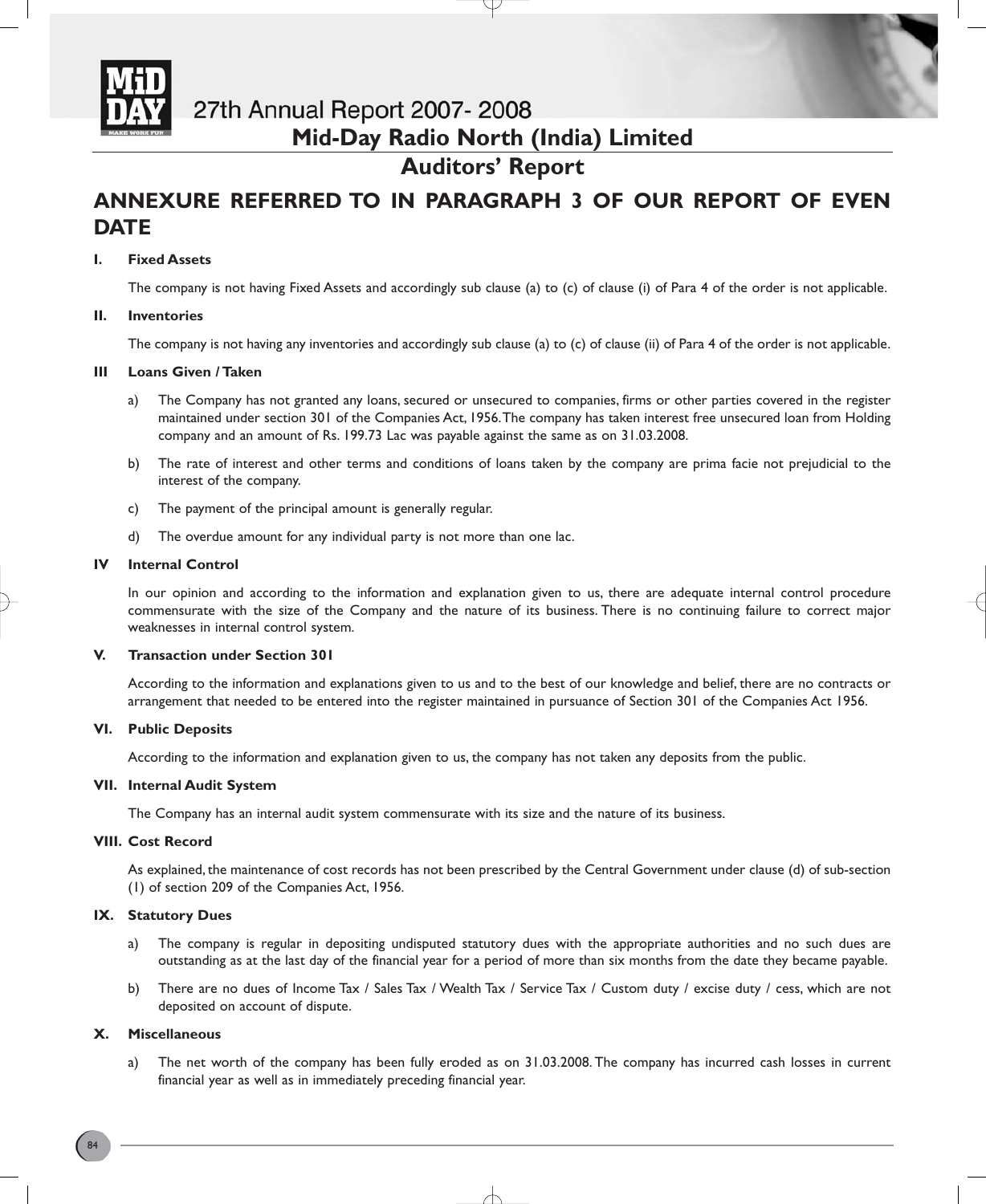



- b) The Company has not taken any loans from financial institution or bank or debenture holders and accordingly the question of any default does not arise.
- c) The Company has not granted loans and advances on the basis of security by way of pledge of shares, debentures and other securities.
- d) As explained, the company is not a chit fund or a nidhi / mutual benefit fund / society.Therefore, the provisions of clause 4 (xiii) of the Companies (Auditor's Report) Order are not applicable to the company.
- e) As explained and verified, the Company is not dealing or trading in shares, securities, debentures and other investments.
- f) The Company has not given any guarantee for loans taken by other from bank or financial institutions during the year and no such guarantees are outstanding as on 31.03.2008.
- g) The company has not obtained any loans, accordingly clause (xvi) and (xvii) of para 4 of the order is not applicable.
- h) The company has not issued any shares / debentures during the year. Accordingly the compliance of clause (xviii) to (xx) of para 4 of the order is not applicable.
- i) As explained to us, no fraud on or by the Company has been noticed or reported during the year.

**For T.R. Chadha & Co.** Chartered Accountants

**Vikas Kumar**

(Partner) M.N. 75363

Date: May 6, 2008 Place: Mumbai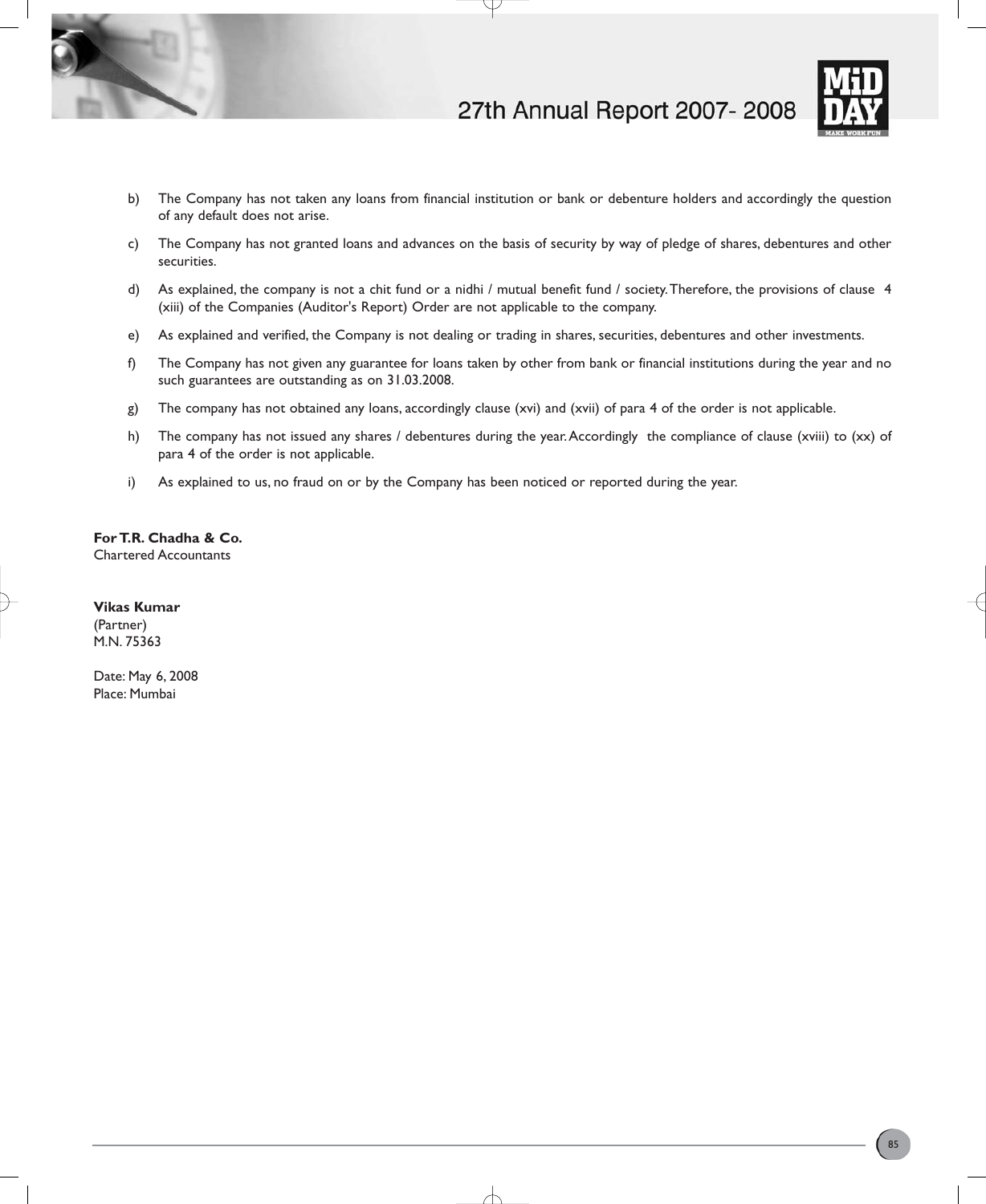

**Balance Sheet as at 31st March, 2008**

Y

| <b>SCHEDULE</b> | As at<br>Mar 31, 2008<br>Rs. | As at<br>Mar 31, 2007<br>Rs. |
|-----------------|------------------------------|------------------------------|
|                 |                              |                              |
|                 |                              |                              |
| ı               | 5,00,000                     | 5,00,000                     |
|                 |                              |                              |
| $\overline{2}$  | 2,37,16,966                  | 51,57,84,938                 |
| <b>Total</b>    | 2,42,16,966                  | 51,62,84,938                 |
|                 |                              |                              |
|                 |                              |                              |
| 3               |                              | 49,24,91,500                 |
|                 |                              |                              |
| 4               | 1,08,394                     | 2,15,981                     |
| 5               | 12,11,809                    | 7,09,281                     |
|                 | 13,20,203                    | 9,25,262                     |
|                 |                              |                              |
| 6               | 94,957                       | 94,957                       |
|                 | 12,25,246                    | 8,30,305                     |
|                 |                              |                              |
|                 | 2,29,91,720                  | 2,29,63,133                  |
| <b>Total</b>    | 2,42,16,966                  | 51,62,84,938                 |
|                 |                              |                              |
|                 |                              |                              |
| 8               |                              |                              |
|                 |                              |                              |

As per our Report of even date

**For T.R.Chadha & Co. For and on behalf of the Board For and on behalf of the Board** 

Chartered Accountants

Place : Mumbai Date : May 6, 2008

(Partner) Director Director

 $\overline{\phantom{a}}$ 

**Vikas Kumar Manajit Ghoshal Vidya Shembekar**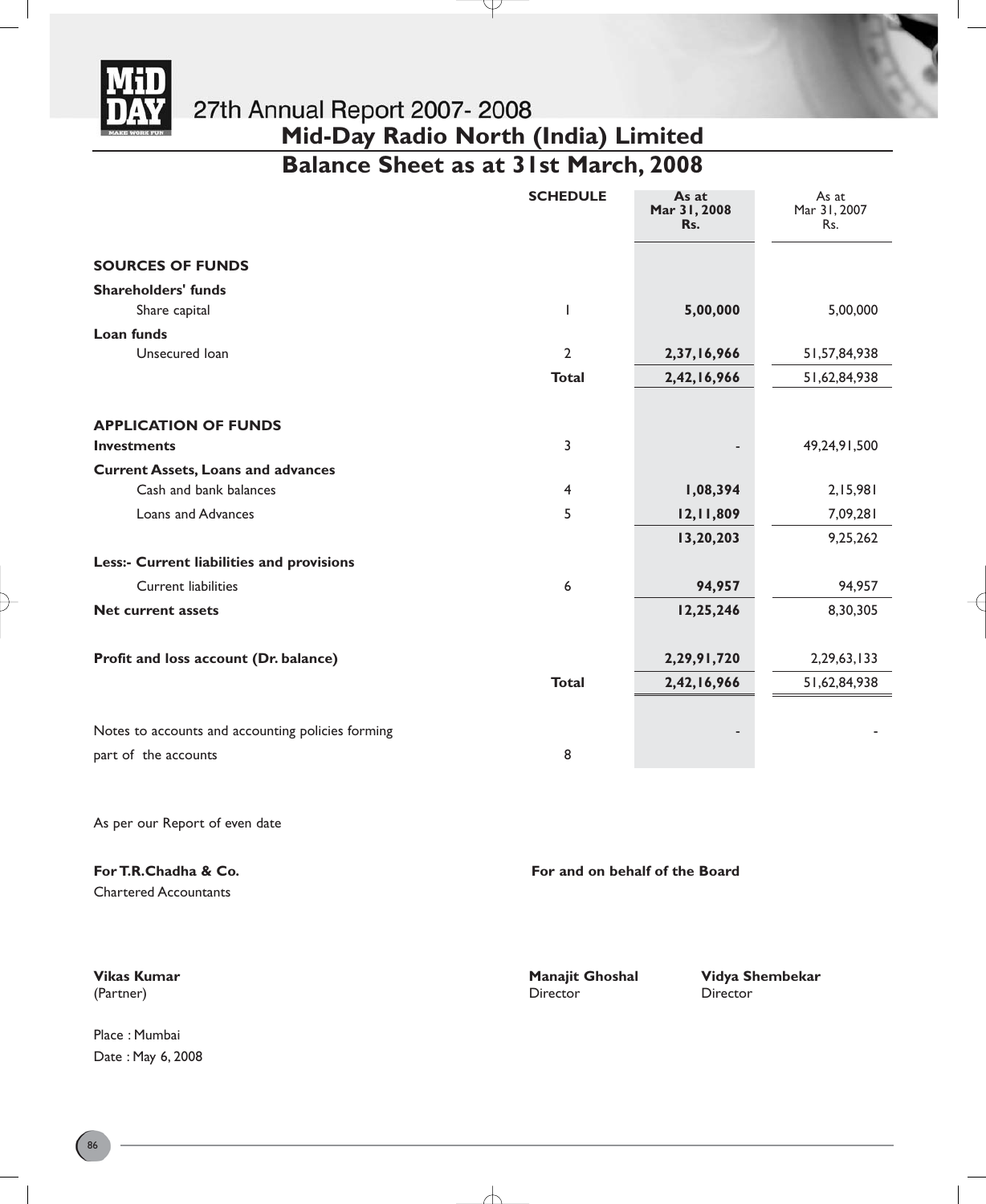



# **Profit & Loss Account for the year ended 31st March, 2008**

J

|                                                       | <b>SCHEDULE</b> | As at<br>Mar 31, 2008<br>Rs.   | As at<br>Mar 31, 2007<br>Rs. |
|-------------------------------------------------------|-----------------|--------------------------------|------------------------------|
| <b>INCOME</b><br>Interest income                      |                 |                                |                              |
|                                                       | <b>TOTAL</b>    | $\bf{0}$                       | $\pmb{0}$                    |
| <b>EXPENDITURE</b>                                    |                 |                                |                              |
| <b>General &amp; Administration Expenses</b>          | $\overline{7}$  | 28,587                         | 19,454                       |
| Assets Scraped during the year                        |                 |                                | 44,795                       |
| Incidental Expenditure pending allocation written off |                 |                                | 2,28,98,884                  |
|                                                       | <b>TOTAL</b>    | 28,587                         | 2,29,63,133                  |
|                                                       |                 |                                |                              |
| Net Loss for the year                                 |                 | (28, 587)                      | (2, 29, 63, 133)             |
| Add Loss Brought Forward                              |                 | (2, 29, 63, 133)               |                              |
| Net loss carried to the Balance Sheet                 |                 | (2,29,91,720)                  | (2, 29, 63, 133)             |
|                                                       |                 |                                |                              |
| Earning Per Share                                     |                 | (0.57)                         | (459.26)                     |
|                                                       |                 |                                |                              |
|                                                       |                 |                                |                              |
| Notes to accounts and accounting policies             |                 |                                |                              |
| forming part of the accounts                          | 8               |                                |                              |
|                                                       |                 |                                |                              |
| As per our Report of even date                        |                 |                                |                              |
| For T.R.Chadha & Co.                                  |                 | For and on behalf of the Board |                              |

Chartered Accountants

Place : Mumbai Date : May 6, 2008

(Partner) Director Director

╅

**Vikas Kumar Manajit Ghoshal Vidya Shembekar**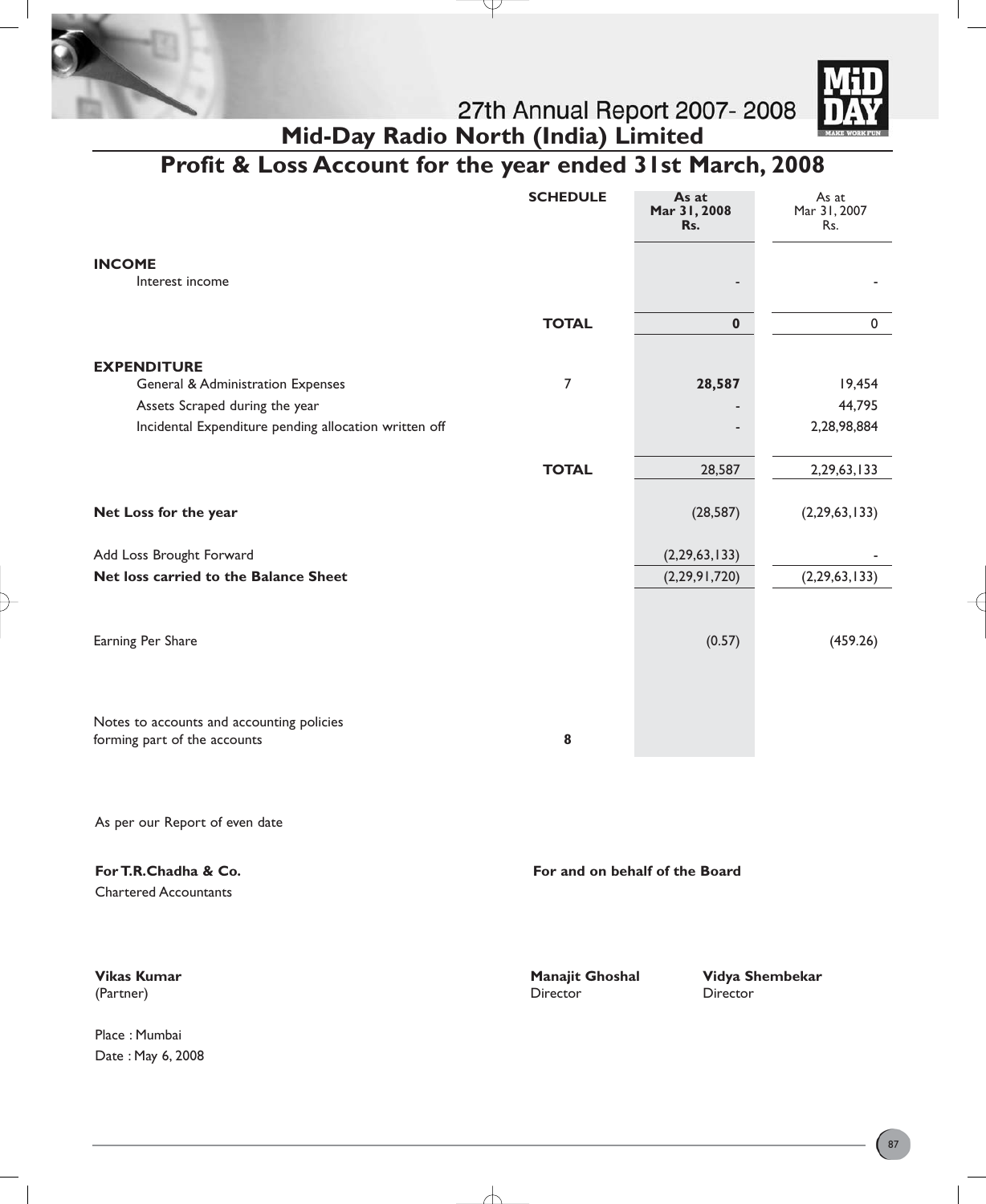

**Mid-Day Radio North (India) Limited**

# **Schedules Forming Part of the Balance Sheet As At 31.03.2008**

Y

|                                                            | <b>SCHEDULE</b> | As at<br>Mar 31, 2008<br>Rs. | As at<br>Mar 31, 2007<br>Rs. |
|------------------------------------------------------------|-----------------|------------------------------|------------------------------|
| <b>Share Capital</b>                                       | ı               |                              |                              |
| <b>Authorised Capital</b>                                  |                 |                              |                              |
| 50,000 equity shares of Rs.10/- each                       |                 | 5,00,000                     | 5,00,000                     |
| (Prev. Year 50000 Eq. Share of Rs. 10 each)                |                 | 5,00,000                     | 5,00,000                     |
| Issued, subscribed and paid-up capital                     |                 |                              |                              |
| 50000 equity shares of Rs.10/- each fully paid-up          |                 | 5,00,000                     | 5,00,000                     |
| (Prev. Year 50000 Eq. Share of Rs. 10 each)                |                 | 5,00,000                     | 5,00,000                     |
| <b>Unsecured Loan</b>                                      | $\overline{2}$  |                              |                              |
| Loan from Holding Company                                  |                 | 1,99,72,966                  | 51,20,40,938                 |
| From Bodies Corporate                                      |                 | 37,44,000                    | 37,44,000                    |
|                                                            |                 | 2,37,16,966                  | 51, 57, 84, 938              |
| <b>Investments</b>                                         | 3               |                              |                              |
| Nil Equity shares (previous year 49249150) @ Rs.10 each of |                 |                              |                              |
| Radio Mid Day West (India) Ltd.                            |                 | ٠                            | 49,24,91,500                 |
|                                                            |                 | ٠                            | 49,24,91,500                 |
| <b>Cash and bank balances</b>                              | 4               |                              |                              |
| Cash in hand                                               |                 | 200                          | 200                          |
| Balances with scheduled banks in                           |                 |                              |                              |
| current accounts                                           |                 | 1,08,194                     | 2,15,781                     |
|                                                            |                 | 1,08,394                     | 2,15,981                     |
| Loans and advances (unsecured and considered good)         | 5               |                              |                              |
| Advances recoverable in cash or for value to be received   |                 | 12,11,809                    | 7,09,281                     |
|                                                            |                 | 12,11,809                    | 7,09,281                     |
| <b>Current liabilities</b>                                 | 6               |                              |                              |
| Sundry creditors for expenses                              |                 | 94,957                       | 94,957                       |
|                                                            |                 | 94,957                       | 94,957                       |
| <b>General &amp; Administration Expenses</b>               | $\overline{7}$  |                              |                              |
| <b>Auditors Remuneration</b>                               |                 | 16,854                       | 16,854                       |
| Legal & Professional Charges                               |                 | 11,620                       | 2,600                        |
| <b>Bank Charges</b>                                        |                 | 113                          |                              |
|                                                            |                 | 28,587                       | 19,454                       |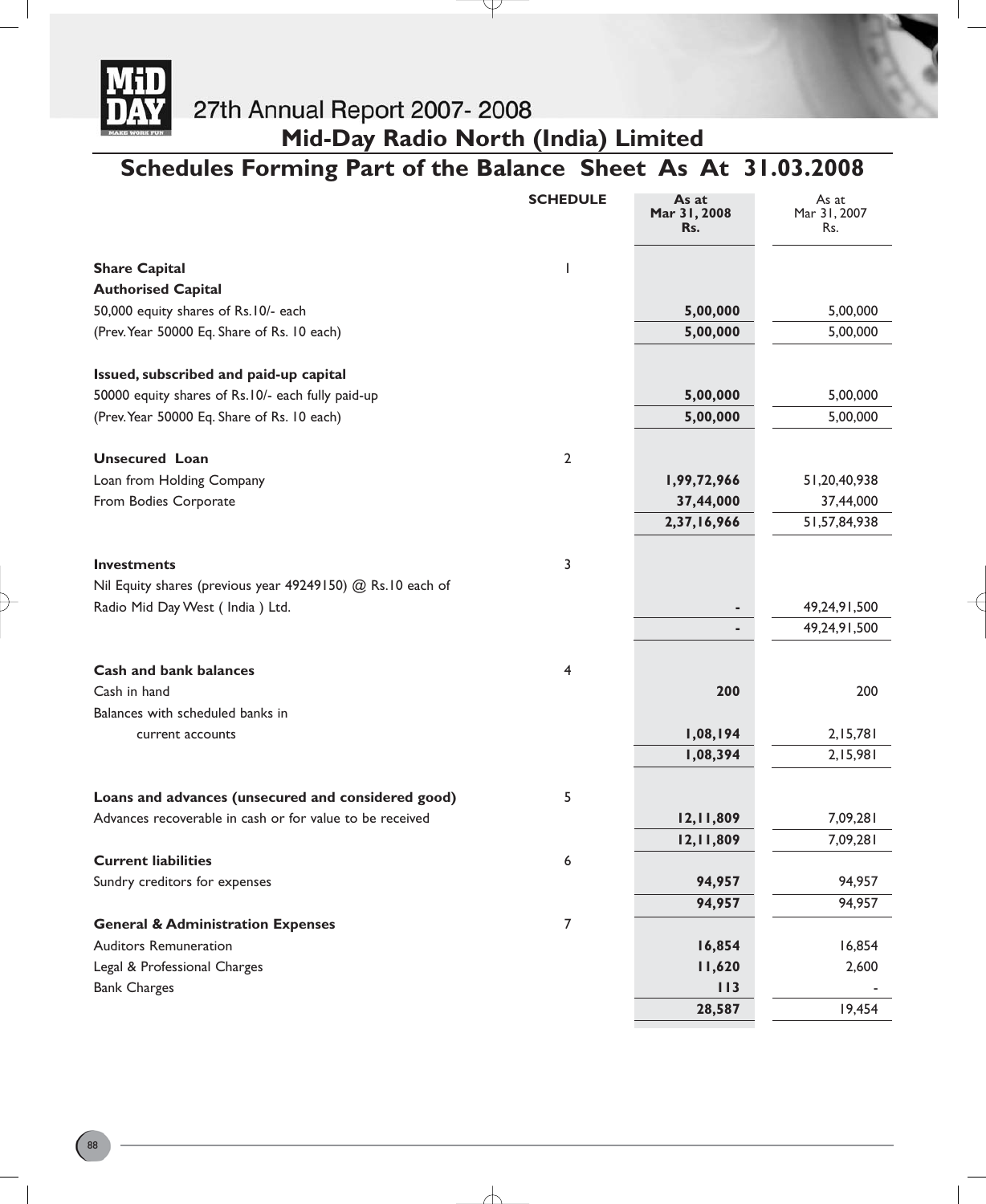



# **SCHEDULE:- 8**

Notes Annexed to and forming part of the Balance Sheet as at 31st March, 2008

# **1) STATEMENT OF SIGNIFICANT ACCOUNTING POLICIES:**

a) The Financial Statements have been prepared under the historical cost convention, on the accrual basis of accounting and in accordance with the applicable accounting standard issued by the Institute of Chartered Accountants of India and the provisions of the Companies Act, 1956.

# **2) Notes to Accounts:**

- a) Prior to the operating license being issued to the Company, it expressed its inability to the Government to launch the radio station at Delhi under the current unviable license fee structure. The Company appealed to the Government for a rationalization of the same. The matter was under arbitration and has been decided in favour of the Company. The bank guarantee and the related margin money have since been released and the licence fee being paid has been forfeited and being treated accordingly.
- b) The company has paid balance Rs. 4,12,528 towards the demand of Income Tax Assessment for A.Y. 2003-04 against which the appeal has been referred to Commissioner (Appeals). The company is confident of having the appeal in its favour and accordingly no provision has been made against the same.The tax paid against this demand till 31.03.2008 of Rs.8.12 Lac has been treated as advances recoverable.

|    |                                    | Current Year | Previous Year |
|----|------------------------------------|--------------|---------------|
| c) | Expenditure in foreign currency    | Rs. Nil      | Rs. Nil       |
| d) | Audit fees (including service tax) | Rs.16.854/-  | Rs.16.854/-   |

- e) Estimated amount of contracts remaining to be executed on capital account and not provided for (net of advances) Rs nil (Previous year Rs. nil).
- f) The Company has only one segment namely radio, hence no separate disclosure of the segment wise information has been made.
- g) Previous years figures have been re-grouped / re-cast wherever necessary.
- h) Disclosure with regard to related party transactions as per Accounting Standard AS-18 is as under:

| Name of the<br>transacting<br>related party | <b>Relationship</b>    | <b>Nature of transaction</b><br>during the year                                                         | <b>Amount of</b><br>(Rs.)                                        | <b>Closing balance</b><br>due to / (from) |
|---------------------------------------------|------------------------|---------------------------------------------------------------------------------------------------------|------------------------------------------------------------------|-------------------------------------------|
| Mid-day Multimedia Limited                  | <b>Holding Company</b> | Sale of investments<br>(Prev. Year) Purchase<br>of Investments<br>On Account Receipt<br>(Previous Year) | 49,24,91,500<br>(49, 24, 91, 500)<br><b>NIL</b><br>(1,58,05,000) | 1,99,72,966<br>(51, 20, 40, 938)          |
| Inquilab Offset Printers                    | Associate              | (Previous Year)                                                                                         | ۰<br>٠                                                           | 37,44,000<br>(37,44,000)                  |

i) Additional information required under Part II of Schedule VI of the Companies Act, 1956 has been furnished to the extent applicable.

# **For and on behalf of the Board**

Director Director

**Manajit Ghoshal Vidya Shembekar**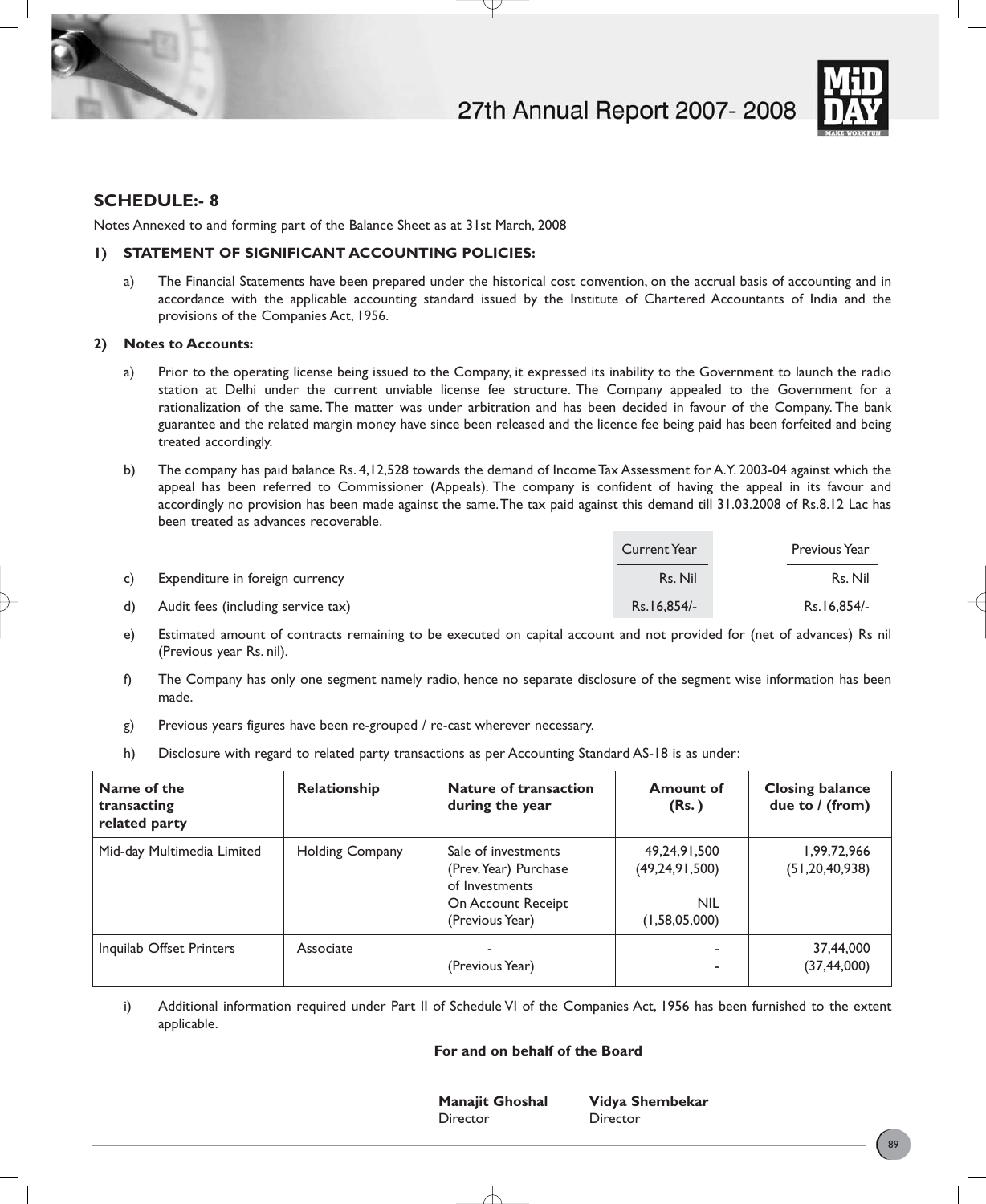

P

# **Balance -Sheet Abstract And Company's General Business Profile**

| L  | <b>Registration Details</b>                               |                                                                                                                                 |                                                                                      |
|----|-----------------------------------------------------------|---------------------------------------------------------------------------------------------------------------------------------|--------------------------------------------------------------------------------------|
|    | Registration No                                           | $\overline{2}$<br>2<br>$\overline{3}$<br>$\mathbf 0$<br>$\overline{2}$<br>State Code<br>$\mathbf{I}$<br>$\omega$                | $\mathbf{I}$<br>I                                                                    |
|    | <b>Balance Sheet Date:-</b>                               | Date Month<br>Year                                                                                                              |                                                                                      |
|    |                                                           | 3<br>$\pmb{0}$<br>$\overline{3}$<br>$\overline{2}$<br>$\pmb{0}$<br>$\overline{0}$<br>8<br>J.                                    |                                                                                      |
|    | 9<br>$\overline{2}$<br>$CIN$ Number $ U $<br>$\mathbf{L}$ | $\overline{3}$<br>0 M H<br>9<br>9 <sup>1</sup><br>9 <sup>1</sup><br>$\sf P$<br>T C <br>2 2<br>$2 \mid 3 \mid 0$<br>$\mathbf{I}$ |                                                                                      |
| Ш  |                                                           | Capital raised during the period (Amount in Rs. Thousands)                                                                      |                                                                                      |
|    | Public Issue                                              | N.<br><b>Rights Issue</b><br>L<br>I.                                                                                            | $\hbox{N}$<br>$\mathbf{I}$<br>L.                                                     |
|    | <b>Bonus Issue</b>                                        | N<br><b>Private Placements</b><br>L                                                                                             | N<br>$\mathsf{L}$<br>$\mathbf{I}$                                                    |
| Ш  |                                                           | Position of Mobilisation and Deployment of Funds (Amount in Rs. Thousands)                                                      |                                                                                      |
|    | <b>Total Liabilities</b>                                  | $2^{\circ}$<br>$\overline{2}$<br>$\overline{7}$<br><b>Total Assets</b><br>$\overline{4}$                                        | $\overline{2}$<br>$\mathbf 2$<br>$\overline{4}$<br>$\overline{7}$<br>$\mathbf{I}$    |
|    | Sources of Funds<br>Paid-up Capital                       | 5<br>$\overline{0}$<br>$\overline{0}$<br>Reserves and Surplus                                                                   | N<br>L<br>I                                                                          |
|    | Secured Loans<br><b>Application of Funds</b>              | $\overline{\mathsf{N}}$<br>Unsecured Loans<br>L                                                                                 | $\overline{2}$<br>$\overline{3}$<br>$\overline{7}$<br>$\overline{7}$<br>$\mathbf{I}$ |
|    | Net Fixed Assets /                                        | N.<br>L<br>Investments<br>$\mathbf{I}$                                                                                          | $\mathsf{N}$<br>$\mathbf{I}$<br>L.                                                   |
|    | Incidental Expenditure                                    |                                                                                                                                 |                                                                                      |
|    | Pending Allocation to Capital /                           |                                                                                                                                 |                                                                                      |
|    | <b>Other Accounts</b>                                     | Misc. Expenditure<br>N<br>L<br>$\mathbf{I}$                                                                                     | N<br>L<br>$\mathbf{I}$                                                               |
|    | <b>Net Current Assets</b>                                 | $2^{\circ}$<br>2 <sup>1</sup><br>$5\overline{)}$<br>L<br><b>Accumulated Losses</b>                                              | $2^{\circ}$<br>$\overline{2}$<br>9<br>9<br>$\overline{2}$                            |
| IV |                                                           | Performance of Company (Amount in Rs. Thousands)                                                                                |                                                                                      |
|    | Turnover                                                  | $\mathsf{N}\xspace$<br><b>Total Expenditure</b><br>L<br>$\mathsf{I}$                                                            | $\overline{2}$<br>9                                                                  |
|    | Profit / Loss before Tax                                  | $\overline{2}$<br>9<br>Profit / Loss after Tax                                                                                  | $\overline{2}$<br>9                                                                  |
|    | Earning per share (Rs.)                                   | $\pmb{0}$<br>$.5\,$<br>$\overline{7}$<br>Dividend rate %                                                                        | $\mathsf{N}\xspace$<br>A                                                             |
| v  |                                                           | Generic Names of Principal Services of Company (as per monetary terms)                                                          |                                                                                      |
|    | Item Code No. (ITC Code)                                  | N A                                                                                                                             |                                                                                      |

Service Description : Radio Broadcasting Services

**For Mid-Day Radio North (India) Limited**

Place: Mumbai **Manajit Ghoshal Vidya Shembekar** Date: May 6, 2008 **Director** Director **Director** Director **Director Director** 

 $\overline{\wedge}$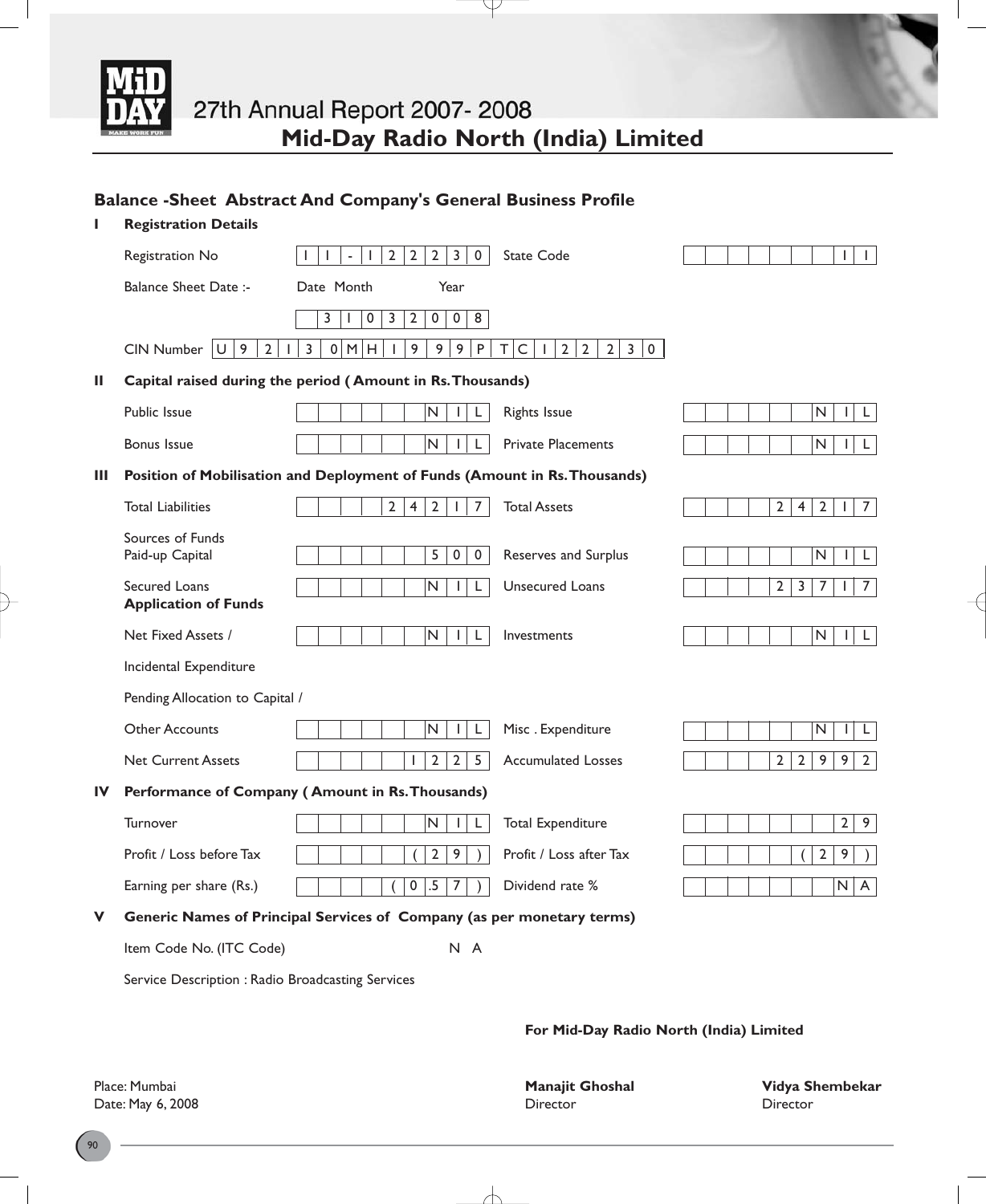

# **Directors' Report**

# **TO THE MEMBERS OF RADIO MID-DAY WEST (INDIA) LIMITED**

The Directors have pleasure in presenting the Eighth Annual Report of the Company together with the Audited Statement of Accounts for the year ended 31st March 2008.

# **Financial Results:-**

| <b>Particulars</b>                                    | 2007-08  | 2006-07  |
|-------------------------------------------------------|----------|----------|
| Profit / (Loss) before Depreciation, Interest and Tax | (851)    | (1,075)  |
| Less: Depreciation                                    | 995      | 622      |
| Interest                                              | 791      | 666      |
| <b>Profit Before Tax</b>                              | (2,637)  | (2, 363) |
| Less: Fringe benefit tax                              | 16       | 24       |
| Add: Deferred Tax Benefit in respect of Loss          | 832      | 819      |
| <b>Profit After Tax</b>                               | (1, 821) | (1, 568) |
| Add: Balance brought forward from previous year       | (4,045)  | (2, 477) |
| Add: Adjustment under AS 15                           | (6)      | (6)      |
| <b>Balance carried forward</b>                        | (5, 872) | (4,051)  |

# **Business Operations and Future Prospects: -**

One of the key developments in 2008 was the advent of Radio Audience Measurement (RAM) - a radio measurement system introduced by TAM media. It is a system which collects and compiles data on radio listenership from radio owning homes across the panel/ city/ town/ metro and analyze the same under various categories like target groups, market reach, etc. As per the latest average 12 weeks findings released by RAM, Radio One is No. 2 in Delhi, No. 3 Bollywood station in Bangalore and No. 4 in Mumbai.

The above statistical data has helped the Company to understand its market reach in various locations and also helped the Company to raise its revenues, which is evident from the increase in the company's topline from Rs.1551 lacs in the previous year to Rs.1896 lacs in the current year, an increase of 22%.

We have also successfully launched our radio station at Ahmedabad in October 2007.This will be followed by two more stations at Pune and Kolkata, which will commence operations in the first half of financial year 2008.

On successful implementation of Phase II policy of the Ministry of Information and Broadcasting, the Government invited bids for 93 vacant slots, which are yet under examination.The Government has further initiated to prepare the Phase III policy of the Ministry of Information and Broadcasting by seeking comments from current players on various issues concerning the radio industry.

# **Dividend**

In view of the carry forward losses, the Board of Directors of your Company do not recommend any Dividend for the year ending 31st March 2008.

# **Fixed Deposits**

During the year under review, the Company has not accepted any deposits from general public within the meaning of Section 58A of the Companies Act, 1956 and the rules made thereunder and hence, no amount of principal or interest was outstanding as of balance sheet date.

# **Enhancement of Capital:-**

Pursuant to the approval by the shareholders at the Extra-Ordinary General Meeting of the company held on February 13, 2008, the Paidup share capital of the company was increased from Rs. 86,68,64,380/- comprising of 8,66,86,438 Equity shares of Rs. 10 each to Rs. 1,00,74,97,610/- comprising of 10,07,49,761 Equity shares of Rs. 10 each.

At the meeting of the Share Allotment Committee held on 09.05.2007, 14.02.2008 & 15.02.2008, 1,40,63,323 equity shares of Rs. 10 each were allotted as under:

- 1) 27,75,000 Equity shares of Rs. 10 each to UTI (now AXIS) Bank Ltd;
- 2) 1,11,11,111 Equity shares of Rs. 10 each to Mid-day Multimedia Ltd; &
- 3) 1,77,212 Equity shares of Rs. 10 each to M/s. BBC Worldwide Holdings B.V.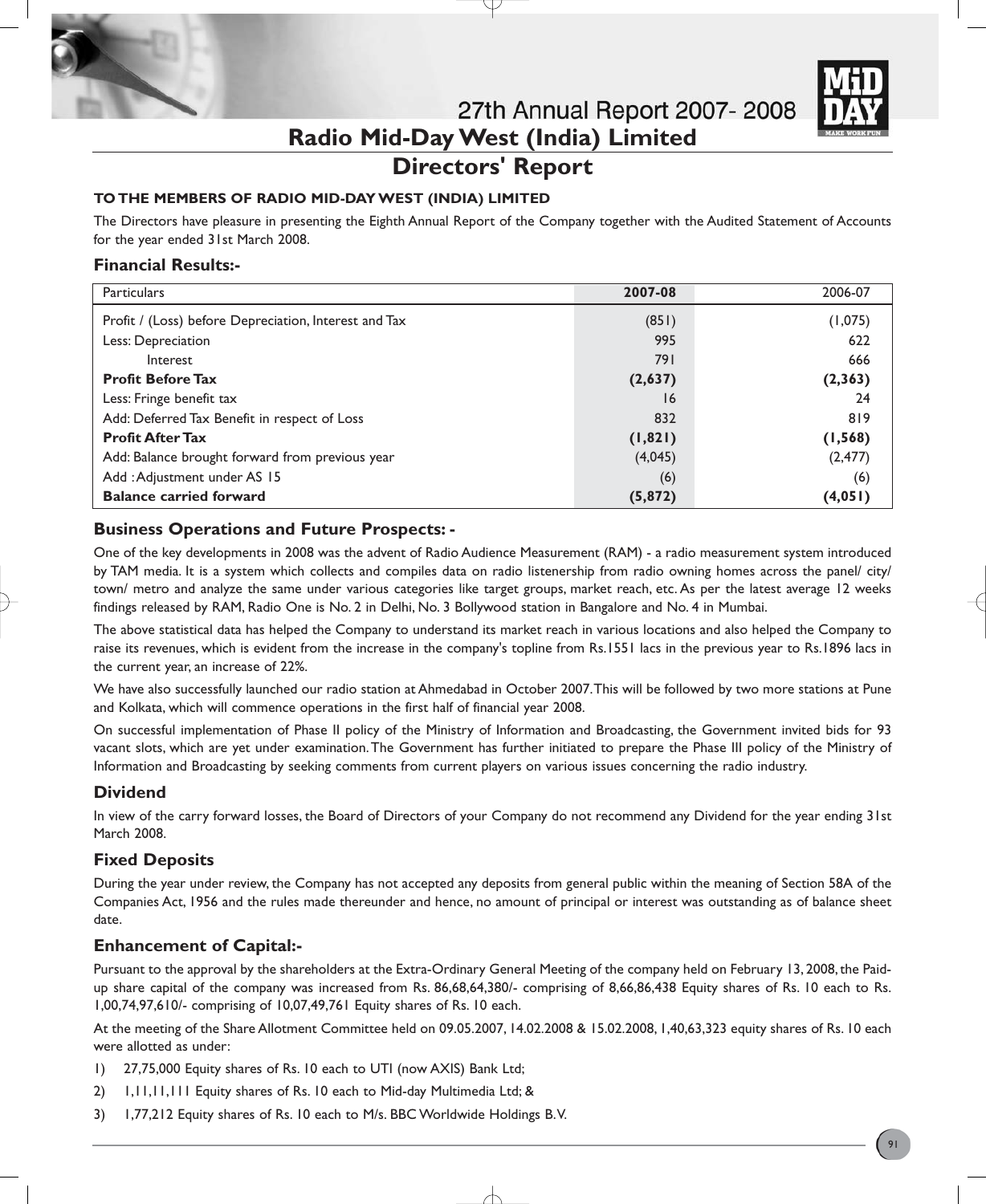

# **Directors: -**

In accordance with the provisions of the Companies Act, 1956 and the Articles of association of the Company, Mr. Nikhil Khattau retires by rotation and is eligible for reappointment.

# **Auditors: -**

The Auditors, M/s Haribhakti & Co, Chartered Accountants, Mumbai, hold office upto the conclusion of the ensuing Annual General Meeting and are eligible for re-appointment. They have furnished the necessary certificate as required under Section 224 (1B) of the Companies Act, 1956.The Board recommends their appointment.

# **Auditors' Observation in their Report: -**

As on March 31, 2008, the Company has accounted for Rs. 9,15,81,007/- Lacs as Deferred Tax Asset. The Board reviews the carrying amount of Deferred Tax Assets at each Balance Sheet date and reviews the performance of the Company vis-à-vis the plan to arrive at a conclusion for carrying forward and creating a further Deferred Tax Asset.

As the Board is virtually certain that there will be sufficient future taxable income against which the Deferred Tax Asset can be realized, the Company has decided to recognize the Deferred Tax Asset for the carry forward loss.

# **Particulars of Employees: -**

Since there are no eligible employees, the provisions laid down in Section 217 (2A) of the Companies Act, 1956 read with the Companies (Particulars of Employees) Rules, 1975 shall not be applicable.

# **Directors' Responsibility Statement :-**

The Directors confirm that: -

- 1. In the preparation of the annual accounts, the applicable Accounting Standards have been followed;
- 2. The selected and applied accounting policies are reasonable and prudent so as to give a true and fair view of the state of affairs of the Company as on 31st March, 2008;
- 3. Proper and sufficient care has been taken for the maintenance of adequate accounting records in accordance with the provisions of the Companies Act, 1956, for safeguarding the assets of the Company and for preventing and detecting fraud and other irregularities;
- 4. The annual accounts are prepared on a going concern basis.

# **Conservation of Energy,Technology Absorption and Foreign Exchange earning and outgo: -**

| a) Conservation of Energy | $\therefore$ NIL |
|---------------------------|------------------|
| b) Technology Absorption  | : NIL            |
|                           |                  |

- c) Foreign Exchange Earning : NIL
- d) Foreign Exchange Outgo : Rs. 169 Lacs

# **Acknowledgement: -**

The Board of Directors places on record their appreciation to all the employees of the Company for their outstanding contribution to the operations of the Company during the year under review. Your Directors also place on record their sincere appreciation of the wholehearted support extended by the Government and other Statutory Authorities, Company's Bankers, Business Associates,Auditors and all the stakeholders of the Company.

**For and on behalf of the Board**

**Manajit Ghoshal** Managing Director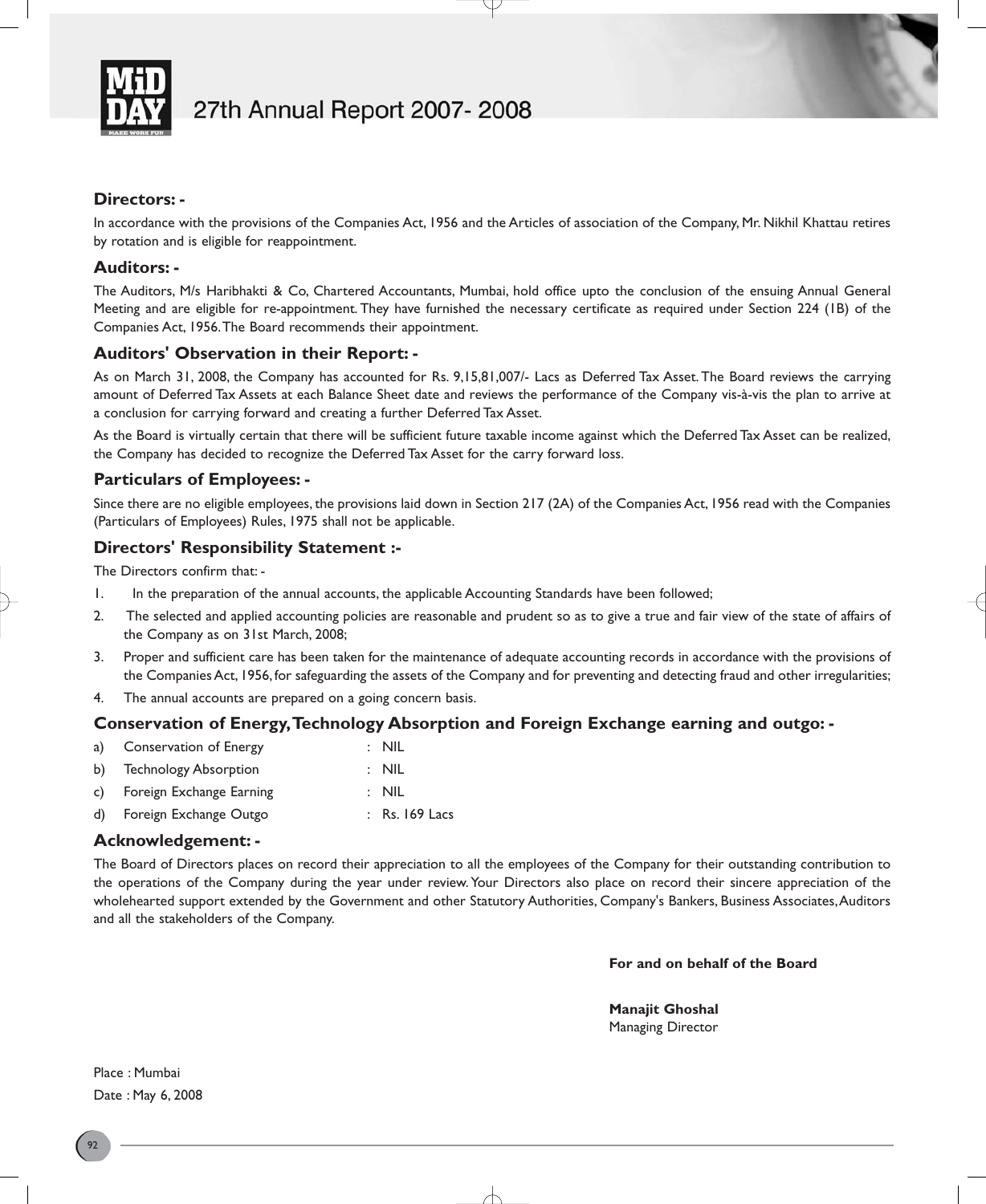

**Radio Mid-Day West (India) Limited**

# **Annexures to Directors' Report**

Disclosures pursuant to the (Employee Stock Option Scheme and Employee Stock Purchase Scheme), Rules, 2002 are as under :

# **RMW Stock Option Scheme - 2008**

| a)           | Options outstanding during the year                                                                                                                                                                                   | 10.00.000           |
|--------------|-----------------------------------------------------------------------------------------------------------------------------------------------------------------------------------------------------------------------|---------------------|
|              | Options granted during the year                                                                                                                                                                                       | 1,25,000            |
| b)           | The Pricing formula                                                                                                                                                                                                   | At Fair Value       |
| c)           | <b>Options Vested</b>                                                                                                                                                                                                 | <b>NIL</b>          |
| d)           | <b>Options Exercised</b>                                                                                                                                                                                              | <b>NIL</b>          |
| e)           | The total no. of shares arising as a result of exercise of options                                                                                                                                                    | <b>NIL</b>          |
| f)           | Options lapsed                                                                                                                                                                                                        | <b>NIL</b>          |
| g)           | Variation of terms of options                                                                                                                                                                                         | <b>NIL</b>          |
| h)           | Money realised by exercise of options                                                                                                                                                                                 | <b>NIL</b>          |
| i)           | Total number of options in force                                                                                                                                                                                      | 1,25,000            |
| j)           | Employee wise details of options granted to :                                                                                                                                                                         |                     |
|              | Senior managerial personnel<br>(i)                                                                                                                                                                                    | As per Annexure 'l' |
|              | Any other employee who receives a grant in any one year of option<br>(ii)<br>amounting to 5% or more of options granted during that year                                                                              | <b>NIL</b>          |
|              | Identified employees who were granted option, during any one year, equal<br>(iii)<br>to or exceeding 1% of the issued capital (excluding outstanding warrants and<br>conversions) of the company at the time of grant | <b>NIL</b>          |
| $\mathsf{k}$ | Diluted Earnings Per Share (EPS) pursuant to issue of shares on exercise of option                                                                                                                                    | N.A.                |
| $\mathsf{I}$ | Weighted-average fair value of options granted during the year                                                                                                                                                        | N.A                 |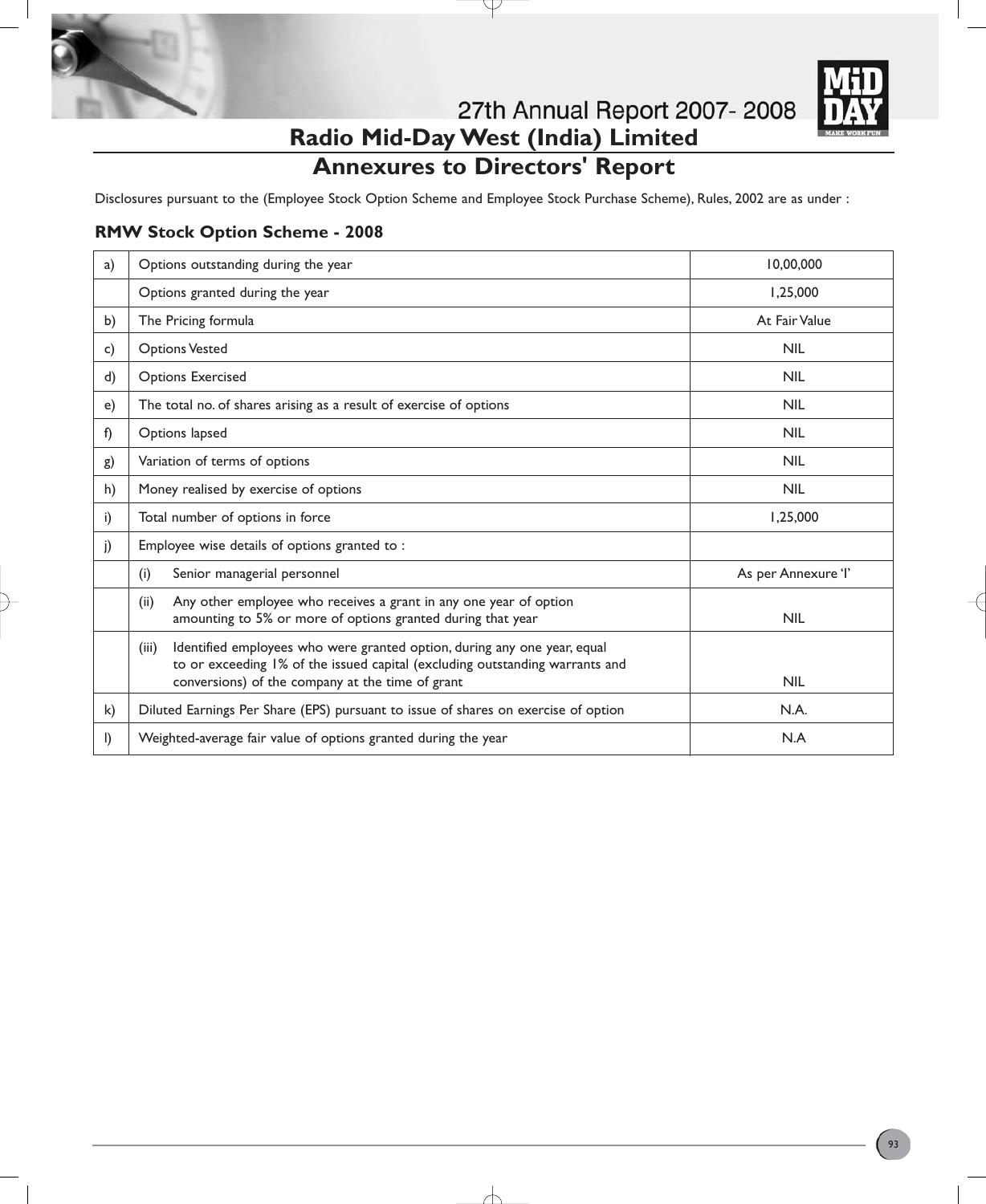

# **Radio Mid-Day West (India) Limited**

# **Annexures to Directors' Report**

Y

# **Annexure 'I'**

| Sr. No.        | <b>Name</b>          | No. of Options granted |
|----------------|----------------------|------------------------|
|                | Vineet Singh Hukmani | 30,000                 |
| $\mathfrak{p}$ | Avinash Pillai       | 15,000                 |
| 3              | Hari Mathur          | 10,000                 |
| 4              | Shyju Varkey         | 10,000                 |
| 5              | LV Navaneeth         | 10,000                 |
| 6              | Rajeev Bhandari      | 10,000                 |
| 7              | Arun Sequeira        | 10,000                 |
| 8              | Kiran D'Cruz         | 10,000                 |
| 9              | Rajeev Chatterjee    | 10,000                 |
| 10             | John Vijay           | 5,000                  |
| П              | Anil Machado         | 5,000                  |

|                                                                     | March 31, 2008 |
|---------------------------------------------------------------------|----------------|
| Risk-free interest rate                                             | 8%             |
| Expected life of options                                            | N.A.           |
| <b>Expected volatility</b>                                          | N.A.           |
| <b>Expected dividends</b>                                           | N.A.           |
| The fair value of the underlying share at the time of option grant. | $Rs. 13/-$     |
|                                                                     |                |

∕├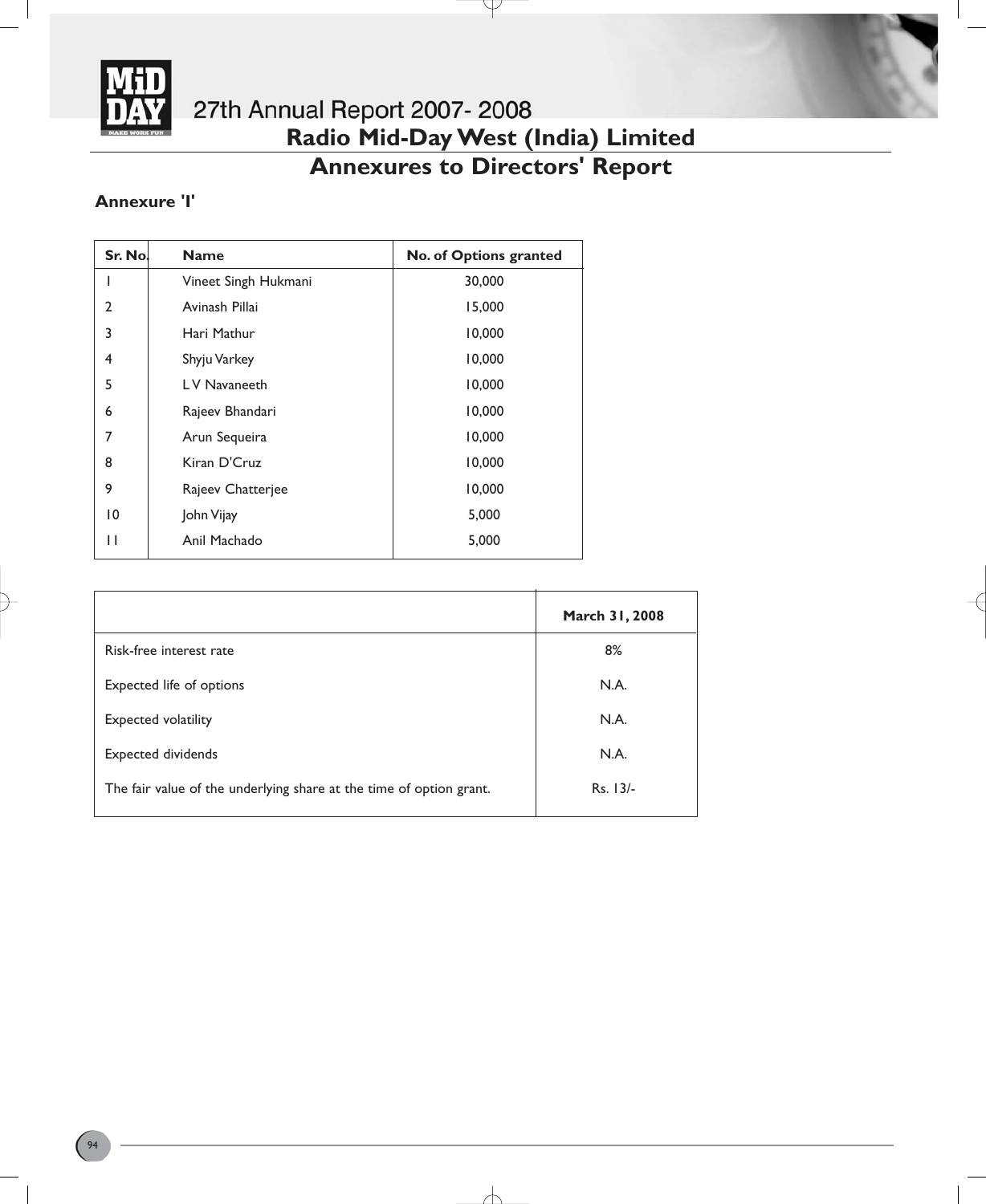

# **Auditor's Report**

# **To the Members of Radio MidDay West (India) Limited**

- 1. We have audited the attached Balance Sheet of Radio MidDay West (India) Limited, as at 31st March 2008, the Profit and Loss Account and also the Cash Flow Statement for the year ended on that date annexed thereto.These financial statements are the responsibility of the company's management. Our responsibility is to express an opinion on these financial statements based on our audit.
- 2. We conducted our audit in accordance with the auditing standards generally accepted in India.Those Standards require that we plan and perform the audit to obtain reasonable assurance about whether the financial statements are free of material misstatement.An audit includes examining, on a test basis, evidence supporting the amounts and disclosures in the financial statements.An audit also includes assessing the accounting principles used and significant estimates made by management, as well as evaluating the overall financial statement presentation.We believe that our audit provides a reasonable basis for our opinion.
- 3. As required by the Companies (Auditor's Report) Order, 2003 issued by the Central Government of India in terms of sub-section (4A) of section 227 of the Companies Act. 1956 we enclose in the Annexure a statement on the matters specified in paragraphs 4 and 5 of the said Order.
- 4. Further to our comments in the Annexure referred to above, we report that:
	- (i) We have obtained all the information and explanations, which to the best of our knowledge and belief were necessary for the purposes of our audit;
	- (ii) In our opinion, proper books of account as required by law have been kept by the company so far as appears from our examination of those books;
	- (iii) The Balance Sheet, Profit and Loss Account and Cash Flow Statement dealt with by this report are in agreement with the books of account;
	- (iv) In our opinion, the Balance Sheet, Profit and Loss Account and Cash Flow Statement dealt with by this report comply with the Accounting Standards referred to in sub-section (3C) of section 211 of the Companies Act, 1956.Attention is drawn to Note no. (f) of Schedule 17 of the Profit and Loss Account.The management has considered factors like expected profits in future, present and expected investments from outside groups etc. to recognize deferred tax assets of Rs. 9,15,81,007 during the year and of Rs. 30,23,12,760 as on the Balance Sheet date on account of unabsorbed tax losses and depreciation.We are unable to comment whether these can be considered as 'virtual certainty' prescribed under Accounting Standard 22 - Accounting for Taxes on Income, to recognize such assets.
	- (v) Based on the written representations received from the directors, as on 31st March 2008 and taken on record by the Board of Directors, we report that none of the directors are disqualified as on 31st March 2008 from being appointed as a director in terms of clause (g) of sub-section (1) of section 274 of the Companies Act, 1956;
	- (vi) Subject to our observations in para (iv) above and the consequential effect thereof, in our opinion, and to the best of our information and according to the explanations given to us, the said accounts give the information required by the Companies Act, 1956 in the manner so required and give a true and fair view in conformity with the accounting principles generally accepted in India:
		- (a) in the case of the Balance Sheet, of the state of affairs of the company as at 31st March 2008;
		- (b) in the case of the Profit & Loss account, of the loss for the year ended on that date; and
		- (c) in the case of the Cash Flow statement, of the cash flows for the year ended on that date

For **Haribhakti & Co.** Chartered Accountants

# **Chetan Desai**

Partner Membership No. 17000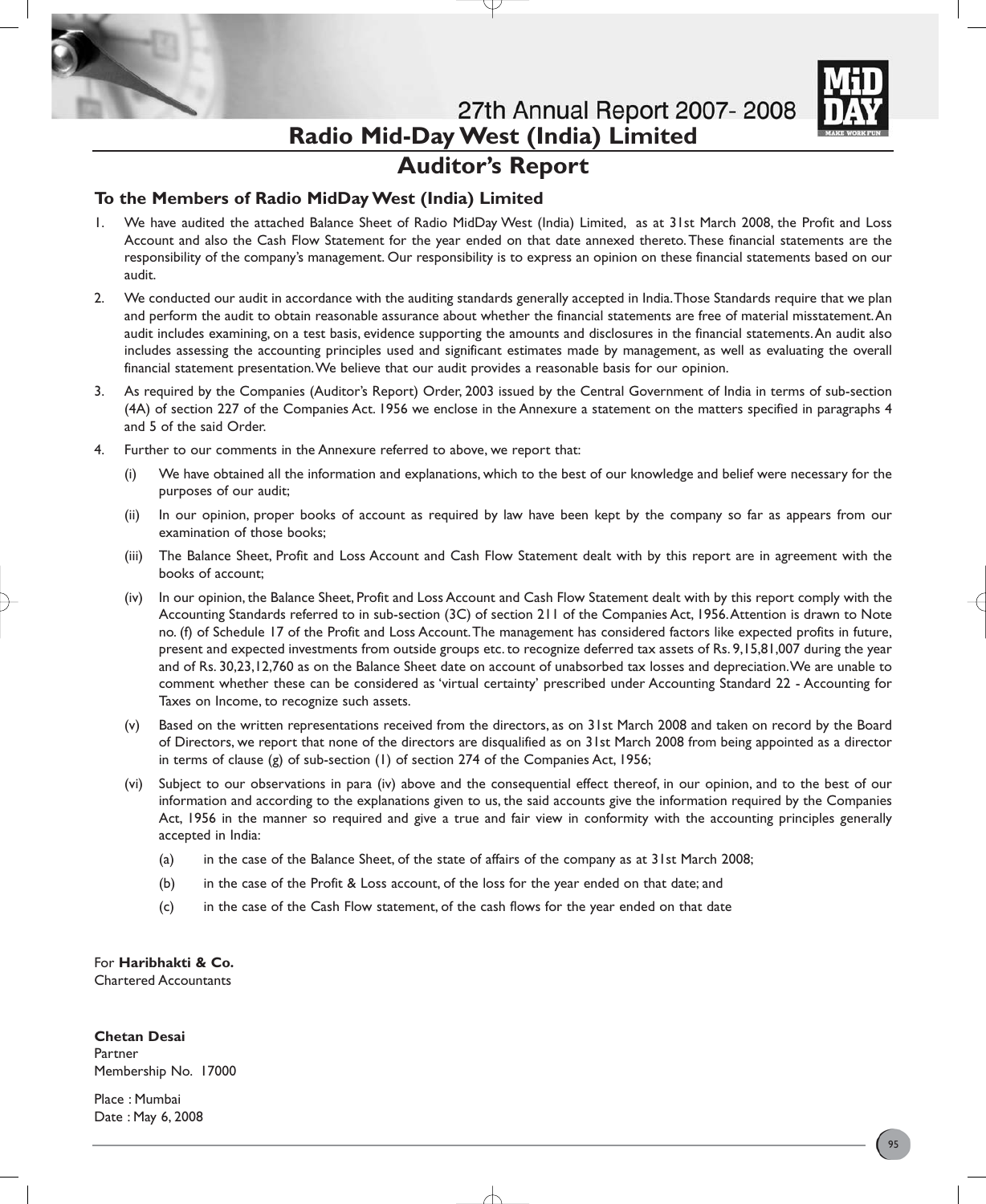

# **Annexures to Auditor's Report**

# **ANNEXURE REFERRED TO IN PARA 3 OF OUR AUDIT REPORT**

# **I. Fixed Assets:**

- 1. The company has maintained proper records showing full particulars, including quantitative details and situation of fixed assets. We are informed that the management has at reasonable intervals physically verified all the fixed assets of the company and no material discrepancies were noticed.
- 2. During the year the company has not disposed off substantial part of its fixed assets.

# **II. Inventories:**

3. Considering the nature of business of the company, the company does not hold any inventory.

# **III. Internal Controls:**

4. There is adequate internal control system commensurate with the size of the company and the nature of its business, for the purchase of fixed assets and for the sale of goods and services. During the course of our audit, we have not observed any major weaknesses in internal controls.

# **IV. Transactions with parties under section 301 of the Companies Act, 1956:**

- 5. On the basis of our examination of relevant records and on the basis of representation received from the management, transactions that need to be entered in the register in pursuant to Section 301 of the Act have been so entered.
- 6. As per information and explanations given to us and based on the management representation, the transaction during the financial year exceeding Rs. 5 lacs in respect of party that needs to be entered in the register pursuant to Section 301 of the act have prima facie been made at prices which are reasonable.

# **V. Loans and Advances:**

- 7. The company has not granted any loan to companies, firms or other parties covered in the register maintained under Section 301 of the Act.
- 8. According to the information and explanation given to us, the company has not taken any loan, secured or unsecured, from companies, firms or other parties listed in the register maintained under Section 301 of the Companies Act 1956 except from the holding company.
- 9. In respect of loans and advances in the nature of loans, given by the company, to its employees and other parties, repayment of principal and interest, wherever applicable, is being made as stipulated.
- 10. The company has not granted any loans and advances on the basis of security by way of pledge of shares, debentures and other securities.

# **VI. Deposits:**

11. During the year, the company has not accepted any deposits within the meaning of Section 58A and Section 58AA of the Companies Act or any other relevant provisions of the Act and the Rules framed thereunder.

# **VII. Internal Audit:**

12. In our opinion, the company's internal audit system is commensurate with its size and nature of the business.

# **VIII.Statutory Payments:**

- 13. According to the books and records as produced and examined by us in accordance with the generally auditing practices in India and also based on the management representations, undisputed statutory dues in respect of Provident Fund, Investor Education and Protection Fund, Employees State Insurance, Customs Duty, Income Tax, Service Tax, and any other statutory dues have generally been regularly deposited by the company with the appropriate authorities in India.The provisions of Sales Tax,Wealth Tax, and Excise Duty do not apply to the company.
- 14. As per the information and explanations given to us by the company, as at 31st March, 2008 there have been no disputed dues that have not been deposited with the respective authorities in respect of Income Tax, Service Tax etc.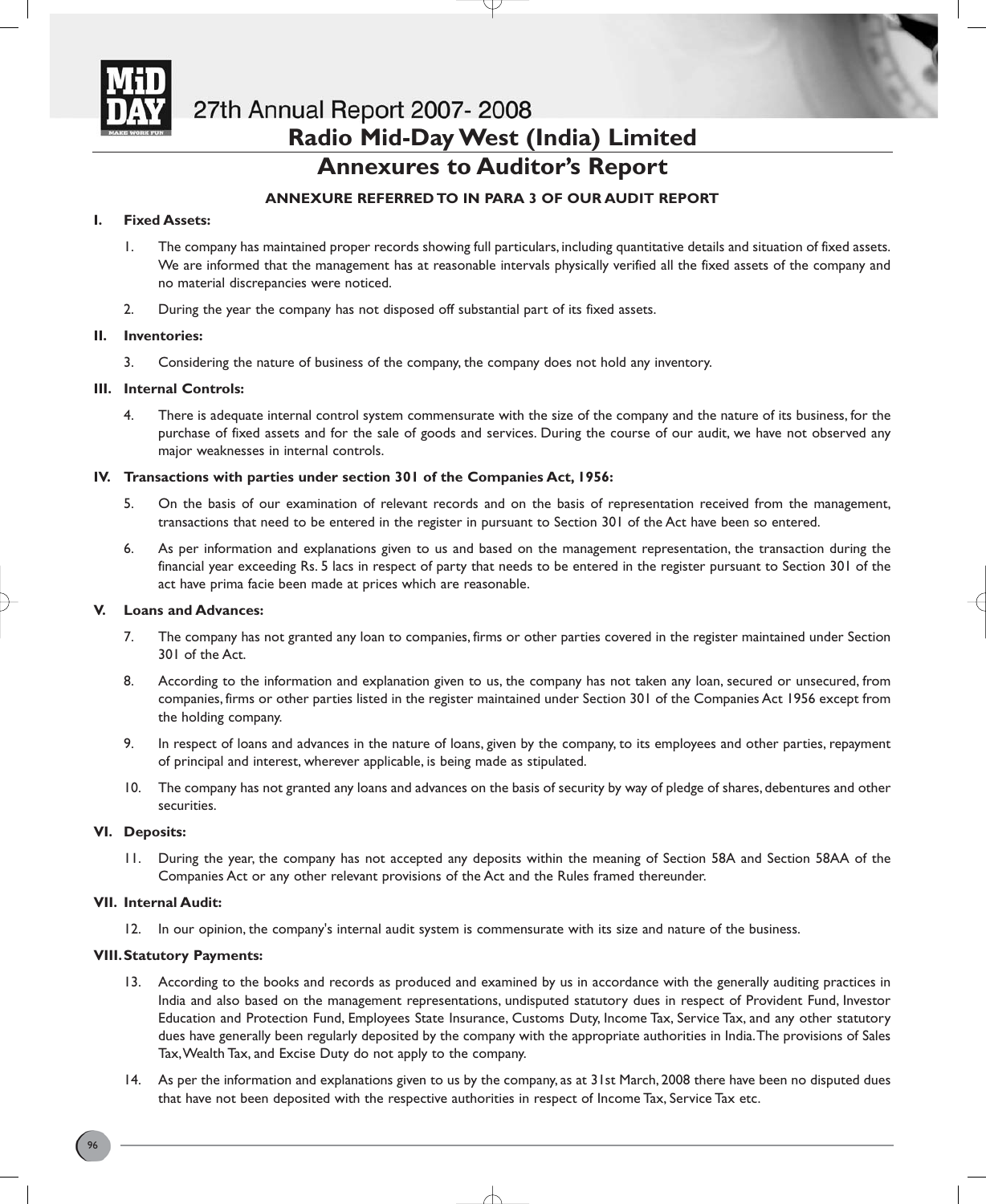

# **Annexures to Auditor's Report**

15. According to the records of the company, it has not defaulted in repayment of its dues to any financial institution or banks.

# **IX. Losses:**

16. The accumulated losses of the company at the end of the financial year exceeds fifty percent of its net worth.The company has incurred cash losses in the current financial year and in the immediately preceding financial year.

### **X. Guarantees:**

17. As per the information and explanations given to us the company has not given any counter guarantees for loans taken by others from banks or financial institutions.

### **XI. Utilisation of funds:**

- 18. On the basis of review of utilization of funds pertaining to term loans on overall basis and related information as made available to us the term loans taken by the company have been applied for the purposes for which they were taken.
- 19. On the basis of review of utilization of funds, which is based on overall examination of Balance Sheet of the Company, related information made available to us and as represented to us by the management, funds raised on short term basis have not been used for long term purposes.

### **XII. Miscellaneous:**

- 20. The company has not traded or dealt in shares, securities, debentures or other investments during the year.
- 21. As per information and explanation given to us and on the basis of examination of records, no material fraud on or by the company was noticed or reported during the year.
- 22. We are informed that the Central Government has not prescribed maintenance of cost records under Section 209 (1)(d) of the Companies Act, 1956 for the activities carried by the company.
- 23. According to information and explanation given to us, the company has not made any preferential allotment of shares to parties and companies covered in the Register maintained under section 301 of the Act.
- 24. According to information and explanation given to us, the company has not raised any money by public issue.
- 25. In our opinion, the company is not a chit fund / mutual benefit fund / society.Therefore, the provisions of clause 4(xiii) of the order are not applicable to the company.

For **Haribhakti & Co.** Chartered Accountants

**Chetan Desai** Partner Membership No. 17000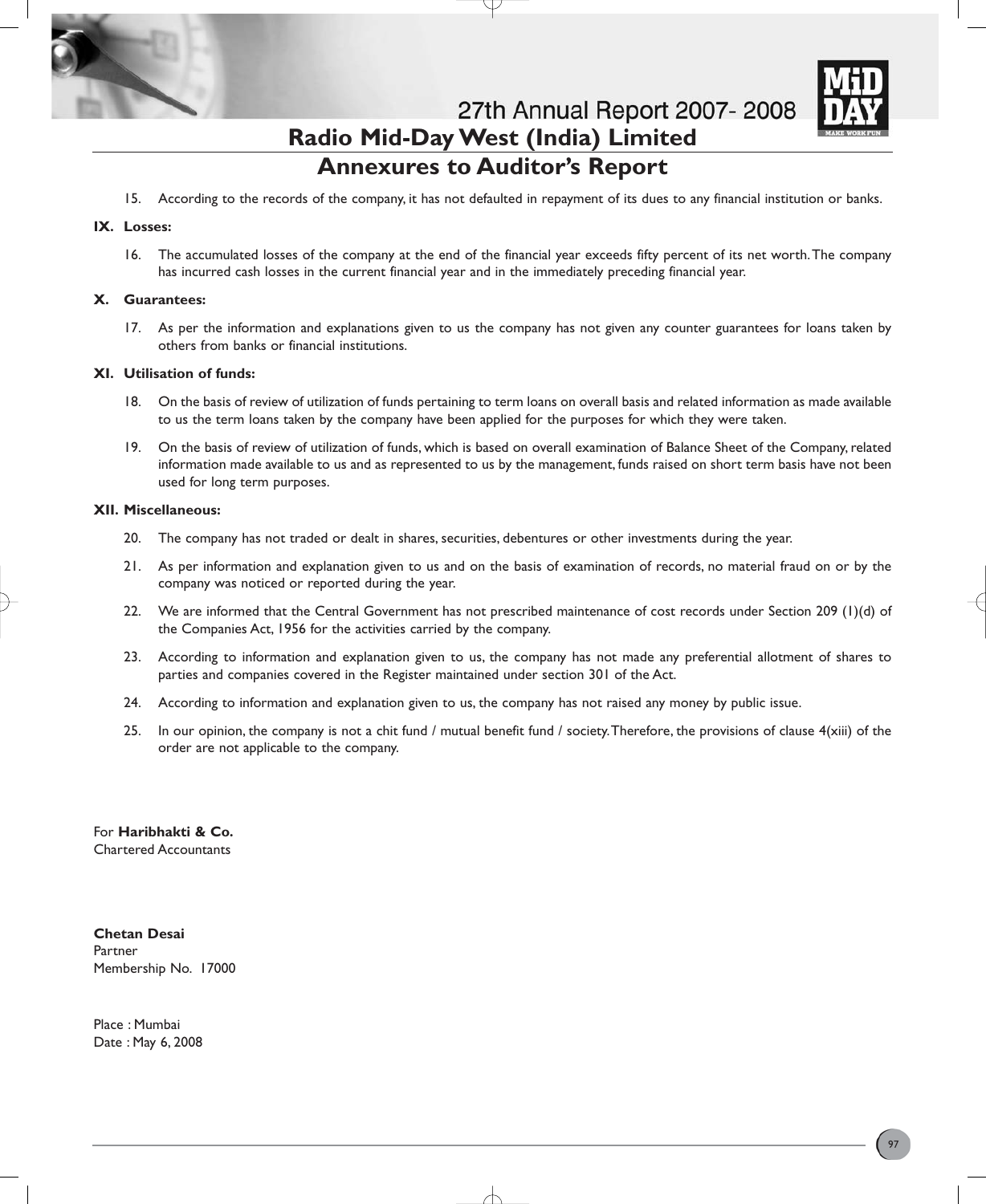

**Balance Sheet as at 31st March, 2008**

|                                         | <b>SCHEDULE</b> | As at<br>Mar 31, 2008<br>Rs. | As at<br>Mar 31, 2007<br>Rs. |
|-----------------------------------------|-----------------|------------------------------|------------------------------|
| <b>SOURCES OF FUNDS</b>                 |                 |                              |                              |
| <b>Shareholders' funds</b>              |                 |                              |                              |
| Share capital                           |                 |                              |                              |
| Share capital                           | L               | 1,00,74,97,610               | 86,68,64,380                 |
| <b>Reserves &amp; Surplus</b>           |                 |                              |                              |
| <b>Securities Premium</b>               | $\overline{2}$  | 28, 29, 26, 247              | 17,36,09,479                 |
| Loan funds                              |                 |                              |                              |
| Secured Ioan                            | 3               | 52,09,50,396                 | 52,08,63,569                 |
| Unsecured Ioan                          | 4               | 20,99,52,000                 | 21,10,02,000                 |
|                                         |                 | 2,02,13,26,253               | 1,77,23,39,428               |
| <b>APPLICATION OF FUNDS</b>             |                 |                              |                              |
| <b>Fixed assets</b>                     | 5               |                              |                              |
| Gross block                             |                 | 1,15,91,68,361               | 1,13,38,47,747               |
| Less:- Depreciation                     |                 | 20, 11, 57, 386              | 10,16,85,077                 |
| Net Block                               |                 | 95,80,10,975                 | 1,03,21,62,670               |
| Add: Capital Work in Progress including |                 | 8,33,03,651                  | 6,99,60,000                  |
| Capital Advances                        |                 | 1,04,13,14,626               | 1,10,21,22,670               |
| Deferred tax asset                      |                 | 29, 15, 41, 658              | 20,83,12,545                 |
| Current assets, loans and advances      |                 |                              |                              |
| Sundry debtors                          | 6               | 13,86,71,976                 | 9,60,09,508                  |
| Cash and bank balances                  | 7               | 7,35,88,862                  | 3,71,63,940                  |
| Loans and advances                      | 8               | 5,81,49,938                  | 5, 35, 34, 512               |
|                                         |                 | 27,04,10,776                 | 18,67,07,960                 |
| <b>Less:- Current liabilities</b>       |                 |                              |                              |
| <b>Current liabilities</b>              | 9               | 16,85,03,579                 | 12,74,54,381                 |
| Provisions                              | 10              | 6,19,586                     | 24,34,170                    |
|                                         |                 | 16,91,23,165                 | 12,98,88,551                 |
| <b>Net current assets</b>               |                 | 10, 12, 87, 611              | 5,68,19,409                  |
| <b>Profit and loss account</b>          |                 | 58,71,82,358                 | 40,50,84,804                 |
|                                         |                 | 2,02,13,26,253               | 1,77,23,39,428               |
| Notes forming part of the accounts      | 17              |                              |                              |

Schedules 1 to 17 referred to above form integral part of the Balance Sheet and the Profit & Loss account

As per our Report of even date attached Chartered Accountants

**Chetan Desai Manajit Ghoshal Nikhil Khattau Aarti Kathariya** (Partner) Managing Director Director Company Secretary Membership No.: 17000 Place : Mumbai Date : 6th May, 2008

98

**For Haribhakti& Co. For Radio Mid-Day West (India) Ltd.**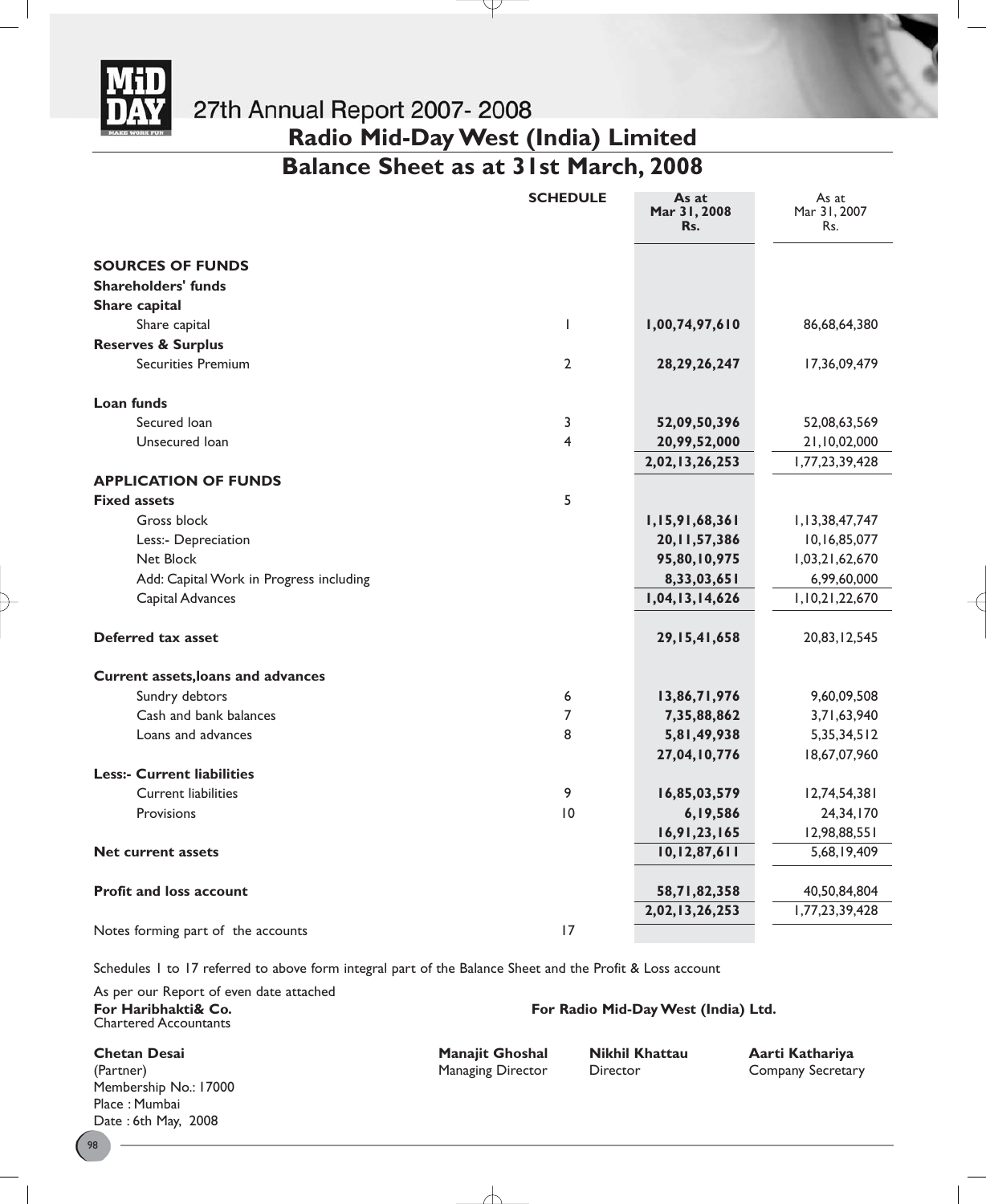



# **Profit & Loss Account for the year ended 31st March, 2008**

J

|                                                      | <b>SCHEDULE</b> | As at<br>Mar 31, 2008<br>Rs.            | As at<br>Mar 31, 2007<br>Rs. |
|------------------------------------------------------|-----------------|-----------------------------------------|------------------------------|
| <b>INCOME</b>                                        |                 |                                         |                              |
| Airtime sales                                        |                 | 18,96,29,781                            | 15,51,45,400                 |
| Other income                                         | $\mathbf{H}$    | 57,15,962                               | 23, 14, 579                  |
|                                                      |                 | 19,53,45,743                            | 15,74,59,979                 |
| <b>EXPENDITURE</b>                                   |                 |                                         |                              |
| Radio license fees                                   |                 | 2,74,83,860                             | 1,78,53,062                  |
| Employee cost                                        | 12              | 6,74,29,052                             | 6,55,24,153                  |
| Operating expenses                                   | 13              | 9,56,91,621                             | 5,26,20,410                  |
| <b>General &amp; Administration Expenses</b>         | 4               | 8,97,85,293                             | 12,89,25,858                 |
| Finance charges                                      | 15              | 7,91,40,334                             | 6,65,43,849                  |
| Depreciation & Amortisation                          |                 | 9,95,17,252                             | 6,21,86,923                  |
| Miscellaneous Expenditure Written Off                | 16              |                                         | 62,723                       |
|                                                      |                 | 45,90,47,412                            | 39, 37, 16, 978              |
| Net Loss for the year                                |                 | (26, 37, 01, 669)                       | (23,62,56,999)               |
| Fringe Benefit Tax                                   |                 | 16,25,000                               | 24,20,806                    |
| Deferred tax benefit                                 |                 | 8, 32, 29, 115                          | 8, 18, 58, 713               |
| <b>Net Loss For the Year</b>                         |                 | (18, 20, 97, 554)                       | (15,68,19,092)               |
| Add Loss brought forward                             |                 | (40, 45, 29, 274)                       | (24,77,10,182)               |
| Less: Adjustment of AS15 Transitional Liability      |                 | (5, 55, 530)                            | (5,55,530)                   |
| Net loss carried to the Balance Sheet                |                 | (58,71,82,358)                          | (40, 50, 84, 804)            |
| Earning Per Share (Basic & Diluted) (FV Rs. 10)      |                 | (1.71)                                  | (1.70)                       |
| Notes forming part of the accounts                   | 17              |                                         |                              |
| As per our Report of even date attached              |                 |                                         |                              |
| For Haribhakti & Co.<br><b>Chartered Accountants</b> |                 | For For Radio Mid-Day West (India) Ltd. |                              |

**Chetan Desai Manajit Ghoshal Nikhil Khattau Aarti Kathariya** (Partner) Managing Director Director Company Secretary Membership No.: 17000 Place : Mumbai Date : 6th May, 2008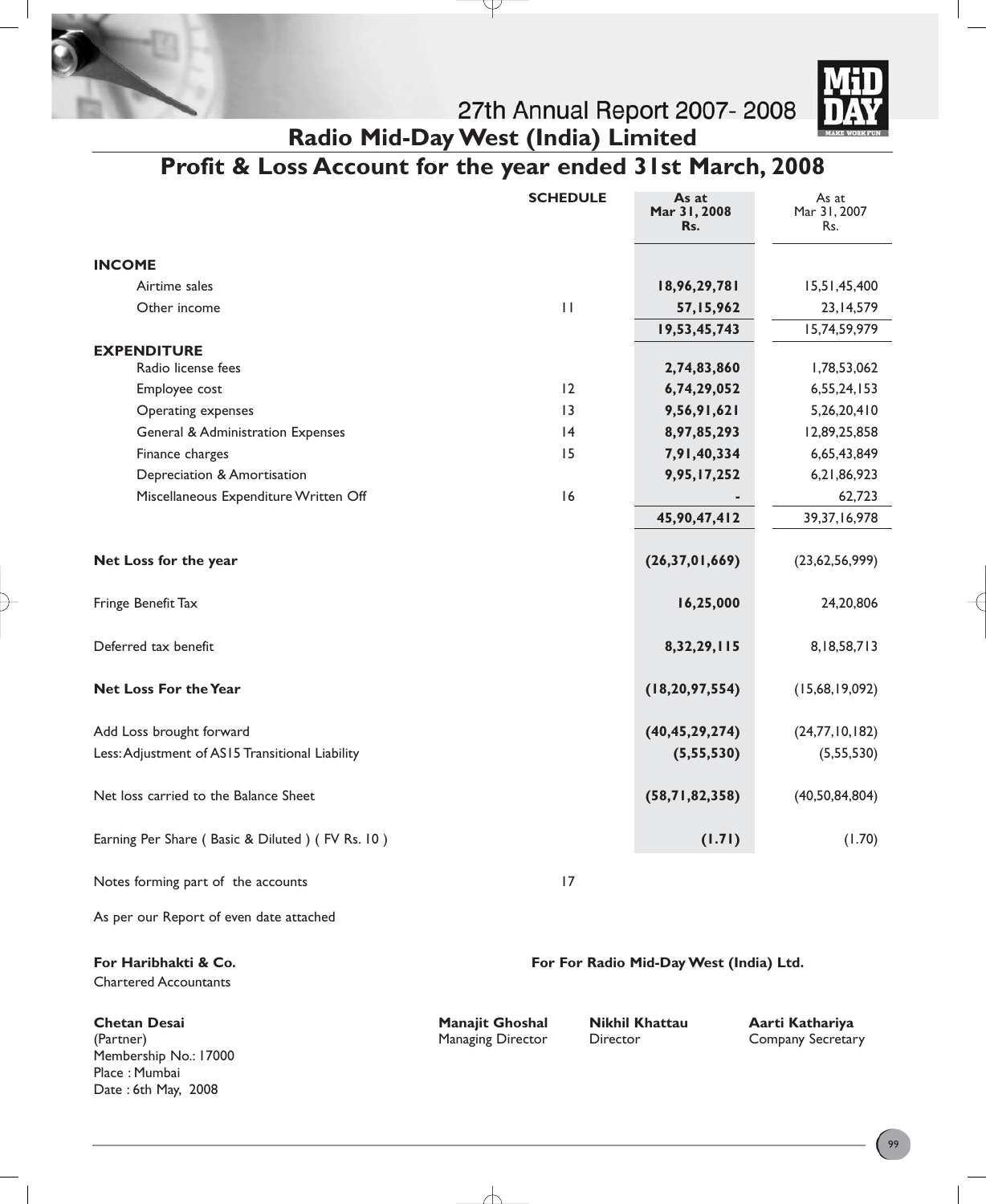

**Radio Mid-Day West (India) Limited Schedules forming part of Balance Sheet**

P

| Mar 31, 2008<br>Mar 31, 2007<br>Rs.<br>Rs.<br>Ι.<br>Share capital<br><b>Authorised capital</b><br>11,00,00,000 Equity shares of Rs.10/- each (11,00,00,000)<br>Equity shares of Rs 10/- each)<br>1,10,00,00,000<br>1,10,00,00,000<br>1,10,00,00,000<br>1,10,00,00,000<br>Issued, subscribed and paid-up capital<br>10,07,49,761 Equity shares of Rs.10/- each fully paid-up<br>1,00,74,97,610<br>1,00,74,97,610<br>(8,66,86,438 Equity shares of Rs 10/- each)<br>Of the above 6,03,60,261 (4,92,49,150) shares are held by the<br>Holding Company Mid-Day Multimedia Ltd.<br>Of the above 1,77,212 Eq Shares have been issued as Bonus by<br>capitalisation of Securities Premium.<br>2.<br><b>Reserves and Surplus</b><br><b>Securities Premium</b><br>Balance as per last Balance Sheet<br>17,36,09,479<br>Add: Additions during the year<br>11,10,88,888<br>Less: Utilised towards bonus shares<br>17,72,120<br>28, 29, 26, 247<br>3.<br><b>Secured loans</b> |              |
|-------------------------------------------------------------------------------------------------------------------------------------------------------------------------------------------------------------------------------------------------------------------------------------------------------------------------------------------------------------------------------------------------------------------------------------------------------------------------------------------------------------------------------------------------------------------------------------------------------------------------------------------------------------------------------------------------------------------------------------------------------------------------------------------------------------------------------------------------------------------------------------------------------------------------------------------------------------------|--------------|
|                                                                                                                                                                                                                                                                                                                                                                                                                                                                                                                                                                                                                                                                                                                                                                                                                                                                                                                                                                   |              |
|                                                                                                                                                                                                                                                                                                                                                                                                                                                                                                                                                                                                                                                                                                                                                                                                                                                                                                                                                                   |              |
|                                                                                                                                                                                                                                                                                                                                                                                                                                                                                                                                                                                                                                                                                                                                                                                                                                                                                                                                                                   |              |
|                                                                                                                                                                                                                                                                                                                                                                                                                                                                                                                                                                                                                                                                                                                                                                                                                                                                                                                                                                   |              |
|                                                                                                                                                                                                                                                                                                                                                                                                                                                                                                                                                                                                                                                                                                                                                                                                                                                                                                                                                                   |              |
|                                                                                                                                                                                                                                                                                                                                                                                                                                                                                                                                                                                                                                                                                                                                                                                                                                                                                                                                                                   |              |
|                                                                                                                                                                                                                                                                                                                                                                                                                                                                                                                                                                                                                                                                                                                                                                                                                                                                                                                                                                   |              |
|                                                                                                                                                                                                                                                                                                                                                                                                                                                                                                                                                                                                                                                                                                                                                                                                                                                                                                                                                                   | 86,68,64,380 |
|                                                                                                                                                                                                                                                                                                                                                                                                                                                                                                                                                                                                                                                                                                                                                                                                                                                                                                                                                                   | 86,68,64,380 |
|                                                                                                                                                                                                                                                                                                                                                                                                                                                                                                                                                                                                                                                                                                                                                                                                                                                                                                                                                                   |              |
|                                                                                                                                                                                                                                                                                                                                                                                                                                                                                                                                                                                                                                                                                                                                                                                                                                                                                                                                                                   |              |
|                                                                                                                                                                                                                                                                                                                                                                                                                                                                                                                                                                                                                                                                                                                                                                                                                                                                                                                                                                   |              |
|                                                                                                                                                                                                                                                                                                                                                                                                                                                                                                                                                                                                                                                                                                                                                                                                                                                                                                                                                                   |              |
|                                                                                                                                                                                                                                                                                                                                                                                                                                                                                                                                                                                                                                                                                                                                                                                                                                                                                                                                                                   |              |
|                                                                                                                                                                                                                                                                                                                                                                                                                                                                                                                                                                                                                                                                                                                                                                                                                                                                                                                                                                   |              |
|                                                                                                                                                                                                                                                                                                                                                                                                                                                                                                                                                                                                                                                                                                                                                                                                                                                                                                                                                                   |              |
|                                                                                                                                                                                                                                                                                                                                                                                                                                                                                                                                                                                                                                                                                                                                                                                                                                                                                                                                                                   | 17,36,09,479 |
|                                                                                                                                                                                                                                                                                                                                                                                                                                                                                                                                                                                                                                                                                                                                                                                                                                                                                                                                                                   |              |
|                                                                                                                                                                                                                                                                                                                                                                                                                                                                                                                                                                                                                                                                                                                                                                                                                                                                                                                                                                   | 17,36,09,479 |
|                                                                                                                                                                                                                                                                                                                                                                                                                                                                                                                                                                                                                                                                                                                                                                                                                                                                                                                                                                   |              |
|                                                                                                                                                                                                                                                                                                                                                                                                                                                                                                                                                                                                                                                                                                                                                                                                                                                                                                                                                                   |              |
| Cash Credit<br>1,34,50,396                                                                                                                                                                                                                                                                                                                                                                                                                                                                                                                                                                                                                                                                                                                                                                                                                                                                                                                                        | 73,63,569    |
| (Secured against hypothecation of Book Debts and further                                                                                                                                                                                                                                                                                                                                                                                                                                                                                                                                                                                                                                                                                                                                                                                                                                                                                                          |              |
| secured by pari-passu charge on movable and immovable                                                                                                                                                                                                                                                                                                                                                                                                                                                                                                                                                                                                                                                                                                                                                                                                                                                                                                             |              |
| assets of the company, present and future, as well as that                                                                                                                                                                                                                                                                                                                                                                                                                                                                                                                                                                                                                                                                                                                                                                                                                                                                                                        |              |
| of Mid-Day Multimedia Ltd. and further secured by                                                                                                                                                                                                                                                                                                                                                                                                                                                                                                                                                                                                                                                                                                                                                                                                                                                                                                                 |              |
| personal guarantees of Chairman and Managing Director                                                                                                                                                                                                                                                                                                                                                                                                                                                                                                                                                                                                                                                                                                                                                                                                                                                                                                             |              |
| of the Mid-Day Multimedia Ltd. respectively and                                                                                                                                                                                                                                                                                                                                                                                                                                                                                                                                                                                                                                                                                                                                                                                                                                                                                                                   |              |
| Corporate guarantee of Mid-day Multimedia Ltd.)                                                                                                                                                                                                                                                                                                                                                                                                                                                                                                                                                                                                                                                                                                                                                                                                                                                                                                                   |              |
|                                                                                                                                                                                                                                                                                                                                                                                                                                                                                                                                                                                                                                                                                                                                                                                                                                                                                                                                                                   |              |
| <b>Term loan</b><br>75,00,000                                                                                                                                                                                                                                                                                                                                                                                                                                                                                                                                                                                                                                                                                                                                                                                                                                                                                                                                     | 1,35,00,000  |
| (Secured against movable and immovable assets of the                                                                                                                                                                                                                                                                                                                                                                                                                                                                                                                                                                                                                                                                                                                                                                                                                                                                                                              |              |
| company, present and future, having pari-passu charge on                                                                                                                                                                                                                                                                                                                                                                                                                                                                                                                                                                                                                                                                                                                                                                                                                                                                                                          |              |
| such assets of the company as well as that of Mid-Day                                                                                                                                                                                                                                                                                                                                                                                                                                                                                                                                                                                                                                                                                                                                                                                                                                                                                                             |              |
| Multimedia Ltd. and further secured by personal guarantees                                                                                                                                                                                                                                                                                                                                                                                                                                                                                                                                                                                                                                                                                                                                                                                                                                                                                                        |              |
| of Chaiman and Managing Director of the Mid-Day                                                                                                                                                                                                                                                                                                                                                                                                                                                                                                                                                                                                                                                                                                                                                                                                                                                                                                                   |              |
| Multimedia Ltd. & Corporate gurantee of Mid-Day Multimedia Ltd.                                                                                                                                                                                                                                                                                                                                                                                                                                                                                                                                                                                                                                                                                                                                                                                                                                                                                                   |              |
| Instalment due within a year Rs.60 lacs (Rs.60 lacs).                                                                                                                                                                                                                                                                                                                                                                                                                                                                                                                                                                                                                                                                                                                                                                                                                                                                                                             |              |
| Term Ioan<br>50,00,00,000                                                                                                                                                                                                                                                                                                                                                                                                                                                                                                                                                                                                                                                                                                                                                                                                                                                                                                                                         | 50,00,00,000 |
| (Secured against movable and immovable assets of the                                                                                                                                                                                                                                                                                                                                                                                                                                                                                                                                                                                                                                                                                                                                                                                                                                                                                                              |              |
| company, present and future, having pari-passu charge on                                                                                                                                                                                                                                                                                                                                                                                                                                                                                                                                                                                                                                                                                                                                                                                                                                                                                                          |              |
| such assets of the Company and further secured by personal                                                                                                                                                                                                                                                                                                                                                                                                                                                                                                                                                                                                                                                                                                                                                                                                                                                                                                        |              |
| guarantees of Chaiman and Managing Director of Mid-Day                                                                                                                                                                                                                                                                                                                                                                                                                                                                                                                                                                                                                                                                                                                                                                                                                                                                                                            |              |
| Multimedia Ltd. and also secured by Corporate guarantee of                                                                                                                                                                                                                                                                                                                                                                                                                                                                                                                                                                                                                                                                                                                                                                                                                                                                                                        |              |
| Mid-day Multimedia Ltd.)                                                                                                                                                                                                                                                                                                                                                                                                                                                                                                                                                                                                                                                                                                                                                                                                                                                                                                                                          |              |
| Instalment due within a year Rs.10 Cr (Rs.Nil).<br>52,09,50,396                                                                                                                                                                                                                                                                                                                                                                                                                                                                                                                                                                                                                                                                                                                                                                                                                                                                                                   | 52,08,63,569 |
| <b>Unsecured loan</b><br>4.                                                                                                                                                                                                                                                                                                                                                                                                                                                                                                                                                                                                                                                                                                                                                                                                                                                                                                                                       |              |
| Inter Corporate Deposit from Mid-Day<br>20,99,52,000                                                                                                                                                                                                                                                                                                                                                                                                                                                                                                                                                                                                                                                                                                                                                                                                                                                                                                              | 21,10,02,000 |
| Multimedia Ltd - Holding Company                                                                                                                                                                                                                                                                                                                                                                                                                                                                                                                                                                                                                                                                                                                                                                                                                                                                                                                                  |              |
| 20,99,52,000                                                                                                                                                                                                                                                                                                                                                                                                                                                                                                                                                                                                                                                                                                                                                                                                                                                                                                                                                      | 21,10,02,000 |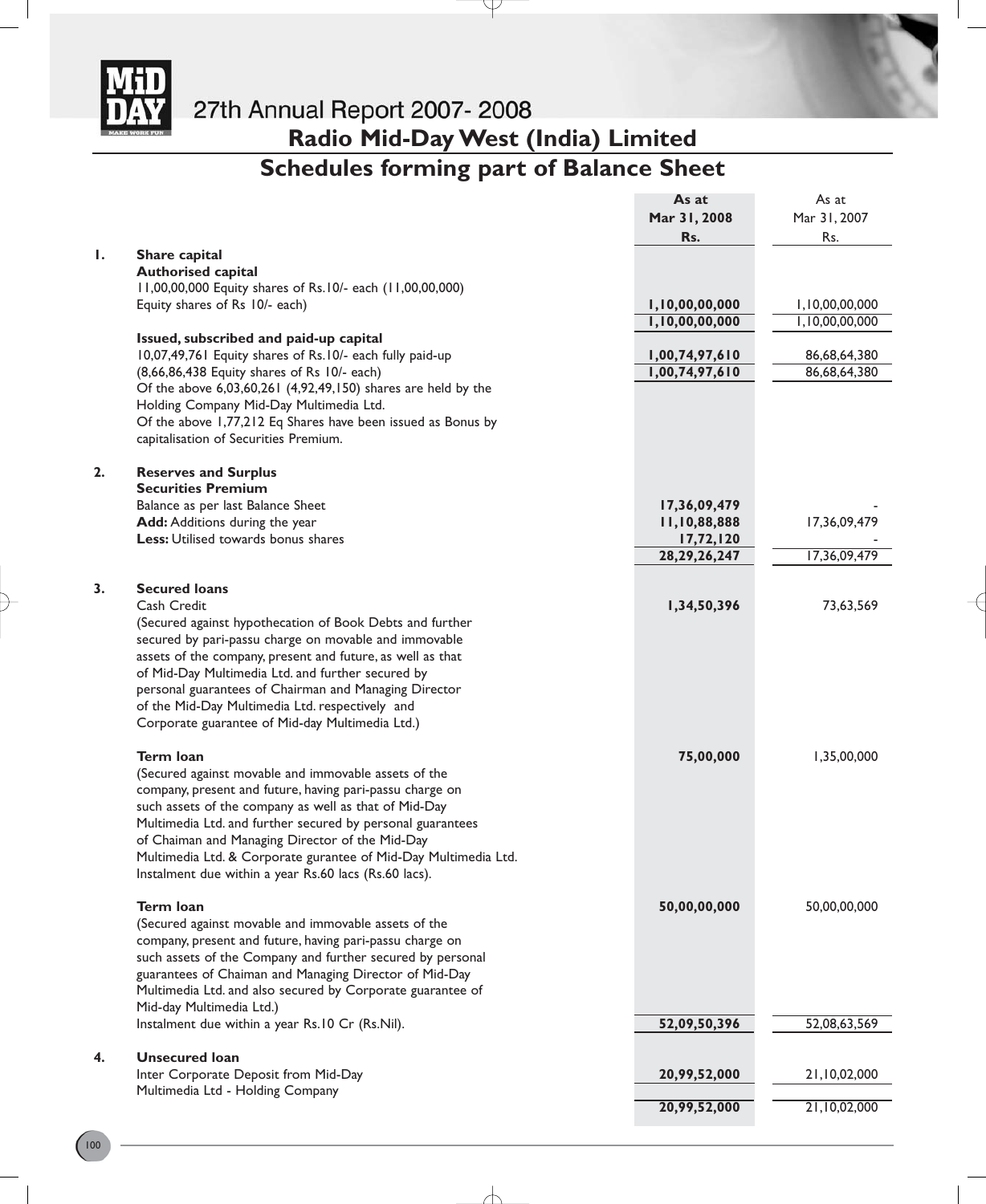

# FIXED ASSETS SCHEDULE AS AT MARCH 31, 2008 **FIXED ASSETS SCHEDULE AS AT MARCH 31, 2008**

| <b>PARTICULARS</b>      |                          | <b>GROSS BLOCK</b> |              |                                    |                   | <b>DEPRECIATION</b>      |                    |                                  | NET BLOCK           |                     |
|-------------------------|--------------------------|--------------------|--------------|------------------------------------|-------------------|--------------------------|--------------------|----------------------------------|---------------------|---------------------|
|                         | <b>As At</b><br>1.4.2007 | Additions          | Deductions   | As at<br>31.03.2008                | As at<br>1.4.2007 | the period<br>Charge for | Deductions         | 31.03.2008<br>Upto               | 31.03.2008<br>As at | As at<br>31.03.2007 |
| <b>OWN ASSETS:</b>      |                          |                    |              |                                    |                   |                          |                    |                                  |                     |                     |
| Building                | 26,72,000                | $\mathbf{r}$       | $\mathbf{L}$ | 26,72,000                          | 2, 10, 435        | 44,016                   | $\mathbf{L}$       | 2,54,451                         | 24, 17, 549         | 24,61,565           |
| Studio equipment        | 1,97,89,536              | 6,87,003           |              | 2,04,76,539                        | 66,47,259         | 25,02,143                |                    | 91,49,402                        | 1, 13, 27, 137      | 31,42,274           |
| Transmitter             | 3,91,92,329              | 8,37,622           |              | 4,00,29,95                         | 76,76,827         | 10,94,618                |                    | 87,71,445                        | 3, 12, 58, 506      | 3, 15, 15, 502      |
| Furniture and fixtures  | 2,70,45,034              | 38,44,774          |              | 3,08,89,808                        | 27,26,296         | 18,75,048                |                    | 46,01,344                        | 2,62,88,464         | 2,42,89,569         |
| Office Equipments       | 17,83,755                | 4,26,217           |              | 22,09,972                          | 224,459           | 47, 135                  |                    | 271,594                          | 19,38,378           | 5,61,269            |
| Computers               | 95, 12, 550              | 5,32,154           |              | ,00,44,704                         | 27,62,646         | 5,62,                    |                    | 43,24,757                        | 57, 19, 947         | 75, 18, 745         |
| Motor Vehicles          | 3,58,707                 |                    |              | 3,58,707                           | 1,79,919          | 33,859                   | f.                 | 2, 13, 778                       | 1,44,929            | 1,78,788            |
| Air-conditioners        | 52,05,024                |                    |              | 52,05,024                          | 2,51,701          | 2,57,422                 |                    | 5,09,123                         | 46,95,90            | 49,43,825           |
| Audio-visual equipments | 2,40,144                 | 22,492             |              | 2,62,636                           | 18,159            | 12,293                   | $\blacksquare$     | 30,452                           | 2,32,184            | 2,21,322            |
| Computer software       | 47,47,934                | 1,2,55,030         |              | 60,02,964                          | 3,47,597          | 10,70,470                |                    | 14,18,067                        | 45,84,897           | 44,00,337           |
| LEASED ASSETS           |                          |                    |              |                                    |                   |                          |                    |                                  |                     |                     |
| Studio equipment        | 1,03,97,275              | 29,27,061          | $\mathbf{I}$ | ,33,24,336                         | 4,07,151          | 8,75,932                 | $\bar{\mathbf{r}}$ | 12,83,083                        | 1,20,41,253         | 99,90,124           |
| Transmitter             | ,37,83,363               | 36,00,606          |              | ,73,83,969                         | 3,40,874          | 8,19,337                 | f.                 | 11,60,211                        | 1,62,23,758         | ,34,42,489          |
| Furniture and fixtures  | 1, 12, 38, 447           | 73,88,975          |              | ,86,27,422                         | 3,96,638          | 9,33,602                 |                    | 3,30,240                         | 1,72,97,182         | 1,08,41,960         |
| Office Equipments       | 9,85,401                 | 49,831             |              | 10,35,232                          | 24,852            | 48,059                   |                    | 72,911                           | 9,62,321            | 9,60,549            |
| Computers               | 1,27,14,890              | 28,88,370          |              | ,56,03,260                         | 10, 19, 514       | 22,87,352                |                    | 33,06,866                        | 1,22,96,394         | 1,09,24,912         |
| Air-conditioners        | 9,27,660                 | 8,60,479           |              | 17,88,139                          | 11,847            | 69,883                   | ı.                 | 81,730                           | 17,06,409           | 9,09,702            |
| Audio-visual equipments |                          |                    |              |                                    |                   |                          |                    | ı                                |                     |                     |
|                         |                          |                    |              |                                    |                   |                          |                    |                                  |                     |                     |
| One Time Entry Fees     | 97,32,53,698             | $\blacksquare$     |              | 97,32,53,698                       | 7,83,93,960       | 8,59,83,972              |                    | 16,43,77,932                     | 80,88,75,766        | 89,48,59,738        |
| <b>Total</b>            | 1, 13, 38, 47, 747       | 2,53,20,614        |              | 1, 15, 91, 68, 361 10, 16, 40, 134 |                   | 9,95,17,252              |                    | 20, 11, 57, 386                  | 95,80,10,975        | 1,03,21,62,670      |
| Previous Year           | 1,03,69,01,562           | 9,72,16,573        |              | 270,388   1, 13,38,47,747          | 3,95,91,403       | 6,21,86,923              | 93,249             | 10, 16, 85, 077 10, 32, 162, 670 |                     |                     |

╅

**Radio Mid-Day West (India) Limited Schedules forming part of Balance Sheet**

**(Rs.)**



27th Annual Report 2007-2008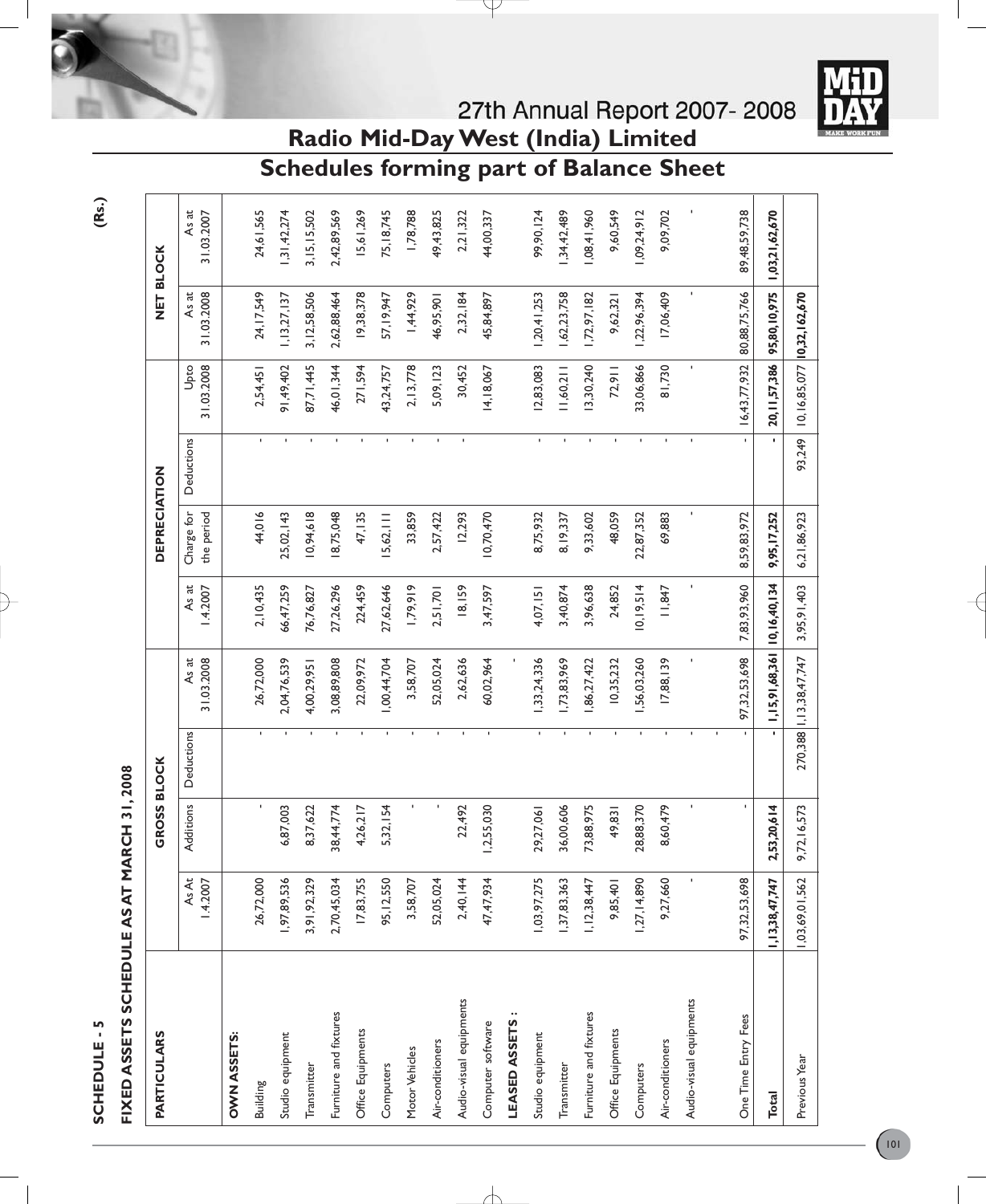

**Radio Mid-Day West (India) Limited**

# **Schedules forming part of Balance Sheet**

Y

|     |                                                                        | As at        | As at          |
|-----|------------------------------------------------------------------------|--------------|----------------|
|     |                                                                        | Mar 31, 2008 | Mar 31, 2007   |
|     |                                                                        | Rs.          | Rs.            |
|     |                                                                        |              |                |
| 6.  | <b>Sundry Debtors</b>                                                  |              |                |
|     | (unsecured and considered good, unless otherwise stated)               |              |                |
|     | Debts outstanding for a period exceeding six months                    |              |                |
|     | Good                                                                   | 5,20,07,645  | 2,96,13,906    |
|     | <b>Considered Doubtful</b>                                             | 36,30,330    | 26,38,859      |
|     | Debts outstanding for a period less than six months                    | 8,66,64,331  | 6,69,47,082    |
|     | Less: Amounts Billed in Advance                                        |              | 5,51,480       |
|     | Less Provision for doubtful debts                                      | 36,30,330    | 26,38,859      |
|     |                                                                        | 13,86,71,976 | 9,60,09,508    |
|     |                                                                        |              |                |
| 7.  | <b>Cash and bank balances</b>                                          |              |                |
|     | Cash on hand                                                           | 3,47,083     | 6,32,104       |
|     | Balances with scheduled banks in                                       |              |                |
|     | -current accounts                                                      | 3,99,73,145  | 57,81,982      |
|     | UTI Bank DSRA Account - (under lien with bank)                         | 2,79,12,996  | 2,53,94,216    |
|     | Margin money deposit on bank guarantee                                 | 53,55,638    | 53,55,638      |
|     | (under lien with bank)                                                 |              |                |
|     |                                                                        | 7,35,88,862  | 3,71,63,940    |
| 8.  | <b>Loans and advances</b>                                              |              |                |
|     |                                                                        |              |                |
|     | (unsecured and considered good)                                        |              |                |
|     | Deposits                                                               | 4,10,54,038  | 3,29,94,504    |
|     | Staff loans<br>Tax deducted at source                                  | 3,60,611     | 6, 10, 884     |
|     |                                                                        | 85,16,876    | 51,54,075      |
|     | Advances recoverable in cash or in kind or<br>for value to be received | 82,18,413    | 1,47,75,049    |
|     |                                                                        | 5,81,49,938  | 5, 35, 34, 512 |
|     |                                                                        |              |                |
| 9.  | <b>Current liabilities</b>                                             |              |                |
|     | Lease arrangement                                                      | 9,39,79,907  | 4,80,42,644    |
|     |                                                                        |              |                |
|     | Sundry creditors for expenses *                                        | 5,66,16,622  | 6,72,21,536    |
|     | Other liabilities                                                      | 1,79,07,050  | 1,21,90,201    |
|     | (Of the above, Rs. 90.50 Lacs (Prev. Year: Rs. 94.23 Lacs) is due      | 16,85,03,579 | 12,74,54,381   |
|     | to Mid-Day Multimedia Ltd. - Holding Co.)                              |              |                |
|     |                                                                        |              |                |
| 10. | <b>Provisions</b>                                                      |              |                |
|     | Provision for Gratuity                                                 | (2,13,257)   | 11,97,346      |
|     | Provision for Leave Encashment                                         | 8,32,843     | 12,36,824      |
|     |                                                                        | 6,19,586     | 24,34,170      |
|     | * Refer Note (c)                                                       |              |                |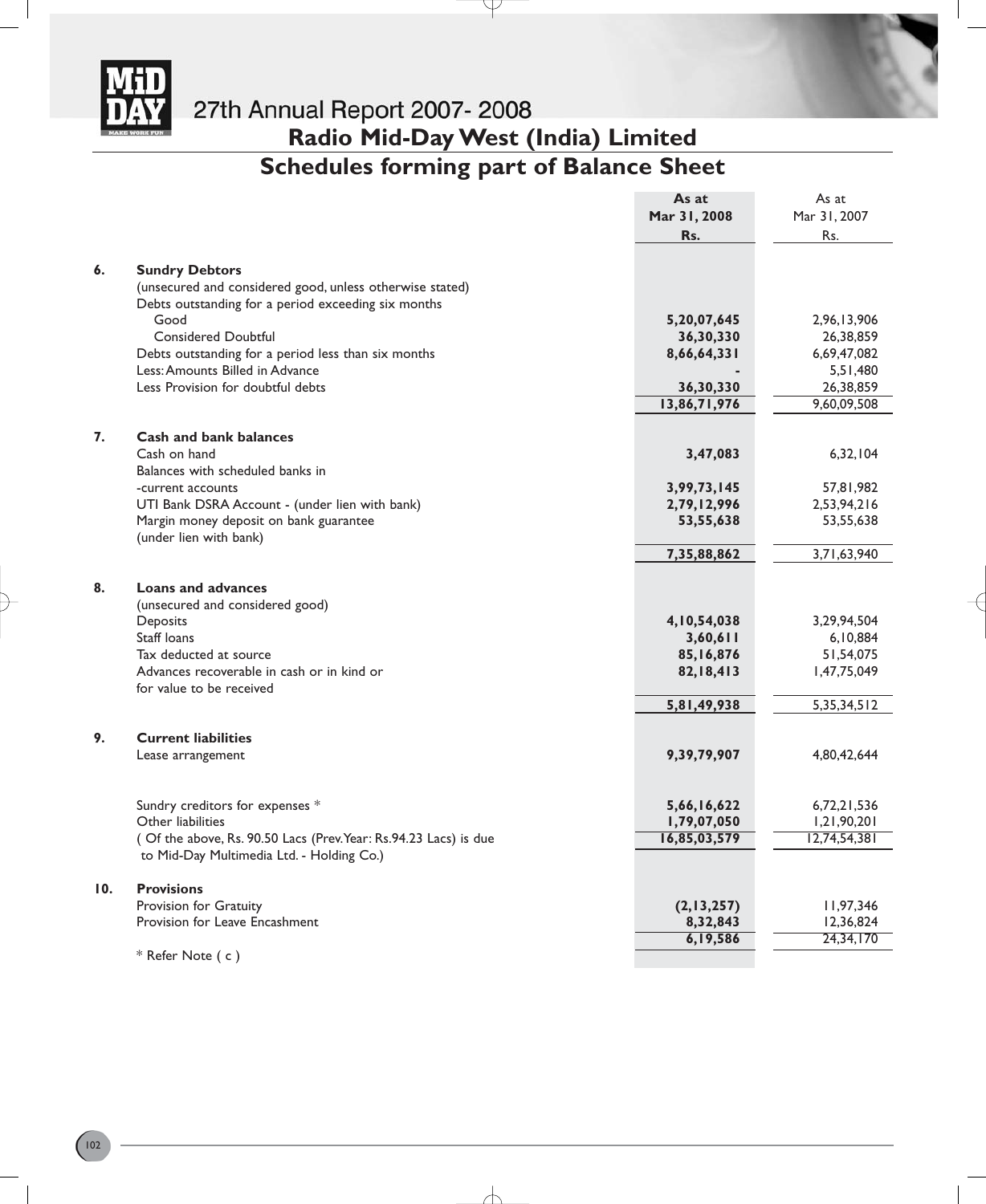



**Radio Mid-Day West (India) Limited**

# **Schedules forming part of the Profit & Loss Account**

P

|                   |                                                  | As at                 | As at                 |
|-------------------|--------------------------------------------------|-----------------------|-----------------------|
|                   |                                                  | Mar 31, 2008          | Mar 31, 2007          |
|                   |                                                  | Rs.                   | Rs.                   |
| $\mathbf{H}$      | <b>Other Income</b>                              |                       |                       |
|                   | Dividend Income                                  |                       | 3,413                 |
|                   | Interest Income                                  | 57,15,962             | 22,61,957             |
|                   | Profit on short term investments                 |                       | 49,209                |
|                   |                                                  | 57,15,962             | 23, 14, 579           |
|                   |                                                  |                       |                       |
| 12.               | <b>Employee Cost</b>                             |                       |                       |
|                   | Salary & Wages                                   | 6, 17, 14, 383        | 5,82,42,047           |
|                   | Contribution to PF and other funds               | 25, 19, 453           | 25,84,595             |
|                   | Employee Compensation (ESOP)                     | 15,51,048             | 34, 35, 244           |
|                   | <b>Staff Welfare expenses</b>                    | 16,44,168             | 12,62,267             |
|                   |                                                  | 6,74,29,052           | 6,55,24,153           |
|                   |                                                  |                       |                       |
| 13.               | <b>Operating expenses</b>                        |                       |                       |
|                   | Royalty                                          | 2,12,00,404           | 1,38,58,710           |
|                   | Radio programme creation and studio hire         | 2, 14, 21, 603        | 1,24,34,249           |
|                   | Repairs & Maintainance - Equipment               | 60,04,552             | 35,85,642             |
|                   | Repairs & Maintainance - Others                  | 38,48,683             | 18,97,605             |
|                   | Electricity charges                              | 1,16,00,080           | 63,33,675             |
|                   | Rent                                             | 3, 16, 16, 299        | 1,45,10,529           |
|                   |                                                  | 9,56,91,621           | 5,26,20,410           |
|                   |                                                  |                       |                       |
| $\overline{14}$ . | <b>General &amp; administration expenses</b>     |                       |                       |
|                   | Telephone charges                                | 68,39,212             | 46,43,261             |
|                   | <b>Travelling</b>                                | 40,68,262             | 66,23,256             |
|                   | Conveyance                                       | 84,49,824             | 53,29,127             |
|                   | Directors sitting fees                           | 1,20,000              | 1,50,000              |
|                   | <b>Business Promotion</b>                        | 26,22,590             | 61,85,155             |
|                   | Auditors remuneration :-                         |                       |                       |
|                   | - Statutory Audit                                | 1,50,000              | 1,20,000              |
|                   | - Tax Audit                                      | 50,000                | 33,672                |
|                   | Miscellaneous Expenses                           | 11,90,635             | 8,33,282              |
|                   | <b>Advertisement Expenses</b>                    | 5,48,90,878           | 8,46,03,980           |
|                   | Provision for bad and doubtful debts             | 9,91,471              | 26,38,859             |
|                   | <b>Bad Debts Written Off</b>                     | 27,61,898             | 30,61,141             |
|                   | Legal & Professional Charges                     | 53,50,914             | 1,02,83,103           |
|                   | Printing and stationery<br>Insurance             | 11,27,411<br>1,20,337 | 17,09,573<br>1,11,039 |
|                   | Rates and Taxes                                  | 10,51,860             | 25,30,000             |
|                   | Loss on sale of asset                            |                       | 70,410                |
|                   |                                                  | 8,97,85,293           | 12,89,25,858          |
|                   |                                                  |                       |                       |
| 15.               | <b>Finance Charges</b>                           |                       |                       |
|                   | Interest                                         |                       |                       |
|                   | - On Term Loans                                  | 5,47,48,831           | 5, 17, 60, 240        |
|                   | - On Others                                      | 2,23,15,825           | 1,24,67,963           |
|                   | Bank charges & commission                        | 20,75,678             | 23, 15, 646           |
|                   |                                                  | 7,91,40,334           | 6,65,43,849           |
|                   |                                                  |                       |                       |
| 16.               | <b>Amortisation of Miscellaneous Expenditure</b> |                       |                       |
|                   | Share Issue Expenses written off                 |                       | 60,063                |
|                   | Preliminary Expenses written off                 |                       | 2,660                 |
|                   |                                                  |                       | 62,723                |
|                   |                                                  |                       |                       |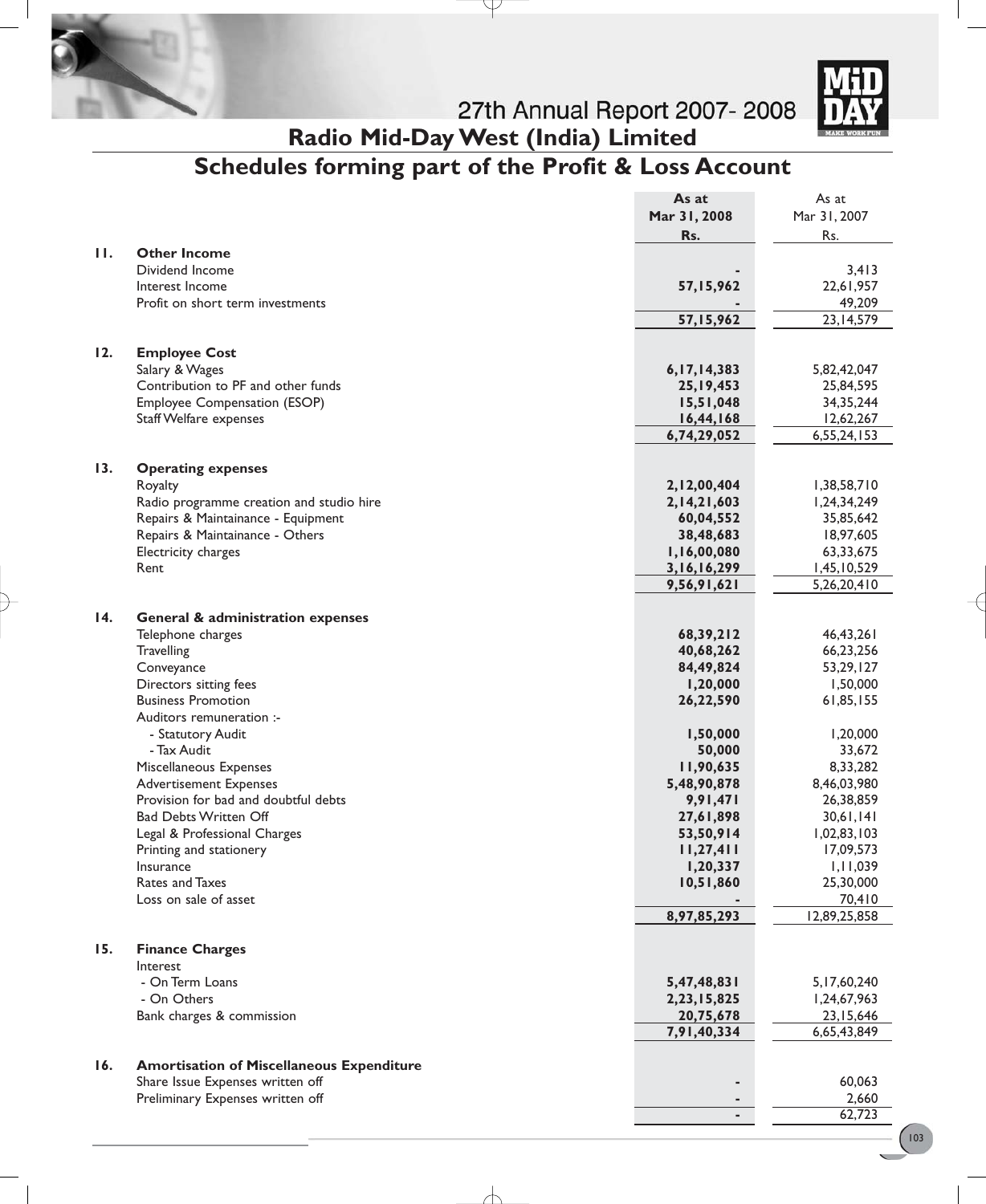

# **Notes on Accounts**

# **SCHEDULE 17 :-**

# **SIGNIFICANT ACCOUNTING POLICIES AND NOTES ON ACCOUNTS FORMING PART OF THE ACCOUNTS FOR THE YEAR ENDED 31st MARCH, 2008 :**

# **1) Significant Accounting Policies:**

### **i) Accounting system**

The financial statements have been prepared under the historical cost convention, on the accrual basis of accounting and in accordance with the applicable accounting standards issued by the Institute of Chartered Accountants of India and the provision of the Companies Act, 1956.

### **ii) Revenue Recognition**

Revenue from radio broadcasting is recognized on accrual basis.

### **iii) Fixed Assets**

- a) Fixed Assets are stated at cost less accumulated depreciation
- b) The original cost of Fixed Assets is inclusive of freight, duties, taxes, incidental expenses relating to the acquisition, cost of installation / erection, adjustments arising from exchange rate variations.
- c) As per AS-26 "Intangible Assets", pronounced by the ICAI, the One Time Entry Fees paid by the Company during the year has been classified as an intangible asset. The benefit of this will be derived over a period of 10 years, and hence it is being amortized accordingly.

### **iv) Leased Assets**

The company capitalizes Assets taken on finance lease at the inception of the lease at the lower of fair value or present value of minimum lease payments and a liability is created for an equivalent amount. Each lease rental paid is allocated between the liability and the interest cost so as to obtain a constant periodic rate of interest on the outstanding liability for each period.

### **v) Depreciation**

- a) Depreciation on fixed assets is provided for on Straight Line Method at rates and in the manner specified in Schedule XIV to the Companies Act, 1956
- b) Depreciation on additions during the year is provided on a pro-rata basis from the date of addition.

### **vi) Foreign Exchange Transaction**

Foreign Currency transactions are recorded on initial recognition in the reporting currency, using the exchange rate at the date of the transaction.At each balance sheet date, foreign currency monetary items are reported using the closing rate.

### **vii) Provision for Taxation**

Provision for current tax is determined on the basis of taxable income and tax credits computed in accordance with the provisions of the Income Tax Act 1961.

Deferred tax is recognized, subject to the consideration of prudence, on timing differences, being the difference between taxable income and accounting income that originate in one period and are capable of reversal in one or more subsequent periods.

Deferred Tax Asset arising on account of unabsorbed tax losses and unabsorbed depreciation are accounted for on prudence basis when there is a virtual certainty that sufficient future taxable income will be available against which such deferred tax asset can be realized.

### **viii) Employee Benefits**

Short term employee benefits payable wholly within twelve months of rendering services such as salaries, wages, etc. are recognized in the period in which the employee renders the related service.

</u>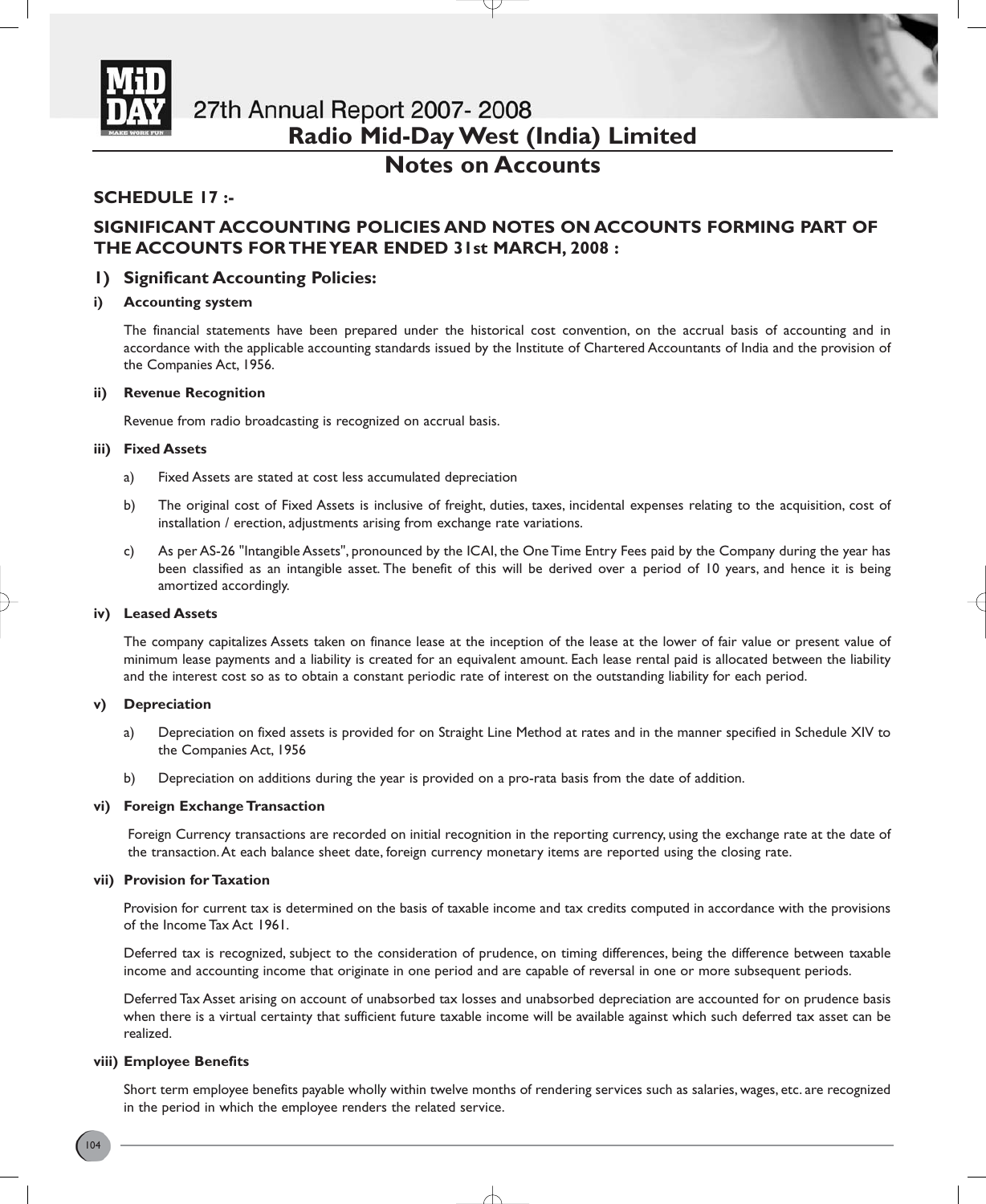

**Notes on Accounts**

Defined Contribution Plan : The company's contribution to the state governed employee's provident fund scheme is a defined contribution plan.The contribution paid / payable under the scheme is recognized during the period in which the employee renders the related service.

Defined Benefit Plan :The company's gratuity fund managed through the gratuity trust is company's defined benefit plan.The present value of obligations under such defined benefit plans is determined based on acturial valuation using the projected unit credit method.

Long Term Employee Benefits :The obligation of long term employee benefits such as long term compensated absences is recognized in the same manner as in the case of defined benefit plans.

### **ix) Impairment of Assets**

At each balance sheet date the carrying amount of the assets is tested for impairment. If there is any indication of impairment, the company estimates the recoverable amount of the asset. If such recoverable amount of the asset or the recoverable amount of cash generating unit to which the asset belongs is less then its carrying amount, the carrying amount is reduced to its recoverable amount. The reduction is treated as an impairment loss and is recognized in the profit and loss account. If at the balance sheet date there is an indication that previously assessed impairment loss no longer exist, the recoverable amount is reassessed and the asset is reflected at the recoverable amount.

# **2) Notes to Accounts :-**

# **a) Expenditure in Foreign Currency**

|      | <b>Particulars</b>             | <b>Current year</b><br>(in Rs) | Previous year<br>(in Rs) |
|------|--------------------------------|--------------------------------|--------------------------|
| i)   | Conference / Training & Travel | <b>Nil</b>                     | 27,52,925                |
| ii)  | Capital Expenditure            | 1,04,54,964                    | 2,48,41,207              |
| iii) | Lease Rentals                  | 64, 14, 714                    | 32,07,357                |

# **b) Contingent Liabilities**

- i) In respect of guarantees issued by the Company's bankers Rs. 2.96 Cr. (Previous year Rs. 2.96 Crores).
- ii) The Company has gone into appeal against an order of the Copyright Board, which has determined the royalty payable to Phonographic Performance Limited at an average rate of Rs 660 per hour as against their demand of Rs 1500 per hour.The Company has however provided for royalty in its books at the rate decided by the Copyright Board.
- c) Current liabilities include overdue amounts of Rs. Nil ( Previous year Rs. Nil ) including interest of Rs. Nil ( Previous year Rs. Nil ) payable to Micro Small and Medium enterprises.This outstanding dues to Micro Small and Medium enterprises have been determined to the extent such parties have been identified on the basis of information available with the company.

### **d) Licensed and installed capacity:**

The Company is primarily engaged in broadcasting of radio programmes. It is not subject to capacity licensing requirements, and due to the nature of the business it is not possible to determine installed capacity.

- e) Balances in Sundry Debtors and Sundry Creditors are subject to confirmation.
- f) In view of the standard on accounting for taxes on income, the company has provided Rs 83,229,115 as deferred tax asset as on March 31, 2008.The calculation of deferred tax assets / liability is shown below: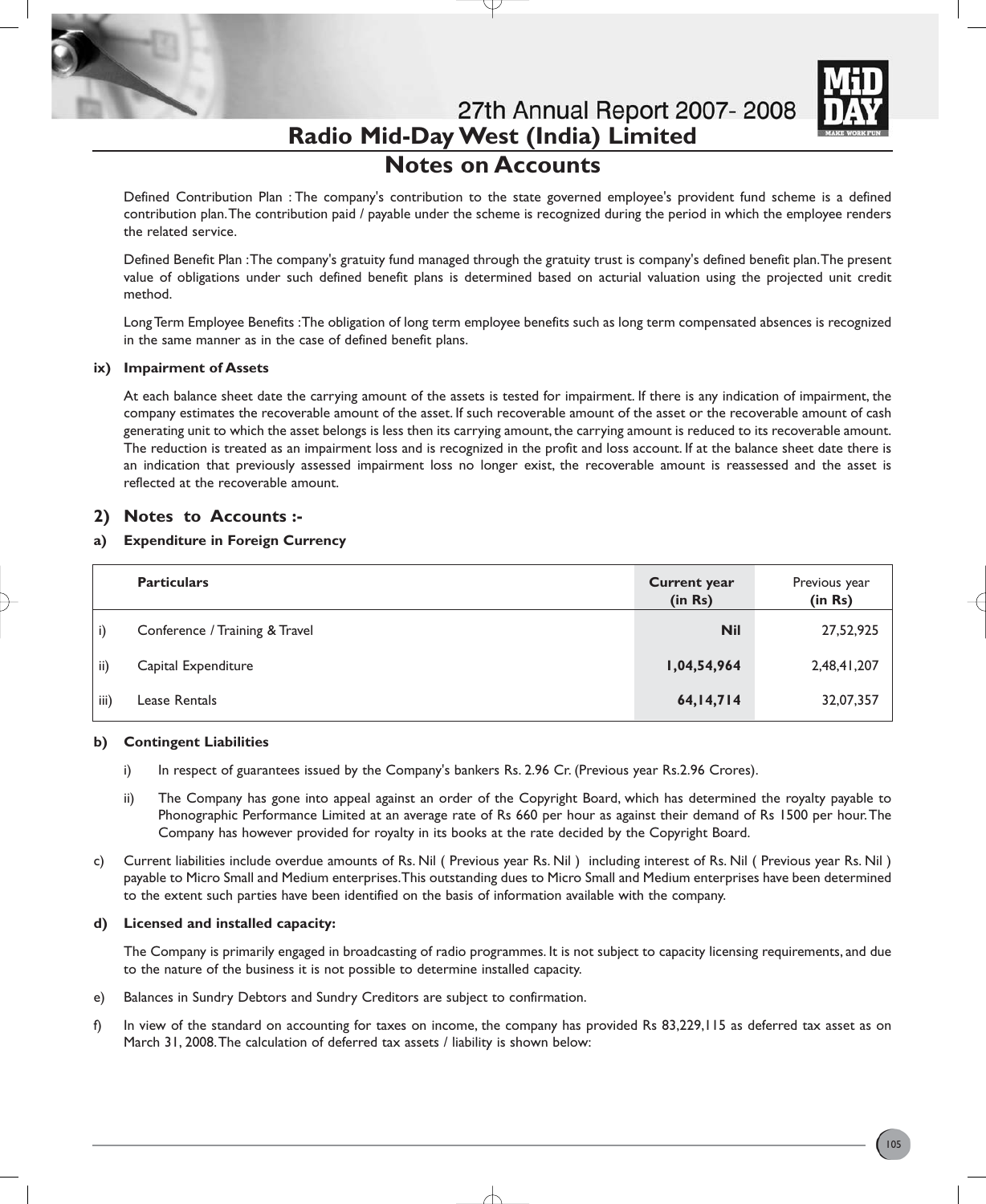

# **Notes on Accounts**

# **Deferred Tax Asset/(Liability) for period ended March, 2008**

| <b>Particulars</b>           | <b>Opening Bal</b> | <b>For the Period</b> | <b>Closing Bal</b> |
|------------------------------|--------------------|-----------------------|--------------------|
| C/F Losses                   | 21,07,31,753       | 9,15,81,007           | 30,23,12,760       |
| Depreciation on Fixed Assets | (40, 22, 609)      | (69, 59, 090)         | (1,09,81,699)      |
| <b>Bad Debts Provision</b>   | 8,96,948           | (8,96,948)            |                    |
| Leave Encashment             | 4,20,396           | (1, 37, 313)          | 2,83,083           |
| Gratuity                     | 2,86,055           | (3,58,541)            | (72, 486)          |
| <b>Total</b>                 | 20,83,12,543       | 8, 32, 29, 115        | 29, 15, 41, 658    |

g) Estimated amount of contracts remaining to be executed on capital account ( Net of Advances ) and not provided for is 38.96 Lacs. (Previous Year Rs Nil)

h) Disclosure with regard to related party transactions as per Accounting Standard AS-18 is as under:

| Name of the<br>party                   | Relationship             | <b>Nature of transaction</b><br>during the year                                              | <b>Amount of</b><br>Transaction<br>(Rs.)                                              | <b>Closing balance</b><br>due to $/$ (from) |
|----------------------------------------|--------------------------|----------------------------------------------------------------------------------------------|---------------------------------------------------------------------------------------|---------------------------------------------|
| Mid-day Multimedia Limited             | <b>Holding Company</b>   | Rent<br>Newspaper Advertising<br>Interest<br>Reimbursements<br><b>ESOP</b><br>Loans Accepted | 15, 14, 083<br>25, 22, 897<br>1,78,65,474<br>4,96,364<br>15,51,048<br>27, 19, 50, 000 | 90,49,486<br>20,99,52,000                   |
| Meridian Holding &<br>Leasing Co. Ltd. | <b>Associate Company</b> | Rent expense                                                                                 | 7,73,160                                                                              | Nil                                         |

During the year there were no transactions with the following related parties:

| Name of the Party                           | Relationship             |
|---------------------------------------------|--------------------------|
| Mid-Day Broadcasting South (India) Pvt. Ltd | <b>Fellow Subsidiary</b> |
| Mid-Day Radio North (India) Ltd.            | Fellow Subsidiary        |
| Mid-Day Outdoor Limited                     | Fellow Subsidiary        |
| Mid-Day Publishing Services Pvt. Ltd        | <b>Associate Company</b> |
| Mid-Day Exports Pvt. Ltd.                   | <b>Associate Company</b> |
| M.C. Media Pvt. Ltd.                        | <b>Associate Company</b> |
| Inquilab Offset Printers Pvt. Ltd.          | <b>Associate Company</b> |
| Ferari Investments and Trading Co Pvt. Ltd  | <b>Associate Company</b> |
| Mr. Khalid Ansari                           | Key Management Personnel |

i) The total of minimum lease payments at the balance sheet date and their present value is as under

| <b>Particulars</b>                               | <b>Minimum Lease</b><br>Payment (Rs.) | <b>Present Value</b> |
|--------------------------------------------------|---------------------------------------|----------------------|
| Not later than one Year                          | 1,92,44,142                           | 1,33,89,579          |
| Later than one year and not later than five year | 8,33,91,282                           | 6,79,25,408          |
| Later than five year                             | 64,14,714                             | 61,87,937            |
|                                                  |                                       |                      |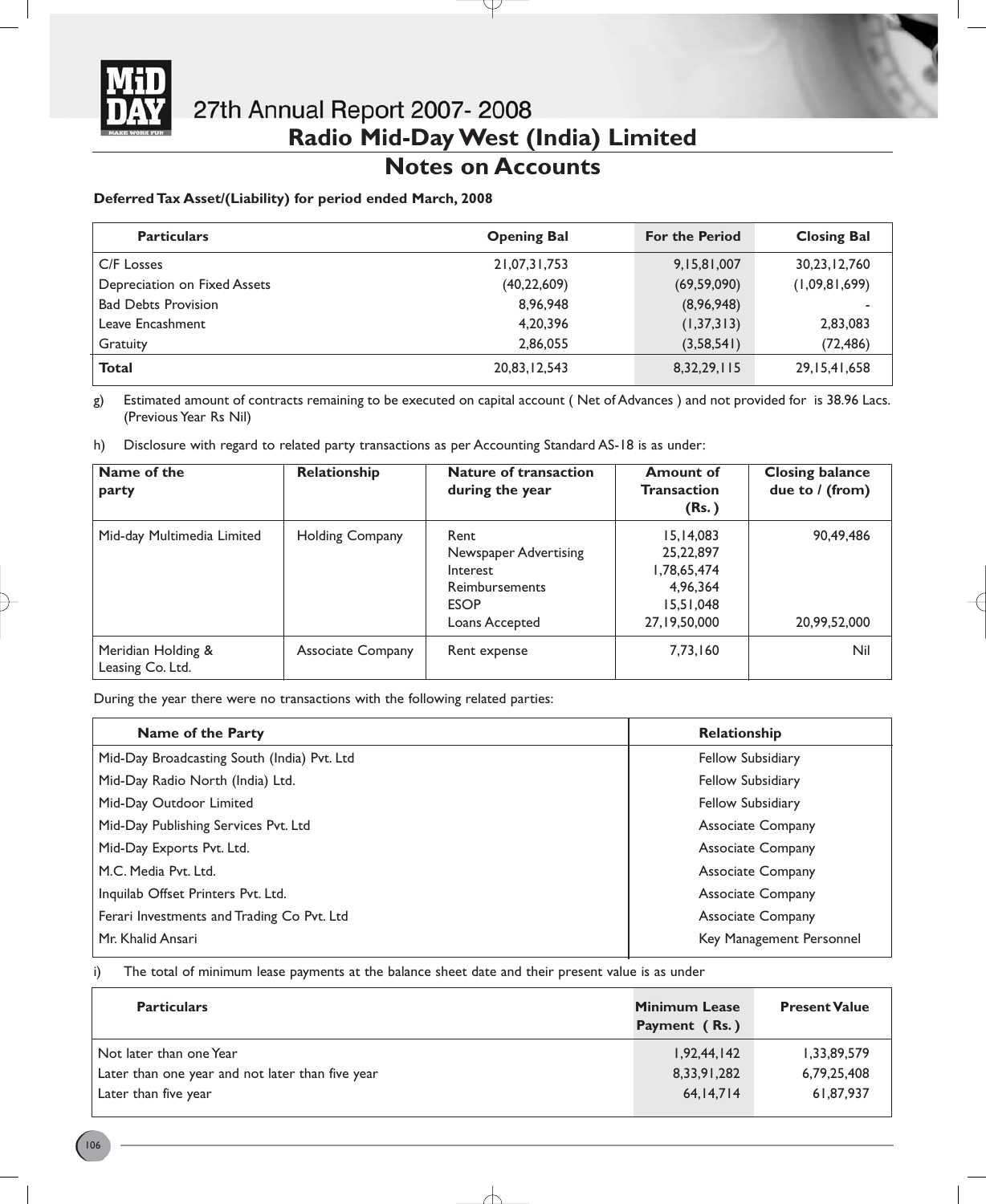

# **Notes on Accounts**

# **j) Employee Benefits :**

Company adopted the Accounting Standard (AS - 15) (Revised 2005) "Employee Benefits" effective from April 01, 2007. Consequent to the adoption and in accordance with the transitional provision of the Accounting Standard, an amount of Rs. 5.55 Lacs (net of deferred tax Rs. 2.86 Lacs) is adjusted against the opening balance of Profit & Loss Account.

The Company has classified the various benefits provided to employees as under:

- I. Defined Contribution Plans
	- a. Provident Fund

The Company has recognised the following amounts in Profit and Loss Account:

Rs. In Lacs

|                                           | Year Ended March 31, 2008 |  |
|-------------------------------------------|---------------------------|--|
| Employer's contribution to Provident Fund | 22.73                     |  |

### II. Defined Benefit Plans

- a. Contribution to Gratuity Fund (Funded Scheme)
- b. Leave Encashment (Non Funded Scheme)

In accordance with the Accounting Standard (AS 15) (Revised 2005), actuarial valuation was performed in respect of the aforesaid defined benefit plans based on the following assumptions:

| Discount Rate (per annum)                           | 8%  |
|-----------------------------------------------------|-----|
| Rate of increase in compensation levels (per annum) | 4%  |
| Rate of return on Plan Assets (for Funded Scheme)   | Nil |

# **A. Change in the Present Value of Obligation**

|                                                                           | Year Ended March 31, 2008                        |                                                                |
|---------------------------------------------------------------------------|--------------------------------------------------|----------------------------------------------------------------|
|                                                                           | <b>Funded Scheme</b><br><b>Gratuity</b><br>(Rs.) | <b>Non - Funded Scheme</b><br><b>Leave Encashment</b><br>(Rs.) |
| Present Value of Defined Benefit Obligation as at beginning of the period | 11,97,346                                        | 12,36,824                                                      |
| <b>Interest Cost</b>                                                      | 9.57,877                                         | 98,946                                                         |
| Current Service Cost                                                      | 4.01.322                                         | 2.73.291                                                       |
| <b>Benefits Paid</b>                                                      | 2.44.142                                         | 12,48,563                                                      |
| Actuarial (gain) / loss on Obligations                                    | (13, 22, 802)                                    | 4,72,345                                                       |
| Present Value of Defined Benefit Obligation as at the end of the period   | 9,89,601                                         | 8,32,843                                                       |

# **B. Fair Value of Plan Assets ( For Funded Scheme - Gratuity )**

|                                                            | Year EndedMarch 31, 2008 (Rs.) |
|------------------------------------------------------------|--------------------------------|
| Present Value of Plan Assets as at beginning of the period | 7,57,427                       |
| Actual Return on Plan Assets                               | 1,29,721                       |
| <b>Contributions</b>                                       | 13,03,899                      |
| <b>Benefits Paid</b>                                       | 2,44,142                       |
| Fair Value of Plan Assets As at end of the period          | 19,46,905                      |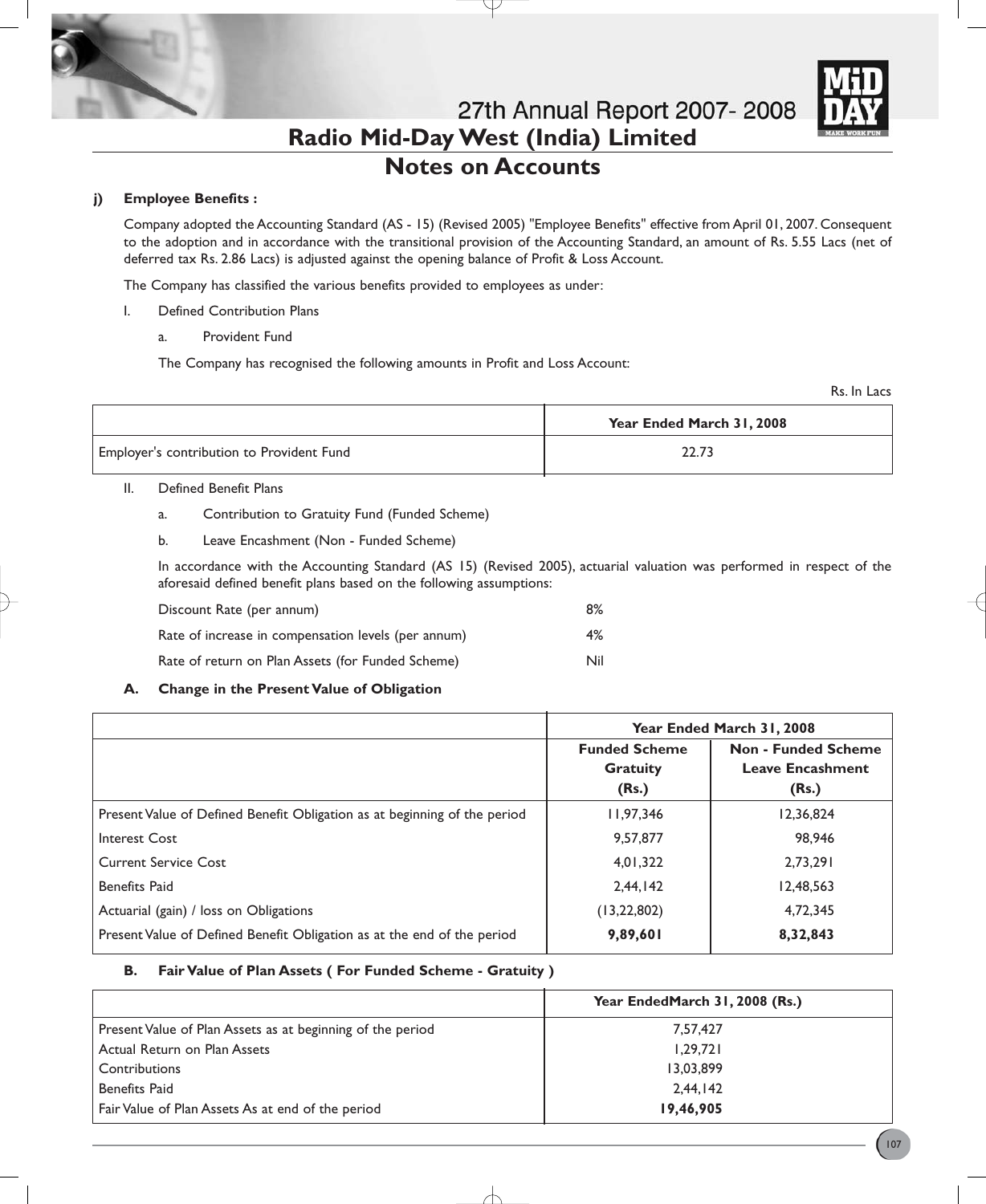

# **Notes on Accounts**

# **C. Reconciliation of Present Value of Defined Benefit Obligation and the Fair Value of Assets**

|                                                              | Year Ended March 31, 2008                  |            |
|--------------------------------------------------------------|--------------------------------------------|------------|
|                                                              | <b>Leave Encashment</b><br><b>Gratuity</b> |            |
|                                                              | (Rs.)                                      | (Rs.)      |
| Present Value of Funded Obligation as at end of the period   | 9.89.601                                   | Nil        |
| Fair Value of Plan Assets as at end of the period            | 19,46,905                                  | Nil        |
| <b>Funded Asset recognised in the Balance Sheet</b>          | 2,13,257                                   | Nil        |
| Included in provision (Schedule)                             | Nil                                        |            |
| Present Value of Unfunded Obligation as at end of the period | Nil                                        | 8,32,843   |
| Unrecognised Actuarial gains / (losses)                      | Nil                                        | Nil        |
| Unfunded Liability recognised in the Balance Sheet           |                                            | <b>Nil</b> |
| Included in provision (Schedule)                             |                                            | 8,32,843   |

# **1. Amount recognised in the Balance Sheet**

|                                                                         | Year Ended March 31, 2008                        |                                                                |
|-------------------------------------------------------------------------|--------------------------------------------------|----------------------------------------------------------------|
|                                                                         | <b>Funded Scheme</b><br><b>Gratuity</b><br>(Rs.) | <b>Non - Funded Scheme</b><br><b>Leave Encashment</b><br>(Rs.) |
| Present Value of Defined Benefit Obligation as at the end of the period | 9,89,601                                         | 8,32,843                                                       |
| Fair Value of Plan Assets As at at end of the period                    | 19,46,905                                        | Nil                                                            |
| Liability / (Net Asset) recognised in the Balance Sheet                 | 2,13,257                                         | 8,32,843                                                       |

# **2. Expenses recognised in Profit and Loss Account**

|                                                          | Year Ended March 31, 2007 |                            |
|----------------------------------------------------------|---------------------------|----------------------------|
|                                                          | <b>Funded Scheme</b>      | <b>Non - Funded Scheme</b> |
|                                                          | <b>Gratuity</b>           | <b>Leave Encashment</b>    |
|                                                          | (Rs.)                     | (Rs.)                      |
| <b>Current Service Cost</b>                              | 4,01,322                  | 2,73,291                   |
| <b>Past Service Cost</b>                                 | Nil                       | Nil                        |
| Interest Cost                                            | 9,57,877                  | 98,946                     |
| <b>Expected Return on Plan Assets</b>                    | Nil                       | Nil                        |
| Curtailment Cost / (Credit)                              | Nil                       | Nil                        |
| Settlement Cost / (Credit)                               | Nil                       | Nil                        |
| Net Actuarial (gain) / Loss recognised in the Period     | (13, 22, 802)             | 4,72,345                   |
| Total Expenses recognised in the Profit and Loss Account | 36,397                    | 8,44,582                   |

The expected rate of return on plan assets is based on market expectations at the beginning of the period.The rate of return on long-term government bonds is taken as reference for this purpose.

k) The company has only one segment namely Radio, hence no separate disclosure of segment-wise information has been made.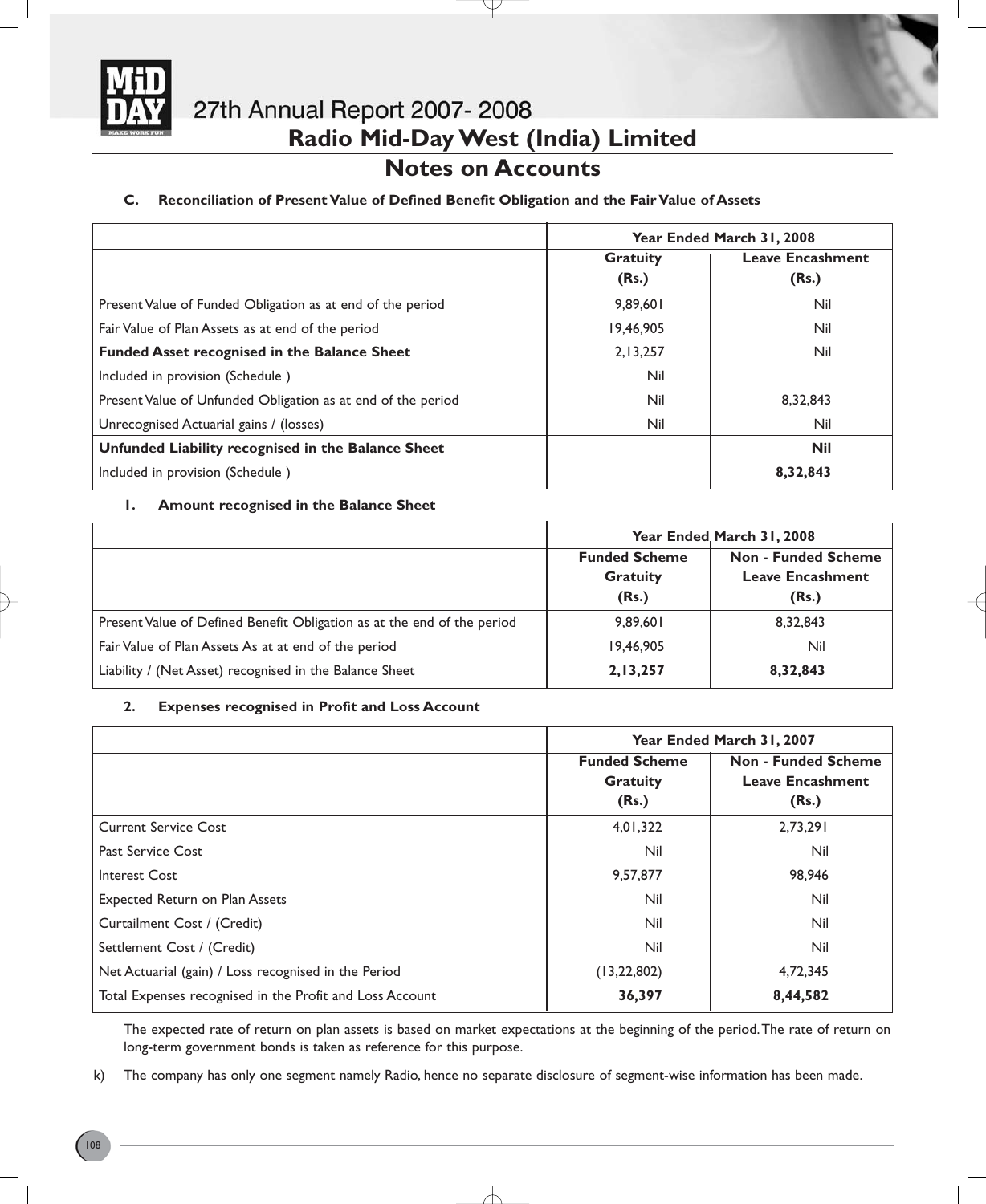

27th Annual Report 2007-2008 **Radio Mid-Day West (India) Limited**

# **Notes on Accounts**

### **l) Earnings per share**

| <b>Particulars</b>                                                | <b>March 31, 2008</b> | March 31, 2007 |
|-------------------------------------------------------------------|-----------------------|----------------|
| Net loss for the year                                             | 18,20,97,554          | 15,68,19,092   |
| Calculation of weighted average number of equity shares           |                       |                |
| Number of shares at the beginning of the year                     | 10,19,60,588          | 6,98,06,470    |
| Weighted average number of Shares issued during the year          | 1,63,32,844           | 3,21,54,118    |
| Weighted average number of equity shares at the end of the period | 10,65,31,772          | 9,23,58,400    |
| Basic and diluted earnings / (loss) (in Rupees) per share         | (1.71)                | (1.70)         |

m) A few key employees of the company have been offered ESOP of the holding company, Mid Day Multimedia Ltd.The proportionate amount of Rs.15,51,048 has been expensed as a part of employee compensation.

n) Previous years figures have been re-grouped / recast wherever necessary.

o) Additional information required under Part II of Schedule VI of the Companies Act, 1956 has been furnished to the extent applicable.

p) The Company has operationalized one radio station at Ahmedabad during the year. In all, five radio stations are on air as on the date of the Balance Sheet.

#### **For Radio Mid-Day West (India) Ltd.**

**Manajit Ghoshal Nikhil Khattau** Managing Director Director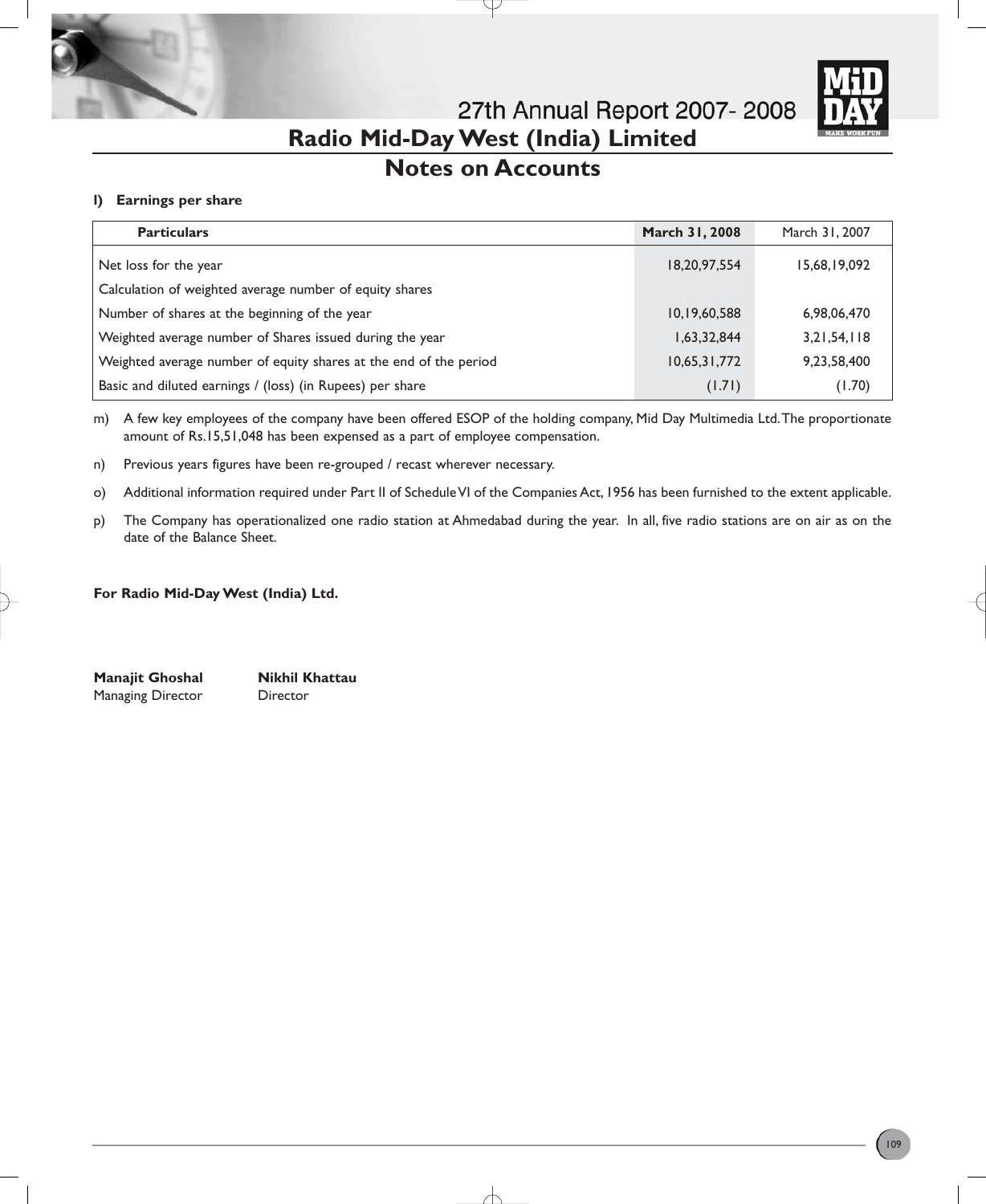

**Radio Mid-Day West (India) Limited**

# **Cash Flow Statement**

Y

|    |                                                      |           | <b>Year Ended</b> | Year Ended        |
|----|------------------------------------------------------|-----------|-------------------|-------------------|
|    |                                                      |           | <b>March 2008</b> | March 2007        |
|    |                                                      |           | Rs.               | Rs.               |
| А. | <b>Net Cashflow from operating Activities</b>        |           |                   |                   |
|    | Net Profit / (Loss) before tax                       |           | (26, 37, 01, 669) | (23,62,56,999)    |
|    | Depreciation                                         |           | 9,94,72,309       | 6,21,86,923       |
|    | Interest                                             |           | 7,91,40,334       | 6,65,43,849       |
|    | Loss/(profit) on sale of fixed assets (net)          |           |                   | 70,410            |
|    | Income from Investment                               |           |                   | (49, 209)         |
|    | Interest Income                                      |           | (57, 15, 962)     | (22, 61, 957)     |
|    | <b>ESOP Written off</b>                              |           | 15,51,048         | 34, 35, 244       |
|    | Miscellaneous Expenditure Written Off                |           |                   | 1,66,052          |
|    | Provision for Doubtful Debt                          |           | 9,91,471          |                   |
|    | Loss/(Gain) on disposal of current investment        |           |                   |                   |
|    |                                                      |           |                   |                   |
|    | <b>Operational Profit before Working Capital</b>     |           | (8,82,62,469)     | (10,61,65,687)    |
|    | <b>Adjustments for changes in Working Capital</b>    |           |                   |                   |
|    | <b>Sundry Debtors</b>                                |           | (4,26,62,468)     | (4,89,67,970)     |
|    | Inventories                                          |           |                   |                   |
|    | Loans & Advances                                     |           | (46, 15, 426)     | (1, 93, 68, 457)  |
|    | Other Current assets                                 |           |                   |                   |
|    | <b>Current Liabilities</b>                           |           | (76, 94, 118)     | 5,69,91,929       |
|    | <b>Sub-Total</b>                                     |           | (5, 49, 72, 012)  | (1, 13, 44, 498)  |
|    |                                                      |           |                   |                   |
|    | Cash generated from operations                       |           | (14, 32, 34, 481) | (11, 75, 10, 185) |
|    | Income Tax                                           |           |                   |                   |
|    | Fringe Benefit Tax                                   |           | (16, 25, 000)     | (24, 20, 806)     |
|    | <b>Sub-Total</b>                                     |           | (16, 25, 000)     | (24, 20, 806)     |
|    | <b>Net Cash Flow from Operating Activities</b>       | (A)       | (14, 48, 59, 481) | (11, 99, 30, 991) |
| В. | <b>Cash Flow from Investing Activities</b>           |           |                   |                   |
|    | Purchase fixed Assets (net)                          |           | (3,86,64,265)     | (13, 56, 46, 287) |
|    | Investments (net)                                    |           |                   | 51,16,007         |
|    | Income from mutual fund Investments & Interest       |           |                   | (6, 42, 32, 683)  |
|    |                                                      |           |                   |                   |
|    | <b>Net Cash Flow from Investing Activities</b>       | (B)       | (3,86,64,265)     | (19, 47, 62, 963) |
| C. | <b>Cash Flow from financing Activities</b>           |           |                   |                   |
|    | Capital                                              |           | 24,99,49,998      | 2,84,48,915       |
|    | Borrowings                                           |           | 4,34,23,042       | 26,76,44,864      |
|    | Interest                                             |           | (7, 34, 24, 372)  |                   |
|    | <b>Net Cash Flow from Financing Activities</b>       | (C)       | 21,99,48,668      | 29,60,93,779      |
|    |                                                      |           |                   |                   |
|    | Net Increase/decrease in Cash & Cash Equivalents     | $(A+B+C)$ | 3,64,24,922       | (1,86,00,175)     |
|    | Cash & Cash Equivalents at the beginning of the year |           | 3,71,63,940       | 5,57,64,115       |
|    | Cash & Cash Equivalents at the end of the year       |           | 7,35,88,862       | 3,71,63,940       |
|    |                                                      |           | 7,35,88,862       | 3,71,63,940       |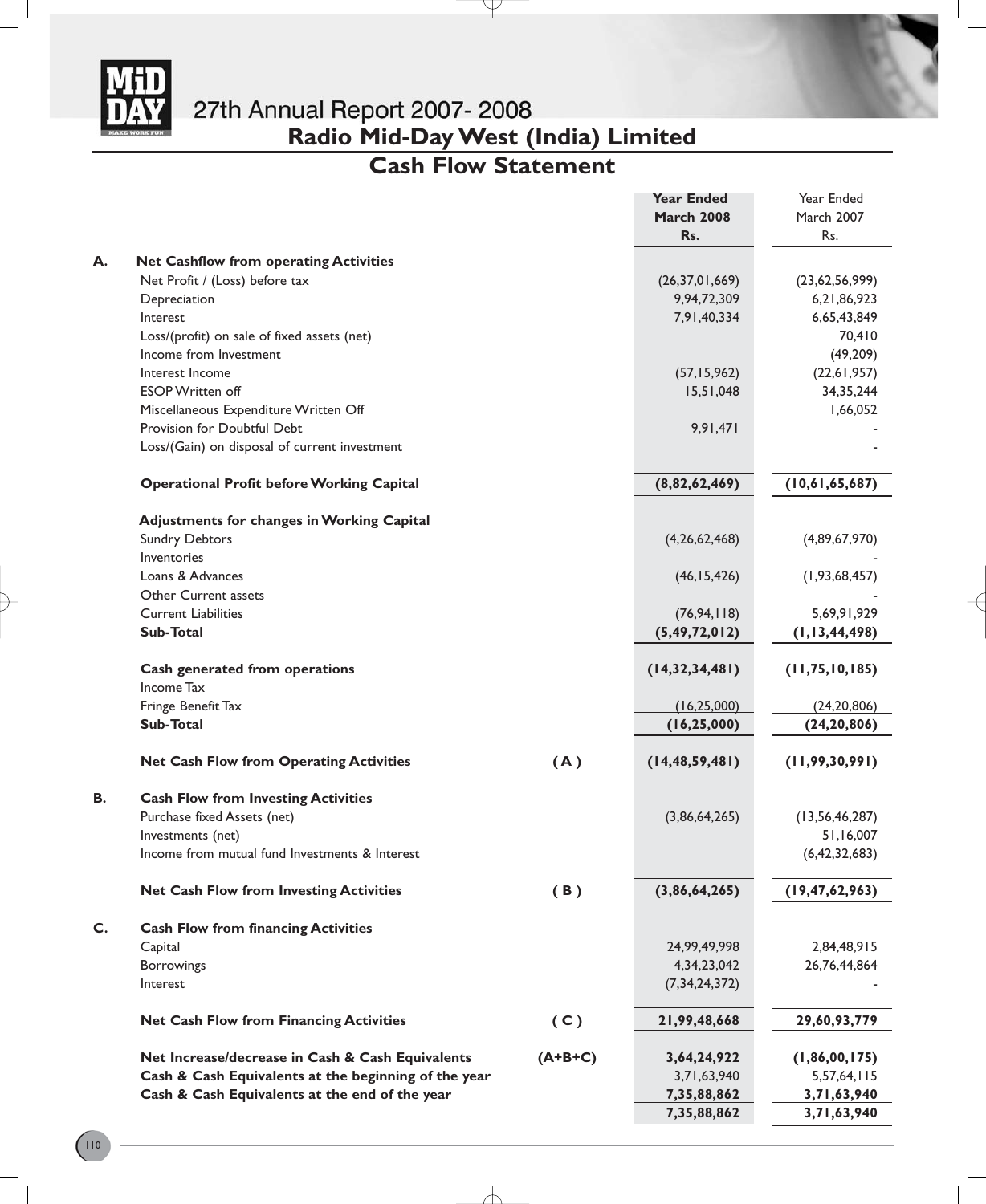| 27th Annual Report 2007-2008       |
|------------------------------------|
| Radio Mid-Day West (India) Limited |

Y



## **Balance -Sheet Abstract And Company's General Business Profile**

|                                        | <b>Registration Details</b>                        |                                                                                      |                                                                                               |                                                                                     |  |  |
|----------------------------------------|----------------------------------------------------|--------------------------------------------------------------------------------------|-----------------------------------------------------------------------------------------------|-------------------------------------------------------------------------------------|--|--|
|                                        | Registration No                                    | $\overline{2}$<br>$\overline{2}$<br>$\overline{2}$<br>$\mathbf{3}$<br>$\overline{3}$ | <b>State Code</b>                                                                             | $\mathbf{L}$                                                                        |  |  |
|                                        | <b>Balance Sheet Date:-</b>                        | Date Month<br>Year                                                                   |                                                                                               |                                                                                     |  |  |
|                                        |                                                    | $\mathbf 2$<br>$\pmb{0}$<br>8<br>3<br>0<br>3<br>$\pmb{0}$                            |                                                                                               |                                                                                     |  |  |
|                                        | 3<br>$2 \mid$<br>CIN Number<br>U                   | 9<br>9<br>9 <sup>1</sup><br>2 <br>M H <br>P<br>0<br>L.                               | $\mathsf C$<br>$2 \mid 2 \mid$<br>$\overline{2}$<br>3 <br>3 <sup>1</sup><br>L<br>$\mathbf{L}$ |                                                                                     |  |  |
| Ш                                      |                                                    | Capital raised during the period (Amount in Rs. Thousands)                           |                                                                                               |                                                                                     |  |  |
|                                        | Public Issue                                       | N<br>L                                                                               | <b>Rights Issue</b>                                                                           | $\mathsf{N}$<br>L<br>$\mathbf{L}$                                                   |  |  |
|                                        | <b>Bonus Issue</b>                                 | $\overline{7}$<br>$\overline{7}$<br>$\overline{2}$<br>ı                              | <b>Private Placements</b>                                                                     | 3<br>8<br>8<br>$\boldsymbol{6}$<br>I.                                               |  |  |
| Ш                                      |                                                    | Position of Mobilisation and Deployment of Funds (Amount in Rs. Thousands)           |                                                                                               |                                                                                     |  |  |
|                                        | <b>Total Liabilities</b>                           | $\overline{2}$<br>9<br>$\pmb{0}$<br>$\overline{4}$<br>$\overline{4}$<br>9            | <b>Total Assets</b>                                                                           | $\overline{2}$<br>9<br>$\overline{0}$<br>$\overline{4}$<br>9<br>4 <sup>1</sup><br>L |  |  |
|                                        | Sources of Funds<br>Paid-up Capital                | 9<br>0<br>$\mathbf 0$<br>7<br>4<br>8                                                 | Reserves and Surplus                                                                          | $\overline{2}$<br>8<br>$\mathbf{2}$<br>9<br>$2^{\circ}$<br>6                        |  |  |
|                                        | Secured Loans                                      | 5<br>$\overline{2}$<br>9<br>5<br>0<br>$\mathbf 0$                                    | <b>Unsecured Loans</b>                                                                        | $\overline{2}$<br>$\pmb{0}$<br>9<br>9<br>5<br>$\overline{2}$                        |  |  |
|                                        | <b>Application of Funds</b>                        |                                                                                      |                                                                                               |                                                                                     |  |  |
|                                        | Net Fixed Assets /                                 | 5 <sup>5</sup><br>$\mathbf 0$<br>3<br>$\overline{4}$<br>ı                            | Investments                                                                                   | $\mathsf{N}$<br>L                                                                   |  |  |
|                                        | Incidental Expenditure                             |                                                                                      | <b>Net Current Asset</b>                                                                      | $\pmb{0}$<br>$\overline{2}$<br>8 <sup>1</sup><br>8<br>J.<br>J.                      |  |  |
|                                        | During the Construction Period                     |                                                                                      |                                                                                               |                                                                                     |  |  |
|                                        | Pending Allocation to Capital /                    |                                                                                      |                                                                                               |                                                                                     |  |  |
|                                        | <b>Other Accounts</b>                              | N<br>L                                                                               | Misc. Expenditure                                                                             | N<br>L<br>L                                                                         |  |  |
|                                        | Deferred Tax Assets                                | $\overline{2}$<br>9<br>5<br>$\overline{4}$<br>$\overline{2}$                         | <b>Accumulated Losses</b>                                                                     | 5<br>8<br>$\overline{7}$<br>8 <sup>1</sup><br>$\overline{2}$<br>$\mathbf{L}$        |  |  |
| IV                                     |                                                    | Performance of Company (Amount in Rs. Thousands)                                     |                                                                                               |                                                                                     |  |  |
|                                        | Turnover                                           | 9<br>5<br>3<br>4<br>6                                                                | <b>Total Expenditure</b>                                                                      | $\overline{4}$<br>5<br>9<br>$\pmb{0}$<br>$\overline{7}$<br>4                        |  |  |
|                                        | Profit / Loss before Tax                           | $\overline{2}$<br>7<br>$\overline{2}$<br>6<br>3<br>$\mathbf 0$                       | Profit / Loss after Tax                                                                       | 8<br>$\overline{2}$<br>$\pmb{0}$<br>9<br>8                                          |  |  |
|                                        | Earning per share (Rs.)                            |                                                                                      | Dividend rate %                                                                               | N<br>A                                                                              |  |  |
| v                                      |                                                    | Generic Names of Principal Services of Company (as per monetary terms)               |                                                                                               |                                                                                     |  |  |
|                                        | Item Code No. (ITC Code)                           | N A                                                                                  |                                                                                               |                                                                                     |  |  |
|                                        | Service Description :- Radio Broadcasting Services |                                                                                      |                                                                                               |                                                                                     |  |  |
| For Radio Mid-Day West (India) Limited |                                                    |                                                                                      |                                                                                               |                                                                                     |  |  |
|                                        | Place: Mumbai<br>Date: May 6, 2008                 | <b>Manajit Ghoshal</b><br>Managing Director                                          | <b>Nikhil Khattau</b><br>Director                                                             | Aarti Kathariya<br>Company Secretary                                                |  |  |

 $\overline{\wedge}$